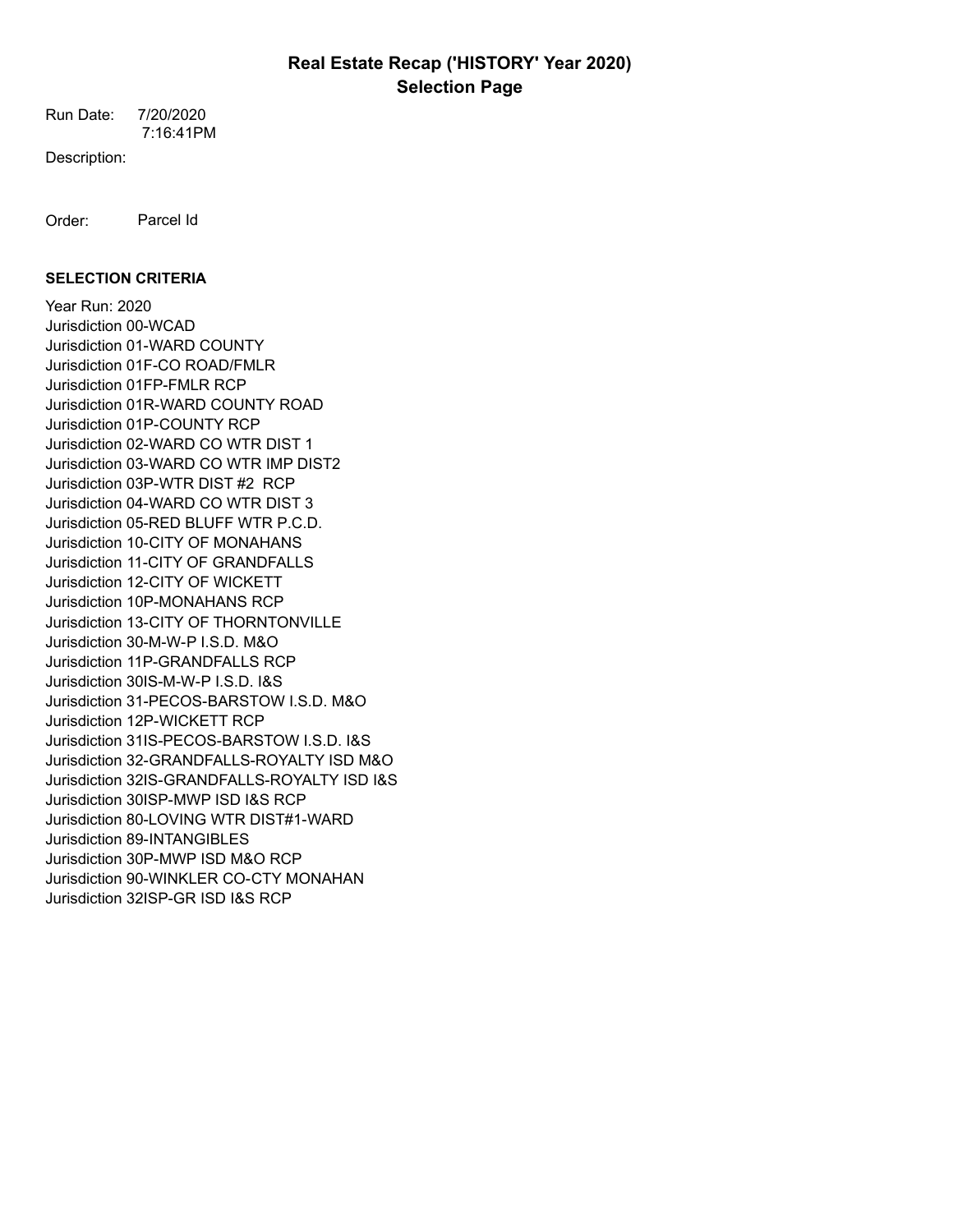|                                                                    |                |                |              |               |                                     |           | $\cdots$    |
|--------------------------------------------------------------------|----------------|----------------|--------------|---------------|-------------------------------------|-----------|-------------|
| Land                                                               |                | Value          | <b>Items</b> | <b>Exempt</b> |                                     |           |             |
| Land - Homesite                                                    | $(+)$          | 14,253,910     | 3,572        | 34,790        |                                     |           |             |
| Land - Non Homesite                                                | $^{(+)}$       | 39,637,190     | 10,654       | 6,821,330     |                                     |           |             |
| Land - Productivity Market                                         | $^{(+)}$       | 21,652,510     | 2,298        | 0             |                                     |           |             |
| Land - Income                                                      | $^{(+)}$       | 13,140         | 1            | $\mathbf 0$   |                                     |           |             |
| <b>Total Land Market Value</b>                                     | $(=)$          | 75,556,750     | 16,525       |               | <b>Total Land Value:</b>            | $^{(+)}$  | 75,556,750  |
| Improvements                                                       |                | Value          | <b>Items</b> | <b>Exempt</b> |                                     |           |             |
| Improvements - Homesite                                            | $^{(+)}$       | 329,269,870    | 3,576        | 629,180       |                                     |           |             |
| New Improvements - Homesite                                        | $(+)$          | 5,707,790      | 142          | 0             |                                     |           |             |
| Improvements - Non Homesite                                        | $^{(+)}$       | 192,563,900    | 2,146        | 74,830,420    |                                     |           |             |
| New Improvements - Non Homesite                                    | $^{(+)}$       | 24,534,950     | 289          | 372,720       |                                     |           |             |
| Improvements - Income                                              | $^{(+)}$       | 1,014,150      | 1            | 0             |                                     |           |             |
| <b>Total Improvement Value</b>                                     | $(=)$          | 553,090,660    | 6,154        |               | <b>Total Imp Value:</b>             | $^{(+)}$  | 553,090,660 |
| Personal                                                           |                | Value          | <b>Items</b> | <b>Exempt</b> |                                     |           |             |
| Personal - Homesite                                                | $^{(+)}$       | 5,709,680      | 179          | 0             |                                     |           |             |
| New Personal - Homesite                                            | $(+)$          | 511,600        | 16           | $\Omega$      |                                     |           |             |
| Personal - Non Homesite                                            | $^{(+)}$       | 42,565,799     | 877          | 3,300         |                                     |           |             |
| New Personal - Non Homesite                                        | $^{(+)}$       | 5,371,539      | 85           | 0             |                                     |           |             |
| <b>Total Personal Value</b>                                        | $(=)$          | 54,158,618     | 1,157        |               | <b>Total Personal Value:</b>        | $(+)$     | 54,158,618  |
| Total Real Estate & Personal Mkt Value (=)                         |                | 682,806,028    | 23,836       |               |                                     |           |             |
| Minerals                                                           |                | Value          | <b>Items</b> |               |                                     |           |             |
| <b>Mineral Value</b>                                               | $^{(+)}$       | 0              | 0            |               |                                     |           |             |
| Mineral Value - Real                                               | $^{(+)}$       | 0              | 0            |               |                                     |           |             |
| Mineral Value - Personal                                           | $^{(+)}$       | 0              | 0            |               |                                     |           |             |
| <b>Total Mineral Market Value</b>                                  | $(=)$          | 0              | 0            |               | <b>Total Min Mkt Value:</b>         | $^{(+)}$  | 0           |
| <b>Total Market Value</b><br>Ag/Timber *does not include protested | $(=)$          | 682,806,028    |              |               | <b>Total Market Value:</b>          | $(=/+)$   | 682,806,028 |
|                                                                    |                | Value          | <b>Items</b> |               |                                     |           |             |
| Land Timber Gain                                                   | $(+)$          | $\Omega$       | $\Omega$     |               | <b>Land Timber Gain:</b>            | $^{(+)}$  | 0           |
| <b>Productivity Market</b>                                         | $^{(+)}$       | 21,652,510     | 2,298        |               |                                     |           |             |
| Land Ag 1D                                                         | $(-)$          | 1,170          | 1            |               |                                     |           |             |
| Land Ag 1D1                                                        | $(-)$<br>$(-)$ | 1,305,720<br>0 | 2,297<br>0   |               |                                     |           |             |
| Land Ag Tim<br>Productivity Loss: (=)                              |                | 20,345,620     | 2,298        |               |                                     |           | 20,345,620  |
| Losses                                                             |                | Value          | <b>Items</b> |               | <b>Productivity Loss:</b>           | $(\cdot)$ |             |
| Less Real Exempt Property                                          | $(-)$          | 82,691,740     | 466          |               |                                     |           |             |
| Less \$500 Inc. Real Personal                                      | $(-)$          | 6,471          | 32           |               |                                     |           |             |
| <b>Less Disaster Exemption</b>                                     | $(-)$          | 0              | 0            |               | <b>Total Market Taxable:</b>        | $(=)$     | 662,460,408 |
| Less Real/Personal Abatements                                      | $(-)$          | 0              | 0            |               |                                     |           |             |
| Less Community Housing                                             | $(\text{-})$   | 0              | 0            |               |                                     |           |             |
| Less Freeport                                                      | $(-)$          | 0              | 0            |               |                                     |           |             |
| Less Allocation                                                    | $(-)$          | 0              | 0            |               |                                     |           |             |
| Less MultiUse                                                      | $(-)$          | 0              | 0            |               |                                     |           |             |
| Less Goods In Transit (Real & Industrial)                          | $(-)$          | 0              | 0            |               |                                     |           |             |
| Less Historical                                                    | $(-)$          | 0              | 0            |               |                                     |           |             |
| Less Solar/Wind Power                                              | $(-)$          | 0              | 0            |               | <b>Total Protested Value:</b>       |           | 0           |
| Less Vehicle Leased for Personal Use                               | $(-)$          | 0              | 0            |               | <b>Protested % of Total Market:</b> |           | 0.00%       |
| <b>Less Real Protested Value</b>                                   | $(\cdot)$      | $\Omega$       | 0            |               |                                     |           |             |
| Less 10% Cap Loss                                                  | $(-)$          | 83,010,681     | 1,918        |               |                                     |           |             |
| Less TCEQ/Pollution Control                                        | $(-)$          | 0              | 0            |               |                                     |           |             |
| Less VLA Loss                                                      | $(-)$          | 0              | 0            |               |                                     |           |             |
| Less Mineral Exempt Property                                       | $(-)$          | 0              | 0            |               |                                     |           |             |
| Less \$500 Inc. Mineral Owner                                      | $(-)$          | 0              | 0            |               |                                     |           |             |
| <b>Less Mineral Abatements</b>                                     | $(-)$          | 0              | 0            |               |                                     |           |             |
| <b>Less Mineral Freeports</b>                                      | $(-)$          | 0              | 0            |               |                                     |           |             |
| Less Interstate Commerce                                           | $(-)$          | 0              | 0            |               |                                     |           |             |
| Less Foreign Trade                                                 | $(-)$          | 0              | 0            |               | <b>Total Losses:</b>                | $(-)$     | 165,708,892 |
| Less Mineral Unknown                                               | $(-)$          | 0              | 0            |               | <b>Total Appraised Value:</b>       | $(=/+)$   | 496,751,516 |
| Less Mineral Protested Value                                       | $(-)$          | 0              | 0            |               | <b>Total Exemptions*:</b>           | $(\cdot)$ | 0           |
| Total Losses (includes Prod. Loss)                                 | $(=)$          | 186,054,512    |              |               | * See breakdown on following page   |           |             |
| <b>Total Appraised Value</b>                                       | $(=)$          | 496,751,516    |              |               | <b>Net Taxable Value:</b>           |           | 496,751,516 |
|                                                                    |                |                |              |               |                                     |           |             |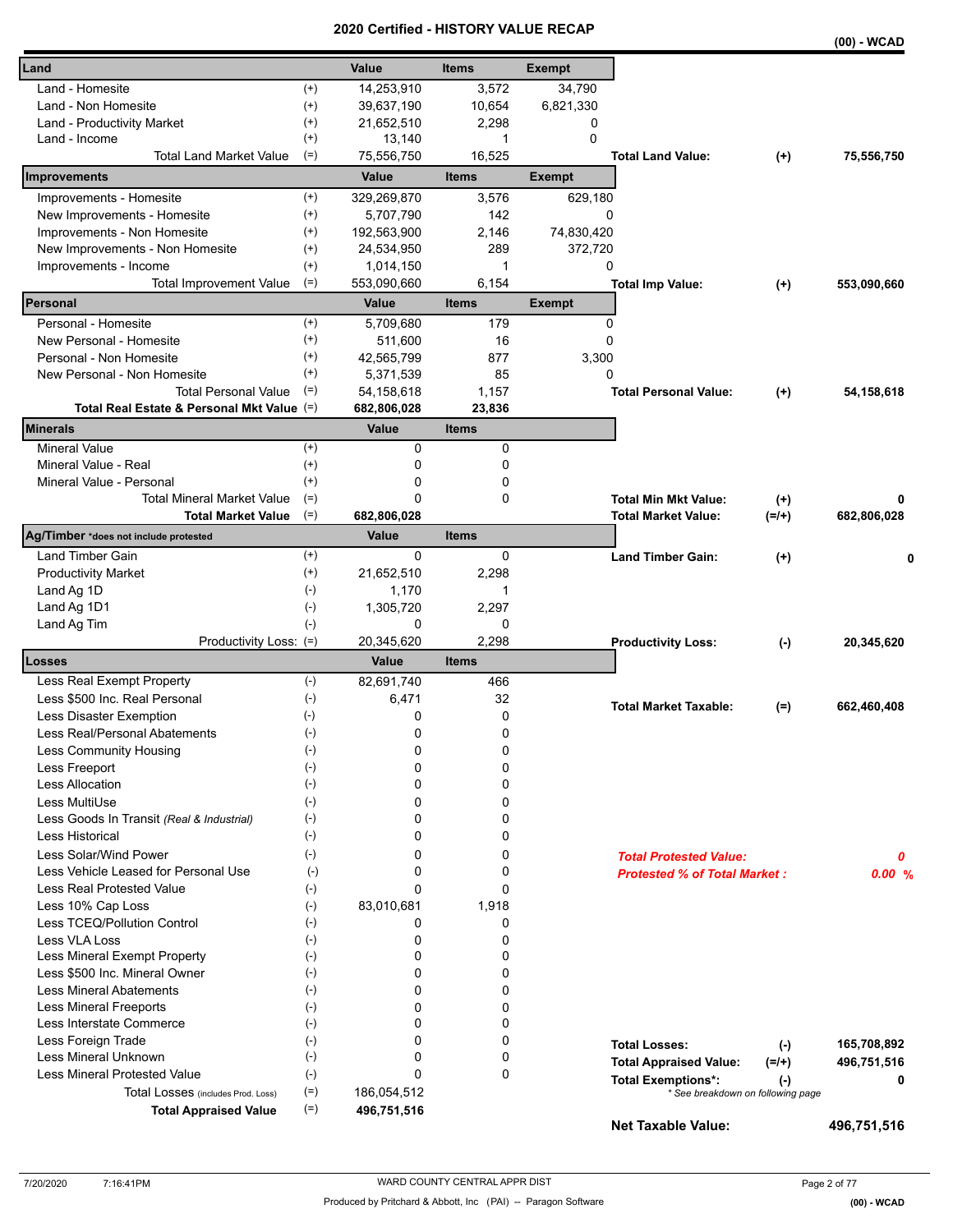**(00) - WCAD** 

| <b>Count of Homesteads</b>                                         |     |          |    |                        |       |                |                  |                                                                    |                                   |                                   |                                         |                                                         |
|--------------------------------------------------------------------|-----|----------|----|------------------------|-------|----------------|------------------|--------------------------------------------------------------------|-----------------------------------|-----------------------------------|-----------------------------------------|---------------------------------------------------------|
| н                                                                  | s   | F        | в  | D                      | W     | o              | DV               | <b>DV100</b>                                                       | <b>SS First Resp</b>              |                                   | <b>SS Svc Member</b>                    |                                                         |
| 1,558                                                              | 867 | 0        | 65 | 0                      | 0     | 0              | 77               | 16                                                                 | 0                                 |                                   | 0                                       |                                                         |
| <b>Owner and Parcel Counts</b>                                     |     |          |    |                        |       |                |                  |                                                                    |                                   |                                   |                                         |                                                         |
| <b>Total Parcels*:</b>                                             |     |          |    |                        |       |                |                  | 17,678* Parcel count is figured by parcel per ownership sequences. |                                   |                                   |                                         |                                                         |
| <b>Total Owners:</b>                                               |     |          |    | 9,047                  |       |                |                  |                                                                    |                                   |                                   |                                         |                                                         |
| <b>Ported Homestead/Charity Amounts</b>                            |     |          |    |                        | Value |                |                  | <b>Items</b>                                                       |                                   |                                   |                                         |                                                         |
| DV Donated Home (Charity)                                          |     |          |    | $(+)$                  |       |                | 0                |                                                                    | $\mathbf 0$                       |                                   |                                         |                                                         |
| SS of a Service Member Ported Amount                               |     |          |    | $^{(+)}$               |       |                | 0                |                                                                    | 0                                 |                                   |                                         |                                                         |
| SS of a First Responder Ported Amount                              |     |          |    | $^{(+)}$               |       |                | 0                |                                                                    | 0                                 |                                   |                                         |                                                         |
| SS of DV Donated Home Ported Amount<br>SS of 100% DV Ported Amount |     |          |    | $^{(+)}$<br>$(+)$      |       |                | 0<br>$\mathbf 0$ |                                                                    | 0<br>0                            |                                   |                                         |                                                         |
| <b>Homestead Exemptions</b>                                        |     |          |    |                        | Value |                |                  | <b>Items</b>                                                       |                                   |                                   |                                         |                                                         |
| Homestead H,S                                                      |     |          |    | $^{(+)}$               |       |                | 0                |                                                                    | $\mathbf 0$                       |                                   |                                         |                                                         |
| Senior S                                                           |     |          |    | $^{(+)}$               |       |                | 0                |                                                                    | 0                                 | H - Homestead                     |                                         | D - Disabled Only                                       |
| Disabled B                                                         |     |          |    | $^{(+)}$               |       |                | 0                |                                                                    | 0                                 | S - Over 65<br>F - Disabled Widow |                                         | W - Widow<br>O - Over 65 (No HS)                        |
| DV 100%                                                            |     |          |    | $^{(+)}$               |       |                | $\mathbf 0$      |                                                                    | 0                                 | <b>B</b> - Disabled               |                                         | DV - Disabled Veteran                                   |
| Surviving Spouse of a Service Member                               |     |          |    | $^{(+)}$               |       |                | 0                |                                                                    | 0                                 |                                   | DV100 (1, 2, 3) - 100% Disabled Veteran |                                                         |
| Survivng Spouse of a First Responder                               |     |          |    | $^{(+)}$               |       |                | 0                |                                                                    | 0                                 |                                   |                                         | 4 (4B, 4H, 4S) - Surviving Spouse of a Service Member   |
|                                                                    |     |          |    | Total Reimbursable (=) |       |                | 0                |                                                                    | 0                                 |                                   |                                         | 5* (5B, 5H, 5S) - Surviving Spouse of a First Responder |
| <b>Local Discount</b>                                              |     |          |    | $^{(+)}$               |       |                | 0                |                                                                    | 0                                 |                                   |                                         |                                                         |
| Disabled Veteran                                                   |     |          |    | $^{(+)}$               |       |                | 0                |                                                                    | 0                                 |                                   |                                         |                                                         |
| Optional 65<br><b>Local Disabled</b>                               |     |          |    | $^{(+)}$<br>$^{(+)}$   |       |                | 0<br>$\mathbf 0$ |                                                                    | 0<br>0                            |                                   |                                         |                                                         |
| State Homestead                                                    |     |          |    | $^{(+)}$               |       |                | 0                |                                                                    | 0                                 |                                   |                                         |                                                         |
|                                                                    |     |          |    |                        |       |                |                  |                                                                    |                                   |                                   |                                         |                                                         |
| <b>Total Exemptions</b>                                            |     |          |    | $(=)$                  |       |                | 0                |                                                                    | (includes Ported/Charity Amounts) |                                   |                                         |                                                         |
| <b>Special Certified Totals</b>                                    |     |          |    |                        |       |                |                  |                                                                    |                                   |                                   |                                         |                                                         |
| <b>Exempt Value of First Time Absolute Exemption</b>               |     |          |    |                        |       |                |                  | \$412,730                                                          |                                   |                                   |                                         |                                                         |
|                                                                    |     |          |    |                        |       |                |                  |                                                                    |                                   |                                   |                                         |                                                         |
| <b>Exempt Value of First Time Partial Exemption</b>                |     |          |    |                        |       |                |                  | \$0                                                                |                                   |                                   |                                         |                                                         |
| <b>New AG/Timber</b>                                               |     |          |    |                        |       |                |                  |                                                                    |                                   |                                   |                                         |                                                         |
| Market                                                             |     |          |    |                        |       |                |                  | \$0                                                                |                                   |                                   |                                         |                                                         |
| Taxable                                                            |     |          |    |                        |       |                |                  | \$0                                                                |                                   |                                   |                                         |                                                         |
| Value Loss                                                         |     |          |    |                        |       |                |                  | \$0                                                                |                                   |                                   |                                         |                                                         |
| New Improvement/Personal                                           |     |          |    |                        |       |                |                  |                                                                    |                                   |                                   |                                         |                                                         |
| Market                                                             |     |          |    |                        |       |                |                  | \$35,753,159                                                       |                                   |                                   |                                         |                                                         |
| Taxable                                                            |     |          |    |                        |       |                |                  | \$35,753,159                                                       |                                   |                                   |                                         |                                                         |
| Average Values* (includes protested & exempt value)                |     |          |    |                        |       |                |                  |                                                                    |                                   |                                   |                                         |                                                         |
| Average Homestead Value A*                                         |     |          |    |                        |       | <b>Parcels</b> |                  |                                                                    |                                   |                                   | <b>Total Homestead Value A*</b>         |                                                         |
|                                                                    |     |          |    |                        |       |                |                  |                                                                    |                                   | <b>Market</b>                     | \$343,428,440                           |                                                         |
| Market                                                             |     | \$95,556 |    |                        |       |                | 3,594            |                                                                    |                                   | Taxable                           | \$265,942,729                           |                                                         |
| Taxable                                                            |     | \$72,709 |    |                        |       |                |                  |                                                                    |                                   |                                   |                                         |                                                         |
| Average Homestead Value A* and E*                                  |     |          |    |                        |       | <b>Parcels</b> |                  |                                                                    |                                   |                                   | Total Homestead Value A* and E*         |                                                         |
| <b>Market</b>                                                      |     | \$95,408 |    |                        |       |                | 3,632            |                                                                    |                                   | <b>Market</b>                     | \$346,523,800                           |                                                         |
| Taxable                                                            |     | \$72,606 |    |                        |       |                |                  |                                                                    |                                   | Taxable                           | \$268,403,159                           |                                                         |
| Average Homestead Value A* and E* and M1                           |     |          |    |                        |       | <b>Parcels</b> |                  |                                                                    |                                   |                                   |                                         | Total Homestead Value A* and E* and M1                  |
| <b>Market</b>                                                      |     | \$92,341 |    |                        |       |                | 3,820            |                                                                    |                                   | <b>Market</b>                     | \$352,745,080                           |                                                         |
| Taxable                                                            |     | \$70,617 |    |                        |       |                |                  |                                                                    |                                   | Taxable                           | \$274,455,909                           |                                                         |
|                                                                    |     |          |    |                        |       |                |                  |                                                                    |                                   |                                   |                                         |                                                         |
| <b>Average Homestead Value M1</b>                                  |     |          |    |                        |       | <b>Parcels</b> |                  |                                                                    |                                   |                                   | <b>Total Homestead Value M1</b>         |                                                         |
| Market                                                             |     | \$33,091 |    |                        |       |                | 188              |                                                                    |                                   | <b>Market</b>                     | \$6,221,280                             |                                                         |
| Taxable                                                            |     | \$32,187 |    |                        |       |                |                  |                                                                    |                                   | <b>Taxable</b>                    | \$6,052,750                             |                                                         |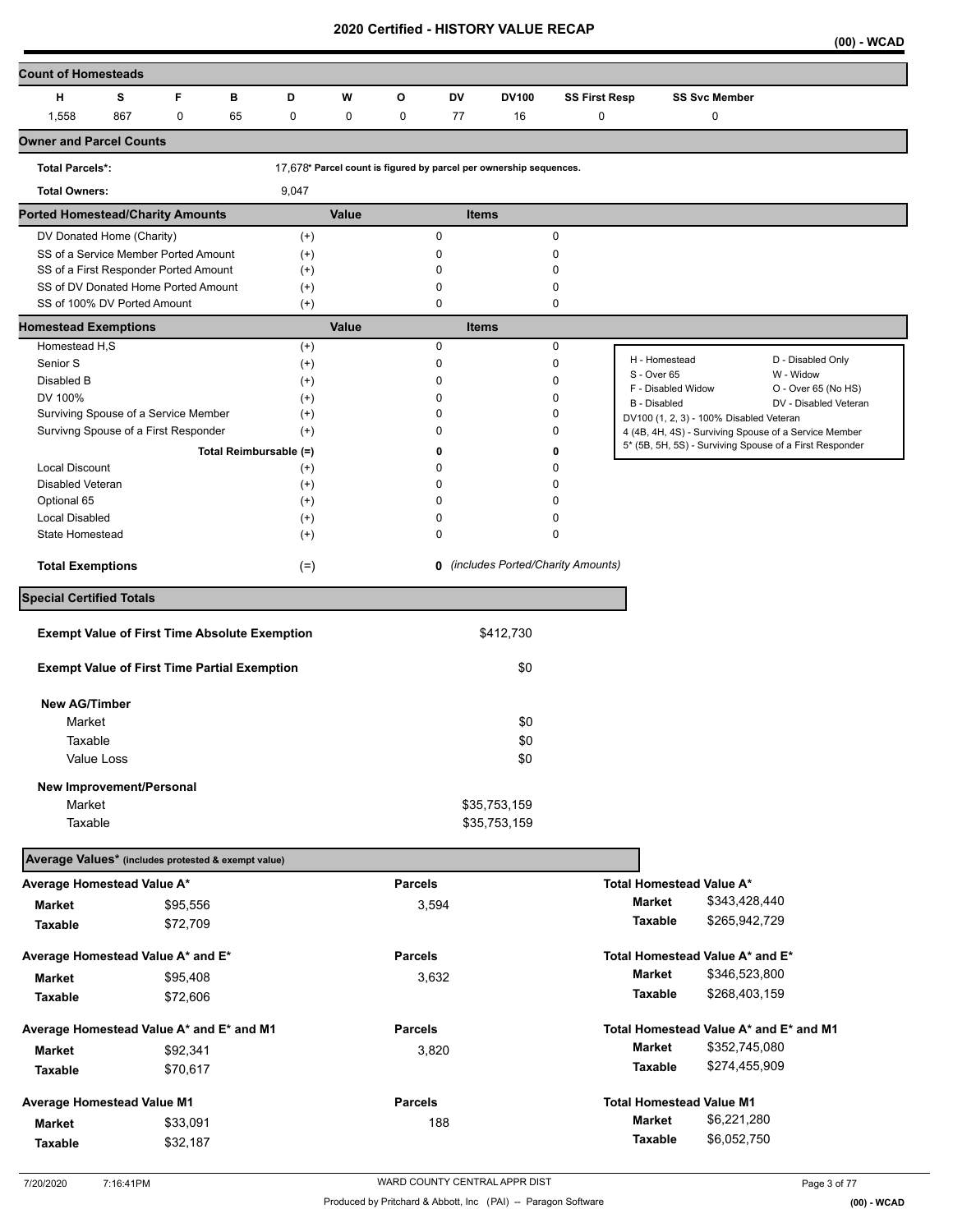| <b>Minerals</b>                                    | Value                 | <b>Items</b>   |                                    |              |
|----------------------------------------------------|-----------------------|----------------|------------------------------------|--------------|
| Mineral_Value                                      | 0                     | 0              |                                    |              |
| Mineral Value - Real                               | 0                     | 0              |                                    |              |
| Mineral Value - Personal                           | 0                     | 0              | <b>Total Mineral Value:</b>        | 0            |
| <b>Mineral Loss</b>                                | Value                 | <b>Items</b>   |                                    |              |
| Less Mineral Exempt Property                       | 0                     | 0              | <b>Total Mineral Exempt Value:</b> | 0            |
| Less \$500 Inc. Mineral Owner                      | 0                     | $\mathbf 0$    |                                    |              |
| <b>Less Mineral Abatements</b>                     | $\Omega$              | 0              |                                    |              |
| Less Mineral Freeports/Interstate Commerce         | $\Omega$              | $\Omega$       |                                    |              |
| Less Mineral Unknown                               | 0                     | <sup>0</sup>   |                                    |              |
| Less TCEQ/Pollution Control                        | $\Omega$              | 0              |                                    |              |
| Less VLA                                           | 0                     | 0              |                                    |              |
| <b>Less Mineral Protested Value</b>                | $\Omega$              | $\mathbf 0$    | <b>Taxload Mineral Total:</b>      | 0            |
| Land                                               | Value                 | <b>Items</b>   |                                    |              |
| Land - Homesite                                    | 14,253,910            | 3,572          |                                    |              |
| Land - Non Homesite                                | 39,637,190            | 10,654         |                                    |              |
| Land - Productivity Market                         | 21,652,510            | 2,298          |                                    |              |
| Land - Income                                      | 13,140                | 1              | <b>Total Land Value:</b>           | 75,556,750   |
| Land Timber Gain                                   | 0                     | 0              |                                    |              |
| Improvements                                       | Value                 | <b>Items</b>   |                                    |              |
| Improvements - Homesite                            | 329,269,870           | 3,576          |                                    |              |
| New Improvements - Homesite                        | 5,707,790             | 142            |                                    |              |
| Improvements - Non Homesite                        | 192,563,900           | 2,146          |                                    |              |
| New Improvements - Non Homesite                    | 24,534,950            | 289            |                                    |              |
| Improvements - Income                              | 1,014,150             | $\overline{1}$ | <b>Total Improvement Value:</b>    | 553,090,660  |
| Ag Loss                                            | Value                 | <b>Items</b>   |                                    |              |
| <b>Productivity Market</b>                         | 21,652,510            | 2,298          |                                    |              |
| Land Ag 1D                                         | 1,170                 | $\mathbf{1}$   |                                    |              |
|                                                    | 1,305,720             | 2,297          |                                    |              |
| Land Ag 1D1                                        |                       |                |                                    |              |
| Land Ag Tim                                        | $\mathbf 0$           | 0              | <b>Productivity Loss:</b>          | 20,345,620   |
| <b>Real Loss</b>                                   | <b>Value</b>          |                |                                    |              |
| Land Homesite Exempt                               | 34,790                |                |                                    |              |
| Land Non-Homesite Exempt                           | 6,821,330             |                |                                    |              |
| <b>Productivity Market Exempt</b>                  | 0                     |                |                                    |              |
| Income Land Exempt                                 | 0                     |                |                                    |              |
| Improvement Homesite Exempt                        | 629,180               |                |                                    |              |
| New Improvement Homesite Exempt                    | 0                     |                |                                    |              |
| Improvement Non-Homesite Exempt                    | 74,830,420            |                |                                    |              |
| New Improvement Non-Homesite Exempt                | 372,720               |                |                                    |              |
| Income Improvement Exempt                          | 0                     |                | <b>Real Exempt Total:</b>          | 82,688,440   |
|                                                    |                       | <b>Items</b>   | <b>Taxload Real Total:</b>         | 525,613,350  |
| Personal                                           | Value                 |                |                                    |              |
| Personal - Homesite                                | 5,709,680             | 179            |                                    |              |
| New Personal - Homesite<br>Personal - Non Homesite | 511,600<br>42,565,799 | 16<br>877      |                                    |              |
| New Personal - Non Homesite                        | 5,371,539             | 85             | <b>Total Personal Value:</b>       | 54, 158, 618 |
| <b>Personal Loss</b>                               | <b>Value</b>          |                |                                    |              |
| Personal Homesite Exempt                           | 0                     |                |                                    |              |
| New Personal Homesite Exempt                       | 0                     |                |                                    |              |
| Personal Non-Homesite Exempt                       | 3,300                 |                |                                    |              |
| New Personal Non-Homesite Exempt                   | 0                     |                |                                    |              |
| Personal Under 500                                 | 6,471                 |                | <b>Personal Exempt Total:</b>      | 3,300        |
|                                                    |                       |                | <b>Taxload Personal Total:</b>     |              |
|                                                    |                       |                |                                    | 54, 155, 318 |
|                                                    |                       |                |                                    |              |
|                                                    |                       |                | <b>Total Appraised:</b>            | 496,751,516  |
|                                                    |                       |                |                                    |              |
|                                                    |                       |                | <b>Taxroll Load Total:</b>         | 579,768,668  |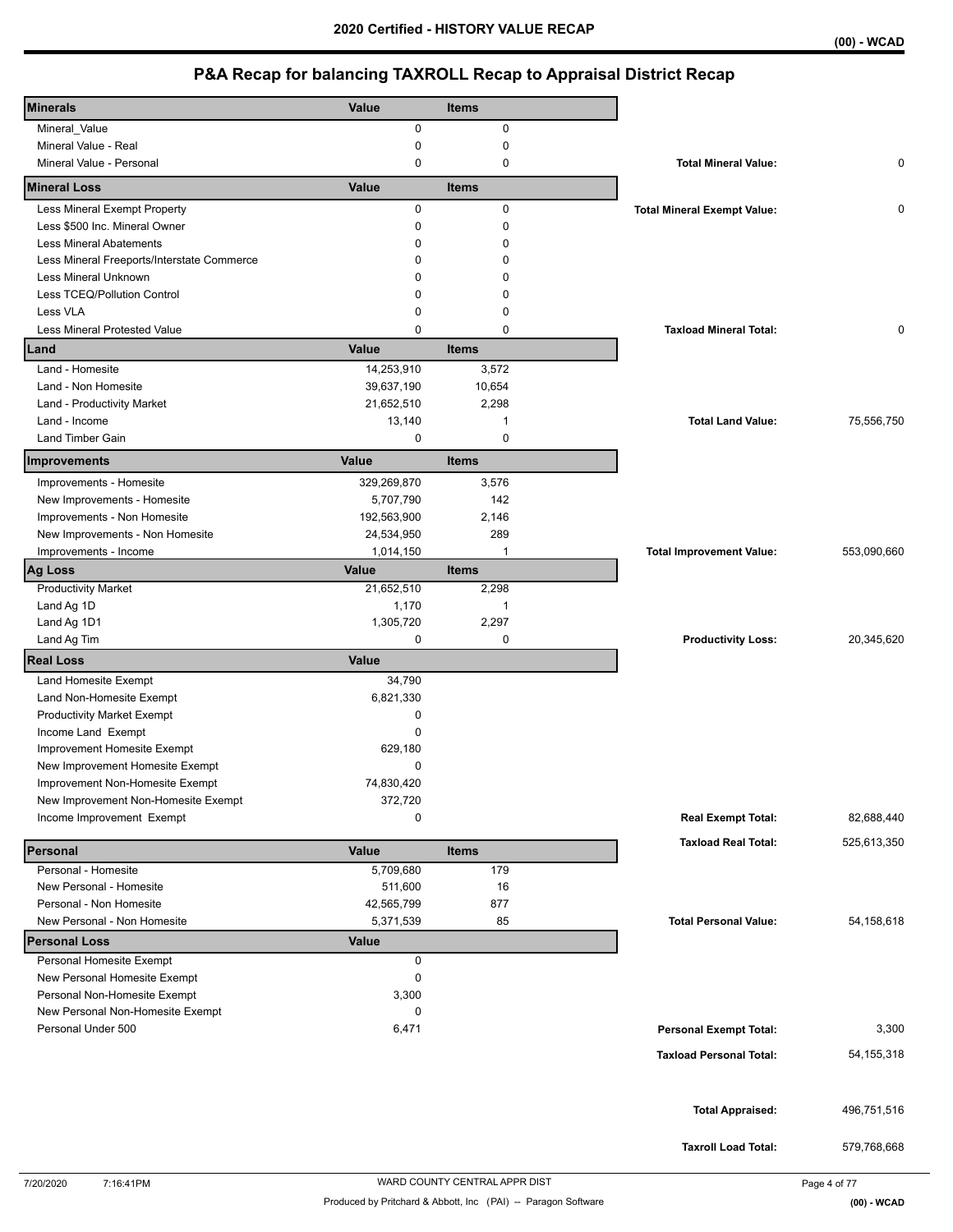|  | (00) - WCAD |
|--|-------------|
|--|-------------|

|                |                         |              |            |           |                                      | <b>Category Code Breakdown</b> |                        |                  |                |                                    |                                    |
|----------------|-------------------------|--------------|------------|-----------|--------------------------------------|--------------------------------|------------------------|------------------|----------------|------------------------------------|------------------------------------|
| Cat<br>Code    | Items                   | <b>Acres</b> | Land       | Ag/Timber | <b>Productivity</b><br><b>Market</b> | <b>Taxable</b><br>Land         | <b>Improvements</b>    | Personal         | <b>Mineral</b> | <b>Total Mkt</b><br><b>Taxable</b> | <b>Total Net</b><br><b>Taxable</b> |
| A <sub>1</sub> | 3,663                   | 3,002.192    | 14,533,750 | 0         | 0                                    | 14,533,750                     | 346,642,830            | 0                | $\pmb{0}$      | 361,176,580                        | 280,852,909                        |
| A <sub>2</sub> | 445                     | 690.768      | 1,246,230  | 0         | 0                                    | 1,246,230                      | 11,596,460             | 0                | 0              | 12,842,690                         | 11,055,980                         |
| A*             | 4,108                   | 3,692.960    | 15,779,980 | 0         | 0                                    | 15,779,980                     | 358,239,290            | 0                | 0              | 374,019,270                        | 291,908,889                        |
| <b>B1</b>      | 40                      | 34.259       | 379,170    | 0         | 0                                    | 379,170                        | 14,215,990             | 0                | 0              | 14,595,160                         | 14,574,660                         |
| B <sub>2</sub> | 23                      | 10.512       | 82,500     | 0         | $\pmb{0}$                            | 82,500                         | 1,949,310              | 0                | 0              | 2,031,810                          | 2,031,810                          |
| B*             | 63                      | 44.771       | 461,670    | 0         | 0                                    | 461,670                        | 16,165,300             | 0                | 0              | 16,626,970                         | 16,606,470                         |
| C <sub>1</sub> | 5,409                   | 17,286.515   | 10,263,140 | 0         | 0                                    | 10,263,140                     | 4,272,610              | 0                | 0              | 14,535,750                         | 14,535,750                         |
| C*             | 5,409                   | 17,286.515   | 10,263,140 | 0         | 0                                    | 10,263,140                     | 4,272,610              | 0                | 0              | 14,535,750                         | 14,535,750                         |
| D1             | 2,298                   | 325,780.346  | 0          | 1,306,890 | 21,652,510                           | 1,306,890                      | 0                      | 0                | 0              | 1,306,890                          | 1,306,890                          |
| D <sub>2</sub> | 56                      | 0.000        | 0          | 0         | $\pmb{0}$                            | 0                              | 2,607,500              | 0                | 0              | 2,607,500                          | 2,607,500                          |
| D*             | 2,354                   | 325,780.346  | 0          | 1,306,890 | 21,652,510                           | 1,306,890                      | 2,607,500              | 0                | 0              | 3,914,390                          | 3,914,390                          |
| Ε              | 3,267                   | 153,847.260  | 13,129,510 | 0         | 0                                    | 13,129,510                     | 3,108,300              | 0                | 0              | 16,237,810                         | 16,110,180                         |
| E <sub>1</sub> | 92                      | 1,924.114    | 451,880    | 0         | 0                                    | 451,880                        | 3,687,690              | 0                | 0              | 4,139,570                          | 3,557,470                          |
| E*             | 3,359                   | 155,771.374  | 13,581,390 | 0         | 0                                    | 13,581,390                     | 6,795,990              | 0                | 0              | 20,377,380                         | 19,667,650                         |
| F1             | 708                     | 1,867.244    | 5,793,970  | 0         | 0                                    | 5,793,970                      | 64,631,450             | 149,780          | 0              | 70,575,200                         | 70,575,200                         |
| F <sub>1</sub> | 708                     | 1,867.244    | 5,793,970  | $\pmb{0}$ | 0                                    | 5,793,970                      | 64,631,450             | 149,780          | 0              | 70,575,200                         | 70,575,200                         |
| F <sub>2</sub> | 95                      | 277.709      | 773,780    | 0         | 0                                    | 773,780                        | 22,870,700             | 0                | 0              | 23,644,480                         | 23,644,480                         |
| F <sub>2</sub> | 95                      | 277.709      | 773,780    | $\bf{0}$  | 0                                    | 773,780                        | 22,870,700             | $\pmb{0}$        | 0              | 23,644,480                         | 23,644,480                         |
| F*             | 803                     | 2,144.953    | 6,567,750  | 0         | 0                                    | 6,567,750                      | 87,502,150             | 149,780          | 0              | 94,219,680                         | 94,219,680                         |
| J2             | 16                      | 8.188        | 42,650     | 0         | 0                                    | 42,650                         | 361,410                | 96,350           | 0              | 500,410                            | 500,410                            |
| J3             | 4                       | 726.700      | 53,290     | 0         | 0                                    | 53,290                         | 175,360                | 0                | 0              | 228,650                            | 228,650                            |
| J4             | $\overline{7}$          | 0.931        | 14,180     | 0         | 0                                    | 14,180                         | 284,360                | 11,550           | 0              | 310,090                            | 310,090                            |
| J5             | $\overline{7}$          | 4.570        | 47,090     | 0         | 0                                    | 47,090                         | 0                      | 0                | 0              | 47,090                             | 47,090                             |
| J6             | 26                      | 977.314      | 181,280    | 0         | $\pmb{0}$                            | 181,280                        | 598,910                | 69,320           | 0              | 849,510                            | 849,510                            |
| J7             | 11                      | 19.594       | 55,170     | 0         | $\pmb{0}$                            | 55,170                         | 246,230                | 37,440           | 0              | 338,840                            | 338,840                            |
| J9             | $\overline{2}$          | 0.000        | $\pmb{0}$  | 0         | $\pmb{0}$                            | 0                              | 0                      | 0                | 0              | 0                                  | 0                                  |
| J*             | 73                      | 1,737.298    | 393,660    | 0         | 0                                    | 393,660                        | 1,666,270              | 214,660          | 0              | 2,274,590                          | 2,274,590                          |
| L1             | 392                     | 0.000        | 0          | 0         | $\pmb{0}$                            | 0                              |                        | 0 32,644,902     | 0              | 32,644,902                         | 32,644,902                         |
| L1             | 392                     | 0.000        | 0          | $\bf{0}$  | 0                                    | 0                              | $\mathbf{0}$           | 32,644,902       | 0              | 32,644,902                         | 32,644,902                         |
| L2             | $\overline{\mathbf{c}}$ | 0.000        | 0          | 0         | $\pmb{0}$                            | 0                              | 0                      | 40,795           | 0              | 40,795                             | 40,795                             |
| L2             | $\mathbf 2$             | 0.000        | 0          | $\pmb{0}$ | $\bf{0}$                             | 0                              | 0                      | 40,795           | $\bf{0}$       | 40,795                             | 40,795                             |
| L*             | 394                     | 0.000        | 0          | 0         | 0                                    | 0                              |                        | 0 32,685,697     | 0              | 32,685,697                         | 32,685,697                         |
| M1             | 687                     | 0.000        | 0          | 0         | 0                                    | 0                              |                        | 9,230 21,073,660 | 0              | 21,082,890                         | 20,912,820                         |
| M1`            | $\overline{1}$          | 0.000        | 0          | 0         | $\pmb{0}$                            | 0                              | 0                      | 25,580           | 0              | 25,580                             | 25,580                             |
| M*             | 688                     | 0.000        | 0          | 0         | 0                                    | 0                              | 9,230                  | 21,099,240       | 0              | 21,108,470                         | 20,938,400                         |
| ХB             | 32                      | 9.000        | 530        | 0         | 0                                    | 530                            | 0                      | 5,941            | 0              | 6,471                              | 0                                  |
| XV             | 466                     | 18,788.369   | 6,856,120  | 0         | 0                                    | 6,856,120                      | 75,832,320             | 3,300            | 0              | 82,691,740                         | 0                                  |
| X*             | 498                     | 18,797.369   | 6,856,650  | 0         | 0                                    | 6,856,650                      | 75,832,320             | 9,241            | 0              | 82,698,211                         | 0                                  |
|                | 17,749                  | 525,255.584  | 53,904,240 | 1,306,890 | 21,652,510                           | 55,211,130                     | 553,090,660 54,158,618 |                  | 0              | 662,460,408                        | 496,751,516                        |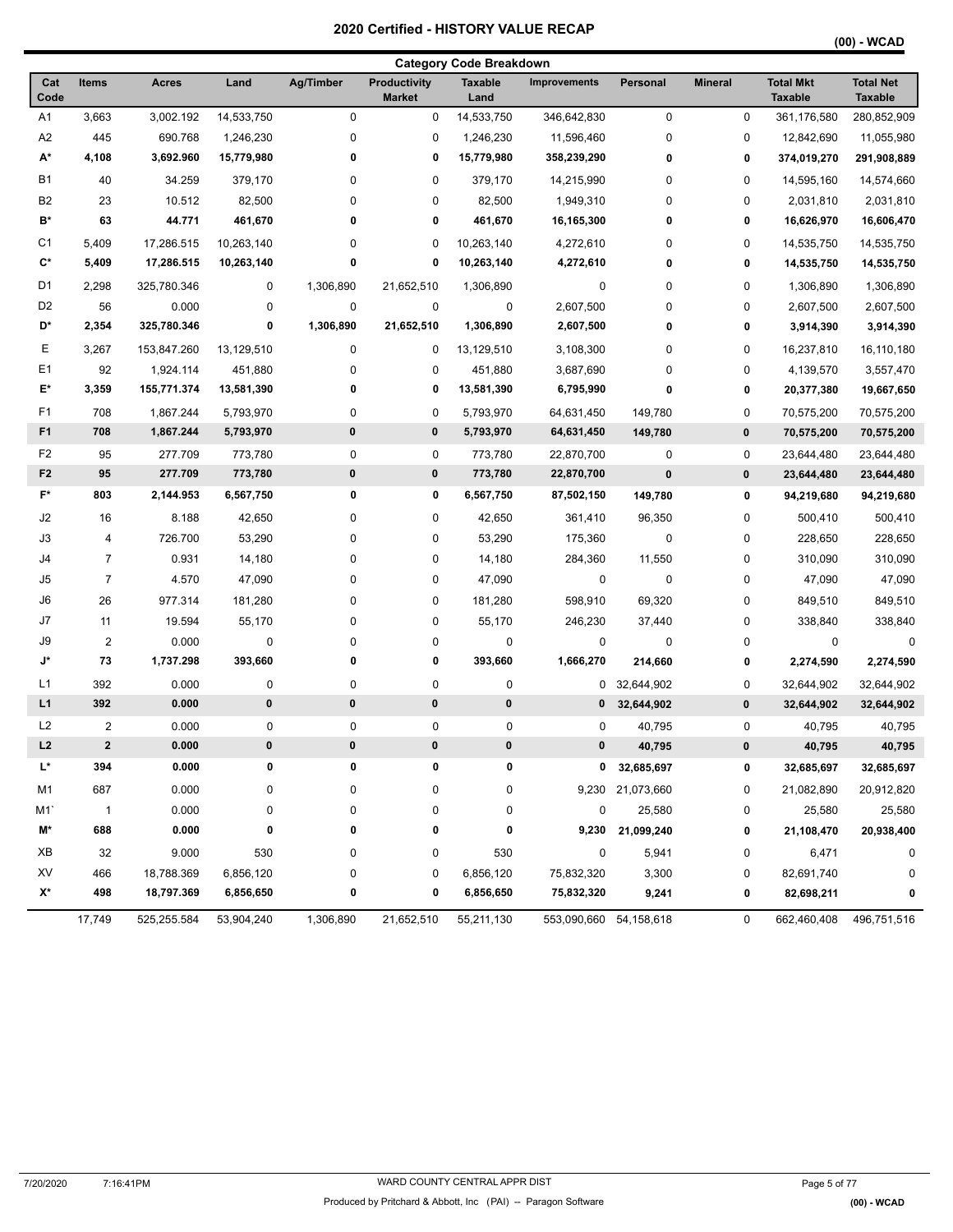|                                            |                    | unca         | ו טווי<br>VN L |               |                                     |           | (01) - WARD COUNTY |
|--------------------------------------------|--------------------|--------------|----------------|---------------|-------------------------------------|-----------|--------------------|
| Land                                       |                    | Value        | <b>Items</b>   | <b>Exempt</b> |                                     |           |                    |
| Land - Homesite                            | $^{(+)}$           | 14,253,910   | 3,572          | 34,790        |                                     |           |                    |
| Land - Non Homesite                        | $^{(+)}$           | 39,637,150   | 10,653         | 6,821,330     |                                     |           |                    |
| Land - Productivity Market                 | $^{(+)}$           | 21,652,510   | 2,298          | 0             |                                     |           |                    |
| Land - Income                              | $^{(+)}$           | 13,140       | 1              | $\mathbf{0}$  |                                     |           |                    |
| Total Land Market Value                    | $(=)$              | 75,556,710   | 16,524         |               | <b>Total Land Value:</b>            | $(+)$     | 75,556,710         |
| Improvements                               |                    | Value        | <b>Items</b>   | <b>Exempt</b> |                                     |           |                    |
| Improvements - Homesite                    | $^{(+)}$           | 329,269,870  | 3,576          | 629,180       |                                     |           |                    |
| New Improvements - Homesite                | $^{(+)}$           | 5,707,790    | 142            | 0             |                                     |           |                    |
| Improvements - Non Homesite                | $^{(+)}$           | 192,563,900  | 2,146          | 74,830,420    |                                     |           |                    |
| New Improvements - Non Homesite            | $^{(+)}$           | 24,534,950   | 289            | 372,720       |                                     |           |                    |
| Improvements - Income                      | $^{(+)}$           | 1,014,150    | 1              | 0             |                                     |           |                    |
| <b>Total Improvement Value</b>             | $(=)$              | 553,090,660  | 6,154          |               | <b>Total Imp Value:</b>             | $^{(+)}$  | 553,090,660        |
| Personal                                   |                    | Value        | <b>Items</b>   | <b>Exempt</b> |                                     |           |                    |
| Personal - Homesite                        | $^{(+)}$           | 5,709,680    | 179            | 0             |                                     |           |                    |
| New Personal - Homesite                    | $^{(+)}$           | 511,600      | 16             | 0             |                                     |           |                    |
| Personal - Non Homesite                    | $^{(+)}$           | 42,515,929   | 875            | 3,300         |                                     |           |                    |
| New Personal - Non Homesite                | $^{(+)}$           | 5,371,539    | 85             | 0             |                                     |           |                    |
| <b>Total Personal Value</b>                | $(=)$              | 54,108,748   | 1,155          |               | <b>Total Personal Value:</b>        | $(+)$     | 54,108,748         |
| Total Real Estate & Personal Mkt Value (=) |                    | 682,756,118  | 23,833         |               |                                     |           |                    |
| <b>Minerals</b>                            |                    | <b>Value</b> | <b>Items</b>   |               |                                     |           |                    |
| <b>Mineral Value</b>                       | $(+)$              | 0            | 0              |               |                                     |           |                    |
| Mineral Value - Real                       | $^{(+)}$           | 0            | 0              |               |                                     |           |                    |
| Mineral Value - Personal                   | $^{(+)}$           | 0            | 0              |               |                                     |           |                    |
| <b>Total Mineral Market Value</b>          | $(=)$              | 0            | 0              |               | <b>Total Min Mkt Value:</b>         | $^{(+)}$  | 0                  |
| <b>Total Market Value</b>                  | $(=)$              | 682,756,118  |                |               | <b>Total Market Value:</b>          | $(=/+)$   | 682,756,118        |
| Ag/Timber *does not include protested      |                    | Value        | <b>Items</b>   |               |                                     |           |                    |
| Land Timber Gain                           | $^{(+)}$           | 0            | 0              |               | <b>Land Timber Gain:</b>            | $^{(+)}$  | 0                  |
| <b>Productivity Market</b>                 | $^{(+)}$           | 21,652,510   | 2,298          |               |                                     |           |                    |
| Land Ag 1D                                 | $(\text{-})$       | 1,170        | 1              |               |                                     |           |                    |
| Land Ag 1D1                                | $(-)$              | 1,305,720    | 2,297          |               |                                     |           |                    |
| Land Ag Tim                                | $(-)$              | 0            | 0              |               |                                     |           |                    |
| Productivity Loss: (=)                     |                    | 20,345,620   | 2,298          |               | <b>Productivity Loss:</b>           | $(\cdot)$ | 20,345,620         |
| Losses                                     |                    | Value        | <b>Items</b>   |               |                                     |           |                    |
| Less Real Exempt Property                  | $(-)$              | 82,691,740   | 466            |               |                                     |           |                    |
| Less \$500 Inc. Real Personal              | $(\text{-})$       | 6,471        | 32             |               | <b>Total Market Taxable:</b>        | $(=)$     | 662,410,498        |
| Less Disaster Exemption                    | $(-)$              | 0            | 0              |               |                                     |           |                    |
| Less Real/Personal Abatements              | $(\textnormal{-})$ | 0            | 0              |               |                                     |           |                    |
| Less Community Housing                     | $(\textnormal{-})$ | 0            | 0              |               |                                     |           |                    |
| Less Freeport                              | $(-)$              | 0            | 0              |               |                                     |           |                    |
| <b>Less Allocation</b>                     | $(-)$              | 0            | 0              |               |                                     |           |                    |
| Less MultiUse                              | $(-)$              | 0            | 0              |               |                                     |           |                    |
| Less Goods In Transit (Real & Industrial)  | $(-)$              | 0            | 0              |               |                                     |           |                    |
| <b>Less Historical</b>                     | $(-)$              | 0            | 0              |               |                                     |           |                    |
| Less Solar/Wind Power                      | $(-)$              | 0            | 0              |               | <b>Total Protested Value:</b>       |           | 0                  |
| Less Vehicle Leased for Personal Use       | $(-)$              | 0            | 0              |               | <b>Protested % of Total Market:</b> |           | 0.00%              |
| Less Real Protested Value                  | $(-)$              | 0            | 0              |               |                                     |           |                    |
| Less 10% Cap Loss                          | $(-)$              | 83,010,681   | 1,918          |               |                                     |           |                    |
| Less TCEQ/Pollution Control                | $(-)$              | 0            | 0              |               |                                     |           |                    |
| Less VLA Loss                              | $(-)$              | 0            | 0              |               |                                     |           |                    |
| Less Mineral Exempt Property               | $(-)$              | 0            | 0              |               |                                     |           |                    |
| Less \$500 Inc. Mineral Owner              | $(-)$              | 0            | 0              |               |                                     |           |                    |
| <b>Less Mineral Abatements</b>             | $(-)$              | 0            | 0              |               |                                     |           |                    |
| <b>Less Mineral Freeports</b>              | $(-)$              | 0            | 0              |               |                                     |           |                    |
| Less Interstate Commerce                   | $(-)$              | 0            | 0              |               |                                     |           |                    |
| Less Foreign Trade                         | $(-)$              | 0            | 0              |               | <b>Total Losses:</b>                | $(-)$     | 165,708,892        |
| Less Mineral Unknown                       | $(-)$              | 0            | 0              |               | <b>Total Appraised Value:</b>       | $(=/+)$   | 496,701,606        |
| <b>Less Mineral Protested Value</b>        | $(-)$              | 0            | 0              |               | <b>Total Exemptions*:</b>           | $(-)$     | 58,390,081         |
| Total Losses (includes Prod. Loss)         | $(=)$              | 186,054,512  |                |               | * See breakdown on following page   |           |                    |
| <b>Total Appraised Value</b>               | $(=)$              | 496,701,606  |                |               | <b>Net Taxable Value:</b>           |           | 438,311,525        |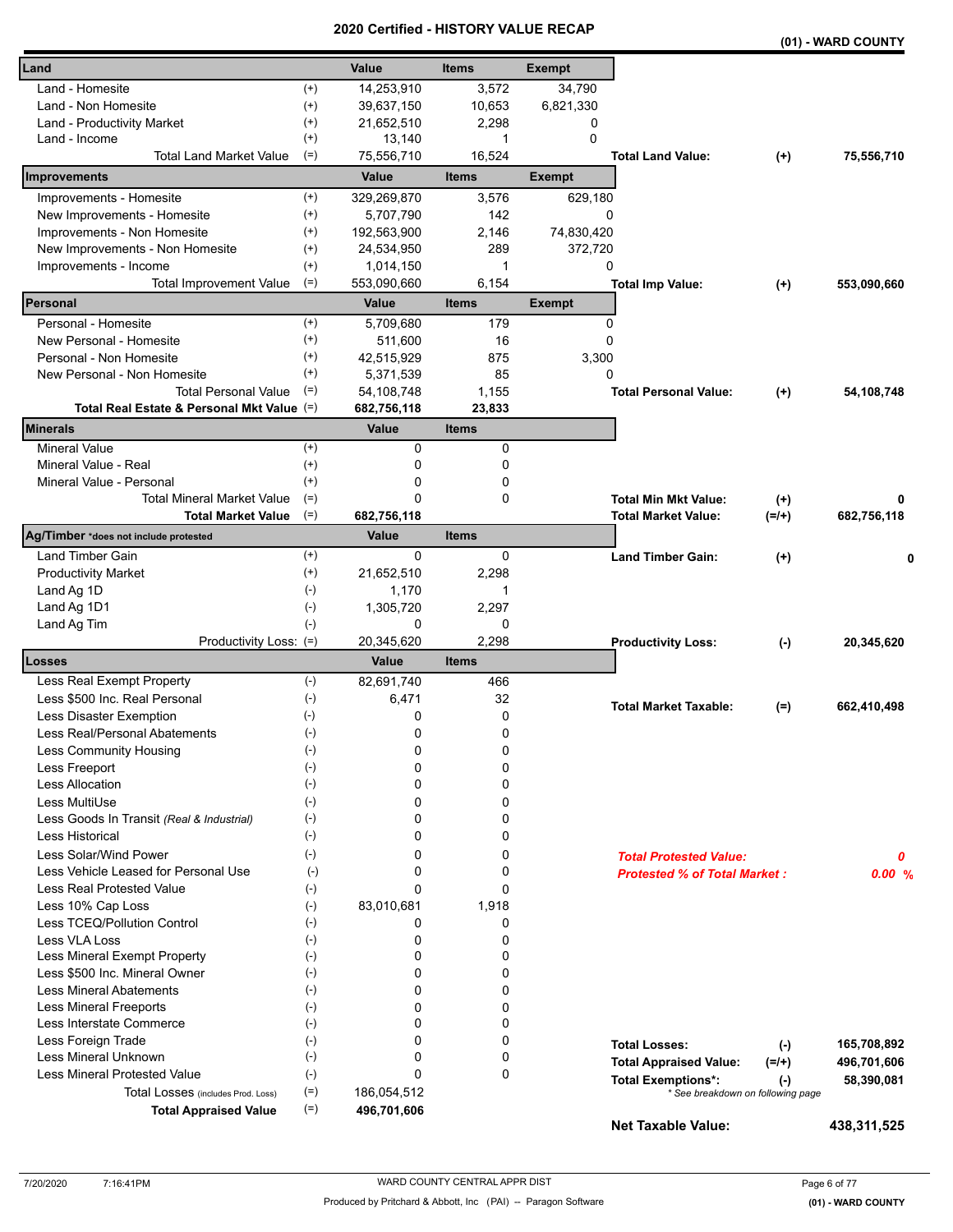|                                                                      |     |             |    |                                                                   |       |                                                                    |              |              |                                              |                                                                                                                                     |                      | (01) - WARD COUNTY                                                                       |
|----------------------------------------------------------------------|-----|-------------|----|-------------------------------------------------------------------|-------|--------------------------------------------------------------------|--------------|--------------|----------------------------------------------|-------------------------------------------------------------------------------------------------------------------------------------|----------------------|------------------------------------------------------------------------------------------|
| *** Freeze Totals: (This is only for Effective Tax Rate Calculation) |     |             |    |                                                                   |       |                                                                    |              |              |                                              |                                                                                                                                     |                      |                                                                                          |
| <b>Total Ceiling Tax:</b>                                            |     |             |    |                                                                   |       | 87,575.58                                                          |              |              |                                              |                                                                                                                                     |                      |                                                                                          |
| <b>Total Freeze Taxable:</b>                                         |     |             |    |                                                                   |       | 26,227,580                                                         |              |              |                                              |                                                                                                                                     |                      |                                                                                          |
| New Imp/Pers with Ceiling: +                                         |     |             |    |                                                                   |       | 157,470                                                            |              |              |                                              |                                                                                                                                     |                      |                                                                                          |
| **Freeze Adjusted Taxable:                                           |     |             |    |                                                                   |       |                                                                    |              |              |                                              |                                                                                                                                     |                      | 412,241,415**This number DOES NOT represent any Jurisdiction's Certified Taxable Value** |
|                                                                      |     |             |    |                                                                   |       |                                                                    |              |              |                                              |                                                                                                                                     |                      |                                                                                          |
|                                                                      |     |             |    | or (Freeze Adjusted Taxable * Tax Rate / 100) + Total Ceiling Tax |       |                                                                    |              |              |                                              | Estimated Total Levy: ((Net Taxable Value - Total Freeze Taxable + New Imp/Pers with Ceiling) * Tax Rate / 100) + Total Ceiling Tax |                      |                                                                                          |
| <b>Count of Homesteads</b>                                           |     |             |    |                                                                   |       |                                                                    |              |              |                                              |                                                                                                                                     |                      |                                                                                          |
| н                                                                    | s   | F           | в  | D                                                                 | W     | O                                                                  | DV           | <b>DV100</b> | <b>SS First Resp</b>                         |                                                                                                                                     | <b>SS Svc Member</b> |                                                                                          |
| 1,558                                                                | 867 | $\mathbf 0$ | 65 | 0                                                                 | 0     | 0                                                                  | 77           | 16           | 0                                            |                                                                                                                                     | 0                    |                                                                                          |
| <b>Owner and Parcel Counts</b>                                       |     |             |    |                                                                   |       |                                                                    |              |              |                                              |                                                                                                                                     |                      |                                                                                          |
| <b>Total Parcels*:</b>                                               |     |             |    |                                                                   |       | 17,675* Parcel count is figured by parcel per ownership sequences. |              |              |                                              |                                                                                                                                     |                      |                                                                                          |
| <b>Total Owners:</b>                                                 |     |             |    | 9,045                                                             |       |                                                                    |              |              |                                              |                                                                                                                                     |                      |                                                                                          |
| <b>Ported Homestead/Charity Amounts</b>                              |     |             |    |                                                                   | Value |                                                                    | <b>Items</b> |              |                                              |                                                                                                                                     |                      |                                                                                          |
| DV Donated Home (Charity)                                            |     |             |    | $^{(+)}$                                                          |       | 0                                                                  |              |              | 0                                            |                                                                                                                                     |                      |                                                                                          |
| SS of a Service Member Ported Amount                                 |     |             |    | $^{(+)}$                                                          |       | 0                                                                  |              |              | 0                                            |                                                                                                                                     |                      |                                                                                          |
| SS of a First Responder Ported Amount                                |     |             |    | $^{(+)}$                                                          |       | 0                                                                  |              |              | 0                                            |                                                                                                                                     |                      |                                                                                          |
| SS of DV Donated Home Ported Amount                                  |     |             |    | $^{(+)}$                                                          |       | 0                                                                  |              |              | 0                                            |                                                                                                                                     |                      |                                                                                          |
| SS of 100% DV Ported Amount                                          |     |             |    | $^{(+)}$                                                          |       | 0                                                                  |              |              | 0                                            |                                                                                                                                     |                      |                                                                                          |
| <b>Homestead Exemptions</b>                                          |     |             |    |                                                                   | Value |                                                                    | <b>Items</b> |              |                                              |                                                                                                                                     |                      |                                                                                          |
| Homestead H,S                                                        |     |             |    | $^{(+)}$                                                          |       | 0                                                                  |              |              | 0                                            |                                                                                                                                     |                      | D - Disabled Only                                                                        |
| Senior S                                                             |     |             |    | $^{(+)}$                                                          |       | 0                                                                  |              |              | $\Omega$                                     | H - Homestead<br>S - Over 65                                                                                                        |                      | W - Widow                                                                                |
| Disabled B                                                           |     |             |    | $^{(+)}$                                                          |       | 0                                                                  |              |              | 0                                            | F - Disabled Widow                                                                                                                  |                      | O - Over 65 (No HS)                                                                      |
| DV 100%<br>Surviving Spouse of a Service Member                      |     |             |    | $^{(+)}$                                                          |       | 1,221,790<br>0                                                     |              |              | 16<br>0                                      | <b>B</b> - Disabled                                                                                                                 |                      | DV - Disabled Veteran                                                                    |
| Survivng Spouse of a First Responder                                 |     |             |    | $^{(+)}$<br>$^{(+)}$                                              |       | 0                                                                  |              |              | 0                                            | DV100 (1, 2, 3) - 100% Disabled Veteran                                                                                             |                      | 4 (4B, 4H, 4S) - Surviving Spouse of a Service Member                                    |
|                                                                      |     |             |    | Total Reimbursable (=)                                            |       | 1,221,790                                                          |              |              | 16                                           |                                                                                                                                     |                      | 5* (5B, 5H, 5S) - Surviving Spouse of a First Responder                                  |
| <b>Local Discount</b>                                                |     |             |    | $^{(+)}$                                                          |       | 39,577,140                                                         |              | 2,490        |                                              |                                                                                                                                     |                      |                                                                                          |
| Disabled Veteran                                                     |     |             |    | $^{(+)}$                                                          |       | 646,350                                                            |              |              | 66                                           |                                                                                                                                     |                      |                                                                                          |
| Optional 65                                                          |     |             |    | $^{(+)}$                                                          |       | 15,759,001                                                         |              |              | 858                                          |                                                                                                                                     |                      |                                                                                          |
| <b>Local Disabled</b>                                                |     |             |    | $^{(+)}$                                                          |       | 1,185,800                                                          |              |              | 65                                           |                                                                                                                                     |                      |                                                                                          |
| State Homestead                                                      |     |             |    | $^{(+)}$                                                          |       | 0                                                                  |              |              | 0                                            |                                                                                                                                     |                      |                                                                                          |
| <b>Total Exemptions</b>                                              |     |             |    | $(=)$                                                             |       |                                                                    |              |              | 58.390.081 (includes Ported/Charity Amounts) |                                                                                                                                     |                      |                                                                                          |
| <b>Special Certified Totals</b>                                      |     |             |    |                                                                   |       |                                                                    |              |              |                                              |                                                                                                                                     |                      |                                                                                          |
| <b>Exempt Value of First Time Absolute Exemption</b>                 |     |             |    |                                                                   |       |                                                                    |              | \$412,730    |                                              |                                                                                                                                     |                      |                                                                                          |
| <b>Exempt Value of First Time Partial Exemption</b>                  |     |             |    |                                                                   |       |                                                                    |              | \$1,317,910  |                                              |                                                                                                                                     |                      |                                                                                          |
| <b>New AG/Timber</b>                                                 |     |             |    |                                                                   |       |                                                                    |              |              |                                              |                                                                                                                                     |                      |                                                                                          |
| Market                                                               |     |             |    |                                                                   |       |                                                                    |              | \$0          |                                              |                                                                                                                                     |                      |                                                                                          |
| Taxable                                                              |     |             |    |                                                                   |       |                                                                    |              |              |                                              |                                                                                                                                     |                      |                                                                                          |
|                                                                      |     |             |    |                                                                   |       |                                                                    |              | \$0          |                                              |                                                                                                                                     |                      |                                                                                          |
| Value Loss                                                           |     |             |    |                                                                   |       |                                                                    |              | \$0          |                                              |                                                                                                                                     |                      |                                                                                          |
| New Improvement/Personal                                             |     |             |    |                                                                   |       |                                                                    |              |              |                                              |                                                                                                                                     |                      |                                                                                          |
| Market                                                               |     |             |    |                                                                   |       |                                                                    |              | \$35,753,159 |                                              |                                                                                                                                     |                      |                                                                                          |
| Taxable                                                              |     |             |    |                                                                   |       |                                                                    |              | \$34,711,499 |                                              |                                                                                                                                     |                      |                                                                                          |
|                                                                      |     |             |    |                                                                   |       |                                                                    |              |              |                                              |                                                                                                                                     |                      |                                                                                          |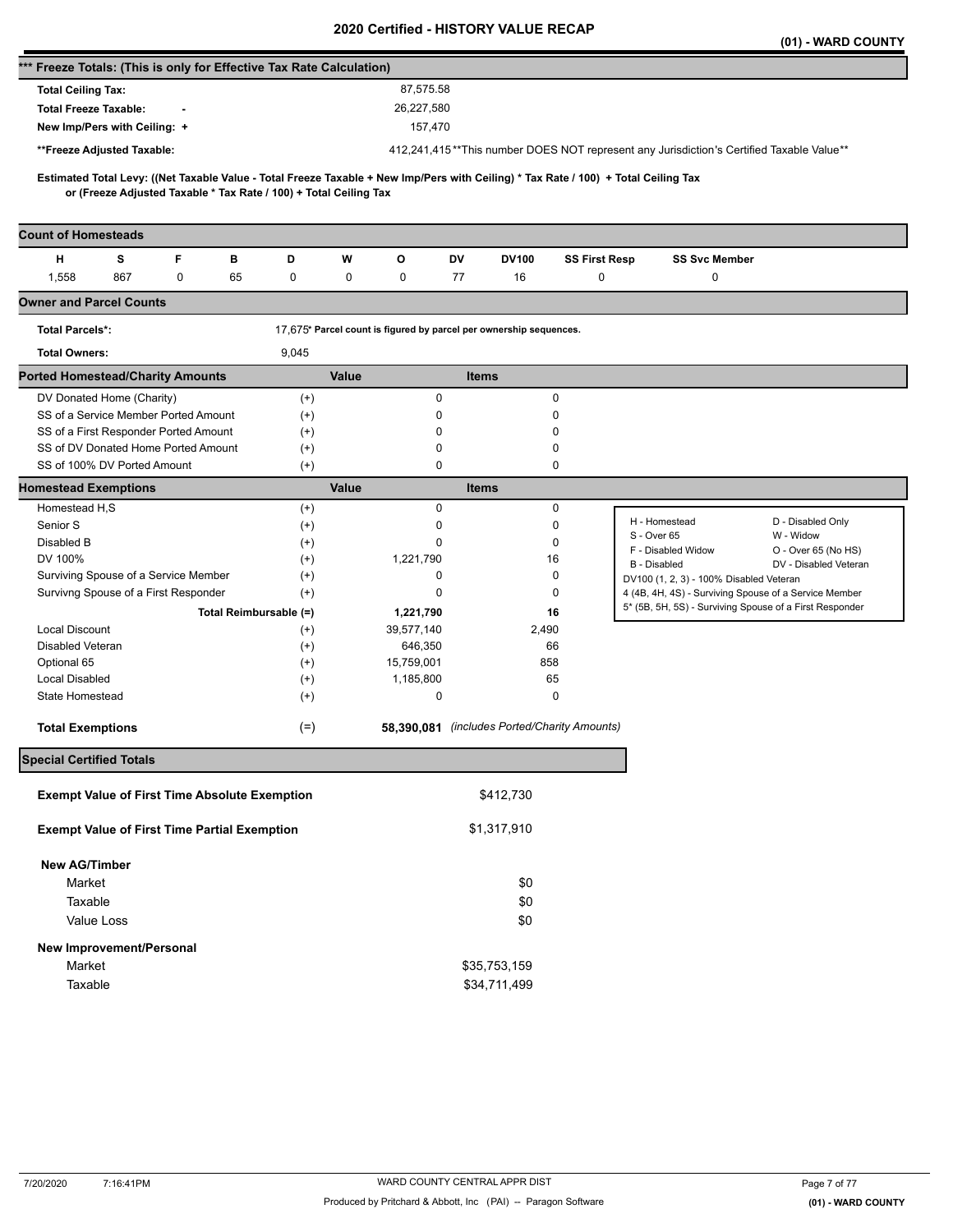|                                   | Average Values* (includes protested & exempt value) |                |                                 |                                        |
|-----------------------------------|-----------------------------------------------------|----------------|---------------------------------|----------------------------------------|
| Average Homestead Value A*        |                                                     | <b>Parcels</b> | Total Homestead Value A*        |                                        |
| Market                            | \$95,556                                            | 3,594          | Market                          | \$343,428,440                          |
| Taxable                           | \$58,169                                            |                | Taxable                         | \$209,945,808                          |
|                                   | Average Homestead Value A* and E*                   | <b>Parcels</b> |                                 | Total Homestead Value A* and E*        |
| Market                            | \$95,408                                            | 3,632          | Market                          | \$346,523,800                          |
| Taxable                           | \$58,086                                            |                | Taxable                         | \$211,886,598                          |
|                                   | Average Homestead Value A* and E* and M1            | <b>Parcels</b> |                                 | Total Homestead Value A* and E* and M1 |
| <b>Market</b>                     | \$92.341                                            | 3.820          | Market                          | \$352,745,080                          |
| Taxable                           | \$56.497                                            |                | <b>Taxable</b>                  | \$216,204,088                          |
| <b>Average Homestead Value M1</b> |                                                     | <b>Parcels</b> | <b>Total Homestead Value M1</b> |                                        |
| Market                            | \$33,091                                            | 188            | Market                          | \$6,221,280                            |
| Taxable                           | \$25,747                                            |                | Taxable                         | \$4,317,490                            |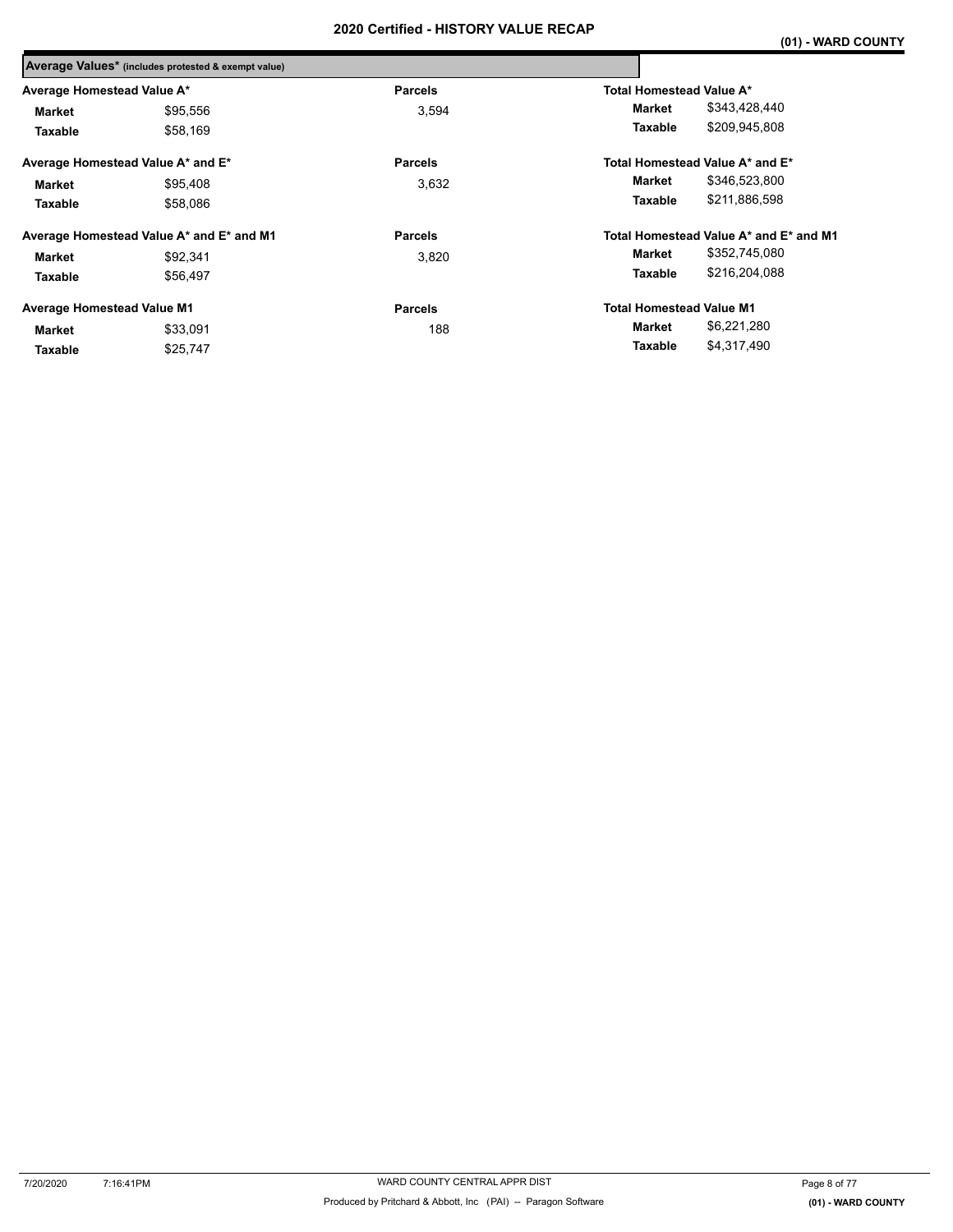| <b>Minerals</b>                                  | Value             | <b>Items</b> |                                    |             |
|--------------------------------------------------|-------------------|--------------|------------------------------------|-------------|
| Mineral_Value                                    | 0                 | 0            |                                    |             |
| Mineral Value - Real                             | 0                 | 0            |                                    |             |
| Mineral Value - Personal                         | 0                 | 0            | <b>Total Mineral Value:</b>        | 0           |
| <b>Mineral Loss</b>                              | Value             | <b>Items</b> |                                    |             |
| Less Mineral Exempt Property                     | 0                 | $\mathbf 0$  | <b>Total Mineral Exempt Value:</b> | 0           |
| Less \$500 Inc. Mineral Owner                    | 0                 | 0            |                                    |             |
| <b>Less Mineral Abatements</b>                   | $\Omega$          | 0            |                                    |             |
| Less Mineral Freeports/Interstate Commerce       | 0                 | 0            |                                    |             |
| Less Mineral Unknown                             | 0                 | ŋ            |                                    |             |
| Less TCEQ/Pollution Control                      | 0                 | 0            |                                    |             |
| Less VLA                                         | 0                 | 0            |                                    |             |
| <b>Less Mineral Protested Value</b>              | $\Omega$          | 0            | <b>Taxload Mineral Total:</b>      | 0           |
| Land                                             | Value             | <b>Items</b> |                                    |             |
| Land - Homesite                                  | 14,253,910        | 3,572        |                                    |             |
| Land - Non Homesite                              | 39,637,150        | 10,653       |                                    |             |
| Land - Productivity Market                       | 21,652,510        | 2,298        |                                    |             |
| Land - Income                                    | 13,140            | 1            | <b>Total Land Value:</b>           | 75,556,710  |
| Land Timber Gain                                 | 0                 | $\mathbf 0$  |                                    |             |
| Improvements                                     | Value             | <b>Items</b> |                                    |             |
| Improvements - Homesite                          | 329,269,870       | 3,576        |                                    |             |
| New Improvements - Homesite                      | 5,707,790         | 142          |                                    |             |
| Improvements - Non Homesite                      | 192,563,900       | 2,146        |                                    |             |
| New Improvements - Non Homesite                  | 24,534,950        | 289          |                                    |             |
| Improvements - Income                            | 1,014,150         | $\mathbf{1}$ | <b>Total Improvement Value:</b>    | 553,090,660 |
| <b>Ag Loss</b>                                   | Value             | <b>Items</b> |                                    |             |
| <b>Productivity Market</b>                       | 21,652,510        | 2,298        |                                    |             |
| Land Ag 1D                                       | 1,170             | $\mathbf{1}$ |                                    |             |
| Land Ag 1D1                                      | 1,305,720         | 2,297        |                                    |             |
| Land Ag Tim                                      | 0                 | 0            | <b>Productivity Loss:</b>          | 20,345,620  |
| <b>Real Loss</b>                                 | <b>Value</b>      |              |                                    |             |
| Land Homesite Exempt                             | 34,790            |              |                                    |             |
| Land Non-Homesite Exempt                         | 6,821,330         |              |                                    |             |
| <b>Productivity Market Exempt</b>                | $\mathbf 0$       |              |                                    |             |
| Income Land Exempt                               | 0                 |              |                                    |             |
| Improvement Homesite Exempt                      | 629,180           |              |                                    |             |
| New Improvement Homesite Exempt                  | 0                 |              |                                    |             |
| Improvement Non-Homesite Exempt                  | 74,830,420        |              |                                    |             |
| New Improvement Non-Homesite Exempt              | 372,720           |              |                                    |             |
| Income Improvement Exempt                        | 0                 |              | <b>Real Exempt Total:</b>          | 82,688,440  |
| Personal                                         | Value             | <b>Items</b> | <b>Taxload Real Total:</b>         | 525,613,310 |
| Personal - Homesite                              | 5,709,680         | 179          |                                    |             |
|                                                  |                   |              |                                    |             |
|                                                  |                   |              |                                    |             |
| New Personal - Homesite                          | 511,600           | 16           |                                    |             |
| Personal - Non Homesite                          | 42,515,929        | 875          | <b>Total Personal Value:</b>       |             |
| New Personal - Non Homesite                      | 5,371,539         | 85           |                                    | 54,108,748  |
| <b>Personal Loss</b><br>Personal Homesite Exempt | <b>Value</b><br>0 |              |                                    |             |
| New Personal Homesite Exempt                     | 0                 |              |                                    |             |
| Personal Non-Homesite Exempt                     | 3,300             |              |                                    |             |
| New Personal Non-Homesite Exempt                 | 0                 |              |                                    |             |
| Personal Under 500                               | 6,471             |              | <b>Personal Exempt Total:</b>      | 3,300       |
|                                                  |                   |              |                                    |             |
|                                                  |                   |              | <b>Taxload Personal Total:</b>     | 54,105,448  |
|                                                  |                   |              |                                    |             |
|                                                  |                   |              |                                    |             |
|                                                  |                   |              | <b>Total Appraised:</b>            | 496,701,606 |
|                                                  |                   |              | <b>Taxroll Load Total:</b>         | 579,718,758 |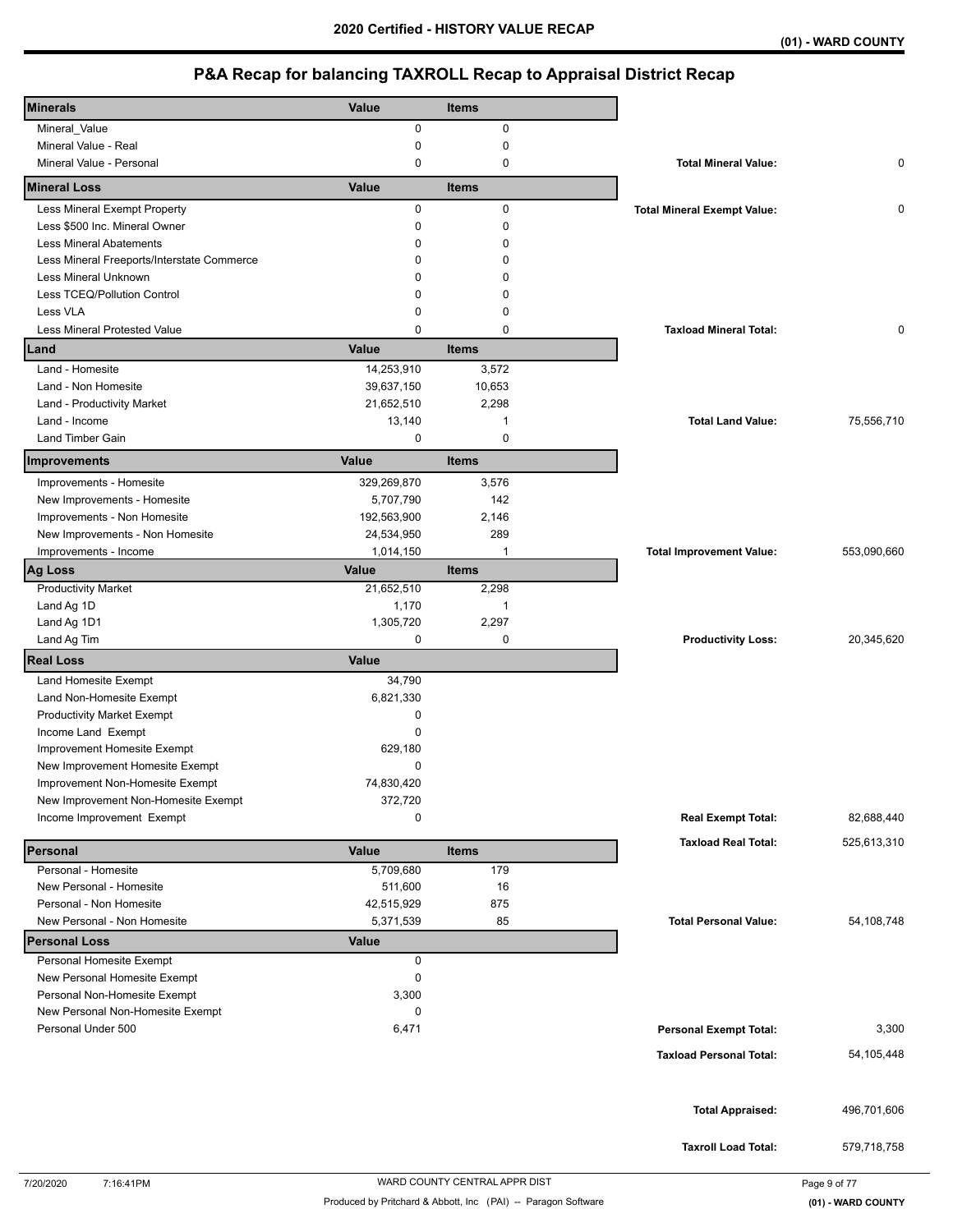**(01) - WARD COUNTY** 

|                |                |              |            |             |                                      | <b>Category Code Breakdown</b> |                        |                  |                |                                    |                                    |
|----------------|----------------|--------------|------------|-------------|--------------------------------------|--------------------------------|------------------------|------------------|----------------|------------------------------------|------------------------------------|
| Cat<br>Code    | <b>Items</b>   | <b>Acres</b> | Land       | Ag/Timber   | <b>Productivity</b><br><b>Market</b> | <b>Taxable</b><br>Land         | <b>Improvements</b>    | Personal         | <b>Mineral</b> | <b>Total Mkt</b><br><b>Taxable</b> | <b>Total Net</b><br><b>Taxable</b> |
| A1             | 3,663          | 3,002.192    | 14,533,750 | $\mathbf 0$ | 0                                    | 14,533,750                     | 346,642,830            | $\pmb{0}$        | $\pmb{0}$      | 361,176,580                        | 226,955,908                        |
| A2             | 445            | 690.768      | 1,246,230  | 0           | 0                                    | 1,246,230                      | 11,596,460             | 0                | 0              | 12,842,690                         | 8,932,060                          |
| А*             | 4,108          | 3,692.960    | 15,779,980 | 0           | 0                                    | 15,779,980                     | 358,239,290            | 0                | 0              | 374,019,270                        | 235,887,968                        |
| <b>B1</b>      | 40             | 34.259       | 379,170    | 0           | 0                                    | 379,170                        | 14,215,990             | 0                | 0              | 14,595,160                         | 14,523,320                         |
| B <sub>2</sub> | 23             | 10.512       | 82,500     | 0           | 0                                    | 82,500                         | 1,949,310              | 0                | 0              | 2,031,810                          | 2,031,810                          |
| B*             | 63             | 44.771       | 461,670    | 0           | 0                                    | 461,670                        | 16,165,300             | 0                | 0              | 16,626,970                         | 16,555,130                         |
| C <sub>1</sub> | 5,409          | 17,286.515   | 10,263,140 | 0           | 0                                    | 10,263,140                     | 4,272,610              | 0                | 0              | 14,535,750                         | 14,526,370                         |
| $\mathbf{C}^*$ | 5,409          | 17,286.515   | 10,263,140 | 0           | 0                                    | 10,263,140                     | 4,272,610              | 0                | 0              | 14,535,750                         | 14,526,370                         |
| D1             | 2,298          | 325,780.346  | 0          | 1,306,890   | 21,652,510                           | 1,306,890                      | 0                      | 0                | 0              | 1,306,890                          | 1,306,890                          |
| D <sub>2</sub> | 56             | 0.000        | 0          | $\pmb{0}$   | $\pmb{0}$                            | 0                              | 2,607,500              | 0                | 0              | 2,607,500                          | 2,607,500                          |
| D*             | 2,354          | 325,780.346  | 0          | 1,306,890   | 21,652,510                           | 1,306,890                      | 2,607,500              | 0                | 0              | 3,914,390                          | 3,914,390                          |
| Ε              | 3,266          | 153,845.038  | 13,129,470 | 0           | 0                                    | 13,129,470                     | 3,108,300              | 0                | 0              | 16,237,770                         | 16,008,190                         |
| E1             | 92             | 1,924.114    | 451,880    | 0           | 0                                    | 451,880                        | 3,687,690              | 0                | 0              | 4,139,570                          | 3,103,010                          |
| E*             | 3,358          | 155,769.152  | 13,581,350 | 0           | 0                                    | 13,581,350                     | 6,795,990              | 0                | 0              | 20,377,340                         | 19,111,200                         |
| F <sub>1</sub> | 708            | 1,867.244    | 5,793,970  | 0           | 0                                    | 5,793,970                      | 64,631,450             | 149,780          | 0              | 70,575,200                         | 70,558,430                         |
| F <sub>1</sub> | 708            | 1,867.244    | 5,793,970  | $\pmb{0}$   | 0                                    | 5,793,970                      | 64,631,450             | 149,780          | 0              | 70,575,200                         | 70,558,430                         |
| F <sub>2</sub> | 95             | 277.709      | 773,780    | 0           | 0                                    | 773,780                        | 22,870,700             | 0                | 0              | 23,644,480                         | 23,644,480                         |
| F <sub>2</sub> | 95             | 277.709      | 773,780    | $\bf{0}$    | 0                                    | 773,780                        | 22,870,700             | $\bf{0}$         | 0              | 23,644,480                         | 23,644,480                         |
| F*             | 803            | 2,144.953    | 6,567,750  | 0           | 0                                    | 6,567,750                      | 87,502,150             | 149,780          | 0              | 94,219,680                         | 94,202,910                         |
| J2             | 16             | 8.188        | 42,650     | 0           | 0                                    | 42,650                         | 361,410                | 96,350           | 0              | 500,410                            | 500,410                            |
| J3             | 4              | 726.700      | 53,290     | 0           | 0                                    | 53,290                         | 175,360                | 0                | 0              | 228,650                            | 228,650                            |
| J4             | $\overline{7}$ | 0.931        | 14,180     | 0           | 0                                    | 14,180                         | 284,360                | 11,550           | 0              | 310,090                            | 310,090                            |
| J5             | $\overline{7}$ | 4.570        | 47,090     | 0           | 0                                    | 47,090                         | 0                      | 0                | 0              | 47,090                             | 47,090                             |
| J6             | 26             | 977.314      | 181,280    | 0           | 0                                    | 181,280                        | 598,910                | 69,320           | 0              | 849,510                            | 849,510                            |
| J7             | 11             | 19.594       | 55,170     | 0           | 0                                    | 55,170                         | 246,230                | 37,440           | 0              | 338,840                            | 338,840                            |
| J9             | $\overline{c}$ | 0.000        | 0          | 0           | 0                                    | 0                              | 0                      | 0                | 0              | 0                                  | 0                                  |
| J*             | 73             | 1,737.298    | 393,660    | 0           | 0                                    | 393,660                        | 1,666,270              | 214,660          | 0              | 2,274,590                          | 2,274,590                          |
| L1             | 392            | 0.000        | 0          | 0           | 0                                    | 0                              | 0                      | 32,644,902       | 0              | 32,644,902                         | 32,644,902                         |
| L1             | 392            | 0.000        | 0          | $\pmb{0}$   | 0                                    | 0                              | $\mathbf{0}$           | 32,644,902       | 0              | 32,644,902                         | 32,644,902                         |
| L <sub>2</sub> | $\overline{c}$ | 0.000        | 0          | $\pmb{0}$   | 0                                    | 0                              | 0                      | 40,795           | 0              | 40,795                             | 40,795                             |
| L2             | $\mathbf{2}$   | 0.000        | $\pmb{0}$  | $\pmb{0}$   | 0                                    | 0                              | 0                      | 40,795           | 0              | 40,795                             | 40,795                             |
| L*             | 394            | 0.000        | 0          | 0           | 0                                    | 0                              |                        | 0 32,685,697     | 0              | 32,685,697                         | 32,685,697                         |
| M1             | 685            | 0.000        | 0          | 0           | 0                                    | 0                              |                        | 9,230 21,023,790 | 0              | 21,033,020                         | 19,127,690                         |
| M1             | $\overline{1}$ | 0.000        | 0          | 0           | 0                                    | 0                              | 0                      | 25,580           | 0              | 25,580                             | 25,580                             |
| M*             | 686            | 0.000        | 0          | 0           | 0                                    | 0                              | 9,230                  | 21,049,370       | 0              | 21,058,600                         | 19,153,270                         |
| XB             | 32             | 9.000        | 530        | 0           | 0                                    | 530                            | 0                      | 5,941            | 0              | 6,471                              | 0                                  |
| XV             | 466            | 18,788.369   | 6,856,120  | 0           | 0                                    | 6,856,120                      | 75,832,320             | 3,300            | 0              | 82,691,740                         | 0                                  |
| X*             | 498            | 18,797.369   | 6,856,650  | 0           | 0                                    | 6,856,650                      | 75,832,320             | 9,241            | 0              | 82,698,211                         | 0                                  |
|                | 17,746         | 525,253.362  | 53,904,200 | 1,306,890   | 21,652,510                           | 55,211,090                     | 553,090,660 54,108,748 |                  | 0              | 662,410,498                        | 438,311,525                        |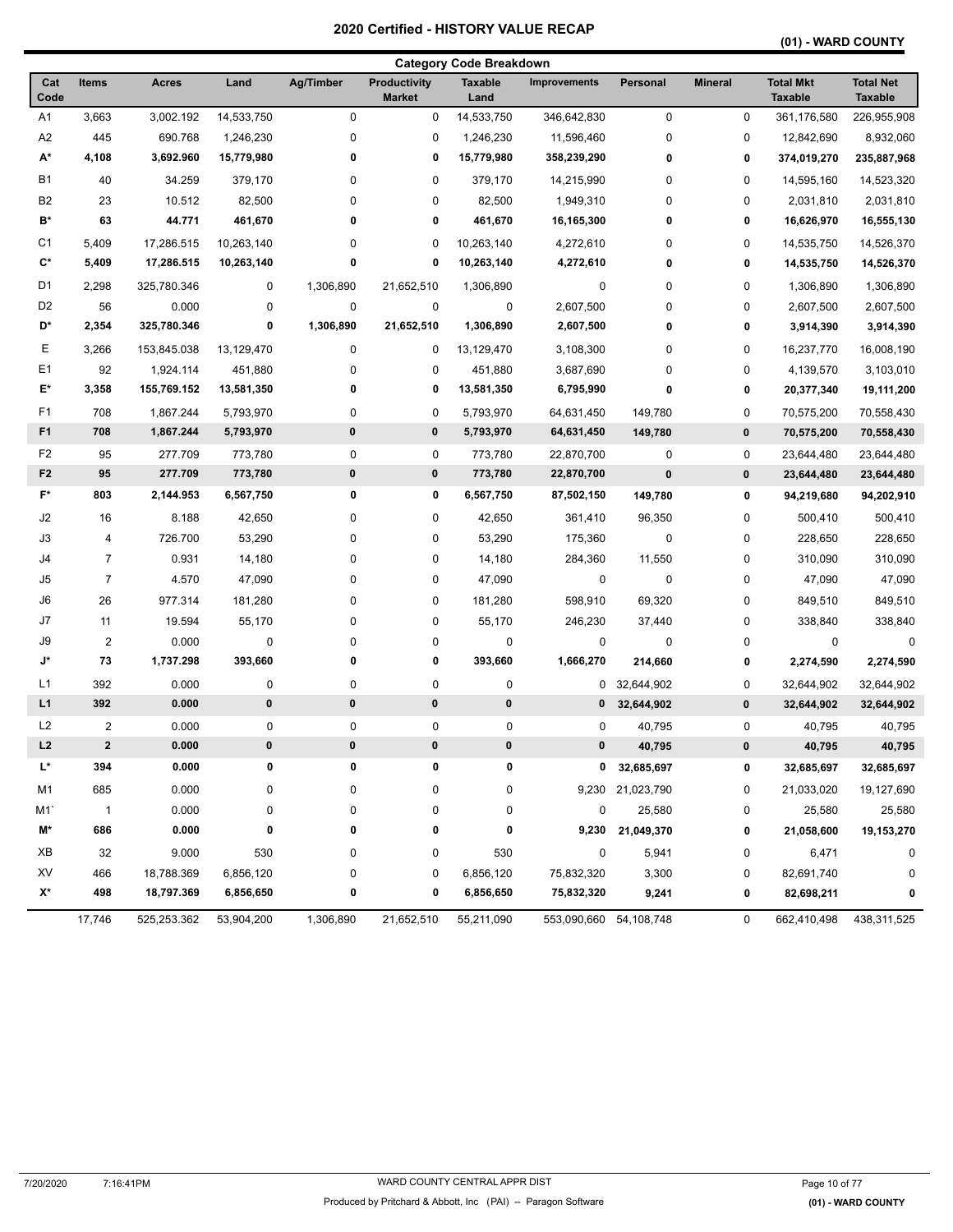|                                            |                    | a unea      | ו טווי<br>vn i |               |                                                                |          | (01F) - CO ROAD/FMLR |
|--------------------------------------------|--------------------|-------------|----------------|---------------|----------------------------------------------------------------|----------|----------------------|
| Land                                       |                    | Value       | <b>Items</b>   | <b>Exempt</b> |                                                                |          |                      |
| Land - Homesite                            | $^{(+)}$           | 14,253,910  | 3,572          | 34,790        |                                                                |          |                      |
| Land - Non Homesite                        | $^{(+)}$           | 39,637,150  | 10,653         | 6,821,330     |                                                                |          |                      |
| Land - Productivity Market                 | $^{(+)}$           | 21,652,510  | 2,298          | 0             |                                                                |          |                      |
| Land - Income                              | $^{(+)}$           | 13,140      | 1              | $\Omega$      |                                                                |          |                      |
| <b>Total Land Market Value</b>             | $(=)$              | 75,556,710  | 16,524         |               | <b>Total Land Value:</b>                                       | $^{(+)}$ | 75,556,710           |
| Improvements                               |                    | Value       | <b>Items</b>   | <b>Exempt</b> |                                                                |          |                      |
| Improvements - Homesite                    | $^{(+)}$           | 329,269,870 | 3,576          | 629,180       |                                                                |          |                      |
| New Improvements - Homesite                | $^{(+)}$           | 5,707,790   | 142            | 0             |                                                                |          |                      |
| Improvements - Non Homesite                | $^{(+)}$           | 192,563,900 | 2,146          | 74,830,420    |                                                                |          |                      |
| New Improvements - Non Homesite            | $^{(+)}$           | 24,534,950  | 289            | 372,720       |                                                                |          |                      |
| Improvements - Income                      | $^{(+)}$           | 1,014,150   | 1              | 0             |                                                                |          |                      |
| <b>Total Improvement Value</b>             | $(=)$              | 553,090,660 | 6,154          |               | <b>Total Imp Value:</b>                                        | $(+)$    | 553,090,660          |
| Personal                                   |                    | Value       | <b>Items</b>   | <b>Exempt</b> |                                                                |          |                      |
| Personal - Homesite                        | $^{(+)}$           | 5,709,680   | 179            | 0             |                                                                |          |                      |
| New Personal - Homesite                    | $^{(+)}$           | 511,600     | 16             | 0             |                                                                |          |                      |
| Personal - Non Homesite                    | $^{(+)}$           | 42,515,929  | 875            | 3,300         |                                                                |          |                      |
| New Personal - Non Homesite                | $^{(+)}$           | 5,371,539   | 85             | 0             |                                                                |          |                      |
| <b>Total Personal Value</b>                | $(=)$              | 54,108,748  | 1,155          |               | <b>Total Personal Value:</b>                                   |          | 54,108,748           |
| Total Real Estate & Personal Mkt Value (=) |                    | 682,756,118 | 23,833         |               |                                                                | $(+)$    |                      |
| <b>Minerals</b>                            |                    | Value       | <b>Items</b>   |               |                                                                |          |                      |
| <b>Mineral Value</b>                       | $^{(+)}$           | 0           | 0              |               |                                                                |          |                      |
| Mineral Value - Real                       | $^{(+)}$           | 0           | 0              |               |                                                                |          |                      |
| Mineral Value - Personal                   | $^{(+)}$           | 0           | 0              |               |                                                                |          |                      |
| <b>Total Mineral Market Value</b>          | $(=)$              | 0           | 0              |               | <b>Total Min Mkt Value:</b>                                    | $^{(+)}$ | 0                    |
| <b>Total Market Value</b>                  | $(=)$              | 682,756,118 |                |               | <b>Total Market Value:</b>                                     | $(=/+)$  | 682,756,118          |
| Ag/Timber *does not include protested      |                    | Value       | <b>Items</b>   |               |                                                                |          |                      |
| Land Timber Gain                           | $^{(+)}$           | 0           | 0              |               | <b>Land Timber Gain:</b>                                       | $(+)$    | 0                    |
| <b>Productivity Market</b>                 | $^{(+)}$           | 21,652,510  | 2,298          |               |                                                                |          |                      |
| Land Ag 1D                                 | $(-)$              | 1,170       | 1              |               |                                                                |          |                      |
| Land Ag 1D1                                | $(-)$              | 1,305,720   | 2,297          |               |                                                                |          |                      |
| Land Ag Tim                                | $(-)$              | 0           | 0              |               |                                                                |          |                      |
| Productivity Loss: (=)                     |                    | 20,345,620  | 2,298          |               | <b>Productivity Loss:</b>                                      | $(-)$    | 20,345,620           |
| Losses                                     |                    | Value       | <b>Items</b>   |               |                                                                |          |                      |
| Less Real Exempt Property                  | $(-)$              | 82,691,740  | 466            |               |                                                                |          |                      |
| Less \$500 Inc. Real Personal              | $(-)$              | 6,471       | 32             |               | <b>Total Market Taxable:</b>                                   |          | 662,410,498          |
| Less Disaster Exemption                    | $(-)$              | 0           | 0              |               |                                                                | $(=)$    |                      |
| Less Real/Personal Abatements              | $(\textnormal{-})$ | 0           | 0              |               |                                                                |          |                      |
| Less Community Housing                     | $(-)$              | 0           | 0              |               |                                                                |          |                      |
| Less Freeport                              | $(-)$              | 0           | 0              |               |                                                                |          |                      |
| <b>Less Allocation</b>                     | $(-)$              | 0           | 0              |               |                                                                |          |                      |
| Less MultiUse                              | $(-)$              | 0           | 0              |               |                                                                |          |                      |
| Less Goods In Transit (Real & Industrial)  | $(-)$              | 0           | 0              |               |                                                                |          |                      |
| <b>Less Historical</b>                     | $(-)$              | 0           | 0              |               |                                                                |          |                      |
| Less Solar/Wind Power                      | $(-)$              | 0           | 0              |               | <b>Total Protested Value:</b>                                  |          | 0                    |
| Less Vehicle Leased for Personal Use       | $(-)$              | 0           | 0              |               | <b>Protested % of Total Market:</b>                            |          | 0.00%                |
| Less Real Protested Value                  | $(-)$              | 0           | 0              |               |                                                                |          |                      |
| Less 10% Cap Loss                          | $(-)$              | 83,010,681  | 1,918          |               |                                                                |          |                      |
| Less TCEQ/Pollution Control                | $(\text{-})$       | 0           | 0              |               |                                                                |          |                      |
| Less VLA Loss                              | $(-)$              | 0           | 0              |               |                                                                |          |                      |
| Less Mineral Exempt Property               | $(-)$              | 0           | 0              |               |                                                                |          |                      |
| Less \$500 Inc. Mineral Owner              | $(-)$              | 0           | 0              |               |                                                                |          |                      |
| <b>Less Mineral Abatements</b>             | $(-)$              | 0           | 0              |               |                                                                |          |                      |
| <b>Less Mineral Freeports</b>              | $(-)$              | 0           | 0              |               |                                                                |          |                      |
| Less Interstate Commerce                   | $(\cdot)$          | 0           | 0              |               |                                                                |          |                      |
| Less Foreign Trade                         | $(-)$              | 0           | 0              |               |                                                                |          |                      |
| Less Mineral Unknown                       | $(-)$              | 0           | 0              |               | <b>Total Losses:</b>                                           | $(-)$    | 165,708,892          |
| <b>Less Mineral Protested Value</b>        | $(-)$              | 0           | 0              |               | <b>Total Appraised Value:</b>                                  | $(=/+)$  | 496,701,606          |
| Total Losses (includes Prod. Loss)         | $(=)$              | 186,054,512 |                |               | <b>Total Exemptions*:</b><br>* See breakdown on following page | $(-)$    | 63,012,301           |
| <b>Total Appraised Value</b>               | $(=)$              | 496,701,606 |                |               |                                                                |          |                      |
|                                            |                    |             |                |               | <b>Net Taxable Value:</b>                                      |          | 433,689,305          |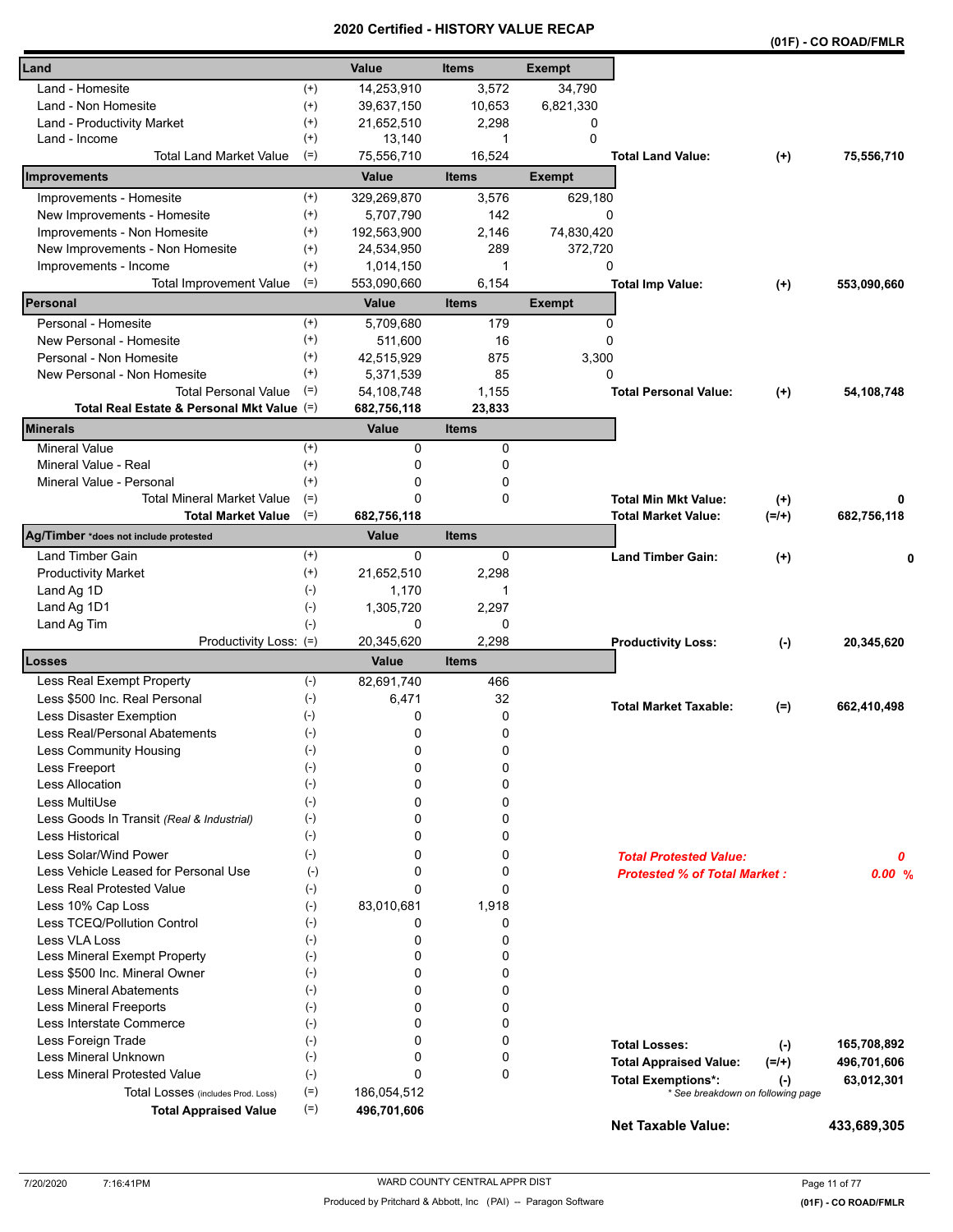|                                                                      |                                                                    |   |                                                                   |          |       |                                                                    |              |              |                                              |                                                                                                                                     | (01F) - CO ROAD/FMLR  |
|----------------------------------------------------------------------|--------------------------------------------------------------------|---|-------------------------------------------------------------------|----------|-------|--------------------------------------------------------------------|--------------|--------------|----------------------------------------------|-------------------------------------------------------------------------------------------------------------------------------------|-----------------------|
| *** Freeze Totals: (This is only for Effective Tax Rate Calculation) |                                                                    |   |                                                                   |          |       |                                                                    |              |              |                                              |                                                                                                                                     |                       |
| <b>Total Ceiling Tax:</b>                                            |                                                                    |   |                                                                   |          |       | 87,575.58                                                          |              |              |                                              |                                                                                                                                     |                       |
| <b>Total Freeze Taxable:</b>                                         |                                                                    |   |                                                                   |          |       | 26,227,580                                                         |              |              |                                              |                                                                                                                                     |                       |
|                                                                      | New Imp/Pers with Ceiling: +                                       |   |                                                                   |          |       | 157,470                                                            |              |              |                                              |                                                                                                                                     |                       |
|                                                                      | **Freeze Adjusted Taxable:                                         |   |                                                                   |          |       |                                                                    |              |              |                                              | 407,619,195**This number DOES NOT represent any Jurisdiction's Certified Taxable Value**                                            |                       |
|                                                                      |                                                                    |   |                                                                   |          |       |                                                                    |              |              |                                              |                                                                                                                                     |                       |
|                                                                      |                                                                    |   | or (Freeze Adjusted Taxable * Tax Rate / 100) + Total Ceiling Tax |          |       |                                                                    |              |              |                                              | Estimated Total Levy: ((Net Taxable Value - Total Freeze Taxable + New Imp/Pers with Ceiling) * Tax Rate / 100) + Total Ceiling Tax |                       |
| <b>Count of Homesteads</b>                                           |                                                                    |   |                                                                   |          |       |                                                                    |              |              |                                              |                                                                                                                                     |                       |
| н                                                                    | s                                                                  | F | в                                                                 | D        | W     | О                                                                  | DV           | <b>DV100</b> | <b>SS First Resp</b>                         | <b>SS Svc Member</b>                                                                                                                |                       |
| 1,558                                                                | 867                                                                | 0 | 65                                                                | 0        | 0     | 0                                                                  | 77           | 16           | 0                                            | 0                                                                                                                                   |                       |
| <b>Owner and Parcel Counts</b>                                       |                                                                    |   |                                                                   |          |       |                                                                    |              |              |                                              |                                                                                                                                     |                       |
| <b>Total Parcels*:</b>                                               |                                                                    |   |                                                                   |          |       | 17,675* Parcel count is figured by parcel per ownership sequences. |              |              |                                              |                                                                                                                                     |                       |
| <b>Total Owners:</b>                                                 |                                                                    |   |                                                                   | 9,045    |       |                                                                    |              |              |                                              |                                                                                                                                     |                       |
| <b>Ported Homestead/Charity Amounts</b>                              |                                                                    |   |                                                                   |          | Value |                                                                    | <b>Items</b> |              |                                              |                                                                                                                                     |                       |
|                                                                      | DV Donated Home (Charity)                                          |   |                                                                   | $^{(+)}$ |       | 0                                                                  |              |              | $\mathbf 0$                                  |                                                                                                                                     |                       |
|                                                                      | SS of a Service Member Ported Amount                               |   |                                                                   | $^{(+)}$ |       | 0                                                                  |              |              | 0                                            |                                                                                                                                     |                       |
|                                                                      | SS of a First Responder Ported Amount                              |   |                                                                   | $^{(+)}$ |       | 0                                                                  |              |              | 0                                            |                                                                                                                                     |                       |
|                                                                      | SS of DV Donated Home Ported Amount<br>SS of 100% DV Ported Amount |   |                                                                   | $^{(+)}$ |       | 0<br>0                                                             |              |              | 0<br>0                                       |                                                                                                                                     |                       |
| <b>Homestead Exemptions</b>                                          |                                                                    |   |                                                                   | $(+)$    | Value |                                                                    | <b>Items</b> |              |                                              |                                                                                                                                     |                       |
| Homestead H,S                                                        |                                                                    |   |                                                                   | $^{(+)}$ |       | $\mathbf 0$                                                        |              |              | 0                                            |                                                                                                                                     |                       |
| Senior S                                                             |                                                                    |   |                                                                   | $^{(+)}$ |       | 0                                                                  |              |              | 0                                            | H - Homestead                                                                                                                       | D - Disabled Only     |
| Disabled B                                                           |                                                                    |   |                                                                   | $^{(+)}$ |       | 0                                                                  |              |              | 0                                            | S - Over 65                                                                                                                         | W - Widow             |
| DV 100%                                                              |                                                                    |   |                                                                   | $^{(+)}$ |       | 1,221,790                                                          |              |              | 16                                           | F - Disabled Widow                                                                                                                  | O - Over 65 (No HS)   |
|                                                                      | Surviving Spouse of a Service Member                               |   |                                                                   | $^{(+)}$ |       | 0                                                                  |              |              | 0                                            | B - Disabled<br>DV100 (1, 2, 3) - 100% Disabled Veteran                                                                             | DV - Disabled Veteran |
|                                                                      | Survivng Spouse of a First Responder                               |   |                                                                   | $^{(+)}$ |       | 0                                                                  |              |              | 0                                            | 4 (4B, 4H, 4S) - Surviving Spouse of a Service Member                                                                               |                       |
|                                                                      |                                                                    |   | Total Reimbursable (=)                                            |          |       | 1,221,790                                                          |              |              | 16                                           | 5* (5B, 5H, 5S) - Surviving Spouse of a First Responder                                                                             |                       |
| <b>Local Discount</b>                                                |                                                                    |   |                                                                   | $^{(+)}$ |       | 39,577,140                                                         |              | 2,490        |                                              |                                                                                                                                     |                       |
| Disabled Veteran                                                     |                                                                    |   |                                                                   | $^{(+)}$ |       | 644,240                                                            |              |              | 66                                           |                                                                                                                                     |                       |
| Optional 65                                                          |                                                                    |   |                                                                   | $^{(+)}$ |       | 15,759,001                                                         |              | 858          |                                              |                                                                                                                                     |                       |
| <b>Local Disabled</b>                                                |                                                                    |   |                                                                   | $^{(+)}$ |       | 1,185,800                                                          |              |              | 65                                           |                                                                                                                                     |                       |
| State Homestead                                                      |                                                                    |   |                                                                   | $^{(+)}$ |       | 4,624,330                                                          |              | 1,552        |                                              |                                                                                                                                     |                       |
| <b>Total Exemptions</b>                                              |                                                                    |   |                                                                   | $(=)$    |       |                                                                    |              |              | 63,012,301 (includes Ported/Charity Amounts) |                                                                                                                                     |                       |
| <b>Special Certified Totals</b>                                      |                                                                    |   |                                                                   |          |       |                                                                    |              |              |                                              |                                                                                                                                     |                       |
|                                                                      |                                                                    |   |                                                                   |          |       |                                                                    |              |              |                                              |                                                                                                                                     |                       |
|                                                                      |                                                                    |   | <b>Exempt Value of First Time Absolute Exemption</b>              |          |       |                                                                    |              | \$412,730    |                                              |                                                                                                                                     |                       |
|                                                                      |                                                                    |   | <b>Exempt Value of First Time Partial Exemption</b>               |          |       |                                                                    |              | \$1,110,860  |                                              |                                                                                                                                     |                       |
| <b>New AG/Timber</b>                                                 |                                                                    |   |                                                                   |          |       |                                                                    |              |              |                                              |                                                                                                                                     |                       |
| Market                                                               |                                                                    |   |                                                                   |          |       |                                                                    |              | \$0          |                                              |                                                                                                                                     |                       |
| Taxable                                                              |                                                                    |   |                                                                   |          |       |                                                                    |              | \$0          |                                              |                                                                                                                                     |                       |
|                                                                      | Value Loss                                                         |   |                                                                   |          |       |                                                                    |              | \$0          |                                              |                                                                                                                                     |                       |
|                                                                      |                                                                    |   |                                                                   |          |       |                                                                    |              |              |                                              |                                                                                                                                     |                       |
| Market                                                               | New Improvement/Personal                                           |   |                                                                   |          |       |                                                                    |              | \$35,753,159 |                                              |                                                                                                                                     |                       |
| Taxable                                                              |                                                                    |   |                                                                   |          |       |                                                                    |              | \$34,675,499 |                                              |                                                                                                                                     |                       |
|                                                                      |                                                                    |   |                                                                   |          |       |                                                                    |              |              |                                              |                                                                                                                                     |                       |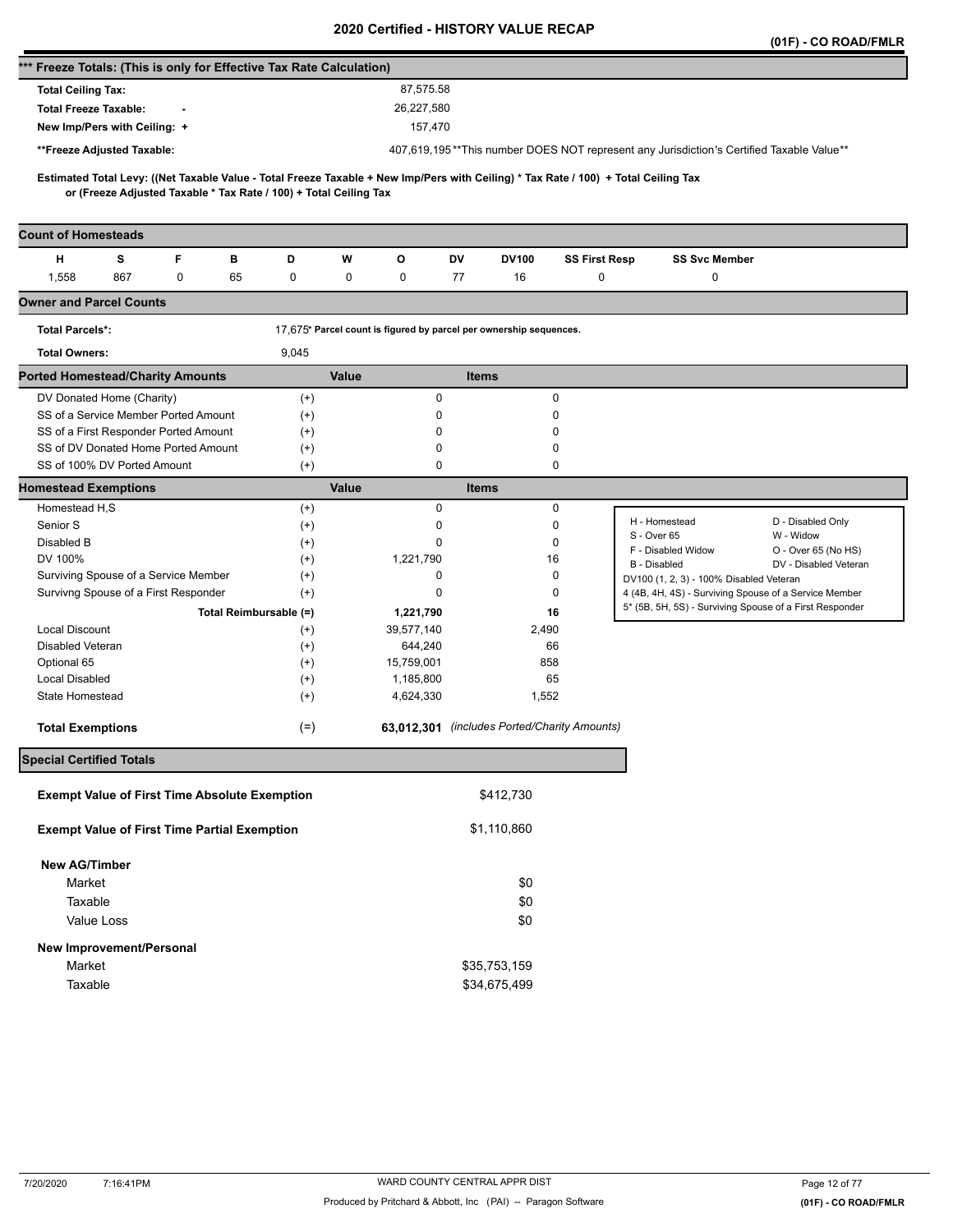|                                   | Average Values* (includes protested & exempt value) |                |                                        |  |
|-----------------------------------|-----------------------------------------------------|----------------|----------------------------------------|--|
| Average Homestead Value A*        |                                                     | <b>Parcels</b> | Total Homestead Value A*               |  |
| Market                            | \$95,556                                            | 3.594          | \$343,428,440<br>Market                |  |
| Taxable                           | \$55,169                                            |                | \$205,661,868<br>Taxable               |  |
|                                   | Average Homestead Value A* and E*                   | <b>Parcels</b> | Total Homestead Value A* and E*        |  |
| Market                            | \$95,408                                            | 3.632          | \$346,523,800<br>Market                |  |
| Taxable                           | \$55.086                                            |                | \$207,563,658<br>Taxable               |  |
|                                   | Average Homestead Value A* and E* and M1            | <b>Parcels</b> | Total Homestead Value A* and E* and M1 |  |
| Market                            | \$92,341                                            | 3,820          | \$352,745,080<br>Market                |  |
| Taxable                           | \$53.497                                            |                | \$211,584,868<br><b>Taxable</b>        |  |
| <b>Average Homestead Value M1</b> |                                                     | <b>Parcels</b> | <b>Total Homestead Value M1</b>        |  |
| Market                            | \$33,091                                            | 188            | \$6,221,280<br>Market                  |  |
| Taxable                           | \$22,747                                            |                | \$4,021,210<br>Taxable                 |  |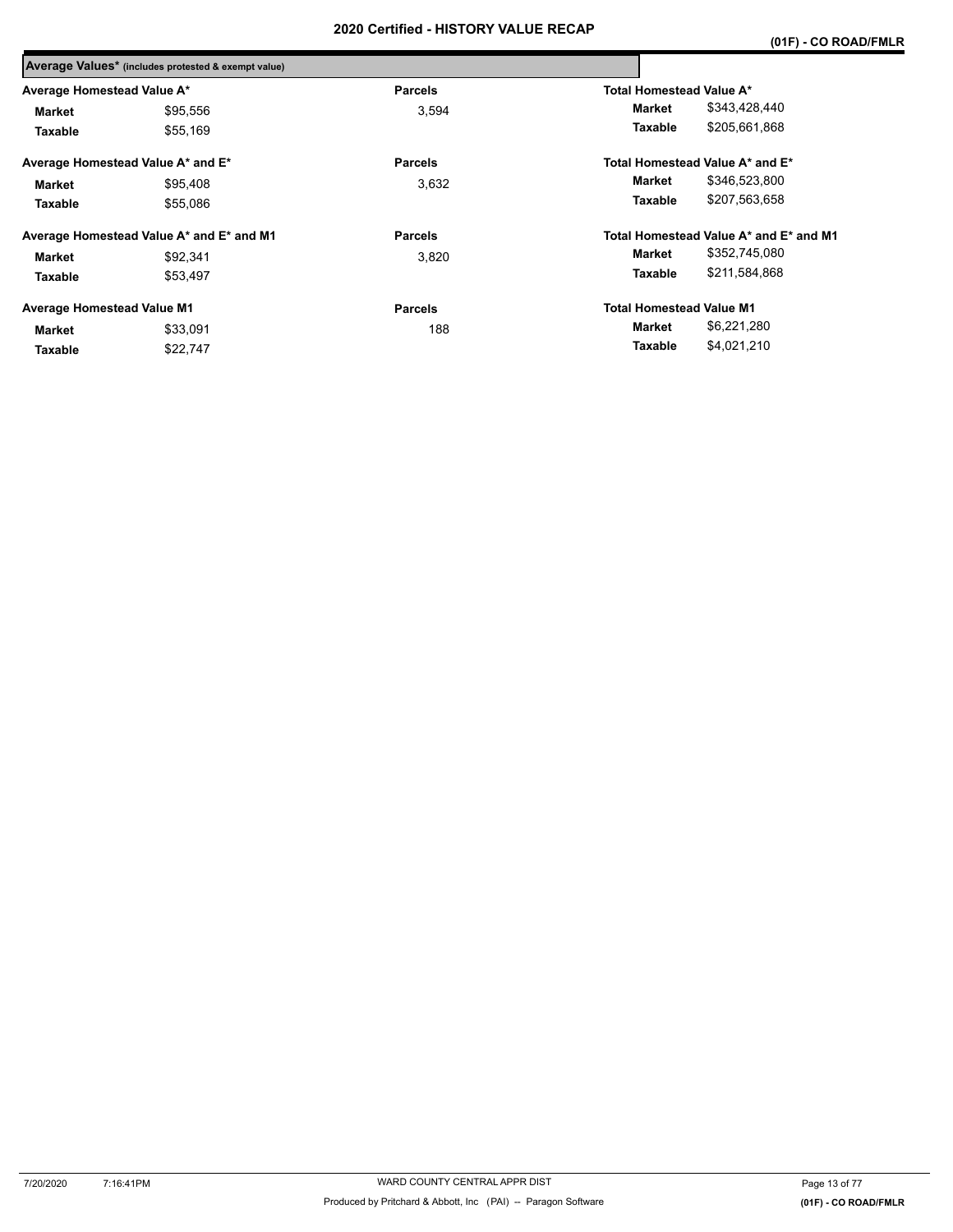| <b>Minerals</b>                            | Value       | Items        |                                    |             |
|--------------------------------------------|-------------|--------------|------------------------------------|-------------|
| Mineral_Value                              | 0           | $\mathbf 0$  |                                    |             |
| Mineral Value - Real                       | 0           | $\mathbf 0$  |                                    |             |
| Mineral Value - Personal                   | $\mathbf 0$ | $\mathbf 0$  | <b>Total Mineral Value:</b>        | 0           |
| <b>Mineral Loss</b>                        | Value       | <b>Items</b> |                                    |             |
| Less Mineral Exempt Property               | 0           | $\mathbf 0$  | <b>Total Mineral Exempt Value:</b> | 0           |
| Less \$500 Inc. Mineral Owner              | $\mathbf 0$ | $\mathbf 0$  |                                    |             |
| <b>Less Mineral Abatements</b>             | $\Omega$    | 0            |                                    |             |
| Less Mineral Freeports/Interstate Commerce | 0           | 0            |                                    |             |
| <b>Less Mineral Unknown</b>                | $\Omega$    | 0            |                                    |             |
| Less TCEQ/Pollution Control                | 0           | 0            |                                    |             |
| Less VLA                                   | $\mathbf 0$ | 0            |                                    |             |
| <b>Less Mineral Protested Value</b>        | $\mathbf 0$ | 0            | <b>Taxload Mineral Total:</b>      | 0           |
| Land                                       | Value       | <b>Items</b> |                                    |             |
| Land - Homesite                            | 14,253,910  | 3,572        |                                    |             |
| Land - Non Homesite                        | 39,637,150  | 10,653       |                                    |             |
| Land - Productivity Market                 | 21,652,510  | 2,298        |                                    |             |
| Land - Income                              | 13,140      | 1            | <b>Total Land Value:</b>           | 75,556,710  |
| Land Timber Gain                           | 0           | $\mathbf 0$  |                                    |             |
| Improvements                               | Value       | <b>Items</b> |                                    |             |
| Improvements - Homesite                    | 329,269,870 | 3,576        |                                    |             |
| New Improvements - Homesite                | 5,707,790   | 142          |                                    |             |
| Improvements - Non Homesite                | 192,563,900 | 2,146        |                                    |             |
| New Improvements - Non Homesite            | 24,534,950  | 289          |                                    |             |
| Improvements - Income                      | 1,014,150   | $\mathbf{1}$ | <b>Total Improvement Value:</b>    | 553,090,660 |
| <b>Ag Loss</b>                             | Value       | <b>Items</b> |                                    |             |
| <b>Productivity Market</b>                 | 21,652,510  | 2,298        |                                    |             |
| Land Ag 1D                                 | 1,170       | 1            |                                    |             |
| Land Ag 1D1                                | 1,305,720   | 2,297        |                                    |             |
| Land Ag Tim                                | $\mathbf 0$ | 0            | <b>Productivity Loss:</b>          | 20,345,620  |
| <b>Real Loss</b>                           | Value       |              |                                    |             |
| Land Homesite Exempt                       | 34,790      |              |                                    |             |
| Land Non-Homesite Exempt                   | 6,821,330   |              |                                    |             |
| <b>Productivity Market Exempt</b>          | 0           |              |                                    |             |
| Income Land Exempt                         | $\Omega$    |              |                                    |             |
| Improvement Homesite Exempt                | 629,180     |              |                                    |             |
| New Improvement Homesite Exempt            | $\mathbf 0$ |              |                                    |             |
| Improvement Non-Homesite Exempt            | 74,830,420  |              |                                    |             |
| New Improvement Non-Homesite Exempt        | 372,720     |              |                                    |             |
| Income Improvement Exempt                  | 0           |              | <b>Real Exempt Total:</b>          | 82,688,440  |
| Personal                                   | Value       | <b>Items</b> | <b>Taxload Real Total:</b>         | 525,613,310 |
| Personal - Homesite                        | 5,709,680   | 179          |                                    |             |
| New Personal - Homesite                    | 511,600     | 16           |                                    |             |
| Personal - Non Homesite                    | 42,515,929  | 875          |                                    |             |
| New Personal - Non Homesite                | 5,371,539   | 85           | <b>Total Personal Value:</b>       | 54,108,748  |
| <b>Personal Loss</b>                       | Value       |              |                                    |             |
| Personal Homesite Exempt                   | 0           |              |                                    |             |
| New Personal Homesite Exempt               | 0           |              |                                    |             |
| Personal Non-Homesite Exempt               | 3,300       |              |                                    |             |
| New Personal Non-Homesite Exempt           | 0           |              |                                    |             |
| Personal Under 500                         | 6,471       |              | <b>Personal Exempt Total:</b>      | 3,300       |
|                                            |             |              | <b>Taxload Personal Total:</b>     | 54,105,448  |
|                                            |             |              |                                    |             |
|                                            |             |              |                                    |             |
|                                            |             |              | <b>Total Appraised:</b>            | 496,701,606 |
|                                            |             |              | <b>Taxroll Load Total:</b>         | 579,718,758 |
|                                            |             |              |                                    |             |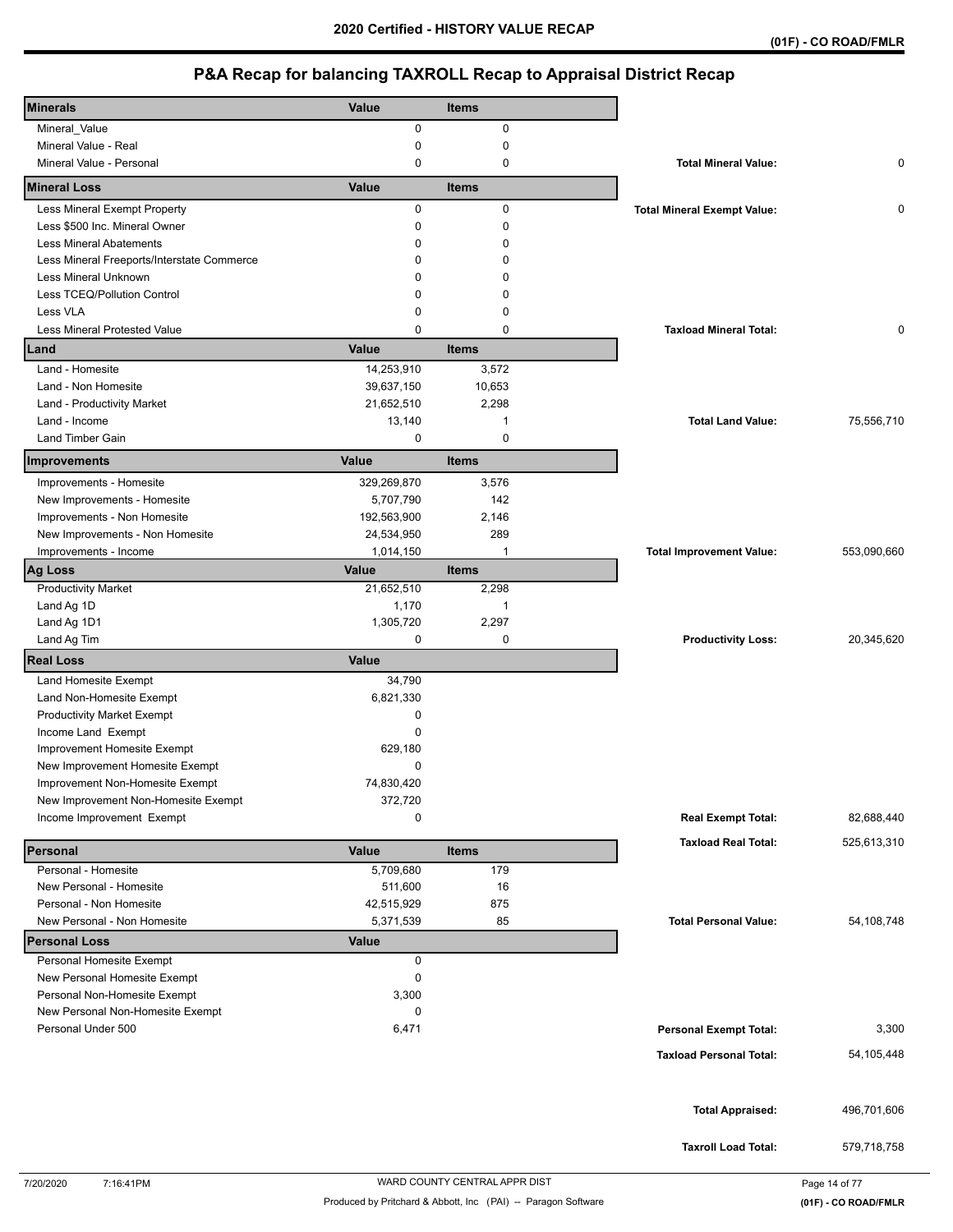## **(01F) - CO ROAD/FMLR**

|                |                |              |            |             |                                      | <b>Category Code Breakdown</b> |                        |                  |                |                                    |                                    |
|----------------|----------------|--------------|------------|-------------|--------------------------------------|--------------------------------|------------------------|------------------|----------------|------------------------------------|------------------------------------|
| Cat<br>Code    | <b>Items</b>   | <b>Acres</b> | Land       | Ag/Timber   | <b>Productivity</b><br><b>Market</b> | <b>Taxable</b><br>Land         | <b>Improvements</b>    | Personal         | <b>Mineral</b> | <b>Total Mkt</b><br><b>Taxable</b> | <b>Total Net</b><br><b>Taxable</b> |
| A1             | 3,663          | 3,002.192    | 14,533,750 | $\mathbf 0$ | 0                                    | 14,533,750                     | 346,642,830            | $\pmb{0}$        | $\mathbf 0$    | 361,176,580                        | 222,911,338                        |
| A2             | 445            | 690.768      | 1,246,230  | 0           | 0                                    | 1,246,230                      | 11,596,460             | $\mathbf 0$      | 0              | 12,842,690                         | 8,692,690                          |
| А*             | 4,108          | 3,692.960    | 15,779,980 | 0           | 0                                    | 15,779,980                     | 358,239,290            | $\pmb{0}$        | 0              | 374,019,270                        | 231,604,028                        |
| <b>B1</b>      | 40             | 34.259       | 379,170    | 0           | 0                                    | 379,170                        | 14,215,990             | $\mathbf 0$      | 0              | 14,595,160                         | 14,520,320                         |
| B <sub>2</sub> | 23             | 10.512       | 82,500     | 0           | 0                                    | 82,500                         | 1,949,310              | $\mathbf 0$      | 0              | 2,031,810                          | 2,031,810                          |
| B*             | 63             | 44.771       | 461,670    | 0           | 0                                    | 461,670                        | 16,165,300             | 0                | 0              | 16,626,970                         | 16,552,130                         |
| C <sub>1</sub> | 5,409          | 17,286.515   | 10,263,140 | 0           | 0                                    | 10,263,140                     | 4,272,610              | 0                | 0              | 14,535,750                         | 14,526,370                         |
| $\mathbf{C}^*$ | 5,409          | 17,286.515   | 10,263,140 | 0           | 0                                    | 10,263,140                     | 4,272,610              | 0                | 0              | 14,535,750                         | 14,526,370                         |
| D <sub>1</sub> | 2,298          | 325,780.346  | 0          | 1,306,890   | 21,652,510                           | 1,306,890                      | 0                      | 0                | 0              | 1,306,890                          | 1,306,890                          |
| D <sub>2</sub> | 56             | 0.000        | 0          | $\pmb{0}$   | $\pmb{0}$                            | 0                              | 2,607,500              | 0                | 0              | 2,607,500                          | 2,607,500                          |
| D*             | 2,354          | 325,780.346  | 0          | 1,306,890   | 21,652,510                           | 1,306,890                      | 2,607,500              | 0                | 0              | 3,914,390                          | 3,914,390                          |
| Е              | 3,266          | 153,845.038  | 13,129,470 | 0           | 0                                    | 13,129,470                     | 3,108,300              | 0                | 0              | 16,237,770                         | 15,996,190                         |
| E1             | 92             | 1,924.114    | 451,880    | 0           | 0                                    | 451,880                        | 3,687,690              | $\mathbf 0$      | 0              | 4,139,570                          | 3,076,010                          |
| E*             | 3,358          | 155,769.152  | 13,581,350 | 0           | 0                                    | 13,581,350                     | 6,795,990              | 0                | 0              | 20,377,340                         | 19,072,200                         |
| F <sub>1</sub> | 708            | 1,867.244    | 5,793,970  | 0           | 0                                    | 5,793,970                      | 64,631,450             | 149,780          | 0              | 70,575,200                         | 70,558,430                         |
| F <sub>1</sub> | 708            | 1,867.244    | 5,793,970  | $\pmb{0}$   | $\pmb{0}$                            | 5,793,970                      | 64,631,450             | 149,780          | $\pmb{0}$      | 70,575,200                         | 70,558,430                         |
| F <sub>2</sub> | 95             | 277.709      | 773,780    | $\pmb{0}$   | 0                                    | 773,780                        | 22,870,700             | $\mathbf 0$      | 0              | 23,644,480                         | 23,644,480                         |
| F <sub>2</sub> | 95             | 277.709      | 773,780    | $\pmb{0}$   | $\pmb{0}$                            | 773,780                        | 22,870,700             | $\mathbf 0$      | $\pmb{0}$      | 23,644,480                         | 23,644,480                         |
| F*             | 803            | 2,144.953    | 6,567,750  | 0           | 0                                    | 6,567,750                      | 87,502,150             | 149,780          | 0              | 94,219,680                         | 94,202,910                         |
| J2             | 16             | 8.188        | 42,650     | 0           | 0                                    | 42,650                         | 361,410                | 96,350           | 0              | 500,410                            | 500,410                            |
| J3             | 4              | 726.700      | 53,290     | 0           | 0                                    | 53,290                         | 175,360                | $\mathbf 0$      | 0              | 228,650                            | 228,650                            |
| J4             | $\overline{7}$ | 0.931        | 14,180     | 0           | 0                                    | 14,180                         | 284,360                | 11,550           | 0              | 310,090                            | 310,090                            |
| J5             | $\overline{7}$ | 4.570        | 47,090     | 0           | 0                                    | 47,090                         | 0                      | $\pmb{0}$        | $\mathbf 0$    | 47,090                             | 47,090                             |
| J6             | 26             | 977.314      | 181,280    | 0           | 0                                    | 181,280                        | 598,910                | 69,320           | 0              | 849,510                            | 849,510                            |
| J7             | 11             | 19.594       | 55,170     | 0           | 0                                    | 55,170                         | 246,230                | 37,440           | 0              | 338,840                            | 338,840                            |
| $\sqrt{9}$     | $\overline{c}$ | 0.000        | 0          | 0           | 0                                    | 0                              | 0                      | $\mathbf 0$      | 0              | 0                                  | 0                                  |
| J*             | 73             | 1,737.298    | 393,660    | 0           | 0                                    | 393,660                        | 1,666,270              | 214,660          | 0              | 2,274,590                          | 2,274,590                          |
| L1             | 392            | 0.000        | 0          | 0           | 0                                    | 0                              | 0                      | 32,644,902       | 0              | 32,644,902                         | 32,644,902                         |
| L1             | 392            | 0.000        | $\pmb{0}$  | $\pmb{0}$   | $\pmb{0}$                            | $\pmb{0}$                      |                        | $0$ 32,644,902   | $\pmb{0}$      | 32,644,902                         | 32,644,902                         |
| L <sub>2</sub> | $\overline{c}$ | 0.000        | 0          | 0           | 0                                    | 0                              | 0                      | 40,795           | 0              | 40,795                             | 40,795                             |
| L2             | $\mathbf{2}$   | 0.000        | 0          | $\pmb{0}$   | 0                                    | 0                              | 0                      | 40,795           | $\pmb{0}$      | 40,795                             | 40,795                             |
| L*             | 394            | 0.000        | 0          | 0           | 0                                    | 0                              | 0                      | 32,685,697       | 0              | 32,685,697                         | 32,685,697                         |
| M1             | 685            | 0.000        | 0          | 0           | 0                                    | 0                              |                        | 9,230 21,023,790 | 0              | 21,033,020                         | 18,831,410                         |
| M1`            | $\overline{1}$ | 0.000        | 0          | 0           | 0                                    | 0                              | 0                      | 25,580           | 0              | 25,580                             | 25,580                             |
| M*             | 686            | 0.000        | 0          | 0           | 0                                    | 0                              | 9,230                  | 21,049,370       | 0              | 21,058,600                         | 18,856,990                         |
| XВ             | 32             | 9.000        | 530        | 0           | 0                                    | 530                            | 0                      | 5,941            | 0              | 6,471                              | 0                                  |
| XV             | 466            | 18,788.369   | 6,856,120  | 0           | 0                                    | 6,856,120                      | 75,832,320             | 3,300            | 0              | 82,691,740                         | 0                                  |
| X*             | 498            | 18,797.369   | 6,856,650  | 0           | 0                                    | 6,856,650                      | 75,832,320             | 9,241            | 0              | 82,698,211                         | 0                                  |
|                | 17,746         | 525,253.362  | 53,904,200 | 1,306,890   | 21,652,510                           | 55,211,090                     | 553,090,660 54,108,748 |                  | 0              | 662,410,498                        | 433,689,305                        |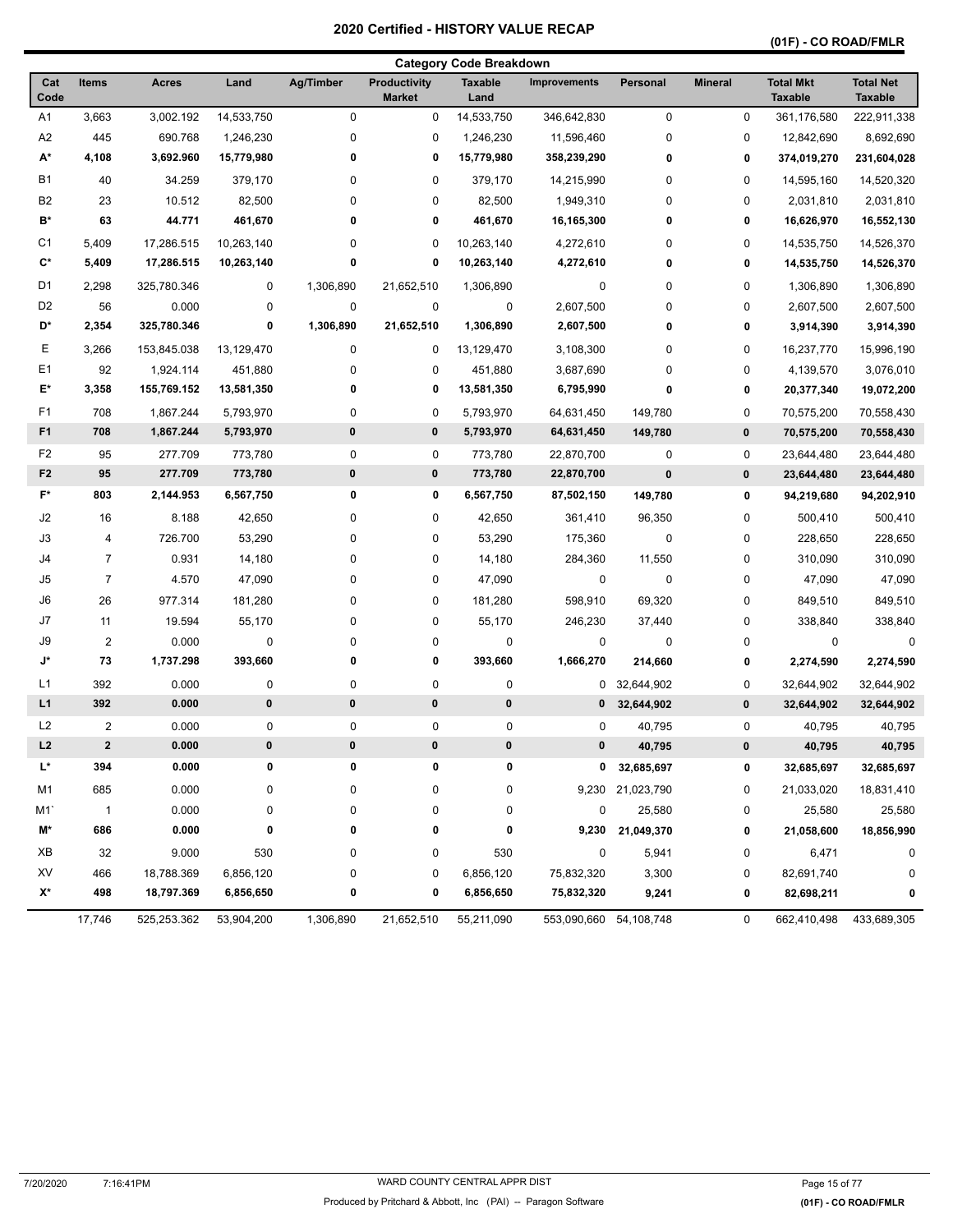|                                                        | a un cu          | ו טווי<br>UNI      |               |                                     | (03) - WARD CO WTR IMP DIST2 |            |
|--------------------------------------------------------|------------------|--------------------|---------------|-------------------------------------|------------------------------|------------|
| Land                                                   | Value            | <b>Items</b>       | <b>Exempt</b> |                                     |                              |            |
| Land - Homesite<br>$^{(+)}$                            | 89,080           | 148                | 1,350         |                                     |                              |            |
| $^{(+)}$<br>Land - Non Homesite                        | 3,443,790        | 1,943              | 64,170        |                                     |                              |            |
| $^{(+)}$<br>Land - Productivity Market                 | 398,360          | 99                 | 0             |                                     |                              |            |
| $^{(+)}$<br>Land - Income                              | 0                | 0                  | $\mathbf 0$   |                                     |                              |            |
| <b>Total Land Market Value</b><br>$(=)$                | 3,931,230        | 2,190              |               | <b>Total Land Value:</b>            | $^{(+)}$                     | 3,931,230  |
| Improvements                                           | Value            | <b>Items</b>       | <b>Exempt</b> |                                     |                              |            |
| Improvements - Homesite<br>$^{(+)}$                    | 6,093,920        | 127                | 9,350         |                                     |                              |            |
| $^{(+)}$<br>New Improvements - Homesite                | 0                | 0                  |               | 0                                   |                              |            |
| Improvements - Non Homesite<br>$^{(+)}$                | 8,464,780        | 187                | 6,349,400     |                                     |                              |            |
| New Improvements - Non Homesite<br>$^{(+)}$            | 13,440           | 3                  |               | 0                                   |                              |            |
| $^{(+)}$<br>Improvements - Income                      | 0                | 0                  | 0             |                                     |                              |            |
| $(=)$<br><b>Total Improvement Value</b>                | 14,572,140       | 317                |               | <b>Total Imp Value:</b>             | $^{(+)}$                     | 14,572,140 |
| Personal                                               | Value            | <b>Items</b>       | <b>Exempt</b> |                                     |                              |            |
| Personal - Homesite<br>$^{(+)}$                        | 473,780          | 16                 |               | 0                                   |                              |            |
| $^{(+)}$<br>New Personal - Homesite                    | 0                | 0                  |               | 0                                   |                              |            |
| $^{(+)}$<br>Personal - Non Homesite                    | 912,329          | 21                 |               | 0                                   |                              |            |
| $^{(+)}$<br>New Personal - Non Homesite                | 142,450          | 4                  |               | $\Omega$                            |                              |            |
| <b>Total Personal Value</b><br>$(=)$                   | 1,528,559        | 41                 |               | <b>Total Personal Value:</b>        | $(+)$                        | 1,528,559  |
| Total Real Estate & Personal Mkt Value (=)             | 20,031,929       | 2,548              |               |                                     |                              |            |
| Minerals                                               | Value            | <b>Items</b>       |               |                                     |                              |            |
| $(+)$<br><b>Mineral Value</b>                          | 0                | 0                  |               |                                     |                              |            |
| Mineral Value - Real<br>$^{(+)}$                       | 0                | 0                  |               |                                     |                              |            |
| Mineral Value - Personal<br>$^{(+)}$                   | 0                | 0                  |               |                                     |                              |            |
| <b>Total Mineral Market Value</b><br>$(=)$             | 0                | 0                  |               | <b>Total Min Mkt Value:</b>         | $(+)$                        | 0          |
| $(=)$<br><b>Total Market Value</b>                     | 20,031,929       |                    |               | <b>Total Market Value:</b>          | $(=/+)$                      | 20,031,929 |
| Ag/Timber *does not include protested                  | Value            | <b>Items</b>       |               |                                     |                              |            |
| Land Timber Gain<br>$^{(+)}$                           | 0                | 0                  |               | <b>Land Timber Gain:</b>            | $(+)$                        | 0          |
| <b>Productivity Market</b><br>$^{(+)}$                 | 398,360          | 99                 |               |                                     |                              |            |
| $(-)$<br>Land Ag 1D                                    | 0                | 0                  |               |                                     |                              |            |
| Land Ag 1D1<br>$(-)$                                   | 53,380           | 99                 |               |                                     |                              |            |
| Land Ag Tim<br>$(-)$                                   | 0                | 0                  |               |                                     |                              |            |
| Productivity Loss: (=)<br>Losses                       | 344,980<br>Value | 99<br><b>Items</b> |               | <b>Productivity Loss:</b>           | $(-)$                        | 344,980    |
| Less Real Exempt Property<br>$(-)$                     | 6,424,270        | 57                 |               |                                     |                              |            |
| $(-)$<br>Less \$500 Inc. Real Personal                 | 320              | 1                  |               |                                     |                              |            |
| Less Disaster Exemption<br>$(-)$                       | 0                | 0                  |               | <b>Total Market Taxable:</b>        | $(=)$                        | 19,686,949 |
| Less Real/Personal Abatements                          | 0                | 0                  |               |                                     |                              |            |
| $(\textnormal{-})$<br>Less Community Housing<br>$(-)$  | 0                | 0                  |               |                                     |                              |            |
| $(-)$<br>Less Freeport                                 | 0                | 0                  |               |                                     |                              |            |
| <b>Less Allocation</b><br>$(-)$                        | 0                | 0                  |               |                                     |                              |            |
| Less MultiUse<br>$(-)$                                 | 0                | 0                  |               |                                     |                              |            |
| $(\cdot)$<br>Less Goods In Transit (Real & Industrial) | 0                | 0                  |               |                                     |                              |            |
| Less Historical<br>$(-)$                               | 0                | 0                  |               |                                     |                              |            |
| Less Solar/Wind Power<br>$(-)$                         | 0                | 0                  |               | <b>Total Protested Value:</b>       |                              |            |
| Less Vehicle Leased for Personal Use<br>$(-)$          | 0                | 0                  |               | <b>Protested % of Total Market:</b> |                              | 0<br>0.00% |
| Less Real Protested Value<br>$(-)$                     | 0                | 0                  |               |                                     |                              |            |
| $(-)$<br>Less 10% Cap Loss                             | 1,990,810        | 76                 |               |                                     |                              |            |
| Less TCEQ/Pollution Control<br>$(-)$                   | 0                | 0                  |               |                                     |                              |            |
| Less VLA Loss<br>$(-)$                                 | 0                | 0                  |               |                                     |                              |            |
| Less Mineral Exempt Property<br>$(-)$                  | 0                | 0                  |               |                                     |                              |            |
| Less \$500 Inc. Mineral Owner<br>$(-)$                 | 0                | 0                  |               |                                     |                              |            |
| <b>Less Mineral Abatements</b><br>$(-)$                | 0                | 0                  |               |                                     |                              |            |
| Less Mineral Freeports<br>$(-)$                        | 0                | 0                  |               |                                     |                              |            |
| $(-)$<br>Less Interstate Commerce                      | 0                | 0                  |               |                                     |                              |            |
| Less Foreign Trade<br>$(-)$                            | 0                | 0                  |               | <b>Total Losses:</b>                | $(-)$                        | 8,415,400  |
| Less Mineral Unknown<br>$(-)$                          | 0                | 0                  |               | <b>Total Appraised Value:</b>       | $(=/+)$                      | 11,271,549 |
| <b>Less Mineral Protested Value</b><br>$(-)$           | 0                | 0                  |               | <b>Total Exemptions*:</b>           | $(\cdot)$                    | 34,040     |
| $(=)$<br>Total Losses (includes Prod. Loss)            | 8,760,380        |                    |               | * See breakdown on following page   |                              |            |
| $(=)$<br><b>Total Appraised Value</b>                  | 11,271,549       |                    |               |                                     |                              |            |
|                                                        |                  |                    |               | <b>Net Taxable Value:</b>           |                              | 11,237,509 |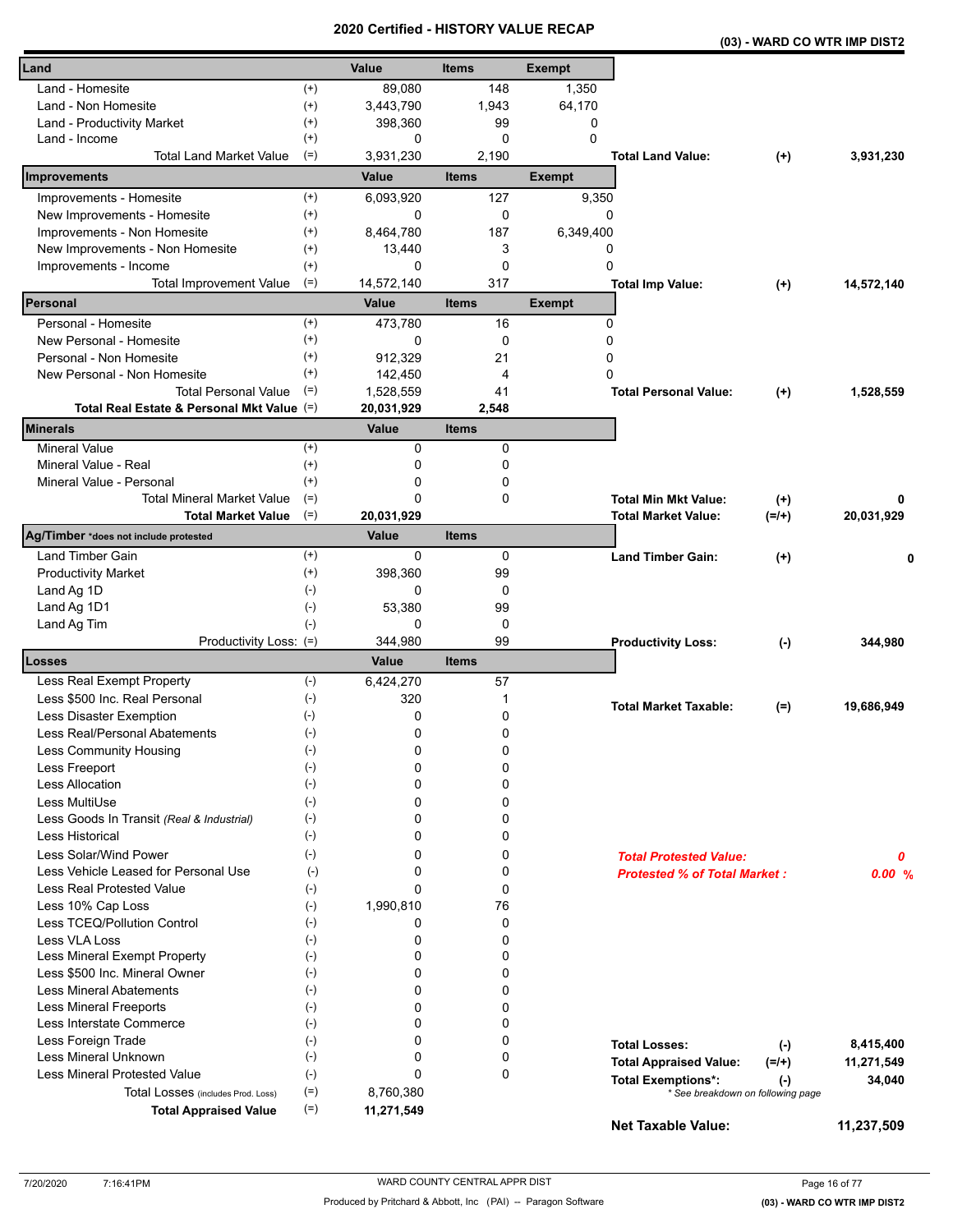**(03) - WARD CO WTR IMP DIST2** 

| <b>Count of Homesteads</b>                           |             |                        |                      |             |                                                                   |    |              |                                          |                     |                                         |                                                         |
|------------------------------------------------------|-------------|------------------------|----------------------|-------------|-------------------------------------------------------------------|----|--------------|------------------------------------------|---------------------|-----------------------------------------|---------------------------------------------------------|
| н<br>s                                               | F           | в                      | D                    | W           | O                                                                 | DV | <b>DV100</b> | <b>SS First Resp</b>                     |                     | <b>SS Svc Member</b>                    |                                                         |
| 62<br>37                                             | $\mathbf 0$ | 3                      | $\pmb{0}$            | $\mathbf 0$ | 0                                                                 | 4  | 0            | $\mathbf 0$                              |                     | 0                                       |                                                         |
| <b>Owner and Parcel Counts</b>                       |             |                        |                      |             |                                                                   |    |              |                                          |                     |                                         |                                                         |
| <b>Total Parcels*:</b>                               |             |                        |                      |             | 2,228* Parcel count is figured by parcel per ownership sequences. |    |              |                                          |                     |                                         |                                                         |
| <b>Total Owners:</b>                                 |             |                        | 1,343                |             |                                                                   |    |              |                                          |                     |                                         |                                                         |
| <b>Ported Homestead/Charity Amounts</b>              |             |                        |                      | Value       |                                                                   |    | <b>Items</b> |                                          |                     |                                         |                                                         |
| DV Donated Home (Charity)                            |             |                        | $^{(+)}$             |             | 0                                                                 |    |              | 0                                        |                     |                                         |                                                         |
| SS of a Service Member Ported Amount                 |             |                        | $^{(+)}$             |             | 0                                                                 |    |              | 0                                        |                     |                                         |                                                         |
| SS of a First Responder Ported Amount                |             |                        | $^{(+)}$             |             | 0                                                                 |    |              | 0                                        |                     |                                         |                                                         |
| SS of DV Donated Home Ported Amount                  |             |                        | $^{(+)}$             |             | 0                                                                 |    |              | 0                                        |                     |                                         |                                                         |
| SS of 100% DV Ported Amount                          |             |                        | $^{(+)}$             |             | $\mathbf 0$                                                       |    |              | 0                                        |                     |                                         |                                                         |
| <b>Homestead Exemptions</b>                          |             |                        |                      | Value       |                                                                   |    | <b>Items</b> |                                          |                     |                                         |                                                         |
| Homestead H,S<br>Senior S                            |             |                        | $^{(+)}$             |             | 0<br>0                                                            |    |              | 0<br>0                                   | H - Homestead       |                                         | D - Disabled Only                                       |
| Disabled B                                           |             |                        | $^{(+)}$<br>$^{(+)}$ |             | 0                                                                 |    |              | 0                                        | S - Over 65         |                                         | W - Widow                                               |
| DV 100%                                              |             |                        |                      |             | 0                                                                 |    |              | 0                                        | F - Disabled Widow  |                                         | O - Over 65 (No HS)                                     |
| Surviving Spouse of a Service Member                 |             |                        | $^{(+)}$<br>$^{(+)}$ |             | 0                                                                 |    |              | 0                                        | <b>B</b> - Disabled |                                         | DV - Disabled Veteran                                   |
| Survivng Spouse of a First Responder                 |             |                        | $^{(+)}$             |             | 0                                                                 |    |              | 0                                        |                     | DV100 (1, 2, 3) - 100% Disabled Veteran | 4 (4B, 4H, 4S) - Surviving Spouse of a Service Member   |
|                                                      |             |                        |                      |             |                                                                   |    |              |                                          |                     |                                         | 5* (5B, 5H, 5S) - Surviving Spouse of a First Responder |
| <b>Local Discount</b>                                |             | Total Reimbursable (=) |                      |             | 0<br>0                                                            |    |              | 0<br>$\Omega$                            |                     |                                         |                                                         |
| Disabled Veteran                                     |             |                        | $^{(+)}$<br>$^{(+)}$ |             | 34,040                                                            |    |              | 4                                        |                     |                                         |                                                         |
| Optional 65                                          |             |                        | $^{(+)}$             |             | 0                                                                 |    |              | 0                                        |                     |                                         |                                                         |
| <b>Local Disabled</b>                                |             |                        | $^{(+)}$             |             | 0                                                                 |    |              | 0                                        |                     |                                         |                                                         |
| State Homestead                                      |             |                        | $^{(+)}$             |             | 0                                                                 |    |              | 0                                        |                     |                                         |                                                         |
| <b>Total Exemptions</b>                              |             |                        | $(=)$                |             |                                                                   |    |              | 34,040 (includes Ported/Charity Amounts) |                     |                                         |                                                         |
| <b>Special Certified Totals</b>                      |             |                        |                      |             |                                                                   |    |              |                                          |                     |                                         |                                                         |
|                                                      |             |                        |                      |             |                                                                   |    |              |                                          |                     |                                         |                                                         |
| <b>Exempt Value of First Time Absolute Exemption</b> |             |                        |                      |             |                                                                   |    | \$0          |                                          |                     |                                         |                                                         |
| <b>Exempt Value of First Time Partial Exemption</b>  |             |                        |                      |             |                                                                   |    | \$0          |                                          |                     |                                         |                                                         |
| <b>New AG/Timber</b>                                 |             |                        |                      |             |                                                                   |    |              |                                          |                     |                                         |                                                         |
| Market                                               |             |                        |                      |             |                                                                   |    | \$0          |                                          |                     |                                         |                                                         |
| Taxable                                              |             |                        |                      |             |                                                                   |    | \$0          |                                          |                     |                                         |                                                         |
| Value Loss                                           |             |                        |                      |             |                                                                   |    | \$0          |                                          |                     |                                         |                                                         |
|                                                      |             |                        |                      |             |                                                                   |    |              |                                          |                     |                                         |                                                         |
| New Improvement/Personal<br>Market                   |             |                        |                      |             |                                                                   |    | \$155,890    |                                          |                     |                                         |                                                         |
| Taxable                                              |             |                        |                      |             |                                                                   |    | \$155,890    |                                          |                     |                                         |                                                         |
|                                                      |             |                        |                      |             |                                                                   |    |              |                                          |                     |                                         |                                                         |
| Average Values* (includes protested & exempt value)  |             |                        |                      |             |                                                                   |    |              |                                          |                     |                                         |                                                         |
| Average Homestead Value A*                           |             |                        |                      |             | <b>Parcels</b>                                                    |    |              |                                          |                     | Total Homestead Value A*                |                                                         |
| <b>Market</b>                                        | \$43,290    |                        |                      |             | 134                                                               |    |              |                                          | <b>Market</b>       | \$5,800,970                             |                                                         |
| Taxable                                              | \$28,836    |                        |                      |             |                                                                   |    |              |                                          | Taxable             | \$4,173,430                             |                                                         |
| Average Homestead Value A* and E*                    |             |                        |                      |             | <b>Parcels</b>                                                    |    |              |                                          |                     | Total Homestead Value A* and E*         |                                                         |
| Market                                               | \$43,438    |                        |                      |             | 142                                                               |    |              |                                          | <b>Market</b>       | \$6,168,230                             |                                                         |
| Taxable                                              | \$29,470    |                        |                      |             |                                                                   |    |              |                                          | Taxable             | \$4,501,820                             |                                                         |
|                                                      |             |                        |                      |             |                                                                   |    |              |                                          |                     |                                         |                                                         |
| Average Homestead Value A* and E* and M1             |             |                        |                      |             | <b>Parcels</b>                                                    |    |              |                                          |                     | Total Homestead Value A* and E* and M1  |                                                         |
| Market                                               | \$42,038    |                        |                      |             | 158                                                               |    |              |                                          | <b>Market</b>       | \$6,642,010                             |                                                         |
| Taxable                                              | \$29,437    |                        |                      |             |                                                                   |    |              |                                          | Taxable             | \$4,968,260                             |                                                         |
| <b>Average Homestead Value M1</b>                    |             |                        |                      |             | <b>Parcels</b>                                                    |    |              |                                          |                     | <b>Total Homestead Value M1</b>         |                                                         |
| <b>Market</b>                                        | \$29,611    |                        |                      |             |                                                                   | 16 |              |                                          | <b>Market</b>       | \$473,780                               |                                                         |
|                                                      |             |                        |                      |             |                                                                   |    |              |                                          | <b>Taxable</b>      | \$466,440                               |                                                         |
| Taxable                                              | \$29,152    |                        |                      |             |                                                                   |    |              |                                          |                     |                                         |                                                         |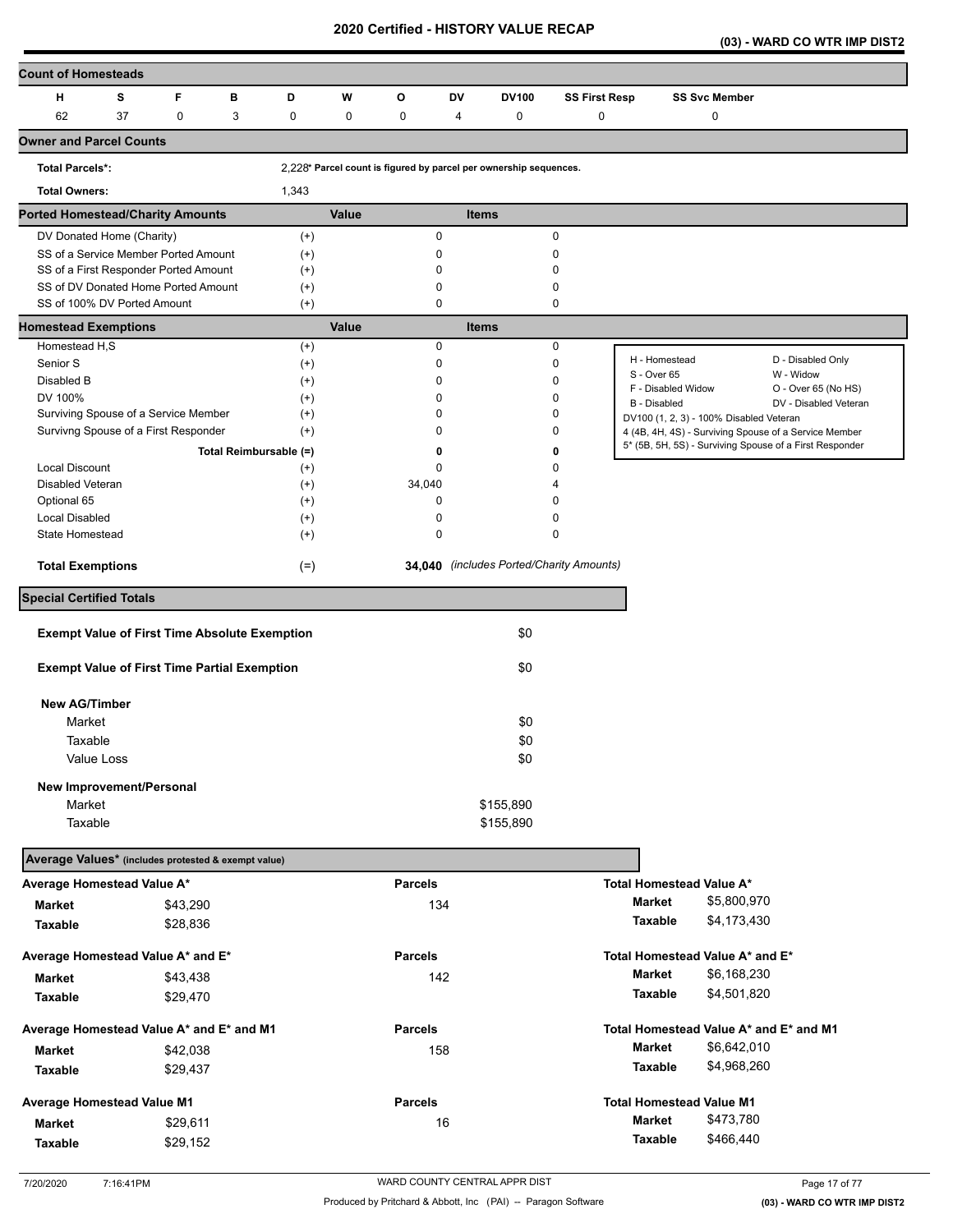| <b>Minerals</b>                                                  | Value        | <b>Items</b> |                                    |            |
|------------------------------------------------------------------|--------------|--------------|------------------------------------|------------|
| Mineral_Value                                                    | 0            | $\mathbf 0$  |                                    |            |
| Mineral Value - Real                                             | 0            | $\mathbf 0$  |                                    |            |
| Mineral Value - Personal                                         | 0            | 0            | <b>Total Mineral Value:</b>        | 0          |
| <b>Mineral Loss</b>                                              | Value        | <b>Items</b> |                                    |            |
| Less Mineral Exempt Property                                     | $\mathbf 0$  | $\mathbf 0$  | <b>Total Mineral Exempt Value:</b> | 0          |
| Less \$500 Inc. Mineral Owner                                    | 0            | $\mathbf 0$  |                                    |            |
| <b>Less Mineral Abatements</b>                                   | 0            | 0            |                                    |            |
| Less Mineral Freeports/Interstate Commerce                       | 0            | 0            |                                    |            |
| <b>Less Mineral Unknown</b>                                      | 0            | 0            |                                    |            |
| Less TCEQ/Pollution Control                                      | 0            | 0            |                                    |            |
| Less VLA                                                         | 0            | 0            |                                    |            |
| <b>Less Mineral Protested Value</b>                              | 0            | 0            | <b>Taxload Mineral Total:</b>      | 0          |
| Land                                                             | Value        | <b>Items</b> |                                    |            |
| Land - Homesite                                                  | 89,080       | 148          |                                    |            |
| Land - Non Homesite                                              | 3,443,790    | 1,943        |                                    |            |
| Land - Productivity Market                                       | 398,360      | 99           |                                    |            |
| Land - Income                                                    | 0            | 0            | <b>Total Land Value:</b>           | 3,931,230  |
| Land Timber Gain                                                 | 0            | 0            |                                    |            |
| Improvements                                                     | Value        | <b>Items</b> |                                    |            |
| Improvements - Homesite                                          | 6,093,920    | 127          |                                    |            |
| New Improvements - Homesite                                      | 0            | 0            |                                    |            |
| Improvements - Non Homesite                                      | 8,464,780    | 187          |                                    |            |
| New Improvements - Non Homesite                                  | 13,440       | 3            |                                    |            |
| Improvements - Income                                            | 0            | 0            | <b>Total Improvement Value:</b>    | 14,572,140 |
| <b>Ag Loss</b>                                                   | Value        | <b>Items</b> |                                    |            |
| <b>Productivity Market</b>                                       | 398,360      | 99           |                                    |            |
| Land Ag 1D                                                       | 0            | $\mathbf 0$  |                                    |            |
| Land Ag 1D1                                                      | 53,380       | 99           |                                    |            |
| Land Ag Tim                                                      | 0            | 0            | <b>Productivity Loss:</b>          | 344,980    |
| <b>Real Loss</b>                                                 | Value        |              |                                    |            |
| Land Homesite Exempt                                             | 1,350        |              |                                    |            |
| Land Non-Homesite Exempt                                         | 64,170       |              |                                    |            |
| <b>Productivity Market Exempt</b>                                | 0            |              |                                    |            |
| Income Land Exempt                                               | 0            |              |                                    |            |
| Improvement Homesite Exempt                                      | 9,350        |              |                                    |            |
| New Improvement Homesite Exempt                                  | 0            |              |                                    |            |
| Improvement Non-Homesite Exempt                                  | 6,349,400    |              |                                    |            |
| New Improvement Non-Homesite Exempt<br>Income Improvement Exempt | 0<br>0       |              |                                    | 6,424,270  |
|                                                                  |              |              | <b>Real Exempt Total:</b>          |            |
| Personal                                                         | Value        | <b>Items</b> | <b>Taxload Real Total:</b>         | 11,734,120 |
| Personal - Homesite                                              | 473,780      | 16           |                                    |            |
| New Personal - Homesite                                          | 0            | 0            |                                    |            |
| Personal - Non Homesite                                          | 912,329      | 21           |                                    |            |
| New Personal - Non Homesite                                      | 142,450      | 4            | <b>Total Personal Value:</b>       | 1,528,559  |
| <b>Personal Loss</b>                                             | <b>Value</b> |              |                                    |            |
| Personal Homesite Exempt<br>New Personal Homesite Exempt         | 0<br>0       |              |                                    |            |
| Personal Non-Homesite Exempt                                     | 0            |              |                                    |            |
| New Personal Non-Homesite Exempt                                 | 0            |              |                                    |            |
| Personal Under 500                                               | 320          |              | <b>Personal Exempt Total:</b>      | 0          |
|                                                                  |              |              |                                    |            |
|                                                                  |              |              | <b>Taxload Personal Total:</b>     | 1,528,559  |
|                                                                  |              |              |                                    |            |
|                                                                  |              |              | <b>Total Appraised:</b>            | 11,271,549 |
|                                                                  |              |              |                                    |            |
|                                                                  |              |              | <b>Taxroll Load Total:</b>         | 13,262,679 |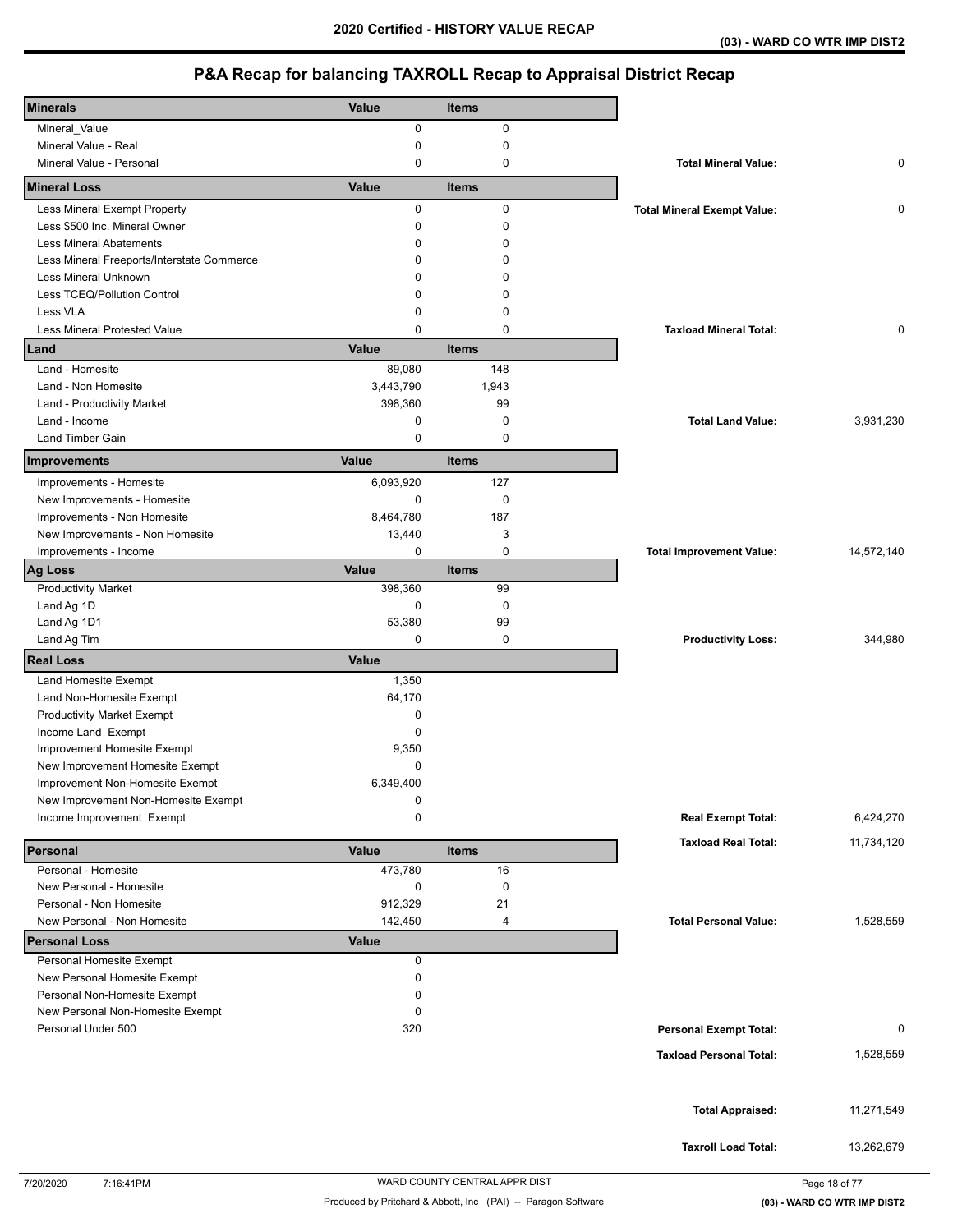## **(03) - WARD CO WTR IMP DIST2**

|                    |                |              |           |                  |                               | <b>Category Code Breakdown</b> |                     |             |                |                                    |                                    |
|--------------------|----------------|--------------|-----------|------------------|-------------------------------|--------------------------------|---------------------|-------------|----------------|------------------------------------|------------------------------------|
| Cat<br>Code        | <b>Items</b>   | <b>Acres</b> | Land      | <b>Ag/Timber</b> | Productivity<br><b>Market</b> | <b>Taxable</b><br>Land         | <b>Improvements</b> | Personal    | <b>Mineral</b> | <b>Total Mkt</b><br><b>Taxable</b> | <b>Total Net</b><br><b>Taxable</b> |
| A1                 | 150            | 203.423      | 82,140    | $\mathbf 0$      | 0                             | 82,140                         | 5,849,700           | $\mathbf 0$ | $\mathbf 0$    | 5,931,840                          | 4,122,590                          |
| A <sub>2</sub>     | 22             | 197.311      | 25,830    | 0                | 0                             | 25,830                         | 693,970             | $\mathbf 0$ | 0              | 719,800                            | 568,110                            |
| A*                 | 172            | 400.734      | 107,970   | 0                | 0                             | 107,970                        | 6,543,670           | $\bf{0}$    | 0              | 6,651,640                          | 4,690,700                          |
| C <sub>1</sub>     | 1,128          | 4,794.098    | 1,525,810 | 0                | 0                             | 1,525,810                      | 92,780              | $\mathbf 0$ | 0              | 1,618,590                          | 1,617,060                          |
| $\mathbf{C}^*$     | 1,128          | 4,794.098    | 1,525,810 | 0                | 0                             | 1,525,810                      | 92,780              | 0           | 0              | 1,618,590                          | 1,617,060                          |
| D <sub>1</sub>     | 99             | 9,423.915    | 0         | 53,380           | 398,360                       | 53,380                         | 0                   | $\mathbf 0$ | $\pmb{0}$      | 53,380                             | 53,380                             |
| D <sub>2</sub>     | $\overline{7}$ | 0.000        | 0         | $\pmb{0}$        | 0                             | $\pmb{0}$                      | 333,650             | $\mathbf 0$ | 0              | 333,650                            | 333,650                            |
| D*                 | 106            | 9,423.915    | 0         | 53,380           | 398,360                       | 53,380                         | 333,650             | 0           | 0              | 387,030                            | 387,030                            |
| E                  | 679            | 28,348.230   | 1,752,290 | 0                | 0                             | 1,752,290                      | 224,910             | $\mathbf 0$ | $\pmb{0}$      | 1,977,200                          | 1,939,420                          |
| E <sub>1</sub>     | 14             | 581.200      | 50,230    | 0                | 0                             | 50,230                         | 584,630             | $\mathbf 0$ | 0              | 634,860                            | 617,600                            |
| $E^*$              | 693            | 28,929.430   | 1,802,520 | 0                | 0                             | 1,802,520                      | 809,540             | $\pmb{0}$   | 0              | 2,612,060                          | 2,557,020                          |
| F <sub>1</sub>     | 35             | 18.693       | 27,390    | 0                | 0                             | 27,390                         | 396,320             | $\mathbf 0$ | $\pmb{0}$      | 423,710                            | 423,710                            |
| F <sub>1</sub>     | 35             | 18.693       | 27,390    | $\pmb{0}$        | $\pmb{0}$                     | 27,390                         | 396,320             | $\pmb{0}$   | $\pmb{0}$      | 423,710                            | 423,710                            |
| F <sub>2</sub>     | $\overline{2}$ | 0.406        | 1,420     | 0                | 0                             | 1,420                          | 17,990              | $\mathbf 0$ | $\mathbf 0$    | 19,410                             | 19,410                             |
| F <sub>2</sub>     | $\overline{2}$ | 0.406        | 1,420     | $\pmb{0}$        | 0                             | 1,420                          | 17,990              | $\pmb{0}$   | $\pmb{0}$      | 19,410                             | 19,410                             |
| $\mathsf{F}^\star$ | 37             | 19.100       | 28,810    | 0                | 0                             | 28,810                         | 414,310             | $\pmb{0}$   | 0              | 443,120                            | 443,120                            |
| J3                 | $\mathbf{1}$   | 1.700        | 290       | 0                | 0                             | 290                            | 1,040               | $\mathbf 0$ | $\mathbf 0$    | 1,330                              | 1,330                              |
| J4                 | 1              | 0.406        | 530       | 0                | 0                             | 530                            | 16,920              | $\mathbf 0$ | $\mathbf 0$    | 17,450                             | 17,450                             |
| J7                 | 1              | 0.406        | 1,420     | 0                | 0                             | 1,420                          | 1,480               | $\mathbf 0$ | $\pmb{0}$      | 2,900                              | 2,900                              |
| J*                 | 3              | 2.513        | 2,240     | 0                | 0                             | 2,240                          | 19,440              | $\pmb{0}$   | 0              | 21,680                             | 21,680                             |
| L1                 | 5              | 0.000        | 0         | 0                | 0                             | $\pmb{0}$                      | 0                   | 468,309     | 0              | 468,309                            | 468,309                            |
| L1                 | 5              | 0.000        | 0         | $\pmb{0}$        | $\pmb{0}$                     | $\pmb{0}$                      | $\bf{0}$            | 468,309     | $\pmb{0}$      | 468,309                            | 468,309                            |
| L*                 | 5              | 0.000        | 0         | 0                | 0                             | $\pmb{0}$                      | 0                   | 468,309     | 0              | 468,309                            | 468,309                            |
| M1                 | 35             | 0.000        | 0         | 0                | 0                             | 0                              | 0                   | 1,059,930   | $\mathbf 0$    | 1,059,930                          | 1,052,590                          |
| M*                 | 35             | 0.000        | 0         | 0                | 0                             | 0                              | 0                   | 1,059,930   | 0              | 1,059,930                          | 1,052,590                          |
| XB                 | $\mathbf{1}$   | 0.000        | 0         | 0                | 0                             | 0                              | 0                   | 320         | 0              | 320                                | $\Omega$                           |
| XV                 | 57             | 100.866      | 65,520    | 0                | 0                             | 65,520                         | 6,358,750           | $\mathbf 0$ | 0              | 6,424,270                          | O                                  |
| X*                 | 58             | 100.866      | 65,520    | 0                | 0                             | 65,520                         | 6,358,750           | 320         | 0              | 6,424,590                          | 0                                  |
|                    | 2,237          | 43,670.655   | 3,532,870 | 53,380           | 398,360                       | 3,586,250                      | 14,572,140          | 1,528,559   | $\mathbf 0$    | 19,686,949                         | 11,237,509                         |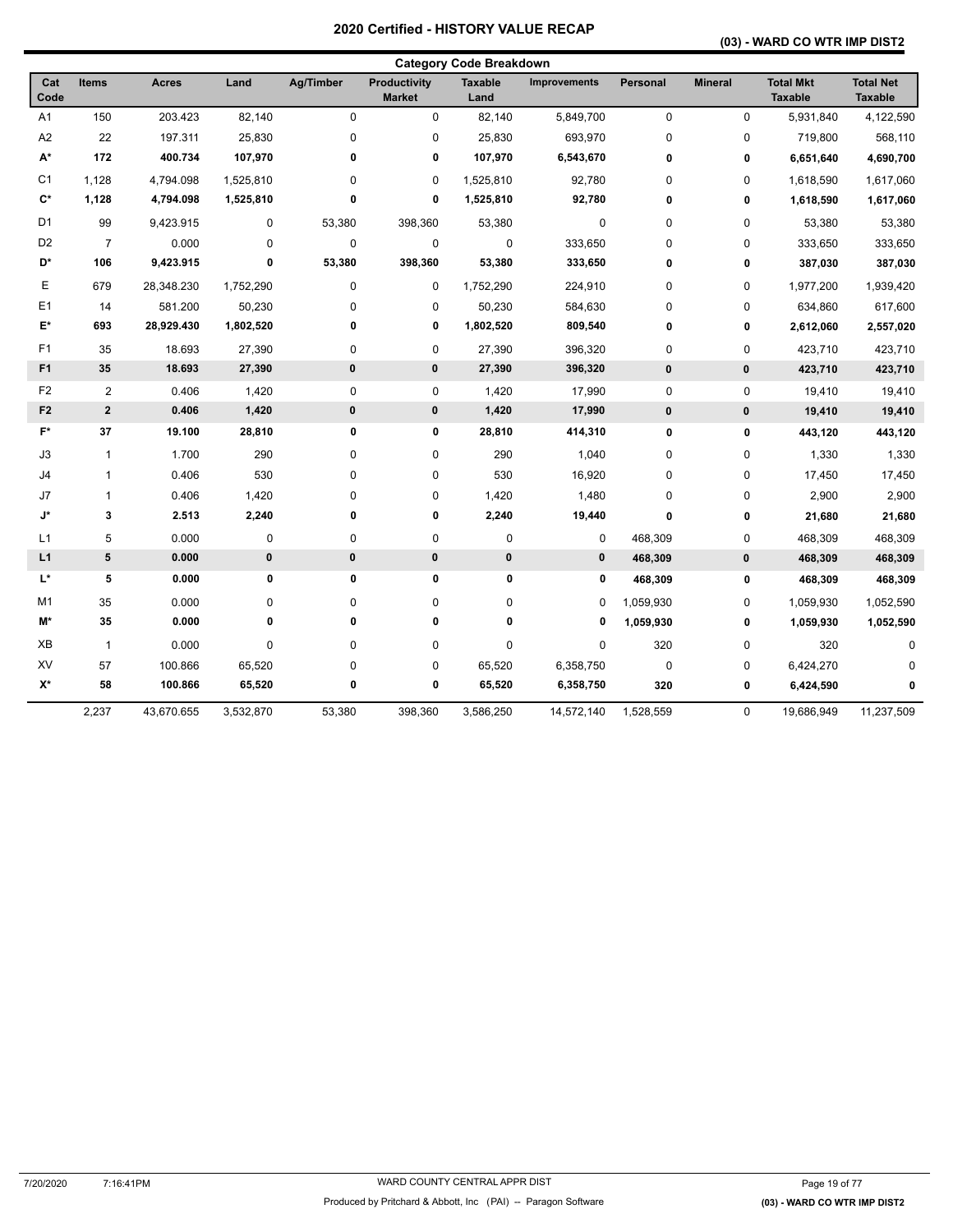|                                                        | a un cu    | ו טווי<br>UNI |               |                                     | (05) - RED BLUFF WTR P.C.D.       |            |
|--------------------------------------------------------|------------|---------------|---------------|-------------------------------------|-----------------------------------|------------|
| Land                                                   | Value      | <b>Items</b>  | <b>Exempt</b> |                                     |                                   |            |
| Land - Homesite<br>$^{(+)}$                            | 182,340    | 283           | 0             |                                     |                                   |            |
| $^{(+)}$<br>Land - Non Homesite                        | 4,621,190  | 2,505         | 24,140        |                                     |                                   |            |
| $^{(+)}$<br>Land - Productivity Market                 | 955,670    | 221           | 0             |                                     |                                   |            |
| $^{(+)}$<br>Land - Income                              | 0          | $\Omega$      | $\mathbf 0$   |                                     |                                   |            |
| <b>Total Land Market Value</b><br>$(=)$                | 5,759,200  | 3,009         |               | <b>Total Land Value:</b>            | $(+)$                             | 5,759,200  |
| Improvements                                           | Value      | <b>Items</b>  | <b>Exempt</b> |                                     |                                   |            |
| Improvements - Homesite<br>$^{(+)}$                    | 11,277,280 | 252           |               | 0                                   |                                   |            |
| New Improvements - Homesite<br>$^{(+)}$                | 0          | 0             | 0             |                                     |                                   |            |
| Improvements - Non Homesite<br>$^{(+)}$                | 5,437,650  | 332           | 829,700       |                                     |                                   |            |
| New Improvements - Non Homesite<br>$^{(+)}$            | 13,440     | 3             |               | 0                                   |                                   |            |
| $^{(+)}$<br>Improvements - Income                      | 0          | 0             | 0             |                                     |                                   |            |
| $(=)$<br><b>Total Improvement Value</b>                | 16,728,370 | 587           |               | <b>Total Imp Value:</b>             | $^{(+)}$                          | 16,728,370 |
| Personal                                               | Value      | <b>Items</b>  | <b>Exempt</b> |                                     |                                   |            |
| Personal - Homesite<br>$^{(+)}$                        | 300,920    | 11            |               | 0                                   |                                   |            |
| $^{(+)}$<br>New Personal - Homesite                    | 33,010     | $\mathbf{1}$  | 0             |                                     |                                   |            |
| $^{(+)}$<br>Personal - Non Homesite                    | 581,330    | 21            | 0             |                                     |                                   |            |
| $^{(+)}$<br>New Personal - Non Homesite                | 142,450    | 4             | 0             |                                     |                                   |            |
| <b>Total Personal Value</b><br>$(=)$                   | 1,057,710  | 37            |               | <b>Total Personal Value:</b>        | $(+)$                             | 1,057,710  |
| Total Real Estate & Personal Mkt Value (=)             | 23,545,280 | 3,633         |               |                                     |                                   |            |
| Minerals                                               | Value      | <b>Items</b>  |               |                                     |                                   |            |
| $(+)$<br><b>Mineral Value</b>                          | 0          | 0             |               |                                     |                                   |            |
| Mineral Value - Real<br>$^{(+)}$                       | 0          | 0             |               |                                     |                                   |            |
| Mineral Value - Personal<br>$^{(+)}$                   | 0          | 0             |               |                                     |                                   |            |
| <b>Total Mineral Market Value</b><br>$(=)$             | 0          | 0             |               | <b>Total Min Mkt Value:</b>         | $^{(+)}$                          | 0          |
| $(=)$<br><b>Total Market Value</b>                     | 23,545,280 |               |               | <b>Total Market Value:</b>          | $(=/+)$                           | 23,545,280 |
| Ag/Timber *does not include protested                  | Value      | <b>Items</b>  |               |                                     |                                   |            |
| Land Timber Gain<br>$^{(+)}$                           | 0          | 0             |               | <b>Land Timber Gain:</b>            | $(+)$                             | 0          |
| <b>Productivity Market</b><br>$^{(+)}$                 | 955,670    | 221           |               |                                     |                                   |            |
| $(-)$<br>Land Ag 1D                                    | 0          | 0             |               |                                     |                                   |            |
| Land Ag 1D1<br>$(-)$                                   | 95,140     | 221           |               |                                     |                                   |            |
| Land Ag Tim<br>$(-)$                                   | 0          | 0             |               |                                     |                                   |            |
| Productivity Loss: (=)                                 | 860,530    | 221           |               | <b>Productivity Loss:</b>           | $(-)$                             | 860,530    |
| Losses                                                 | Value      | <b>Items</b>  |               |                                     |                                   |            |
| $(-)$<br>Less Real Exempt Property                     | 853,840    | 30            |               |                                     |                                   |            |
| $(-)$<br>Less \$500 Inc. Real Personal                 | 210        | 1             |               | <b>Total Market Taxable:</b>        | $(=)$                             | 22,684,750 |
| Less Disaster Exemption<br>$(-)$                       | 0          | 0             |               |                                     |                                   |            |
| Less Real/Personal Abatements<br>$(\textnormal{-})$    | 0          | 0             |               |                                     |                                   |            |
| $(-)$<br>Less Community Housing                        | 0          | 0             |               |                                     |                                   |            |
| $(-)$<br>Less Freeport                                 | 0          | 0             |               |                                     |                                   |            |
| <b>Less Allocation</b><br>$(-)$                        | 0          | 0             |               |                                     |                                   |            |
| Less MultiUse<br>$(-)$                                 | 0          | 0             |               |                                     |                                   |            |
| $(\cdot)$<br>Less Goods In Transit (Real & Industrial) | 0          | 0             |               |                                     |                                   |            |
| Less Historical<br>$(-)$                               | 0          | 0             |               |                                     |                                   |            |
| Less Solar/Wind Power<br>$(-)$                         | 0          | 0             |               | <b>Total Protested Value:</b>       |                                   | 0          |
| Less Vehicle Leased for Personal Use<br>$(-)$          | 0          | 0             |               | <b>Protested % of Total Market:</b> |                                   | 0.00%      |
| Less Real Protested Value<br>$(-)$                     | $\Omega$   | 0             |               |                                     |                                   |            |
| Less 10% Cap Loss<br>$(-)$                             | 3,052,569  | 132           |               |                                     |                                   |            |
| Less TCEQ/Pollution Control<br>$(-)$                   | 0          | 0             |               |                                     |                                   |            |
| Less VLA Loss<br>$(-)$                                 | 0          | 0             |               |                                     |                                   |            |
| Less Mineral Exempt Property<br>$(-)$                  | 0          | 0             |               |                                     |                                   |            |
| Less \$500 Inc. Mineral Owner<br>$(-)$                 | 0          | 0             |               |                                     |                                   |            |
| <b>Less Mineral Abatements</b><br>$(-)$                | 0          | 0             |               |                                     |                                   |            |
| Less Mineral Freeports<br>$(-)$                        | 0          | 0             |               |                                     |                                   |            |
| $(-)$<br>Less Interstate Commerce                      | 0          | 0             |               |                                     |                                   |            |
| Less Foreign Trade<br>$(-)$                            | 0          | 0             |               | <b>Total Losses:</b>                | $(-)$                             | 3,906,619  |
| Less Mineral Unknown<br>$(-)$                          | 0          | 0             |               | <b>Total Appraised Value:</b>       | $(=/+)$                           | 18,778,131 |
| <b>Less Mineral Protested Value</b><br>$(-)$           | 0          | 0             |               | <b>Total Exemptions*:</b>           | $(\cdot)$                         | 63,460     |
| $(=)$<br>Total Losses (includes Prod. Loss)            | 4,767,149  |               |               |                                     | * See breakdown on following page |            |
| $(=)$<br><b>Total Appraised Value</b>                  | 18,778,131 |               |               | <b>Net Taxable Value:</b>           |                                   | 18,714,671 |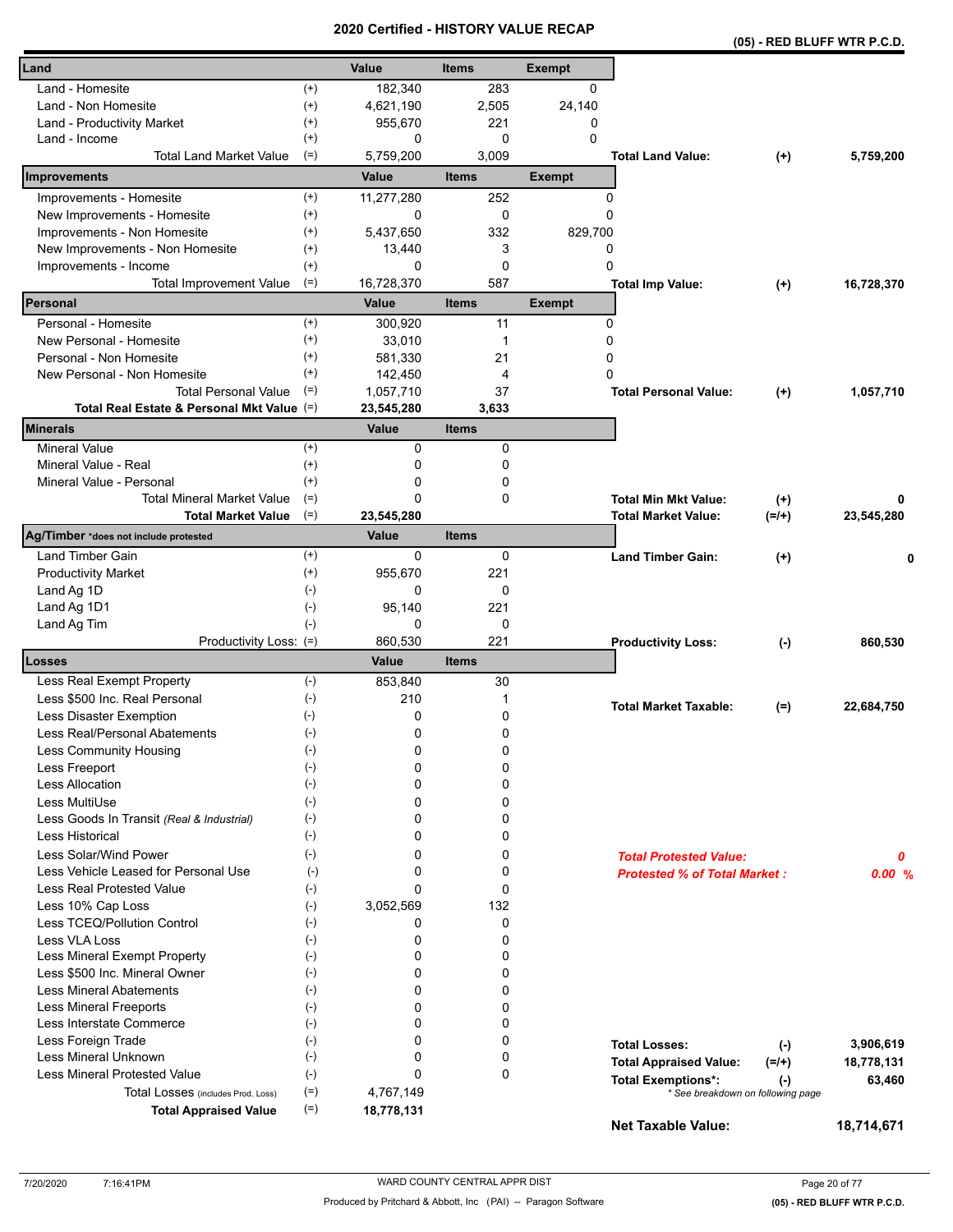**(05) - RED BLUFF WTR P.C.D.** 

| <b>Count of Homesteads</b>                                         |   |                  |                        |       |                                                                   |              |                        |                                          |                                    |                                         |                                                         |
|--------------------------------------------------------------------|---|------------------|------------------------|-------|-------------------------------------------------------------------|--------------|------------------------|------------------------------------------|------------------------------------|-----------------------------------------|---------------------------------------------------------|
| s<br>н                                                             | F | в                | D                      | W     | O                                                                 | <b>DV</b>    | <b>DV100</b>           | <b>SS First Resp</b>                     |                                    | <b>SS Svc Member</b>                    |                                                         |
| 82<br>85                                                           |   | $\mathbf 0$<br>4 | $\mathbf 0$            | 0     | 0                                                                 | 8            | 0                      | 0                                        |                                    | 0                                       |                                                         |
| <b>Owner and Parcel Counts</b>                                     |   |                  |                        |       |                                                                   |              |                        |                                          |                                    |                                         |                                                         |
| <b>Total Parcels*:</b>                                             |   |                  |                        |       | 3,035* Parcel count is figured by parcel per ownership sequences. |              |                        |                                          |                                    |                                         |                                                         |
| <b>Total Owners:</b>                                               |   |                  | 1,673                  |       |                                                                   |              |                        |                                          |                                    |                                         |                                                         |
| <b>Ported Homestead/Charity Amounts</b>                            |   |                  |                        | Value |                                                                   | <b>Items</b> |                        |                                          |                                    |                                         |                                                         |
| DV Donated Home (Charity)                                          |   |                  | $^{(+)}$               |       |                                                                   | 0            |                        | $\mathbf 0$                              |                                    |                                         |                                                         |
| SS of a Service Member Ported Amount                               |   |                  | $^{(+)}$               |       | 0                                                                 |              |                        | 0                                        |                                    |                                         |                                                         |
| SS of a First Responder Ported Amount                              |   |                  | $^{(+)}$               |       | 0                                                                 |              |                        | 0                                        |                                    |                                         |                                                         |
| SS of DV Donated Home Ported Amount<br>SS of 100% DV Ported Amount |   |                  | $^{(+)}$               |       | $\mathbf 0$                                                       | 0            |                        | 0<br>$\mathbf 0$                         |                                    |                                         |                                                         |
| <b>Homestead Exemptions</b>                                        |   |                  | $^{(+)}$               | Value |                                                                   | <b>Items</b> |                        |                                          |                                    |                                         |                                                         |
| Homestead H,S                                                      |   |                  | $^{(+)}$               |       |                                                                   | 0            |                        | $\mathbf 0$                              |                                    |                                         |                                                         |
| Senior S                                                           |   |                  | $^{(+)}$               |       |                                                                   | 0            |                        | $\mathbf 0$                              | H - Homestead                      |                                         | D - Disabled Only                                       |
| Disabled B                                                         |   |                  | $^{(+)}$               |       | $\mathbf 0$                                                       |              |                        | 0                                        | S - Over 65                        |                                         | W - Widow                                               |
| DV 100%                                                            |   |                  | $^{(+)}$               |       |                                                                   | 0            |                        | 0                                        | F - Disabled Widow<br>B - Disabled |                                         | O - Over 65 (No HS)<br>DV - Disabled Veteran            |
| Surviving Spouse of a Service Member                               |   |                  | $^{(+)}$               |       | $\Omega$                                                          |              |                        | 0                                        |                                    | DV100 (1, 2, 3) - 100% Disabled Veteran |                                                         |
| Survivng Spouse of a First Responder                               |   |                  | $^{(+)}$               |       | 0                                                                 |              |                        | 0                                        |                                    |                                         | 4 (4B, 4H, 4S) - Surviving Spouse of a Service Member   |
|                                                                    |   |                  | Total Reimbursable (=) |       |                                                                   | 0            |                        | 0                                        |                                    |                                         | 5* (5B, 5H, 5S) - Surviving Spouse of a First Responder |
| Local Discount                                                     |   |                  | $^{(+)}$               |       |                                                                   | 0            |                        | 0                                        |                                    |                                         |                                                         |
| Disabled Veteran                                                   |   |                  | $^{(+)}$               |       | 63,460                                                            |              |                        | 8                                        |                                    |                                         |                                                         |
| Optional 65                                                        |   |                  | $^{(+)}$               |       |                                                                   | 0            |                        | 0                                        |                                    |                                         |                                                         |
| Local Disabled                                                     |   |                  | $^{(+)}$               |       | $\mathbf 0$                                                       |              |                        | 0                                        |                                    |                                         |                                                         |
| State Homestead                                                    |   |                  | $^{(+)}$               |       | $\mathbf 0$                                                       |              |                        | 0                                        |                                    |                                         |                                                         |
| <b>Total Exemptions</b>                                            |   |                  | $(=)$                  |       |                                                                   |              |                        | 63,460 (includes Ported/Charity Amounts) |                                    |                                         |                                                         |
| <b>Special Certified Totals</b>                                    |   |                  |                        |       |                                                                   |              |                        |                                          |                                    |                                         |                                                         |
| <b>Exempt Value of First Time Absolute Exemption</b>               |   |                  |                        |       |                                                                   |              | \$280                  |                                          |                                    |                                         |                                                         |
|                                                                    |   |                  |                        |       |                                                                   |              |                        |                                          |                                    |                                         |                                                         |
| <b>Exempt Value of First Time Partial Exemption</b>                |   |                  |                        |       |                                                                   |              | \$0                    |                                          |                                    |                                         |                                                         |
| <b>New AG/Timber</b>                                               |   |                  |                        |       |                                                                   |              |                        |                                          |                                    |                                         |                                                         |
| Market                                                             |   |                  |                        |       |                                                                   |              | \$0                    |                                          |                                    |                                         |                                                         |
| Taxable                                                            |   |                  |                        |       |                                                                   |              | \$0                    |                                          |                                    |                                         |                                                         |
| Value Loss                                                         |   |                  |                        |       |                                                                   |              | \$0                    |                                          |                                    |                                         |                                                         |
|                                                                    |   |                  |                        |       |                                                                   |              |                        |                                          |                                    |                                         |                                                         |
| New Improvement/Personal<br>Market                                 |   |                  |                        |       |                                                                   |              |                        |                                          |                                    |                                         |                                                         |
| Taxable                                                            |   |                  |                        |       |                                                                   |              | \$188,900<br>\$188,900 |                                          |                                    |                                         |                                                         |
|                                                                    |   |                  |                        |       |                                                                   |              |                        |                                          |                                    |                                         |                                                         |
| Average Values* (includes protested & exempt value)                |   |                  |                        |       |                                                                   |              |                        |                                          |                                    |                                         |                                                         |
| Average Homestead Value A*                                         |   |                  |                        |       | <b>Parcels</b>                                                    |              |                        |                                          |                                    | Total Homestead Value A*                |                                                         |
| Market                                                             |   | \$41,829         |                        |       |                                                                   | 252          |                        |                                          | Market                             | \$10,541,080                            |                                                         |
| Taxable                                                            |   | \$30,408         |                        |       |                                                                   |              |                        |                                          | Taxable                            | \$7,855,711                             |                                                         |
| Average Homestead Value A* and E*                                  |   |                  |                        |       | <b>Parcels</b>                                                    |              |                        |                                          |                                    | Total Homestead Value A* and E*         |                                                         |
| Market                                                             |   | \$42,735         |                        |       |                                                                   | 268          |                        |                                          | <b>Market</b>                      | \$11,453,200                            |                                                         |
|                                                                    |   |                  |                        |       |                                                                   |              |                        |                                          | Taxable                            | \$8,607,981                             |                                                         |
| Taxable                                                            |   | \$31,345         |                        |       |                                                                   |              |                        |                                          |                                    |                                         |                                                         |
| Average Homestead Value A* and E* and M1                           |   |                  |                        |       | <b>Parcels</b>                                                    |              |                        |                                          |                                    |                                         | Total Homestead Value A* and E* and M1                  |
| Market                                                             |   | \$42,096         |                        |       |                                                                   | 280          |                        |                                          | <b>Market</b>                      | \$11,787,130                            |                                                         |
| Taxable                                                            |   | \$31,194         |                        |       |                                                                   |              |                        |                                          | Taxable                            | \$8,941,911                             |                                                         |
| <b>Average Homestead Value M1</b>                                  |   |                  |                        |       | <b>Parcels</b>                                                    |              |                        |                                          |                                    | <b>Total Homestead Value M1</b>         |                                                         |
| Market                                                             |   | \$27,827         |                        |       |                                                                   | 12           |                        |                                          | Market                             | \$333,930                               |                                                         |
| Taxable                                                            |   | \$27,827         |                        |       |                                                                   |              |                        |                                          | Taxable                            | \$333,930                               |                                                         |
|                                                                    |   |                  |                        |       |                                                                   |              |                        |                                          |                                    |                                         |                                                         |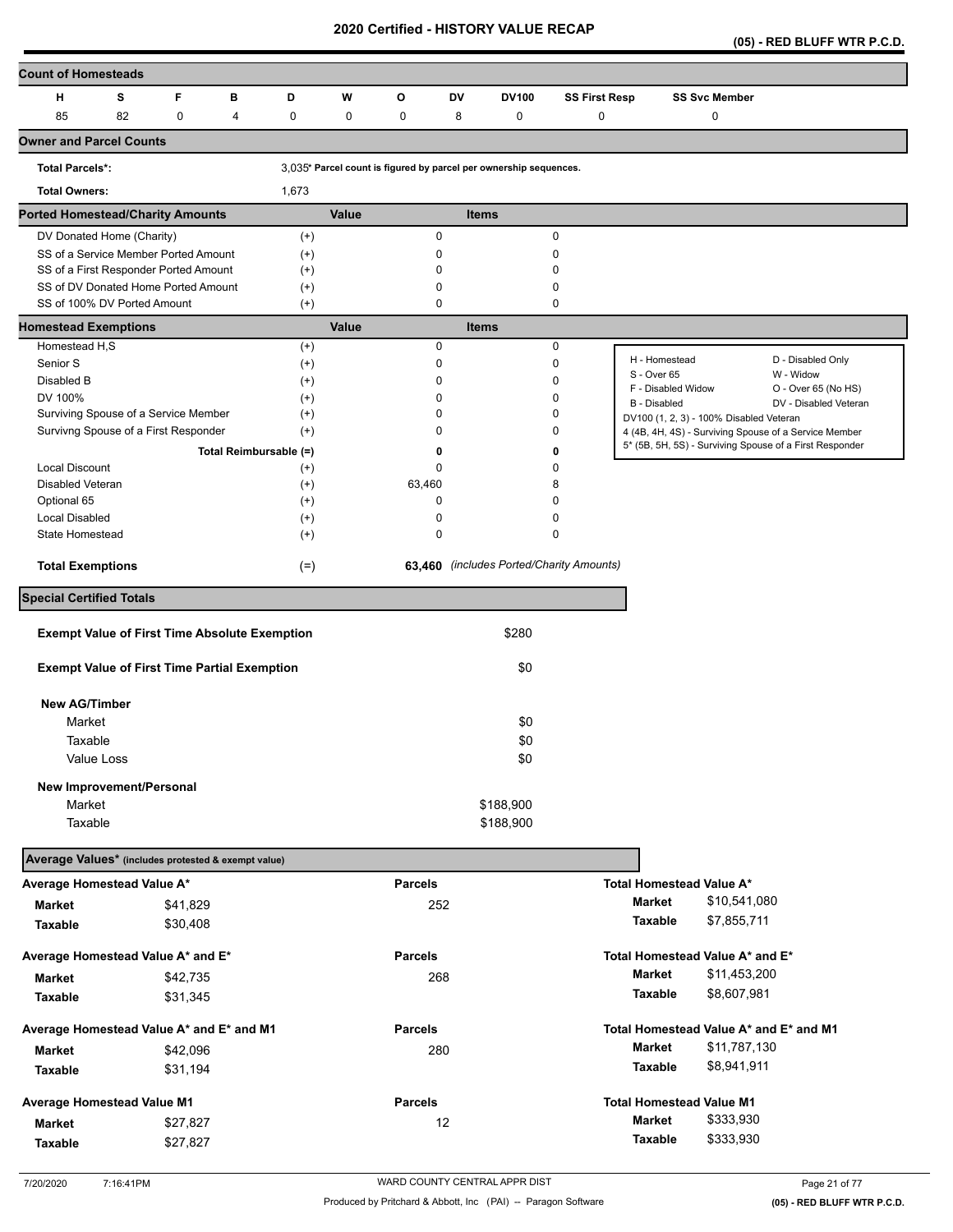| <b>Minerals</b>                            | Value        | <b>Items</b> |                                    |             |
|--------------------------------------------|--------------|--------------|------------------------------------|-------------|
| Mineral_Value                              | 0            | 0            |                                    |             |
| Mineral Value - Real                       | 0            | 0            |                                    |             |
| Mineral Value - Personal                   | 0            | 0            | <b>Total Mineral Value:</b>        | 0           |
| <b>Mineral Loss</b>                        | Value        | <b>Items</b> |                                    |             |
| Less Mineral Exempt Property               | 0            | $\mathbf 0$  | <b>Total Mineral Exempt Value:</b> | 0           |
| Less \$500 Inc. Mineral Owner              | 0            | 0            |                                    |             |
| <b>Less Mineral Abatements</b>             | 0            | 0            |                                    |             |
| Less Mineral Freeports/Interstate Commerce | 0            | 0            |                                    |             |
| Less Mineral Unknown                       | 0            | ŋ            |                                    |             |
| Less TCEQ/Pollution Control                | 0            | 0            |                                    |             |
| Less VLA                                   | 0            | 0            |                                    |             |
| <b>Less Mineral Protested Value</b>        | $\Omega$     | $\mathbf 0$  | <b>Taxload Mineral Total:</b>      | $\mathbf 0$ |
| Land                                       | Value        | <b>Items</b> |                                    |             |
| Land - Homesite                            | 182,340      | 283          |                                    |             |
| Land - Non Homesite                        | 4,621,190    | 2,505        |                                    |             |
| Land - Productivity Market                 | 955,670      | 221          |                                    |             |
| Land - Income                              | 0            | $\mathbf 0$  | <b>Total Land Value:</b>           | 5,759,200   |
| <b>Land Timber Gain</b>                    | 0            | 0            |                                    |             |
| Improvements                               | Value        | <b>Items</b> |                                    |             |
| Improvements - Homesite                    | 11,277,280   | 252          |                                    |             |
| New Improvements - Homesite                | $\mathbf 0$  | $\mathbf 0$  |                                    |             |
| Improvements - Non Homesite                | 5,437,650    | 332          |                                    |             |
| New Improvements - Non Homesite            | 13,440       | 3            |                                    |             |
| Improvements - Income                      | 0            | $\mathbf 0$  | <b>Total Improvement Value:</b>    | 16,728,370  |
| <b>Ag Loss</b>                             | Value        | <b>Items</b> |                                    |             |
| <b>Productivity Market</b>                 | 955,670      | 221          |                                    |             |
| Land Ag 1D                                 | 0            | 0            |                                    |             |
| Land Ag 1D1                                | 95,140       | 221          |                                    |             |
| Land Ag Tim                                | 0            | 0            | <b>Productivity Loss:</b>          | 860,530     |
| <b>Real Loss</b>                           | Value        |              |                                    |             |
| Land Homesite Exempt                       | $\mathbf 0$  |              |                                    |             |
| Land Non-Homesite Exempt                   | 24,140       |              |                                    |             |
| <b>Productivity Market Exempt</b>          | 0            |              |                                    |             |
| Income Land Exempt                         | 0            |              |                                    |             |
| Improvement Homesite Exempt                | 0            |              |                                    |             |
| New Improvement Homesite Exempt            | 0            |              |                                    |             |
| Improvement Non-Homesite Exempt            | 829,700      |              |                                    |             |
| New Improvement Non-Homesite Exempt        | 0            |              |                                    |             |
| Income Improvement Exempt                  | 0            |              | <b>Real Exempt Total:</b>          | 853,840     |
| Personal                                   | Value        | <b>Items</b> | <b>Taxload Real Total:</b>         | 20,773,200  |
| Personal - Homesite                        | 300,920      | 11           |                                    |             |
| New Personal - Homesite                    | 33,010       | $\mathbf{1}$ |                                    |             |
| Personal - Non Homesite                    | 581,330      | 21           |                                    |             |
| New Personal - Non Homesite                | 142,450      | 4            | <b>Total Personal Value:</b>       | 1,057,710   |
| <b>Personal Loss</b>                       | <b>Value</b> |              |                                    |             |
| Personal Homesite Exempt                   | 0            |              |                                    |             |
| New Personal Homesite Exempt               | 0            |              |                                    |             |
| Personal Non-Homesite Exempt               | 0            |              |                                    |             |
| New Personal Non-Homesite Exempt           | 0            |              |                                    |             |
| Personal Under 500                         | 210          |              | <b>Personal Exempt Total:</b>      | 0           |
|                                            |              |              | <b>Taxload Personal Total:</b>     | 1,057,710   |
|                                            |              |              |                                    |             |
|                                            |              |              |                                    |             |
|                                            |              |              | <b>Total Appraised:</b>            | 18,778,131  |
|                                            |              |              |                                    |             |
|                                            |              |              | <b>Taxroll Load Total:</b>         | 21,830,910  |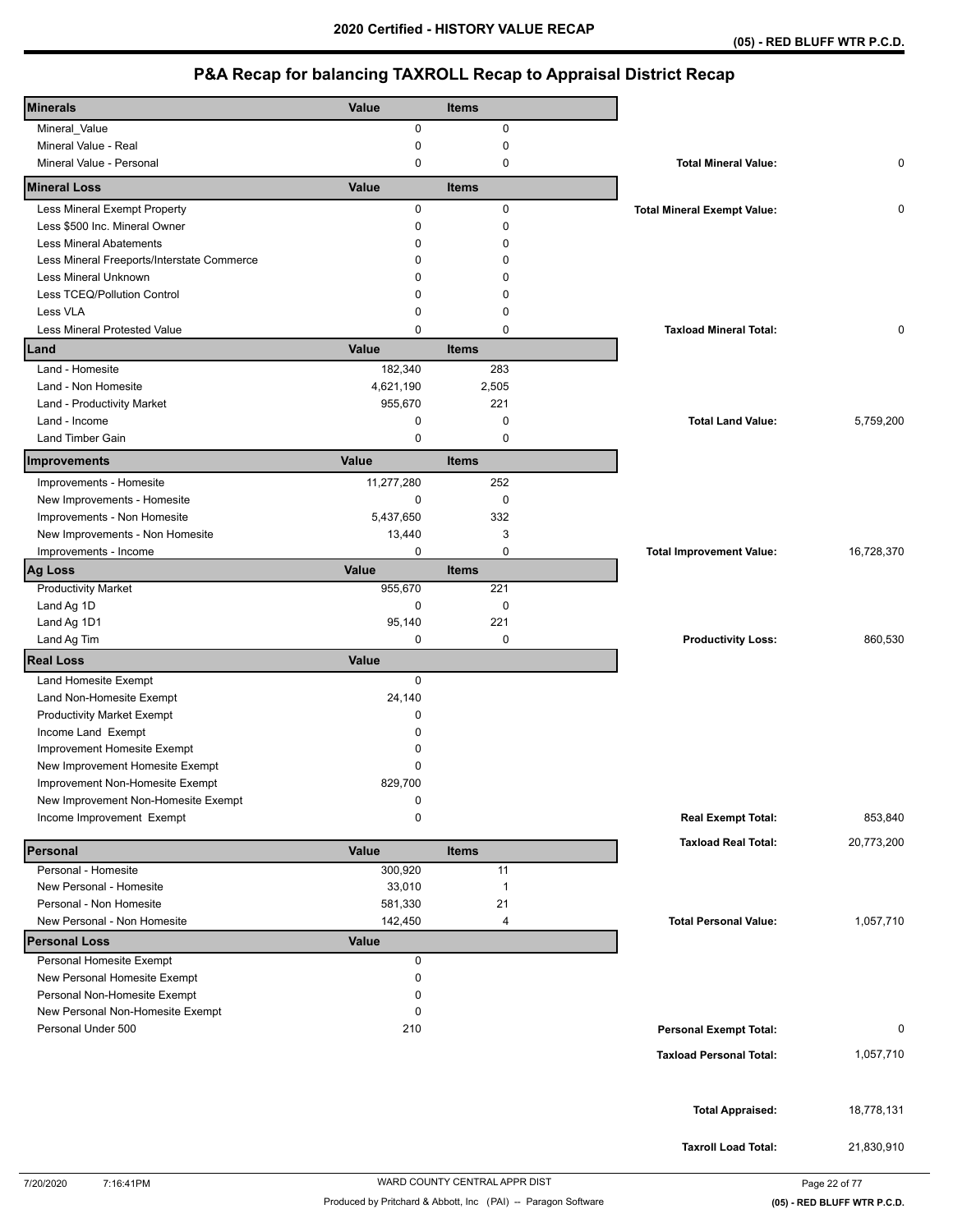## **(05) - RED BLUFF WTR P.C.D.**

|                    |                |              |           |              |                               | <b>Category Code Breakdown</b> |                     |              |                |                                    |                                    |
|--------------------|----------------|--------------|-----------|--------------|-------------------------------|--------------------------------|---------------------|--------------|----------------|------------------------------------|------------------------------------|
| Cat<br>Code        | <b>Items</b>   | <b>Acres</b> | Land      | Ag/Timber    | Productivity<br><b>Market</b> | <b>Taxable</b><br>Land         | <b>Improvements</b> | Personal     | <b>Mineral</b> | <b>Total Mkt</b><br><b>Taxable</b> | <b>Total Net</b><br><b>Taxable</b> |
| A1                 | 309            | 367.209      | 168,310   | $\mathbf 0$  | $\mathbf 0$                   | 168,310                        | 11,157,950          | $\mathbf 0$  | $\mathbf 0$    | 11,326,260                         | 8,563,821                          |
| A2                 | 50             | 228.498      | 42,340    | $\pmb{0}$    | 0                             | 42,340                         | 1,088,480           | 0            | 0              | 1,130,820                          | 974,150                            |
| A*                 | 359            | 595.708      | 210,650   | 0            | 0                             | 210,650                        | 12,246,430          | 0            | 0              | 12,457,080                         | 9,537,971                          |
| C <sub>1</sub>     | 1,357          | 4,216.623    | 1,454,280 | $\mathbf 0$  | 0                             | 1,454,280                      | 368,960             | 0            | 0              | 1,823,240                          | 1,821,290                          |
| $C^*$              | 1,357          | 4,216.623    | 1,454,280 | 0            | $\mathbf 0$                   | 1,454,280                      | 368,960             | 0            | $\mathbf 0$    | 1,823,240                          | 1,821,290                          |
| D <sub>1</sub>     | 221            | 17,786.569   | $\pmb{0}$ | 95,140       | 955,670                       | 95,140                         | 0                   | $\mathbf 0$  | 0              | 95,140                             | 95,140                             |
| D <sub>2</sub>     | 13             | 0.000        | $\pmb{0}$ | $\mathbf 0$  | $\pmb{0}$                     | $\mathbf 0$                    | 549,110             | 0            | 0              | 549,110                            | 549,110                            |
| D*                 | 234            | 17,786.569   | 0         | 95,140       | 955,670                       | 95,140                         | 549,110             | 0            | 0              | 644,250                            | 644,250                            |
| Е                  | 939            | 40,616.806   | 2,941,570 | $\pmb{0}$    | 0                             | 2,941,570                      | 596,120             | 0            | 0              | 3,537,690                          | 3,505,290                          |
| E <sub>1</sub>     | 39             | 960.520      | 116,130   | 0            | 0                             | 116,130                        | 1,278,780           | 0            | 0              | 1,394,910                          | 1,232,340                          |
| E*                 | 978            | 41,577.326   | 3,057,700 | 0            | 0                             | 3,057,700                      | 1,874,900           | 0            | 0              | 4,932,600                          | 4,737,630                          |
| F1                 | 48             | 424.505      | 51,090    | $\pmb{0}$    | 0                             | 51,090                         | 777,410             | $\mathbf 0$  | 0              | 828,500                            | 828,500                            |
| F1                 | 48             | 424.505      | 51,090    | $\mathbf{0}$ | $\pmb{0}$                     | 51,090                         | 777,410             | $\mathbf{0}$ | $\mathbf{0}$   | 828,500                            | 828,500                            |
| F <sub>2</sub>     | $\mathbf{1}$   | 0.406        | 1,420     | $\pmb{0}$    | 0                             | 1,420                          | 12,720              | $\pmb{0}$    | $\pmb{0}$      | 14,140                             | 14,140                             |
| F <sub>2</sub>     | $\mathbf{1}$   | 0.406        | 1,420     | 0            | $\pmb{0}$                     | 1,420                          | 12,720              | $\pmb{0}$    | $\pmb{0}$      | 14,140                             | 14,140                             |
| F*                 | 49             | 424.911      | 52,510    | 0            | 0                             | 52,510                         | 790,130             | 0            | 0              | 842,640                            | 842,640                            |
| J2                 | $\mathbf{1}$   | 1.780        | 370       | $\pmb{0}$    | 0                             | 370                            | 40,000              | 0            | 0              | 40,370                             | 40,370                             |
| J4                 | $\overline{c}$ | 0.416        | 550       | $\pmb{0}$    | 0                             | 550                            | 21,350              | 0            | 0              | 21,900                             | 21,900                             |
| J6                 | $\mathbf{1}$   | 10.000       | 1,700     | $\mathbf 0$  | 0                             | 1,700                          | 6,310               | $\mathbf 0$  | 0              | 8,010                              | 8,010                              |
| J7                 | 1              | 0.406        | 1,420     | $\pmb{0}$    | 0                             | 1,420                          | 1,480               | 0            | 0              | 2,900                              | 2,900                              |
| J*                 | 5              | 12.602       | 4,040     | 0            | 0                             | 4,040                          | 69,140              | 0            | $\pmb{0}$      | 73,180                             | 73,180                             |
| L1                 | $\mathbf{1}$   | 0.000        | 0         | $\pmb{0}$    | 0                             | 0                              | 0                   | 3,260        | 0              | 3,260                              | 3,260                              |
| L1                 | $\mathbf{1}$   | 0.000        | $\pmb{0}$ | $\pmb{0}$    | $\pmb{0}$                     | 0                              | 0                   | 3,260        | $\pmb{0}$      | 3,260                              | 3,260                              |
| L*                 | $\mathbf{1}$   | 0.000        | 0         | 0            | 0                             | 0                              | $\pmb{0}$           | 3,260        | 0              | 3,260                              | 3,260                              |
| M <sub>1</sub>     | 36             | 0.000        | $\pmb{0}$ | $\mathbf 0$  | 0                             | 0                              | $\mathbf 0$         | 1,054,450    | 0              | 1,054,450                          | 1,054,450                          |
| M*                 | 36             | 0.000        | 0         | 0            | 0                             | 0                              | 0                   | 1,054,450    | 0              | 1,054,450                          | 1,054,450                          |
| ХB                 | $\mathbf{1}$   | 1.000        | 210       | $\pmb{0}$    | 0                             | 210                            | 0                   | $\pmb{0}$    | 0              | 210                                | 0                                  |
| XV                 | 30             | 80.648       | 24,140    | $\mathbf 0$  | 0                             | 24,140                         | 829,700             | 0            | 0              | 853,840                            | $\Omega$                           |
| $\mathsf{X}^\star$ | 31             | 81.648       | 24,350    | 0            | 0                             | 24,350                         | 829,700             | 0            | 0              | 854,050                            | 0                                  |
|                    | 3,050          | 64,695.386   | 4,803,530 | 95,140       | 955,670                       | 4,898,670                      | 16,728,370          | 1,057,710    | 0              | 22,684,750                         | 18,714,671                         |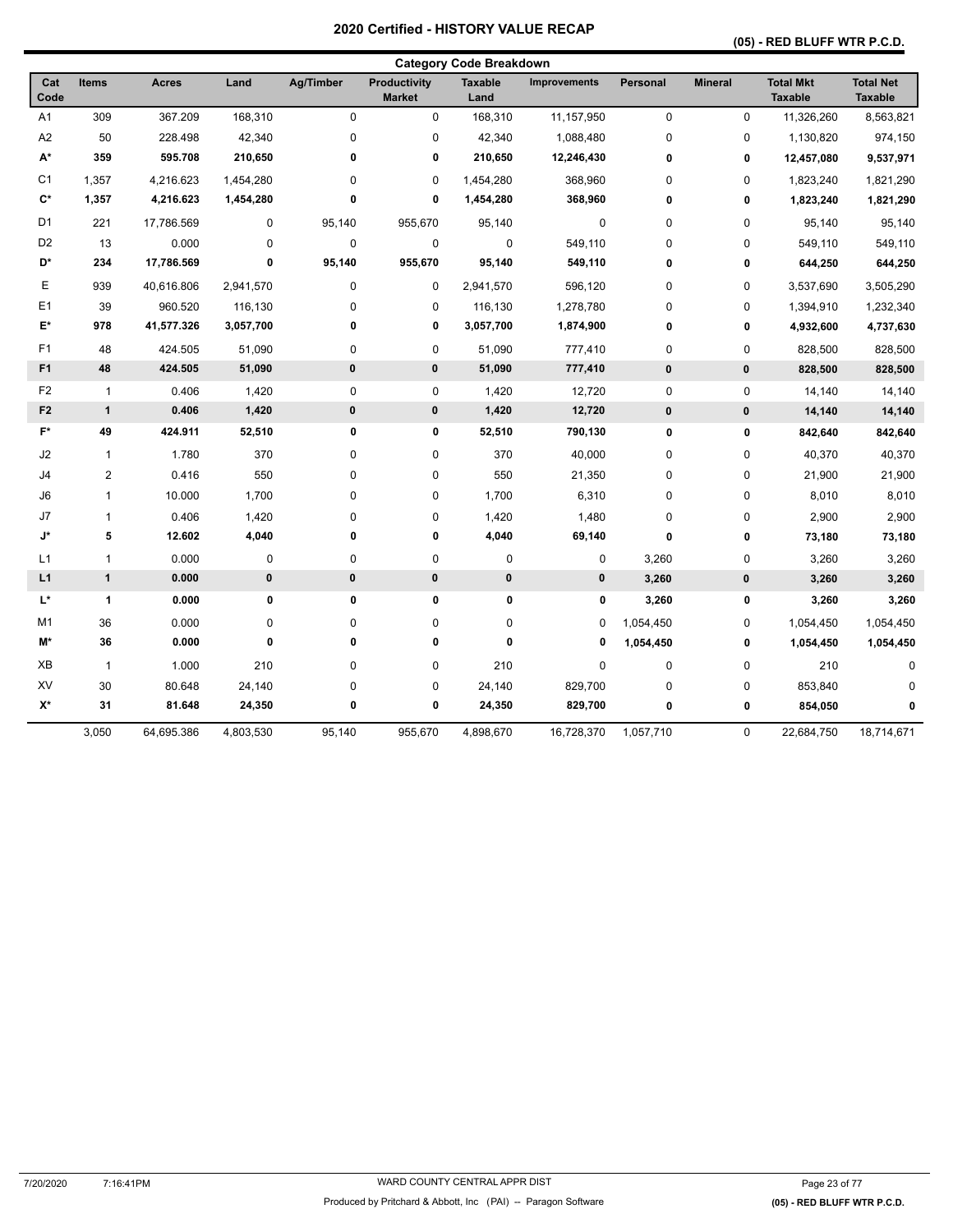|                                            |                    | a un cu      | ו טווי<br>UNI VALUL |               |                                     |                                                | (10) - CITY OF MONAHANS |
|--------------------------------------------|--------------------|--------------|---------------------|---------------|-------------------------------------|------------------------------------------------|-------------------------|
| Land                                       |                    | Value        | <b>Items</b>        | <b>Exempt</b> |                                     |                                                |                         |
| Land - Homesite                            | $^{(+)}$           | 9,738,800    | 2,239               | 33,440        |                                     |                                                |                         |
| Land - Non Homesite                        | $^{(+)}$           | 13,316,960   | 1,654               | 5,276,580     |                                     |                                                |                         |
| Land - Productivity Market                 | $^{(+)}$           | 301,260      | 27                  | 0             |                                     |                                                |                         |
| Land - Income                              | $^{(+)}$           | 13,140       | 1                   | 0             |                                     |                                                |                         |
| <b>Total Land Market Value</b>             | $(=)$              | 23,370,160   | 3,921               |               | <b>Total Land Value:</b>            | $(+)$                                          | 23,370,160              |
| Improvements                               |                    | Value        | <b>Items</b>        | <b>Exempt</b> |                                     |                                                |                         |
| Improvements - Homesite                    | $^{(+)}$           | 232,861,910  | 2,280               | 524,180       |                                     |                                                |                         |
| New Improvements - Homesite                | $^{(+)}$           | 2,854,550    | 40                  | $\Omega$      |                                     |                                                |                         |
| Improvements - Non Homesite                | $^{(+)}$           | 137,141,190  | 928                 | 58,112,890    |                                     |                                                |                         |
| New Improvements - Non Homesite            | $^{(+)}$           | 12,010,040   | 54                  | 299,600       |                                     |                                                |                         |
| Improvements - Income                      | $^{(+)}$           | 1,014,150    | 1                   | 0             |                                     |                                                |                         |
| <b>Total Improvement Value</b>             | $(=)$              | 385,881,840  | 3,303               |               | <b>Total Imp Value:</b>             | $^{(+)}$                                       | 385,881,840             |
| Personal                                   |                    | Value        | <b>Items</b>        | <b>Exempt</b> |                                     |                                                |                         |
| Personal - Homesite                        | $^{(+)}$           | 1,738,280    | 55                  | 0             |                                     |                                                |                         |
| New Personal - Homesite                    | $^{(+)}$           | 96,620       | 5                   | 0             |                                     |                                                |                         |
| Personal - Non Homesite                    | $^{(+)}$           | 24,760,724   | 487                 | 3,300         |                                     |                                                |                         |
| New Personal - Non Homesite                | $^{(+)}$           | 1,156,902    | 27                  | $\Omega$      |                                     |                                                |                         |
| <b>Total Personal Value</b>                | $(=)$              | 27,752,526   | 574                 |               | <b>Total Personal Value:</b>        | $(+)$                                          | 27,752,526              |
| Total Real Estate & Personal Mkt Value (=) |                    | 437,004,526  | 7,798               |               |                                     |                                                |                         |
| <b>Minerals</b>                            |                    | <b>Value</b> | <b>Items</b>        |               |                                     |                                                |                         |
| <b>Mineral Value</b>                       | $(+)$              | 0            | 0                   |               |                                     |                                                |                         |
| Mineral Value - Real                       | $^{(+)}$           | 0            | 0                   |               |                                     |                                                |                         |
| Mineral Value - Personal                   | $^{(+)}$           | 0            | 0                   |               |                                     |                                                |                         |
| <b>Total Mineral Market Value</b>          | $(=)$              | 0            | 0                   |               | <b>Total Min Mkt Value:</b>         | $^{(+)}$                                       | 0                       |
| <b>Total Market Value</b>                  | $(=)$              | 437,004,526  |                     |               | <b>Total Market Value:</b>          | $(=/+)$                                        | 437,004,526             |
| Ag/Timber *does not include protested      |                    | Value        | <b>Items</b>        |               |                                     |                                                |                         |
| Land Timber Gain                           | $^{(+)}$           | 0            | 0                   |               | <b>Land Timber Gain:</b>            | $(+)$                                          | 0                       |
| <b>Productivity Market</b>                 | $^{(+)}$           | 301,260      | 27                  |               |                                     |                                                |                         |
| Land Ag 1D                                 | $(-)$              | 0            | 0                   |               |                                     |                                                |                         |
| Land Ag 1D1                                | $(-)$              | 27,850       | 27                  |               |                                     |                                                |                         |
| Land Ag Tim                                | $(-)$              | 0            | 0                   |               |                                     |                                                |                         |
| Productivity Loss: (=)                     |                    | 273,410      | 27                  |               | <b>Productivity Loss:</b>           | $(\cdot)$                                      | 273,410                 |
| Losses                                     |                    | <b>Value</b> | <b>Items</b>        |               |                                     |                                                |                         |
| Less Real Exempt Property                  | $(-)$              | 64,249,990   | 233                 |               |                                     |                                                |                         |
| Less \$500 Inc. Real Personal              | $(-)$              | 2,990        | 14                  |               | <b>Total Market Taxable:</b>        |                                                | 436,731,116             |
| Less Disaster Exemption                    | $(\text{-})$       | 0            | 0                   |               |                                     | $(=)$                                          |                         |
| Less Real/Personal Abatements              | $(\textnormal{-})$ | 0            | 0                   |               |                                     |                                                |                         |
| Less Community Housing                     | $(-)$              | 0            | 0                   |               |                                     |                                                |                         |
| Less Freeport                              | $(-)$              | 0            | 0                   |               |                                     |                                                |                         |
| <b>Less Allocation</b>                     | $(-)$              | 0            | 0                   |               |                                     |                                                |                         |
| Less MultiUse                              | $(-)$              | 0            | 0                   |               |                                     |                                                |                         |
| Less Goods In Transit (Real & Industrial)  | $(-)$              | 0            | 0                   |               |                                     |                                                |                         |
| <b>Less Historical</b>                     | $(-)$              | 0            | 0                   |               |                                     |                                                |                         |
| Less Solar/Wind Power                      | $(-)$              | 0            | 0                   |               | <b>Total Protested Value:</b>       |                                                | 0                       |
| Less Vehicle Leased for Personal Use       | $(-)$              | 0            | 0                   |               | <b>Protested % of Total Market:</b> |                                                | 0.00%                   |
| Less Real Protested Value                  | $(-)$              | 0            | 0                   |               |                                     |                                                |                         |
| Less 10% Cap Loss                          | $(-)$              | 59,345,148   | 1,272               |               |                                     |                                                |                         |
| Less TCEQ/Pollution Control                | $(-)$              | 0            | 0                   |               |                                     |                                                |                         |
| Less VLA Loss                              | $(\cdot)$          | 0            | 0                   |               |                                     |                                                |                         |
| Less Mineral Exempt Property               | $(-)$              | 0            | 0                   |               |                                     |                                                |                         |
| Less \$500 Inc. Mineral Owner              | $(-)$              | 0            | 0                   |               |                                     |                                                |                         |
| <b>Less Mineral Abatements</b>             | $(-)$              | 0            | 0                   |               |                                     |                                                |                         |
| <b>Less Mineral Freeports</b>              | $(-)$              | 0            | 0                   |               |                                     |                                                |                         |
| Less Interstate Commerce                   | $(-)$              | 0            | 0                   |               |                                     |                                                |                         |
| Less Foreign Trade                         | $(-)$              | 0            | 0                   |               |                                     |                                                |                         |
| Less Mineral Unknown                       | $(-)$              | 0            | 0                   |               | <b>Total Losses:</b>                | $(-)$                                          | 123,598,128             |
| Less Mineral Protested Value               | $(-)$              | 0            | 0                   |               | <b>Total Appraised Value:</b>       | $(=/+)$                                        | 313,132,988             |
| Total Losses (includes Prod. Loss)         | $(=)$              | 123,871,538  |                     |               | <b>Total Exemptions*:</b>           | $(\cdot)$<br>* See breakdown on following page | 3,957,250               |
| <b>Total Appraised Value</b>               | $(=)$              | 313,132,988  |                     |               |                                     |                                                |                         |
|                                            |                    |              |                     |               | <b>Net Taxable Value:</b>           |                                                | 309,175,738             |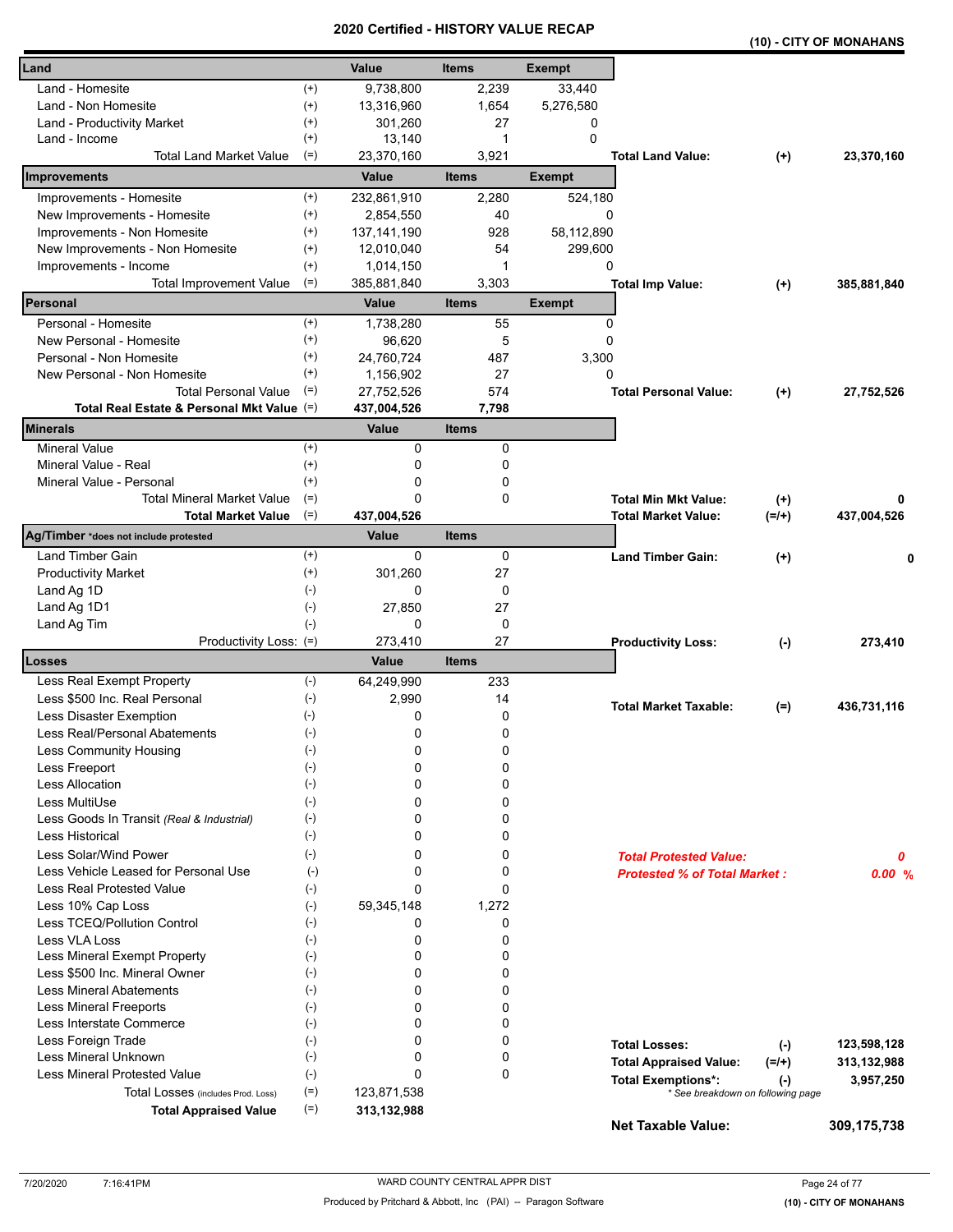**(10) - CITY OF MONAHANS** 

| <b>Count of Homesteads</b>                           |     |             |    |                        |       |                |              |                                                                   |                      |                                         |                      |                                                         |
|------------------------------------------------------|-----|-------------|----|------------------------|-------|----------------|--------------|-------------------------------------------------------------------|----------------------|-----------------------------------------|----------------------|---------------------------------------------------------|
| н                                                    | s   | F           | в  | D                      | W     | O              | DV           | <b>DV100</b>                                                      | <b>SS First Resp</b> |                                         | <b>SS Svc Member</b> |                                                         |
| 1,003                                                | 538 | $\mathbf 0$ | 42 | 0                      | 0     | 0              | 48           | 11                                                                | 0                    |                                         | 0                    |                                                         |
| <b>Owner and Parcel Counts</b>                       |     |             |    |                        |       |                |              |                                                                   |                      |                                         |                      |                                                         |
| <b>Total Parcels*:</b>                               |     |             |    |                        |       |                |              | 4,507* Parcel count is figured by parcel per ownership sequences. |                      |                                         |                      |                                                         |
| <b>Total Owners:</b>                                 |     |             |    | 3,202                  |       |                |              |                                                                   |                      |                                         |                      |                                                         |
| <b>Ported Homestead/Charity Amounts</b>              |     |             |    |                        | Value |                | <b>Items</b> |                                                                   |                      |                                         |                      |                                                         |
| DV Donated Home (Charity)                            |     |             |    |                        |       | 0              |              |                                                                   | 0                    |                                         |                      |                                                         |
| SS of a Service Member Ported Amount                 |     |             |    | $^{(+)}$<br>$^{(+)}$   |       | 0              |              |                                                                   | 0                    |                                         |                      |                                                         |
| SS of a First Responder Ported Amount                |     |             |    | $^{(+)}$               |       | 0              |              |                                                                   | 0                    |                                         |                      |                                                         |
| SS of DV Donated Home Ported Amount                  |     |             |    | $^{(+)}$               |       | 0              |              |                                                                   | 0                    |                                         |                      |                                                         |
| SS of 100% DV Ported Amount                          |     |             |    | $^{(+)}$               |       | 0              |              |                                                                   | 0                    |                                         |                      |                                                         |
| <b>Homestead Exemptions</b>                          |     |             |    |                        | Value |                | <b>Items</b> |                                                                   |                      |                                         |                      |                                                         |
| Homestead H,S                                        |     |             |    | $^{(+)}$               |       | $\mathbf 0$    |              |                                                                   | 0                    |                                         |                      |                                                         |
| Senior S                                             |     |             |    | $^{(+)}$               |       | 0              |              |                                                                   | 0                    | H - Homestead                           |                      | D - Disabled Only                                       |
| Disabled B                                           |     |             |    | $^{(+)}$               |       | 0              |              |                                                                   | 0                    | S - Over 65                             |                      | W - Widow                                               |
| DV 100%                                              |     |             |    | $^{(+)}$               |       | 832,210        |              | 11                                                                |                      | F - Disabled Widow<br>B - Disabled      |                      | O - Over 65 (No HS)<br>DV - Disabled Veteran            |
| Surviving Spouse of a Service Member                 |     |             |    | $^{(+)}$               |       | 0              |              |                                                                   | 0                    | DV100 (1, 2, 3) - 100% Disabled Veteran |                      |                                                         |
| Survivng Spouse of a First Responder                 |     |             |    | $^{(+)}$               |       | 0              |              |                                                                   | 0                    |                                         |                      | 4 (4B, 4H, 4S) - Surviving Spouse of a Service Member   |
|                                                      |     |             |    | Total Reimbursable (=) |       | 832,210        |              | 11                                                                |                      |                                         |                      | 5* (5B, 5H, 5S) - Surviving Spouse of a First Responder |
| <b>Local Discount</b>                                |     |             |    | $^{(+)}$               |       | 0              |              |                                                                   | 0                    |                                         |                      |                                                         |
| <b>Disabled Veteran</b>                              |     |             |    | $^{(+)}$               |       | 438,210        |              | 41                                                                |                      |                                         |                      |                                                         |
| Optional 65                                          |     |             |    | $^{(+)}$               |       | 2,686,830      |              | 538                                                               |                      |                                         |                      |                                                         |
| <b>Local Disabled</b>                                |     |             |    | $^{(+)}$               |       | 0              |              |                                                                   | 0                    |                                         |                      |                                                         |
| State Homestead                                      |     |             |    | $^{(+)}$               |       | 0              |              |                                                                   | 0                    |                                         |                      |                                                         |
| <b>Total Exemptions</b>                              |     |             |    | $(=)$                  |       |                |              | 3,957,250 (includes Ported/Charity Amounts)                       |                      |                                         |                      |                                                         |
|                                                      |     |             |    |                        |       |                |              |                                                                   |                      |                                         |                      |                                                         |
| <b>Special Certified Totals</b>                      |     |             |    |                        |       |                |              |                                                                   |                      |                                         |                      |                                                         |
|                                                      |     |             |    |                        |       |                |              |                                                                   |                      |                                         |                      |                                                         |
| <b>Exempt Value of First Time Absolute Exemption</b> |     |             |    |                        |       |                |              | \$412,450                                                         |                      |                                         |                      |                                                         |
| <b>Exempt Value of First Time Partial Exemption</b>  |     |             |    |                        |       |                |              | \$205,000                                                         |                      |                                         |                      |                                                         |
|                                                      |     |             |    |                        |       |                |              |                                                                   |                      |                                         |                      |                                                         |
| <b>New AG/Timber</b>                                 |     |             |    |                        |       |                |              |                                                                   |                      |                                         |                      |                                                         |
| Market                                               |     |             |    |                        |       |                |              | \$0                                                               |                      |                                         |                      |                                                         |
| Taxable                                              |     |             |    |                        |       |                |              | \$0                                                               |                      |                                         |                      |                                                         |
| Value Loss                                           |     |             |    |                        |       |                |              | \$0                                                               |                      |                                         |                      |                                                         |
|                                                      |     |             |    |                        |       |                |              |                                                                   |                      |                                         |                      |                                                         |
| New Improvement/Personal                             |     |             |    |                        |       |                |              |                                                                   |                      |                                         |                      |                                                         |
| Market                                               |     |             |    |                        |       |                |              | \$15,818,512                                                      |                      |                                         |                      |                                                         |
| Taxable                                              |     |             |    |                        |       |                |              | \$15,813,512                                                      |                      |                                         |                      |                                                         |
| Average Values* (includes protested & exempt value)  |     |             |    |                        |       |                |              |                                                                   |                      |                                         |                      |                                                         |
|                                                      |     |             |    |                        |       | <b>Parcels</b> |              |                                                                   |                      |                                         |                      |                                                         |
| Average Homestead Value A*                           |     |             |    |                        |       |                |              |                                                                   |                      | Total Homestead Value A*                |                      |                                                         |
| <b>Market</b>                                        |     | \$106,105   |    |                        |       | 2,303          |              |                                                                   |                      | Market                                  | \$244,359,920        |                                                         |
| Taxable                                              |     | \$80,375    |    |                        |       |                |              |                                                                   |                      | <b>Taxable</b>                          | \$183,087,852        |                                                         |
| Average Homestead Value A* and E*                    |     |             |    |                        |       | <b>Parcels</b> |              |                                                                   |                      | Total Homestead Value A* and E*         |                      |                                                         |
| Market                                               |     | \$106,105   |    |                        |       | 2,303          |              |                                                                   |                      | <b>Market</b>                           | \$244,359,920        |                                                         |
|                                                      |     |             |    |                        |       |                |              |                                                                   |                      | Taxable                                 | \$183,087,852        |                                                         |
| Taxable                                              |     | \$80,375    |    |                        |       |                |              |                                                                   |                      |                                         |                      |                                                         |
| Average Homestead Value A* and E* and M1             |     |             |    |                        |       | <b>Parcels</b> |              |                                                                   |                      |                                         |                      | Total Homestead Value A* and E* and M1                  |
| Market                                               |     | \$104,275   |    |                        |       | 2,361          |              |                                                                   |                      | <b>Market</b>                           | \$246,194,820        |                                                         |
| Taxable                                              |     | \$79,143    |    |                        |       |                |              |                                                                   |                      | Taxable                                 | \$184,727,872        |                                                         |
|                                                      |     |             |    |                        |       |                |              |                                                                   |                      |                                         |                      |                                                         |
| <b>Average Homestead Value M1</b>                    |     |             |    |                        |       | <b>Parcels</b> |              |                                                                   |                      | <b>Total Homestead Value M1</b>         |                      |                                                         |
| <b>Market</b>                                        |     | \$31,636    |    |                        |       |                | 58           |                                                                   |                      | <b>Market</b>                           | \$1,834,900          |                                                         |
| Taxable                                              |     | \$30,250    |    |                        |       |                |              |                                                                   |                      | Taxable                                 | \$1,640,020          |                                                         |
|                                                      |     |             |    |                        |       |                |              |                                                                   |                      |                                         |                      |                                                         |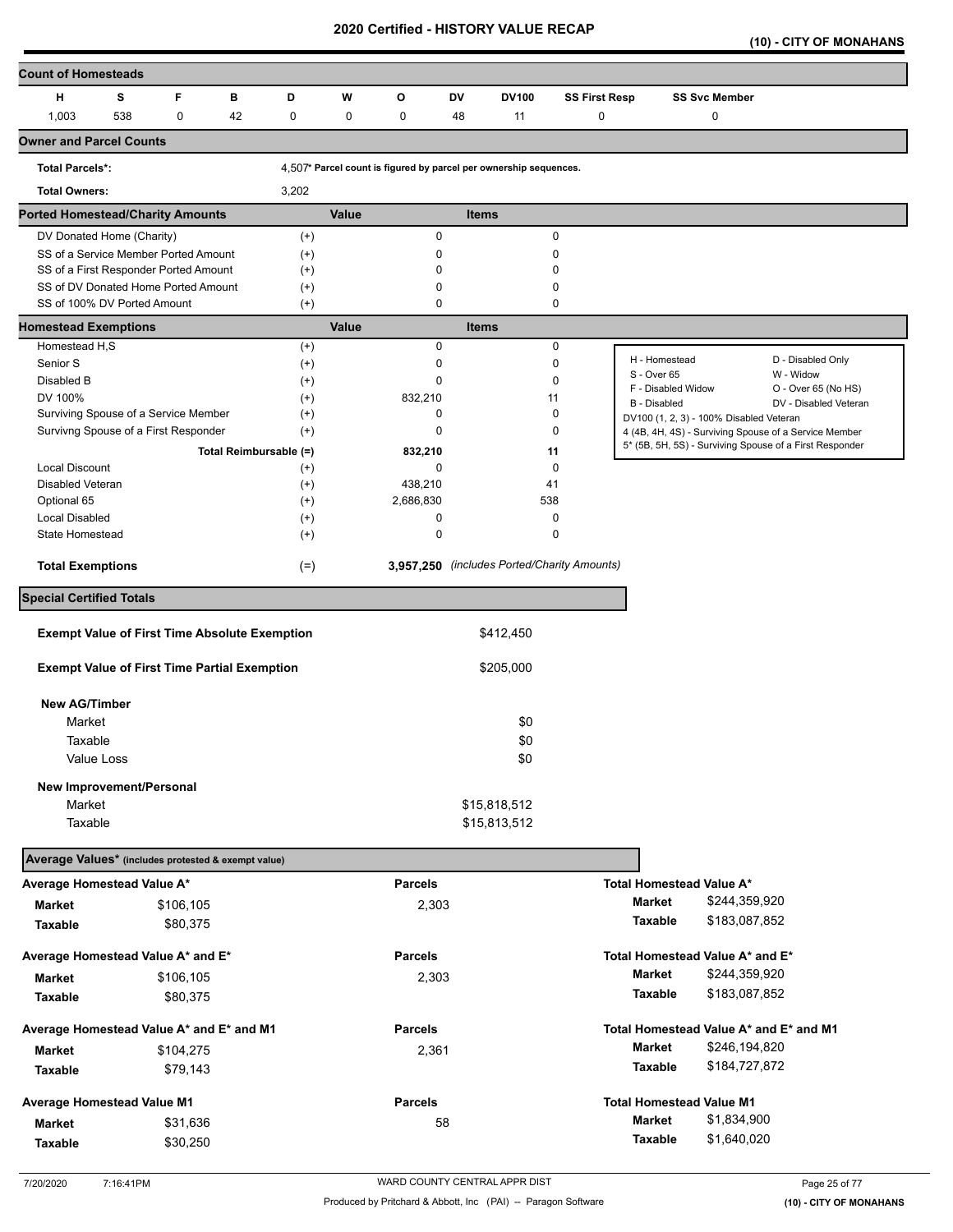| <b>Minerals</b>                                     | Value                     | <b>Items</b> |                                    |             |
|-----------------------------------------------------|---------------------------|--------------|------------------------------------|-------------|
| Mineral_Value                                       | 0                         | 0            |                                    |             |
| Mineral Value - Real                                | 0                         | 0            |                                    |             |
| Mineral Value - Personal                            | 0                         | 0            | <b>Total Mineral Value:</b>        | 0           |
| <b>Mineral Loss</b>                                 | Value                     | <b>Items</b> |                                    |             |
| Less Mineral Exempt Property                        | 0                         | 0            | <b>Total Mineral Exempt Value:</b> | 0           |
| Less \$500 Inc. Mineral Owner                       | 0                         | 0            |                                    |             |
| <b>Less Mineral Abatements</b>                      | 0                         | 0            |                                    |             |
| Less Mineral Freeports/Interstate Commerce          | 0                         | 0            |                                    |             |
| Less Mineral Unknown                                | 0                         | 0            |                                    |             |
| Less TCEQ/Pollution Control                         | 0                         | 0            |                                    |             |
| Less VLA                                            | 0                         | 0            |                                    |             |
| <b>Less Mineral Protested Value</b>                 | 0                         | 0            | <b>Taxload Mineral Total:</b>      | 0           |
| Land                                                | Value                     | <b>Items</b> |                                    |             |
| Land - Homesite                                     | 9,738,800                 | 2,239        |                                    |             |
| Land - Non Homesite                                 | 13,316,960                | 1,654        |                                    |             |
| Land - Productivity Market                          | 301,260                   | 27           |                                    |             |
| Land - Income                                       | 13,140                    | $\mathbf{1}$ | <b>Total Land Value:</b>           | 23,370,160  |
| Land Timber Gain                                    | 0                         | 0            |                                    |             |
| Improvements                                        | Value                     | <b>Items</b> |                                    |             |
| Improvements - Homesite                             | 232,861,910               | 2,280        |                                    |             |
| New Improvements - Homesite                         | 2,854,550                 | 40           |                                    |             |
| Improvements - Non Homesite                         | 137, 141, 190             | 928          |                                    |             |
| New Improvements - Non Homesite                     | 12,010,040                | 54           |                                    |             |
| Improvements - Income                               | 1,014,150                 | $\mathbf{1}$ | <b>Total Improvement Value:</b>    | 385,881,840 |
| <b>Ag Loss</b>                                      | Value                     | <b>Items</b> |                                    |             |
| <b>Productivity Market</b>                          | 301,260                   | 27           |                                    |             |
| Land Ag 1D                                          | 0                         | $\mathbf 0$  |                                    |             |
| Land Ag 1D1                                         | 27,850                    | 27           |                                    |             |
|                                                     |                           |              |                                    |             |
| Land Ag Tim                                         | 0                         | 0            | <b>Productivity Loss:</b>          | 273,410     |
| <b>Real Loss</b>                                    | Value                     |              |                                    |             |
| Land Homesite Exempt                                | 33,440                    |              |                                    |             |
| Land Non-Homesite Exempt                            | 5,276,580                 |              |                                    |             |
| <b>Productivity Market Exempt</b>                   | 0                         |              |                                    |             |
| Income Land Exempt                                  | 0                         |              |                                    |             |
| Improvement Homesite Exempt                         | 524,180                   |              |                                    |             |
| New Improvement Homesite Exempt                     | 0                         |              |                                    |             |
| Improvement Non-Homesite Exempt                     | 58,112,890                |              |                                    |             |
| New Improvement Non-Homesite Exempt                 | 299,600                   |              |                                    |             |
| Income Improvement Exempt                           | 0                         |              | <b>Real Exempt Total:</b>          | 64,246,690  |
|                                                     |                           |              | <b>Taxload Real Total:</b>         | 344,731,900 |
| Personal                                            | Value                     | <b>Items</b> |                                    |             |
| Personal - Homesite                                 | 1,738,280                 | 55           |                                    |             |
| New Personal - Homesite                             | 96,620                    | 5            |                                    |             |
| Personal - Non Homesite                             | 24,760,724                | 487          |                                    |             |
| New Personal - Non Homesite<br><b>Personal Loss</b> | 1,156,902<br><b>Value</b> | 27           | <b>Total Personal Value:</b>       | 27,752,526  |
| Personal Homesite Exempt                            | 0                         |              |                                    |             |
| New Personal Homesite Exempt                        | 0                         |              |                                    |             |
| Personal Non-Homesite Exempt                        | 3,300                     |              |                                    |             |
| New Personal Non-Homesite Exempt                    | 0                         |              |                                    |             |
| Personal Under 500                                  | 2,990                     |              | <b>Personal Exempt Total:</b>      | 3,300       |
|                                                     |                           |              |                                    |             |
|                                                     |                           |              | <b>Taxload Personal Total:</b>     | 27,749,226  |
|                                                     |                           |              |                                    |             |
|                                                     |                           |              |                                    | 313,132,988 |
|                                                     |                           |              | <b>Total Appraised:</b>            |             |
|                                                     |                           |              | <b>Taxroll Load Total:</b>         | 372,481,126 |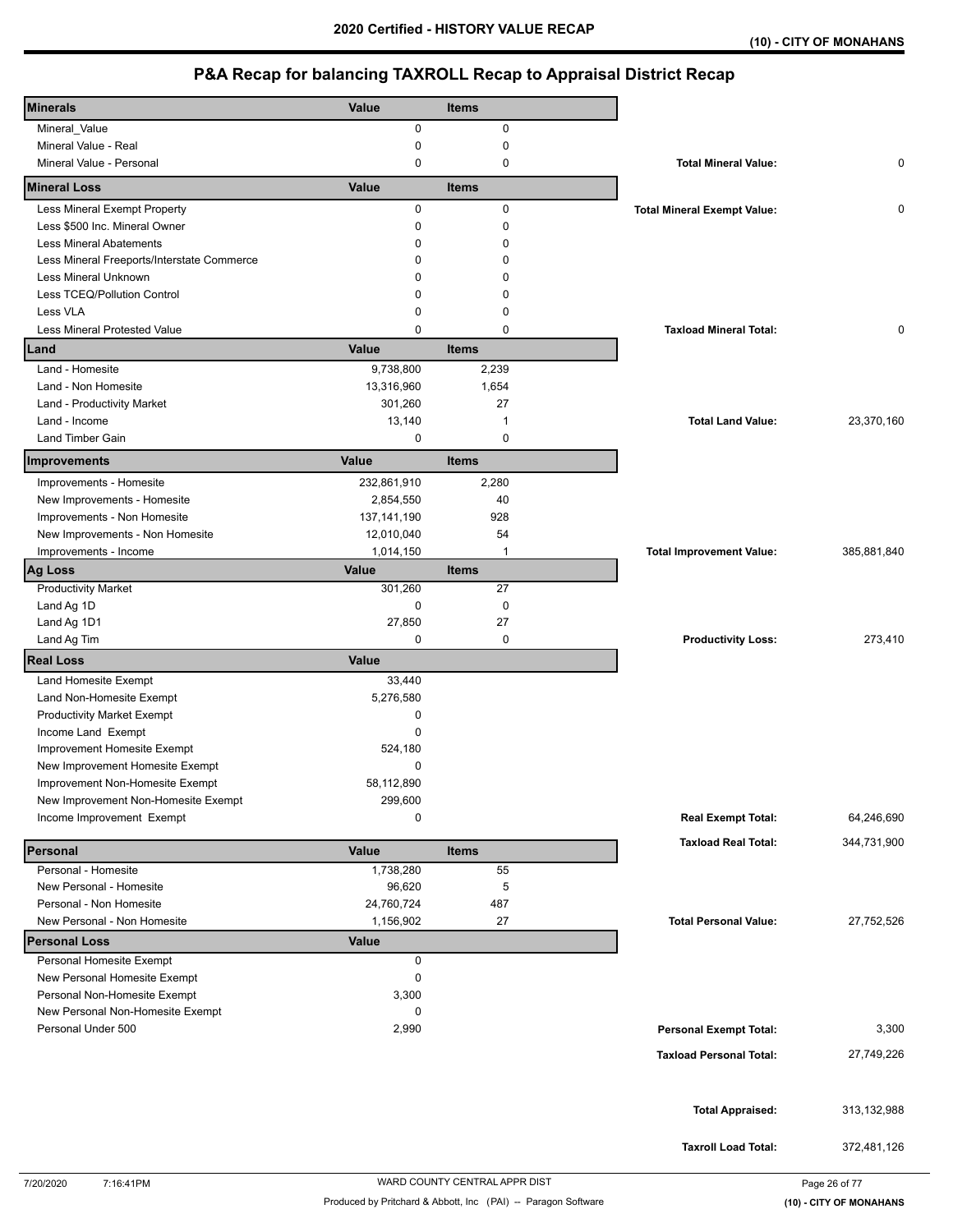## **(10) - CITY OF MONAHANS**

|                |              |              |             |             |                                      | <b>Category Code Breakdown</b> |              |              |                |                                    |                                    |
|----------------|--------------|--------------|-------------|-------------|--------------------------------------|--------------------------------|--------------|--------------|----------------|------------------------------------|------------------------------------|
| Cat<br>Code    | <b>Items</b> | <b>Acres</b> | Land        | Ag/Timber   | <b>Productivity</b><br><b>Market</b> | <b>Taxable</b><br>Land         | Improvements | Personal     | <b>Mineral</b> | <b>Total Mkt</b><br><b>Taxable</b> | <b>Total Net</b><br><b>Taxable</b> |
| A <sub>1</sub> | 2,380        | 531.443      | 10,334,980  | $\mathbf 0$ | 0                                    | 10,334,980                     | 248,404,510  | $\mathbf 0$  | $\mathbf 0$    | 258,739,490                        | 196,226,572                        |
| A <sub>2</sub> | 149          | 38.857       | 330,080     | $\pmb{0}$   | $\pmb{0}$                            | 330,080                        | 2,991,210    | 0            | 0              | 3,321,290                          | 2,780,110                          |
| A*             | 2,529        | 570.301      | 10,665,060  | 0           | 0                                    | 10,665,060                     | 251,395,720  | 0            | 0              | 262,060,780                        | 199,006,682                        |
| <b>B1</b>      | 37           | 20.178       | 312,380     | $\mathbf 0$ | $\mathbf 0$                          | 312,380                        | 12,361,440   | $\mathbf 0$  | $\mathbf 0$    | 12,673,820                         | 12,640,610                         |
| B <sub>2</sub> | 20           | 5.790        | 80,190      | $\mathbf 0$ | 0                                    | 80,190                         | 1,840,620    | $\mathbf 0$  | 0              | 1,920,810                          | 1,920,810                          |
| B*             | 57           | 25.968       | 392,570     | 0           | 0                                    | 392,570                        | 14,202,060   | 0            | 0              | 14,594,630                         | 14,561,420                         |
| C <sub>1</sub> | 683          | 654.645      | 2,624,270   | $\pmb{0}$   | 0                                    | 2,624,270                      | 955,320      | 0            | 0              | 3,579,590                          | 3,576,150                          |
| C*             | 683          | 654.645      | 2,624,270   | 0           | $\mathbf 0$                          | 2,624,270                      | 955,320      | 0            | 0              | 3,579,590                          | 3,576,150                          |
| D <sub>1</sub> | 27           | 6,052.720    | 0           | 27,850      | 301,260                              | 27,850                         | $\pmb{0}$    | 0            | $\mathbf 0$    | 27,850                             | 27,850                             |
| D*             | 27           | 6,052.720    | 0           | 27,850      | 301,260                              | 27,850                         | 0            | $\bf{0}$     | 0              | 27,850                             | 27,850                             |
| E              | 15           | 341.196      | 173,630     | $\pmb{0}$   | 0                                    | 173,630                        | $\pmb{0}$    | 0            | 0              | 173,630                            | 173,630                            |
| E1             | $\mathbf 2$  | 10.700       | 36,380      | $\pmb{0}$   | 0                                    | 36,380                         | 114,630      | 0            | 0              | 151,010                            | 151,010                            |
| E*             | 17           | 351.896      | 210,010     | 0           | 0                                    | 210,010                        | 114,630      | $\bf{0}$     | 0              | 324,640                            | 324,640                            |
| F <sub>1</sub> | 365          | 241.080      | 3,591,940   | $\pmb{0}$   | $\pmb{0}$                            | 3,591,940                      | 43,063,170   | 149,780      | 0              | 46,804,890                         | 46,788,120                         |
| F <sub>1</sub> | 365          | 241.080      | 3,591,940   | $\pmb{0}$   | $\pmb{0}$                            | 3,591,940                      | 43,063,170   | 149,780      | $\pmb{0}$      | 46,804,890                         | 46,788,120                         |
| F <sub>2</sub> | 15           | 27.799       | 109,740     | $\pmb{0}$   | $\pmb{0}$                            | 109,740                        | 16,444,920   | 0            | 0              | 16,554,660                         | 16,554,660                         |
| F <sub>2</sub> | 15           | 27.799       | 109,740     | $\pmb{0}$   | 0                                    | 109,740                        | 16,444,920   | $\pmb{0}$    | $\pmb{0}$      | 16,554,660                         | 16,554,660                         |
| $F^*$          | 380          | 268.879      | 3,701,680   | 0           | 0                                    | 3,701,680                      | 59,508,090   | 149,780      | 0              | 63,359,550                         | 63,342,780                         |
| J2             | 4            | 2.977        | 34,600      | $\mathbf 0$ | 0                                    | 34,600                         | 318,000      | 0            | $\mathbf 0$    | 352,600                            | 352,600                            |
| J3             | $\mathbf{1}$ | 5.000        | 17,000      | $\mathbf 0$ | $\pmb{0}$                            | 17,000                         | 174,320      | 0            | 0              | 191,320                            | 191,320                            |
| J4             | $\mathbf{1}$ | 0.386        | 13,610      | $\mathbf 0$ | $\pmb{0}$                            | 13,610                         | 261,690      | 0            | 0              | 275,300                            | 275,300                            |
| J <sub>5</sub> | 6            | 3.570        | 46,920      | $\pmb{0}$   | 0                                    | 46,920                         | $\pmb{0}$    | 0            | 0              | 46,920                             | 46,920                             |
| J6             | $\mathbf{2}$ | 12.490       | 43,270      | $\pmb{0}$   | 0                                    | 43,270                         | $\pmb{0}$    | 0            | 0              | 43,270                             | 43,270                             |
| J7             | $\mathbf{1}$ | 2.910        | 9,890       | $\pmb{0}$   | 0                                    | 9,890                          | 6,110        | 0            | 0              | 16,000                             | 16,000                             |
| J*             | 15           | 27.333       | 165,290     | 0           | $\pmb{0}$                            | 165,290                        | 760,120      | 0            | 0              | 925,410                            | 925,410                            |
| L1             | 255          | 0.000        | 0           | $\mathbf 0$ | 0                                    | $\pmb{0}$                      |              | 0 20,545,381 | 0              | 20,545,381                         | 20,545,381                         |
| L1             | 255          | 0.000        | $\pmb{0}$   | $\pmb{0}$   | $\pmb{0}$                            | $\pmb{0}$                      | $\mathbf 0$  | 20,545,381   | $\pmb{0}$      | 20,545,381                         | 20,545,381                         |
| L2             | $\mathbf{1}$ | 0.000        | 0           | $\mathbf 0$ | 0                                    | $\pmb{0}$                      | $\mathbf 0$  | 7,765        | 0              | 7,765                              | 7,765                              |
| L2             | $\mathbf{1}$ | 0.000        | $\pmb{0}$   | $\pmb{0}$   | 0                                    | $\pmb{0}$                      | $\bf{0}$     | 7,765        | $\pmb{0}$      | 7,765                              | 7,765                              |
| L*             | 256          | 0.000        | 0           | $\mathbf 0$ | $\pmb{0}$                            | $\pmb{0}$                      | 0            | 20,553,146   | 0              | 20,553,146                         | 20,553,146                         |
| M1             | 296          | 0.000        | 0           | $\pmb{0}$   | $\pmb{0}$                            | 0                              | 9,230        | 7,043,310    | 0              | 7,052,540                          | 6,857,660                          |
| M*             | 296          | 0.000        | $\pmb{0}$   | $\mathbf 0$ | $\bf{0}$                             | $\bf{0}$                       | 9,230        | 7,043,310    | 0              | 7,052,540                          | 6,857,660                          |
| XB             | 14           | 0.000        | $\mathsf 0$ | $\mathbf 0$ | $\pmb{0}$                            | $\pmb{0}$                      | $\pmb{0}$    | 2,990        | 0              | 2,990                              | $\mathbf 0$                        |
| XV             | 233          | 3,579.787    | 5,310,020   | $\pmb{0}$   | $\mathbf 0$                          | 5,310,020                      | 58,936,670   | 3,300        | $\mathbf 0$    | 64,249,990                         | 0                                  |
| $X^*$          | 247          | 3,579.787    | 5,310,020   | 0           | $\pmb{0}$                            | 5,310,020                      | 58,936,670   | 6,290        | 0              | 64,252,980                         | $\mathbf{0}$                       |
|                | 4,507        | 11,531.527   | 23,068,900  | 27,850      | 301,260                              | 23,096,750                     | 385,881,840  | 27,752,526   | 0              | 436,731,116                        | 309,175,738                        |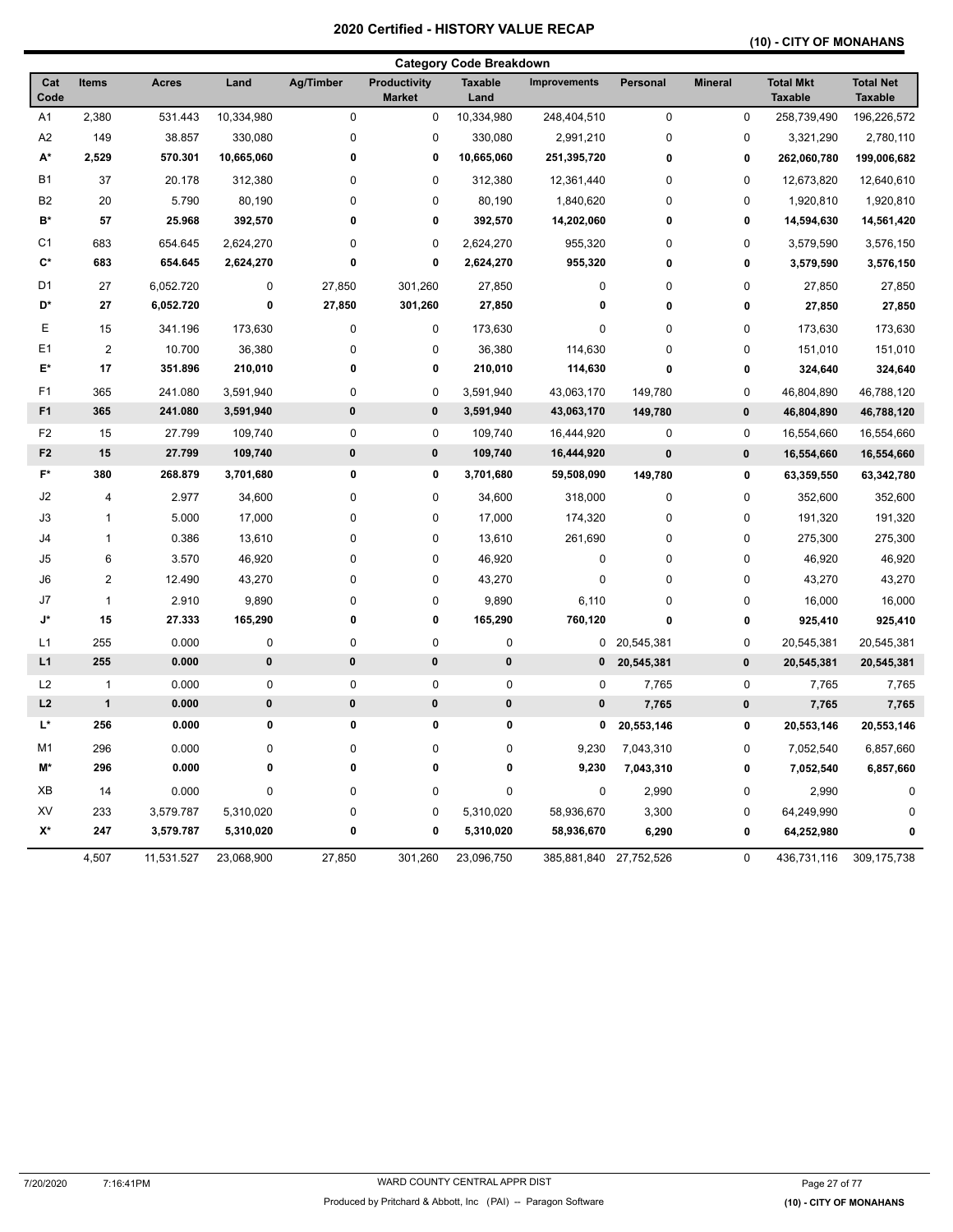|                                            |                    | cerunea      |              |     | <u>- NIJIURI VALUE REVAR</u> |                                     | (11) - CITY OF GRANDFALLS         |            |
|--------------------------------------------|--------------------|--------------|--------------|-----|------------------------------|-------------------------------------|-----------------------------------|------------|
| Land                                       |                    | Value        | <b>Items</b> |     | <b>Exempt</b>                |                                     |                                   |            |
| Land - Homesite                            | $^{(+)}$           | 55,930       |              | 107 | 1,350                        |                                     |                                   |            |
| Land - Non Homesite                        | $^{(+)}$           | 208,900      |              | 370 | 51,860                       |                                     |                                   |            |
| Land - Productivity Market                 | $^{(+)}$           | 0            |              | 0   | 0                            |                                     |                                   |            |
| Land - Income                              | $^{(+)}$           | 0            |              | 0   | $\Omega$                     |                                     |                                   |            |
| <b>Total Land Market Value</b>             | $(=)$              | 264,830      |              | 477 |                              | <b>Total Land Value:</b>            | $^{(+)}$                          | 264,830    |
| Improvements                               |                    | Value        | <b>Items</b> |     | <b>Exempt</b>                |                                     |                                   |            |
| Improvements - Homesite                    | $^{(+)}$           | 3,740,220    |              | 87  | 9,350                        |                                     |                                   |            |
| New Improvements - Homesite                | $^{(+)}$           | 0            |              | 0   | 0                            |                                     |                                   |            |
| Improvements - Non Homesite                | $^{(+)}$           | 7,197,600    |              | 149 | 6,009,410                    |                                     |                                   |            |
| New Improvements - Non Homesite            | $^{(+)}$           | 0            |              | 0   | 0                            |                                     |                                   |            |
| Improvements - Income                      | $^{(+)}$           | 0            |              | 0   | 0                            |                                     |                                   |            |
| <b>Total Improvement Value</b>             | $(=)$              | 10,937,820   |              | 236 |                              | <b>Total Imp Value:</b>             | $^{(+)}$                          | 10,937,820 |
| Personal                                   |                    | <b>Value</b> | <b>Items</b> |     | <b>Exempt</b>                |                                     |                                   |            |
| Personal - Homesite                        | $^{(+)}$           | 390,500      |              | 13  | 0                            |                                     |                                   |            |
| New Personal - Homesite                    | $^{(+)}$           | 0            |              | 0   | 0                            |                                     |                                   |            |
| Personal - Non Homesite                    | $^{(+)}$           | 874,478      |              | 28  | 0                            |                                     |                                   |            |
| New Personal - Non Homesite                | $^{(+)}$           | 81,022       |              | 3   | 0                            |                                     |                                   |            |
| <b>Total Personal Value</b>                | $(=)$              | 1,346,000    |              | 44  |                              | <b>Total Personal Value:</b>        | $^{(+)}$                          | 1,346,000  |
| Total Real Estate & Personal Mkt Value (=) |                    | 12,548,650   |              | 757 |                              |                                     |                                   |            |
| Minerals                                   |                    | Value        | <b>Items</b> |     |                              |                                     |                                   |            |
| <b>Mineral Value</b>                       | $^{(+)}$           | 0            |              | 0   |                              |                                     |                                   |            |
| Mineral Value - Real                       | $^{(+)}$           | 0            |              | 0   |                              |                                     |                                   |            |
| Mineral Value - Personal                   | $^{(+)}$           | 0            |              | 0   |                              |                                     |                                   |            |
| <b>Total Mineral Market Value</b>          | $(=)$              | 0            |              | 0   |                              | <b>Total Min Mkt Value:</b>         | $^{(+)}$                          | 0          |
| <b>Total Market Value</b>                  | $(=)$              | 12,548,650   |              |     |                              | <b>Total Market Value:</b>          | $(=/+)$                           | 12,548,650 |
| Ag/Timber *does not include protested      |                    | Value        | <b>Items</b> |     |                              |                                     |                                   |            |
| Land Timber Gain                           | $^{(+)}$           | 0            |              | 0   |                              | <b>Land Timber Gain:</b>            | $^{(+)}$                          | 0          |
| <b>Productivity Market</b>                 | $^{(+)}$           | 0            |              | 0   |                              |                                     |                                   |            |
| Land Ag 1D                                 | $(-)$              | 0            |              | 0   |                              |                                     |                                   |            |
| Land Ag 1D1                                | $(-)$              | 0            |              | 0   |                              |                                     |                                   |            |
| Land Ag Tim                                | $(-)$              | 0            |              | 0   |                              |                                     |                                   |            |
| Productivity Loss: (=)                     |                    | 0            |              | 0   |                              | <b>Productivity Loss:</b>           | $(-)$                             | 0          |
| Losses                                     |                    | Value        | <b>Items</b> |     |                              |                                     |                                   |            |
| Less Real Exempt Property                  | $(-)$              | 6,071,970    |              | 50  |                              |                                     |                                   |            |
| Less \$500 Inc. Real Personal              | $(-)$              | 1,292        |              | 5   |                              | <b>Total Market Taxable:</b>        | $(=)$                             | 12,548,650 |
| Less Disaster Exemption                    | $(-)$              | 0            |              | 0   |                              |                                     |                                   |            |
| Less Real/Personal Abatements              | $(\textnormal{-})$ | 0            |              | 0   |                              |                                     |                                   |            |
| Less Community Housing                     | $(-)$              | 0            |              | 0   |                              |                                     |                                   |            |
| Less Freeport                              | $(-)$              | 0            |              | 0   |                              |                                     |                                   |            |
| <b>Less Allocation</b>                     | $(-)$              | 0            |              | 0   |                              |                                     |                                   |            |
| Less MultiUse                              | $(-)$              | 0            |              | 0   |                              |                                     |                                   |            |
| Less Goods In Transit (Real & Industrial)  | $(-)$              | 0            |              | 0   |                              |                                     |                                   |            |
| <b>Less Historical</b>                     | $(-)$              | 0            |              | 0   |                              |                                     |                                   |            |
| Less Solar/Wind Power                      | $(-)$              | 0            |              | 0   |                              | <b>Total Protested Value:</b>       |                                   | 0          |
| Less Vehicle Leased for Personal Use       | $(-)$              | 0            |              | 0   |                              | <b>Protested % of Total Market:</b> |                                   | 0.00%      |
| <b>Less Real Protested Value</b>           | $(-)$              | 0            |              | 0   |                              |                                     |                                   |            |
| Less 10% Cap Loss                          | $(-)$              | 1,071,390    |              | 52  |                              |                                     |                                   |            |
| Less TCEQ/Pollution Control                | $(-)$              | 0            |              | 0   |                              |                                     |                                   |            |
| Less VLA Loss                              | $(\cdot)$          | 0            |              | 0   |                              |                                     |                                   |            |
| Less Mineral Exempt Property               | $(-)$              | 0            |              | 0   |                              |                                     |                                   |            |
| Less \$500 Inc. Mineral Owner              | $(-)$              | 0            |              | 0   |                              |                                     |                                   |            |
| <b>Less Mineral Abatements</b>             | $(-)$              | 0            |              | 0   |                              |                                     |                                   |            |
| <b>Less Mineral Freeports</b>              | $(-)$              | 0            |              | 0   |                              |                                     |                                   |            |
| Less Interstate Commerce                   | $(-)$              | 0            |              | 0   |                              |                                     |                                   |            |
| Less Foreign Trade                         | $(-)$              | 0            |              | 0   |                              | <b>Total Losses:</b>                | $(-)$                             | 7,144,652  |
| Less Mineral Unknown                       | $(-)$              | 0            |              | 0   |                              | <b>Total Appraised Value:</b>       | $(=/+)$                           | 5,403,998  |
| Less Mineral Protested Value               | $(-)$              | 0            |              | 0   |                              | <b>Total Exemptions*:</b>           | $(\cdot)$                         | 920,190    |
| Total Losses (includes Prod. Loss)         | $(=)$              | 7,144,652    |              |     |                              |                                     | * See breakdown on following page |            |
| <b>Total Appraised Value</b>               | $(=)$              | 5,403,998    |              |     |                              | <b>Net Taxable Value:</b>           |                                   | 4,483,808  |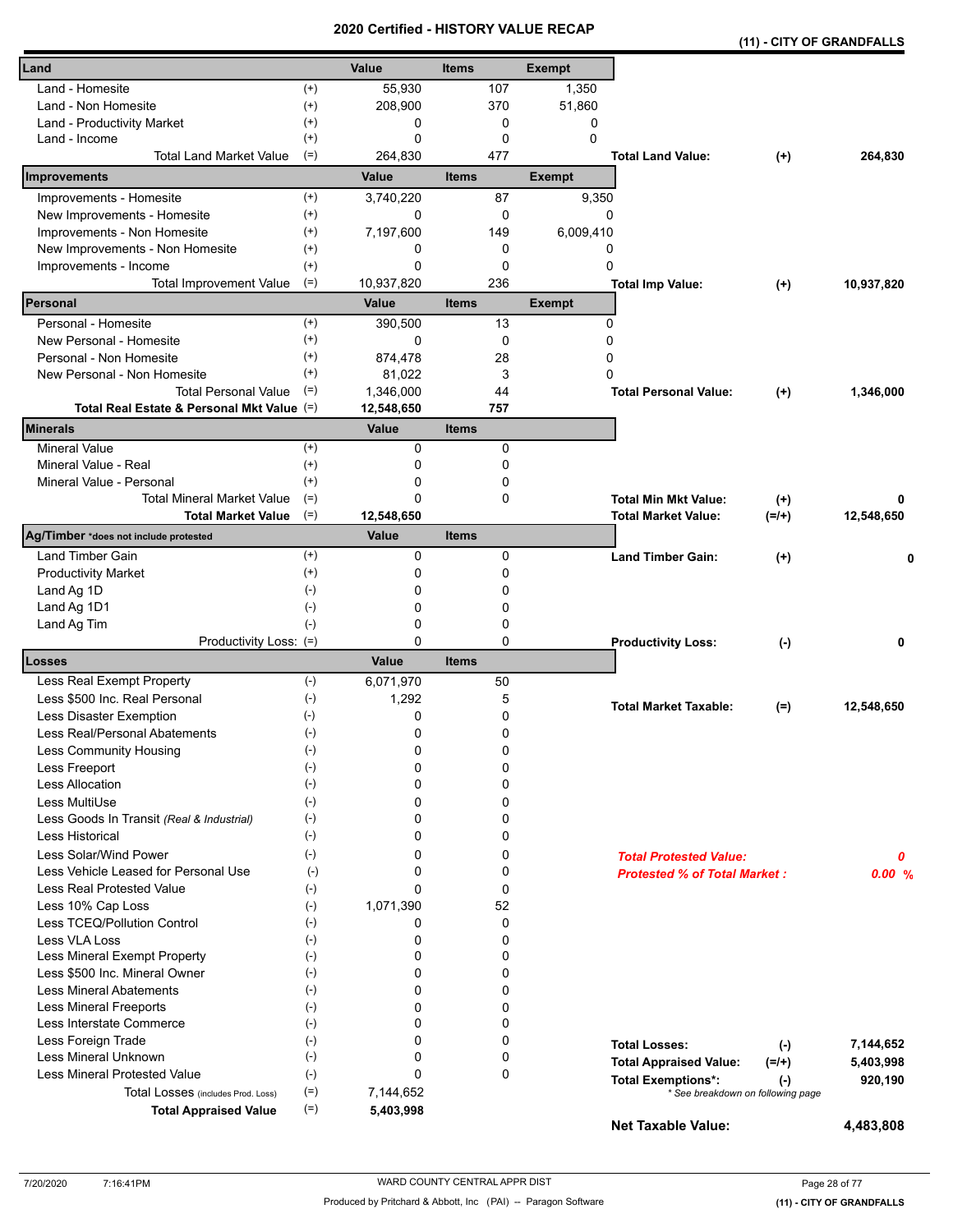**(11) - CITY OF GRANDFALLS** 

| <b>Count of Homesteads</b>                           |   |                        |          |       |                                                                 |              |              |                                           |                              |                                                |                                                         |
|------------------------------------------------------|---|------------------------|----------|-------|-----------------------------------------------------------------|--------------|--------------|-------------------------------------------|------------------------------|------------------------------------------------|---------------------------------------------------------|
| н<br>s                                               | F | в                      | D        | W     | O                                                               | DV           | <b>DV100</b> | <b>SS First Resp</b>                      |                              | <b>SS Svc Member</b>                           |                                                         |
| 37<br>30                                             | 0 | 3                      | 0        | 0     | 0                                                               | 2            | 0            | 0                                         |                              | 0                                              |                                                         |
| <b>Owner and Parcel Counts</b>                       |   |                        |          |       |                                                                 |              |              |                                           |                              |                                                |                                                         |
| <b>Total Parcels*:</b>                               |   |                        |          |       | 522* Parcel count is figured by parcel per ownership sequences. |              |              |                                           |                              |                                                |                                                         |
| <b>Total Owners:</b>                                 |   |                        | 330      |       |                                                                 |              |              |                                           |                              |                                                |                                                         |
| <b>Ported Homestead/Charity Amounts</b>              |   |                        |          | Value |                                                                 | <b>Items</b> |              |                                           |                              |                                                |                                                         |
| DV Donated Home (Charity)                            |   |                        | $^{(+)}$ |       | $\mathbf 0$                                                     |              |              | $\mathbf 0$                               |                              |                                                |                                                         |
| SS of a Service Member Ported Amount                 |   |                        | $^{(+)}$ |       | 0                                                               |              |              | 0                                         |                              |                                                |                                                         |
| SS of a First Responder Ported Amount                |   |                        | $^{(+)}$ |       | 0                                                               |              |              | 0                                         |                              |                                                |                                                         |
| SS of DV Donated Home Ported Amount                  |   |                        | $^{(+)}$ |       | $\mathbf 0$                                                     |              |              | 0                                         |                              |                                                |                                                         |
| SS of 100% DV Ported Amount                          |   |                        | $(+)$    |       | 0                                                               |              |              | $\mathbf 0$                               |                              |                                                |                                                         |
| <b>Homestead Exemptions</b>                          |   |                        |          | Value |                                                                 | <b>Items</b> |              |                                           |                              |                                                |                                                         |
| Homestead H,S                                        |   |                        | $^{(+)}$ |       | 0                                                               |              |              | $\pmb{0}$                                 |                              |                                                |                                                         |
| Senior S                                             |   |                        | $^{(+)}$ |       | 0                                                               |              |              | $\pmb{0}$                                 | H - Homestead<br>S - Over 65 |                                                | D - Disabled Only<br>W - Widow                          |
| Disabled B                                           |   |                        | $^{(+)}$ |       | 0                                                               |              |              | 0                                         | F - Disabled Widow           |                                                | O - Over 65 (No HS)                                     |
| DV 100%                                              |   |                        | $^{(+)}$ |       | $\mathbf 0$                                                     |              |              | 0                                         | <b>B</b> - Disabled          |                                                | DV - Disabled Veteran                                   |
| Surviving Spouse of a Service Member                 |   |                        | $^{(+)}$ |       | 0                                                               |              |              | 0                                         |                              | DV100 (1, 2, 3) - 100% Disabled Veteran        |                                                         |
| Survivng Spouse of a First Responder                 |   |                        | $^{(+)}$ |       | 0                                                               |              |              | 0                                         |                              |                                                | 4 (4B, 4H, 4S) - Surviving Spouse of a Service Member   |
|                                                      |   | Total Reimbursable (=) |          |       | 0                                                               |              |              | 0                                         |                              |                                                | 5* (5B, 5H, 5S) - Surviving Spouse of a First Responder |
| Local Discount                                       |   |                        | $^{(+)}$ |       | 0                                                               |              |              | $\mathbf 0$                               |                              |                                                |                                                         |
| Disabled Veteran                                     |   |                        | $^{(+)}$ |       | 24,000                                                          |              |              | $\overline{2}$                            |                              |                                                |                                                         |
| Optional 65                                          |   |                        | $^{(+)}$ |       | 812,210                                                         |              | 30           |                                           |                              |                                                |                                                         |
| Local Disabled                                       |   |                        | $^{(+)}$ |       | 83,980                                                          |              |              | 3                                         |                              |                                                |                                                         |
| State Homestead                                      |   |                        | $^{(+)}$ |       | $\mathbf 0$                                                     |              |              | $\mathbf 0$                               |                              |                                                |                                                         |
| <b>Total Exemptions</b>                              |   |                        | $(=)$    |       |                                                                 |              |              | 920,190 (includes Ported/Charity Amounts) |                              |                                                |                                                         |
| <b>Special Certified Totals</b>                      |   |                        |          |       |                                                                 |              |              |                                           |                              |                                                |                                                         |
| <b>Exempt Value of First Time Absolute Exemption</b> |   |                        |          |       |                                                                 |              | \$0          |                                           |                              |                                                |                                                         |
|                                                      |   |                        |          |       |                                                                 |              |              |                                           |                              |                                                |                                                         |
| <b>Exempt Value of First Time Partial Exemption</b>  |   |                        |          |       |                                                                 |              | \$66,130     |                                           |                              |                                                |                                                         |
| <b>New AG/Timber</b>                                 |   |                        |          |       |                                                                 |              |              |                                           |                              |                                                |                                                         |
| Market                                               |   |                        |          |       |                                                                 |              | \$0          |                                           |                              |                                                |                                                         |
| Taxable                                              |   |                        |          |       |                                                                 |              | \$0          |                                           |                              |                                                |                                                         |
|                                                      |   |                        |          |       |                                                                 |              |              |                                           |                              |                                                |                                                         |
| Value Loss                                           |   |                        |          |       |                                                                 |              | \$0          |                                           |                              |                                                |                                                         |
| New Improvement/Personal                             |   |                        |          |       |                                                                 |              |              |                                           |                              |                                                |                                                         |
| Market                                               |   |                        |          |       |                                                                 |              | \$81,022     |                                           |                              |                                                |                                                         |
| Taxable                                              |   |                        |          |       |                                                                 |              | \$81,022     |                                           |                              |                                                |                                                         |
| Average Values* (includes protested & exempt value)  |   |                        |          |       |                                                                 |              |              |                                           |                              |                                                |                                                         |
| Average Homestead Value A*                           |   |                        |          |       | <b>Parcels</b>                                                  |              |              |                                           |                              | Total Homestead Value A*                       |                                                         |
| Market                                               |   | \$37,819               |          |       | 100                                                             |              |              |                                           | <b>Market</b>                | \$3,781,970                                    |                                                         |
| Taxable                                              |   | \$27,179               |          |       |                                                                 |              |              |                                           | Taxable                      | \$2,251,920                                    |                                                         |
|                                                      |   |                        |          |       |                                                                 |              |              |                                           |                              |                                                |                                                         |
| Average Homestead Value A* and E*                    |   |                        |          |       | <b>Parcels</b>                                                  |              |              |                                           | <b>Market</b>                | Total Homestead Value A* and E*<br>\$3,781,970 |                                                         |
| Market                                               |   | \$37,819               |          |       | 100                                                             |              |              |                                           |                              |                                                |                                                         |
| Taxable                                              |   | \$27,179               |          |       |                                                                 |              |              |                                           | Taxable                      | \$2,251,920                                    |                                                         |
| Average Homestead Value A* and E* and M1             |   |                        |          |       | <b>Parcels</b>                                                  |              |              |                                           |                              |                                                | Total Homestead Value A* and E* and M1                  |
| <b>Market</b>                                        |   | \$36,924               |          |       | 113                                                             |              |              |                                           | <b>Market</b>                | \$4,172,470                                    |                                                         |
| Taxable                                              |   | \$27,443               |          |       |                                                                 |              |              |                                           | Taxable                      | \$2,506,430                                    |                                                         |
|                                                      |   |                        |          |       |                                                                 |              |              |                                           |                              |                                                |                                                         |
| <b>Average Homestead Value M1</b>                    |   |                        |          |       | <b>Parcels</b>                                                  |              |              |                                           | Market                       | <b>Total Homestead Value M1</b><br>\$390,500   |                                                         |
| Market                                               |   | \$30,038               |          |       |                                                                 | 13           |              |                                           |                              |                                                |                                                         |
| Taxable                                              |   | \$29,473               |          |       |                                                                 |              |              |                                           | Taxable                      | \$254,510                                      |                                                         |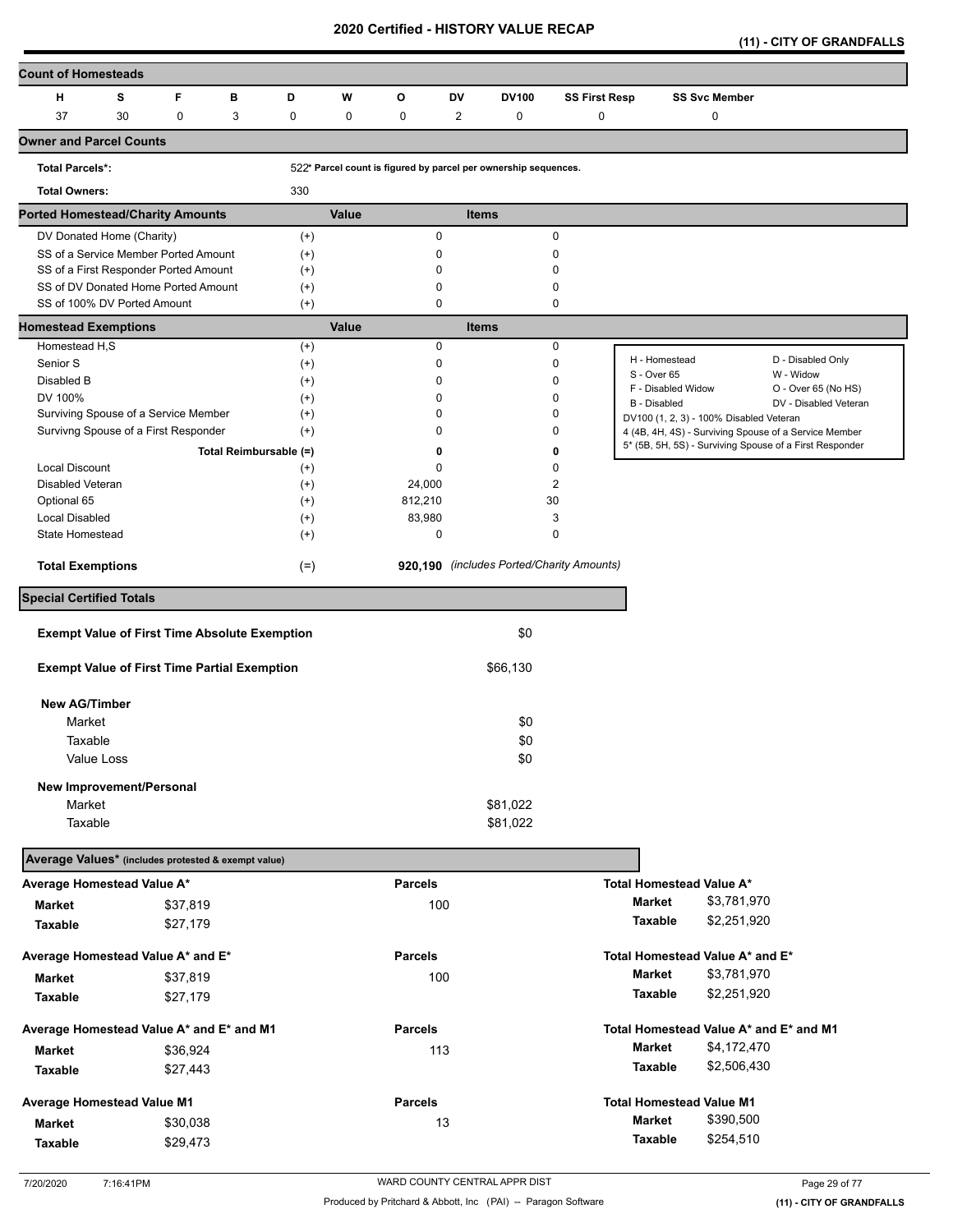| <b>Minerals</b>                                          | Value        | <b>Items</b> |                                    |            |
|----------------------------------------------------------|--------------|--------------|------------------------------------|------------|
| Mineral_Value                                            | 0            | $\pmb{0}$    |                                    |            |
| Mineral Value - Real                                     | 0            | $\mathbf 0$  |                                    |            |
| Mineral Value - Personal                                 | 0            | 0            | <b>Total Mineral Value:</b>        | 0          |
| <b>Mineral Loss</b>                                      | Value        | <b>Items</b> |                                    |            |
| Less Mineral Exempt Property                             | 0            | $\pmb{0}$    | <b>Total Mineral Exempt Value:</b> | 0          |
| Less \$500 Inc. Mineral Owner                            | 0            | 0            |                                    |            |
| <b>Less Mineral Abatements</b>                           | 0            | $\Omega$     |                                    |            |
| Less Mineral Freeports/Interstate Commerce               | 0            | $\Omega$     |                                    |            |
| Less Mineral Unknown                                     | 0            | <sup>0</sup> |                                    |            |
| Less TCEQ/Pollution Control                              | 0            | 0            |                                    |            |
| Less VLA                                                 | 0            | $\Omega$     |                                    |            |
| <b>Less Mineral Protested Value</b>                      | 0            | $\mathbf 0$  | <b>Taxload Mineral Total:</b>      | 0          |
| Land                                                     | Value        | <b>Items</b> |                                    |            |
| Land - Homesite                                          | 55,930       | 107          |                                    |            |
| Land - Non Homesite                                      | 208,900      | 370          |                                    |            |
| Land - Productivity Market                               | 0            | 0            |                                    |            |
| Land - Income                                            | 0            | 0            | <b>Total Land Value:</b>           | 264,830    |
| Land Timber Gain                                         | 0            | 0            |                                    |            |
|                                                          |              |              |                                    |            |
| Improvements                                             | Value        | <b>Items</b> |                                    |            |
| Improvements - Homesite                                  | 3,740,220    | 87           |                                    |            |
| New Improvements - Homesite                              | 0            | 0            |                                    |            |
| Improvements - Non Homesite                              | 7,197,600    | 149          |                                    |            |
| New Improvements - Non Homesite                          | 0            | 0            |                                    |            |
| Improvements - Income                                    | 0            | 0            | <b>Total Improvement Value:</b>    | 10,937,820 |
| <b>Ag Loss</b>                                           | Value        | <b>Items</b> |                                    |            |
| <b>Productivity Market</b>                               | 0            | 0            |                                    |            |
| Land Ag 1D                                               | 0            | $\pmb{0}$    |                                    |            |
| Land Ag 1D1                                              | 0            | 0            |                                    |            |
| Land Ag Tim                                              | 0            | 0            | <b>Productivity Loss:</b>          | 0          |
| <b>Real Loss</b>                                         | Value        |              |                                    |            |
| Land Homesite Exempt                                     | 1,350        |              |                                    |            |
| Land Non-Homesite Exempt                                 | 51,860       |              |                                    |            |
| <b>Productivity Market Exempt</b>                        | 0            |              |                                    |            |
| Income Land Exempt                                       | 0            |              |                                    |            |
| Improvement Homesite Exempt                              | 9,350        |              |                                    |            |
| New Improvement Homesite Exempt                          | 0            |              |                                    |            |
| Improvement Non-Homesite Exempt                          | 6,009,410    |              |                                    |            |
| New Improvement Non-Homesite Exempt                      | 0            |              |                                    |            |
| Income Improvement Exempt                                | 0            |              | <b>Real Exempt Total:</b>          | 6,071,970  |
|                                                          |              |              | <b>Taxload Real Total:</b>         | 5,130,680  |
| Personal                                                 | Value        | <b>Items</b> |                                    |            |
| Personal - Homesite                                      | 390,500      | 13           |                                    |            |
| New Personal - Homesite                                  | 0            | 0            |                                    |            |
| Personal - Non Homesite                                  | 874,478      | 28           |                                    |            |
| New Personal - Non Homesite                              | 81,022       | 3            | <b>Total Personal Value:</b>       | 1,346,000  |
| <b>Personal Loss</b>                                     | <b>Value</b> |              |                                    |            |
| Personal Homesite Exempt<br>New Personal Homesite Exempt | 0<br>0       |              |                                    |            |
| Personal Non-Homesite Exempt                             | 0            |              |                                    |            |
|                                                          |              |              |                                    |            |
| New Personal Non-Homesite Exempt<br>Personal Under 500   | 0<br>1,292   |              |                                    | 0          |
|                                                          |              |              | <b>Personal Exempt Total:</b>      |            |
|                                                          |              |              | <b>Taxload Personal Total:</b>     | 1,346,000  |
|                                                          |              |              |                                    |            |
|                                                          |              |              |                                    |            |
|                                                          |              |              | <b>Total Appraised:</b>            | 5,403,998  |
|                                                          |              |              |                                    |            |
|                                                          |              |              | <b>Taxroll Load Total:</b>         | 6,476,680  |
|                                                          |              |              |                                    |            |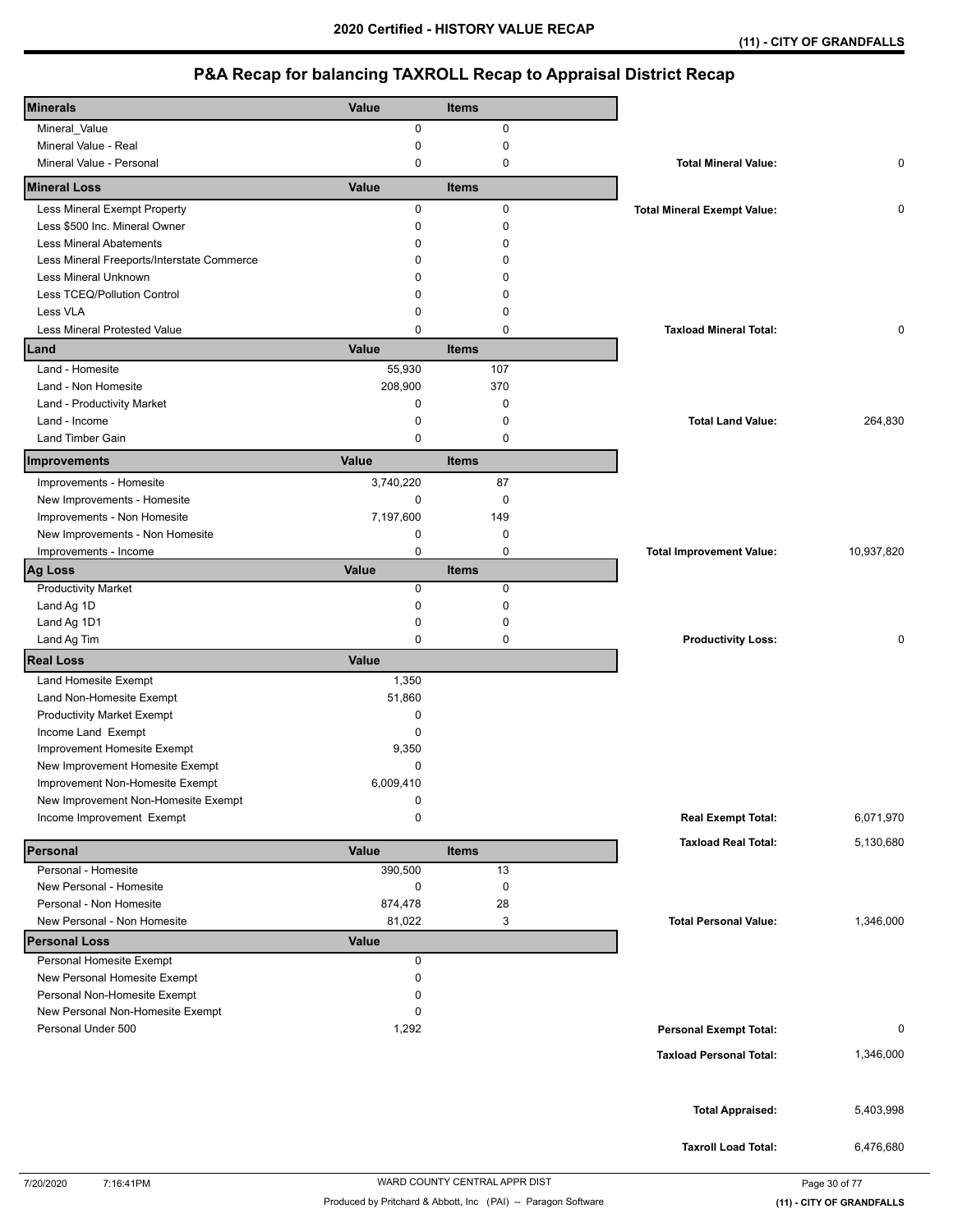## **(11) - CITY OF GRANDFALLS**

|                    |                         |              |           |             |                                      | <b>Category Code Breakdown</b> |              |           |                |                                    |                                    |
|--------------------|-------------------------|--------------|-----------|-------------|--------------------------------------|--------------------------------|--------------|-----------|----------------|------------------------------------|------------------------------------|
| Cat<br>Code        | <b>Items</b>            | <b>Acres</b> | Land      | Ag/Timber   | <b>Productivity</b><br><b>Market</b> | <b>Taxable</b><br>Land         | Improvements | Personal  | <b>Mineral</b> | <b>Total Mkt</b><br><b>Taxable</b> | <b>Total Net</b><br><b>Taxable</b> |
| A <sub>1</sub>     | 120                     | 48.352       | 60,530    | 0           | 0                                    | 60,530                         | 4,228,330    | 0         | 0              | 4,288,860                          | 2,456,030                          |
| A <sub>2</sub>     | 12                      | 4.696        | 5,880     | 0           | $\pmb{0}$                            | 5,880                          | 192,640      | 0         | 0              | 198,520                            | 175,760                            |
| $A^*$              | 132                     | 53.048       | 66,410    | 0           | 0                                    | 66,410                         | 4,420,970    | 0         | 0              | 4,487,380                          | 2,631,790                          |
| C <sub>1</sub>     | 256                     | 111.591      | 112,630   | 0           | 0                                    | 112,630                        | 70,650       | 0         | 0              | 183,280                            | 183,280                            |
| $\mathbf{C}^*$     | 256                     | 111.591      | 112,630   | 0           | 0                                    | 112,630                        | 70,650       | 0         | 0              | 183,280                            | 183,280                            |
| Е                  | 4                       | 12.150       | 2,080     | 0           | 0                                    | 2,080                          | 0            | 0         | 0              | 2,080                              | 2,080                              |
| E*                 | 4                       | 12.150       | 2,080     | 0           | 0                                    | 2,080                          | 0            | 0         | 0              | 2,080                              | 2,080                              |
| F1                 | 33                      | 17.173       | 27,130    | 0           | 0                                    | 27,130                         | 396,320      | 0         | 0              | 423,450                            | 423,450                            |
| F <sub>1</sub>     | 33                      | 17.173       | 27,130    | $\mathbf 0$ | $\mathbf 0$                          | 27,130                         | 396,320      | $\pmb{0}$ | 0              | 423,450                            | 423,450                            |
| F <sub>2</sub>     | $\mathbf{1}$            | 0.406        | 1,420     | 0           | 0                                    | 1,420                          | 12,720       | 0         | 0              | 14,140                             | 14,140                             |
| F <sub>2</sub>     | $\mathbf{1}$            | 0.406        | 1,420     | $\bf{0}$    | 0                                    | 1,420                          | 12,720       | $\pmb{0}$ | $\pmb{0}$      | 14,140                             | 14,140                             |
| $F^*$              | 34                      | 17.580       | 28,550    | 0           | 0                                    | 28,550                         | 409,040      | 0         | 0              | 437,590                            | 437,590                            |
| J <sub>4</sub>     | $\mathbf{1}$            | 0.406        | 530       | 0           | $\pmb{0}$                            | 530                            | 16,920       | 0         | 0              | 17,450                             | 17,450                             |
| J7                 | $\mathbf{1}$            | 0.406        | 1,420     | 0           | $\pmb{0}$                            | 1,420                          | 1,480        | 0         | 0              | 2,900                              | 2,900                              |
| J*                 | $\overline{\mathbf{2}}$ | 0.813        | 1,950     | 0           | 0                                    | 1,950                          | 18,400       | 0         | 0              | 20,350                             | 20,350                             |
| L1                 | 10                      | 0.000        | $\pmb{0}$ | 0           | $\pmb{0}$                            | 0                              | 0            | 474,908   | 0              | 474,908                            | 474,908                            |
| L1                 | 10                      | 0.000        | $\bf{0}$  | $\bf{0}$    | $\pmb{0}$                            | 0                              | 0            | 474,908   | 0              | 474,908                            | 474,908                            |
| $\mathsf{L}^\star$ | 10                      | 0.000        | 0         | 0           | 0                                    | 0                              | 0            | 474,908   | 0              | 474,908                            | 474,908                            |
| M <sub>1</sub>     | 29                      | 0.000        | 0         | 0           | $\pmb{0}$                            | 0                              | $\mathbf 0$  | 869,800   | 0              | 869,800                            | 733,810                            |
| M*                 | 29                      | 0.000        | 0         | 0           | 0                                    | 0                              | 0            | 869,800   | 0              | 869,800                            | 733,810                            |
| XB                 | 5                       | 0.000        | 0         | 0           | 0                                    | 0                              | 0            | 1,292     | 0              | 1,292                              | $\mathbf 0$                        |
| XV                 | 50                      | 40.406       | 53,210    | 0           | 0                                    | 53,210                         | 6,018,760    | 0         | 0              | 6,071,970                          |                                    |
| $X^*$              | 55                      | 40.406       | 53,210    | 0           | 0                                    | 53,210                         | 6,018,760    | 1,292     | 0              | 6,073,262                          | 0                                  |
|                    | 522                     | 235.587      | 264,830   | 0           | 0                                    | 264,830                        | 10,937,820   | 1,346,000 | 0              | 12,548,650                         | 4,483,808                          |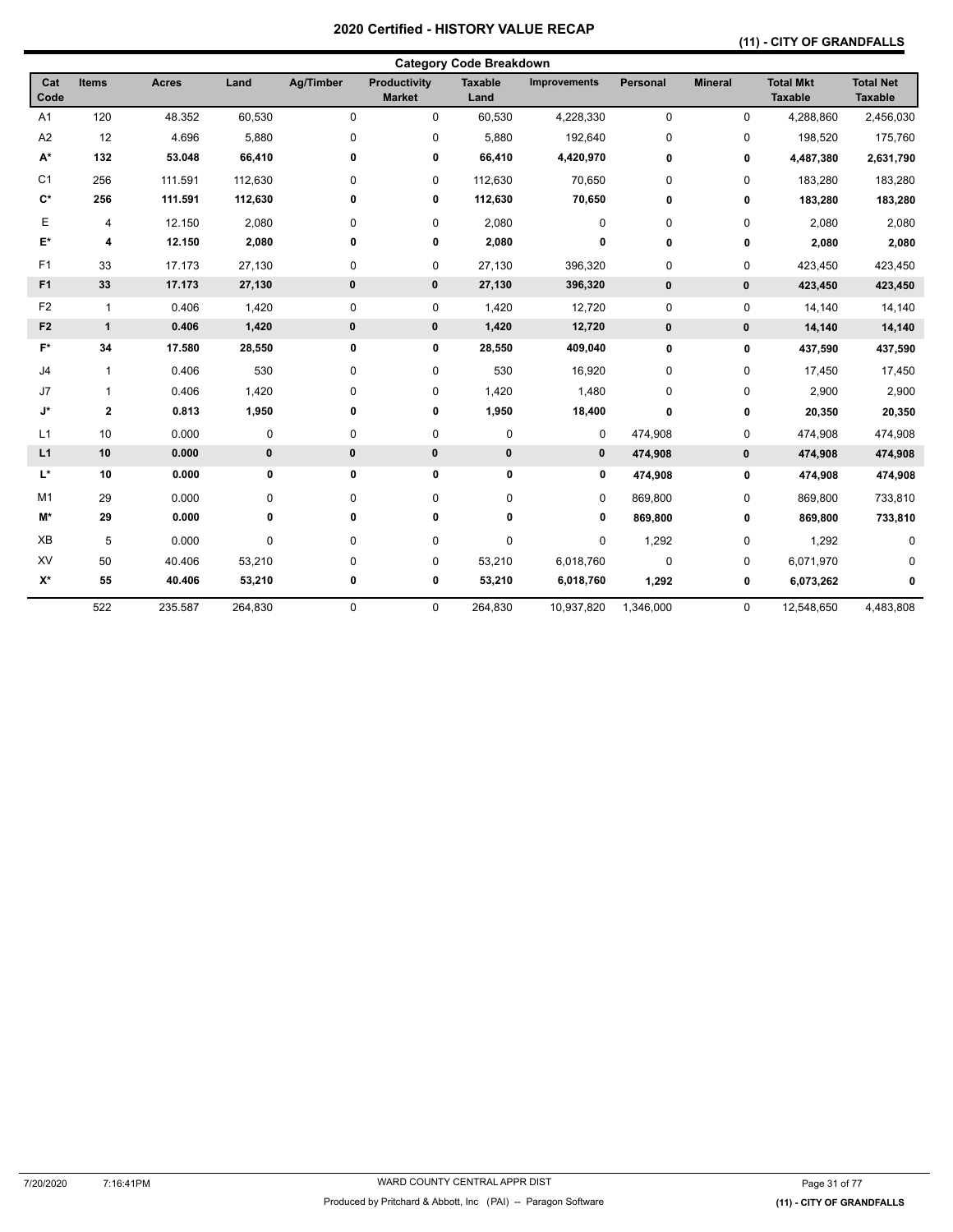|                                            |                    | a unea     | ו טווי<br>vn i |                |               |                                     |          | (12) - CITY OF WICKETT |
|--------------------------------------------|--------------------|------------|----------------|----------------|---------------|-------------------------------------|----------|------------------------|
| Land                                       |                    | Value      | <b>Items</b>   |                | <b>Exempt</b> |                                     |          |                        |
| Land - Homesite                            | $^{(+)}$           | 392,190    |                | 167            | 0             |                                     |          |                        |
| Land - Non Homesite                        | $^{(+)}$           | 1,073,210  |                | 348            | 99,060        |                                     |          |                        |
| Land - Productivity Market                 | $^{(+)}$           | 23,590     |                | 9              | 0             |                                     |          |                        |
| Land - Income                              | $^{(+)}$           | 0          |                | 0              | $\Omega$      |                                     |          |                        |
| <b>Total Land Market Value</b>             | $(=)$              | 1,488,990  |                | 524            |               | <b>Total Land Value:</b>            | $^{(+)}$ | 1,488,990              |
| Improvements                               |                    | Value      | <b>Items</b>   |                | <b>Exempt</b> |                                     |          |                        |
| Improvements - Homesite                    | $^{(+)}$           | 7,364,060  |                | 164            |               | 0                                   |          |                        |
| New Improvements - Homesite                | $^{(+)}$           | 7,420      |                | 1              | 0             |                                     |          |                        |
| Improvements - Non Homesite                | $^{(+)}$           | 4,327,030  |                | 138            | 1,217,190     |                                     |          |                        |
| New Improvements - Non Homesite            | $^{(+)}$           | 0          |                | 0              | 0             |                                     |          |                        |
| Improvements - Income                      | $^{(+)}$           | 0          |                | 0              | 0             |                                     |          |                        |
| <b>Total Improvement Value</b>             | $(=)$              | 11,698,510 |                | 303            |               | <b>Total Imp Value:</b>             | $^{(+)}$ | 11,698,510             |
| Personal                                   |                    | Value      | <b>Items</b>   |                | <b>Exempt</b> |                                     |          |                        |
| Personal - Homesite                        | $^{(+)}$           | 233,820    |                | 10             | 0             |                                     |          |                        |
| New Personal - Homesite                    | $^{(+)}$           | 0          |                | 0              | 0             |                                     |          |                        |
| Personal - Non Homesite                    | $^{(+)}$           | 2,394,049  |                | 38             | 0             |                                     |          |                        |
| New Personal - Non Homesite                | $^{(+)}$           | 161,235    |                | $\overline{4}$ | 0             |                                     |          |                        |
| <b>Total Personal Value</b>                | $(=)$              | 2,789,104  |                | 52             |               | <b>Total Personal Value:</b>        | $(+)$    | 2,789,104              |
| Total Real Estate & Personal Mkt Value (=) |                    | 15,976,604 |                | 879            |               |                                     |          |                        |
| <b>Minerals</b>                            |                    | Value      | <b>Items</b>   |                |               |                                     |          |                        |
| <b>Mineral Value</b>                       | $^{(+)}$           | 0          |                | 0              |               |                                     |          |                        |
| Mineral Value - Real                       | $^{(+)}$           | 0          |                | 0              |               |                                     |          |                        |
| Mineral Value - Personal                   | $^{(+)}$           | 0          |                | 0              |               |                                     |          |                        |
| <b>Total Mineral Market Value</b>          | $(=)$              | 0          |                | 0              |               | <b>Total Min Mkt Value:</b>         | $(+)$    | 0                      |
| <b>Total Market Value</b>                  | $(=)$              | 15,976,604 |                |                |               | <b>Total Market Value:</b>          | $(=/+)$  | 15,976,604             |
| Ag/Timber *does not include protested      |                    | Value      | <b>Items</b>   |                |               |                                     |          |                        |
| Land Timber Gain                           | $^{(+)}$           | 0          |                | 0              |               | <b>Land Timber Gain:</b>            | $(+)$    | 0                      |
| <b>Productivity Market</b>                 | $^{(+)}$           | 23,590     |                | 9              |               |                                     |          |                        |
| Land Ag 1D                                 | $(-)$              | 0          |                | 0              |               |                                     |          |                        |
| Land Ag 1D1                                | $(-)$              | 270        |                | 9              |               |                                     |          |                        |
| Land Ag Tim                                | $(-)$              | 0          |                | 0              |               |                                     |          |                        |
| Productivity Loss: (=)                     |                    | 23,320     |                | 9              |               | <b>Productivity Loss:</b>           | $(-)$    | 23,320                 |
| Losses                                     |                    | Value      | <b>Items</b>   |                |               |                                     |          |                        |
| Less Real Exempt Property                  | $(-)$              | 1,316,250  |                | 27             |               |                                     |          |                        |
| Less \$500 Inc. Real Personal              | $(-)$              | 1,508      |                | 7              |               | <b>Total Market Taxable:</b>        | $(=)$    | 15,953,284             |
| Less Disaster Exemption                    | $(-)$              | 0          |                | 0              |               |                                     |          |                        |
| Less Real/Personal Abatements              | $(\textnormal{-})$ | 0          |                | 0              |               |                                     |          |                        |
| Less Community Housing                     | $(-)$              | 0          |                | 0              |               |                                     |          |                        |
| Less Freeport                              | $(-)$              | 0          |                | 0              |               |                                     |          |                        |
| <b>Less Allocation</b>                     | $(-)$              | 0          |                | 0              |               |                                     |          |                        |
| Less MultiUse                              | $(-)$              | 0          |                | 0              |               |                                     |          |                        |
| Less Goods In Transit (Real & Industrial)  | $(-)$              | 0          |                | 0              |               |                                     |          |                        |
| <b>Less Historical</b>                     | $(-)$              | 0          |                | 0              |               |                                     |          |                        |
| Less Solar/Wind Power                      | $(-)$              | 0          |                | 0              |               | <b>Total Protested Value:</b>       |          | 0                      |
| Less Vehicle Leased for Personal Use       | $(-)$              | 0          |                | 0              |               | <b>Protested % of Total Market:</b> |          | 0.00%                  |
| Less Real Protested Value                  | $(-)$              | 0          |                | 0              |               |                                     |          |                        |
| Less 10% Cap Loss                          | $(-)$              | 2,284,830  |                | 75             |               |                                     |          |                        |
| Less TCEQ/Pollution Control                | $(-)$              | 0          |                | 0              |               |                                     |          |                        |
| Less VLA Loss                              | $(-)$              | 0          |                | 0              |               |                                     |          |                        |
| Less Mineral Exempt Property               | $(-)$              | 0          |                | 0              |               |                                     |          |                        |
| Less \$500 Inc. Mineral Owner              | $(-)$              | 0          |                | 0              |               |                                     |          |                        |
| <b>Less Mineral Abatements</b>             | $(-)$              | 0          |                | 0              |               |                                     |          |                        |
| <b>Less Mineral Freeports</b>              | $(-)$              | 0          |                | 0              |               |                                     |          |                        |
| Less Interstate Commerce                   | $(-)$              | 0          |                | 0              |               |                                     |          |                        |
| Less Foreign Trade                         | $(-)$              | 0          |                | 0              |               | <b>Total Losses:</b>                | $(-)$    | 3,602,588              |
| Less Mineral Unknown                       | $(-)$              | 0<br>0     |                | 0              |               | <b>Total Appraised Value:</b>       | $(=/+)$  | 12,350,696             |
| <b>Less Mineral Protested Value</b>        | $(-)$              |            |                | 0              |               | <b>Total Exemptions*:</b>           | $(-)$    | 227,160                |
| Total Losses (includes Prod. Loss)         | $(=)$<br>$(=)$     | 3,625,908  |                |                |               | * See breakdown on following page   |          |                        |
| <b>Total Appraised Value</b>               |                    | 12,350,696 |                |                |               | <b>Net Taxable Value:</b>           |          | 12,123,536             |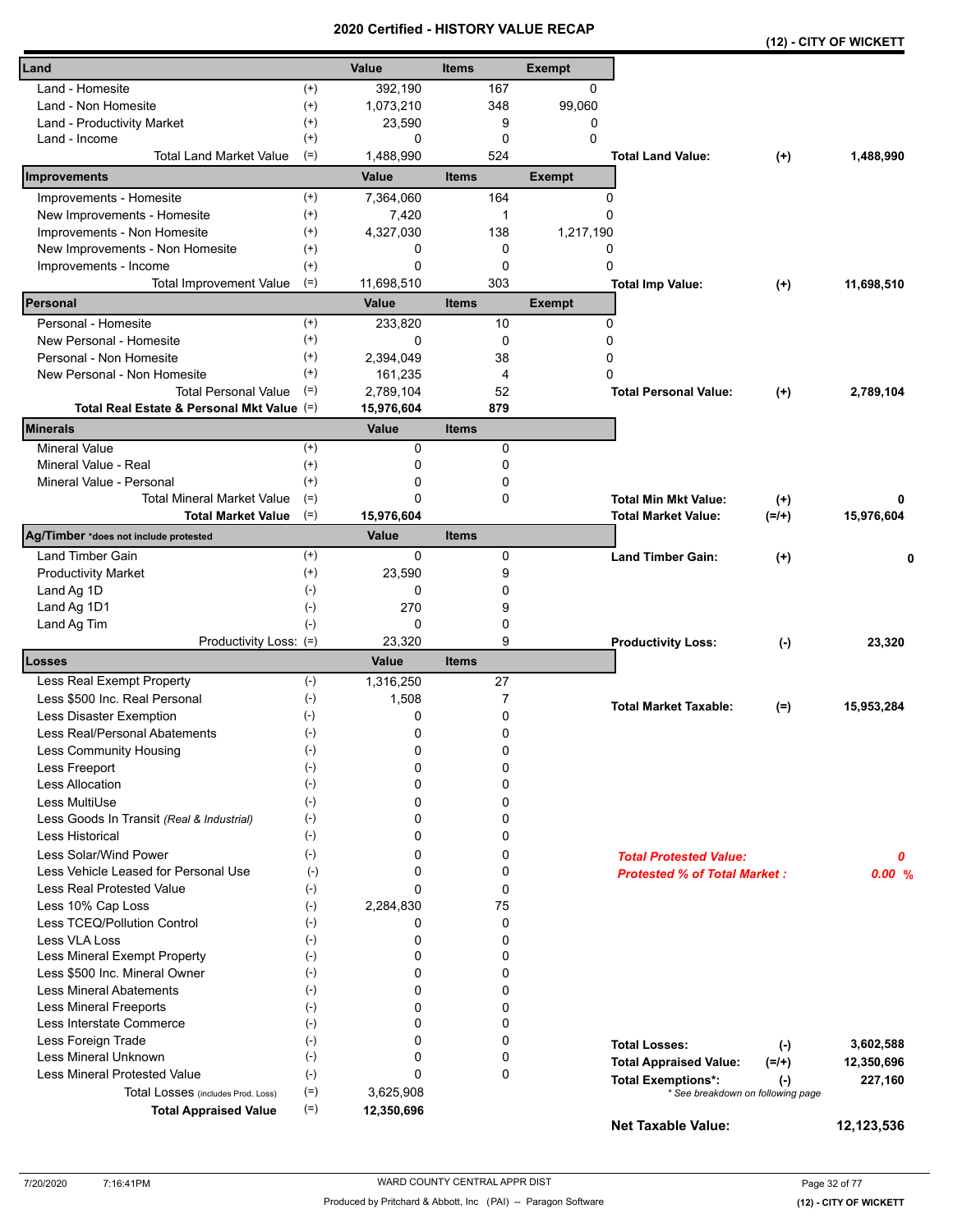**(12) - CITY OF WICKETT** 

| <b>Count of Homesteads</b>                           |    |          |   |                        |       |                                                                 |              |              |                                           |                    |                                         |                                                                                                                  |
|------------------------------------------------------|----|----------|---|------------------------|-------|-----------------------------------------------------------------|--------------|--------------|-------------------------------------------|--------------------|-----------------------------------------|------------------------------------------------------------------------------------------------------------------|
| н                                                    | s  | F        | в | D                      | W     | O                                                               | DV           | <b>DV100</b> | <b>SS First Resp</b>                      |                    | <b>SS Svc Member</b>                    |                                                                                                                  |
| 68                                                   | 37 | 0        | 3 | 0                      | 0     | 0                                                               | 2            | 1            | 0                                         |                    | 0                                       |                                                                                                                  |
| <b>Owner and Parcel Counts</b>                       |    |          |   |                        |       |                                                                 |              |              |                                           |                    |                                         |                                                                                                                  |
| <b>Total Parcels*:</b>                               |    |          |   |                        |       | 585* Parcel count is figured by parcel per ownership sequences. |              |              |                                           |                    |                                         |                                                                                                                  |
| <b>Total Owners:</b>                                 |    |          |   | 325                    |       |                                                                 |              |              |                                           |                    |                                         |                                                                                                                  |
| <b>Ported Homestead/Charity Amounts</b>              |    |          |   |                        | Value |                                                                 | <b>Items</b> |              |                                           |                    |                                         |                                                                                                                  |
| DV Donated Home (Charity)                            |    |          |   | $^{(+)}$               |       | $\mathbf 0$                                                     |              |              | 0                                         |                    |                                         |                                                                                                                  |
| SS of a Service Member Ported Amount                 |    |          |   | $^{(+)}$               |       | 0                                                               |              |              | 0                                         |                    |                                         |                                                                                                                  |
| SS of a First Responder Ported Amount                |    |          |   | $^{(+)}$               |       | 0                                                               |              |              | 0                                         |                    |                                         |                                                                                                                  |
| SS of DV Donated Home Ported Amount                  |    |          |   | $^{(+)}$               |       | $\mathbf 0$                                                     |              |              | 0                                         |                    |                                         |                                                                                                                  |
| SS of 100% DV Ported Amount                          |    |          |   | $(+)$                  |       | $\mathbf 0$                                                     |              |              | 0                                         |                    |                                         |                                                                                                                  |
| <b>Homestead Exemptions</b>                          |    |          |   |                        | Value |                                                                 | <b>Items</b> |              |                                           |                    |                                         |                                                                                                                  |
| Homestead H,S                                        |    |          |   | $^{(+)}$               |       | 0                                                               |              |              | 0                                         | H - Homestead      |                                         | D - Disabled Only                                                                                                |
| Senior S                                             |    |          |   | $^{(+)}$               |       | 0                                                               |              |              | 0                                         | S - Over 65        |                                         | W - Widow                                                                                                        |
| Disabled B                                           |    |          |   | $^{(+)}$               |       | $\mathbf 0$                                                     |              |              | 0                                         | F - Disabled Widow |                                         | O - Over 65 (No HS)                                                                                              |
| DV 100%                                              |    |          |   | $^{(+)}$               |       | 37,160<br>$\mathbf 0$                                           |              |              | 1<br>0                                    | B - Disabled       |                                         | DV - Disabled Veteran                                                                                            |
| Surviving Spouse of a Service Member                 |    |          |   | $^{(+)}$               |       | 0                                                               |              |              | 0                                         |                    | DV100 (1, 2, 3) - 100% Disabled Veteran |                                                                                                                  |
| Survivng Spouse of a First Responder                 |    |          |   | $^{(+)}$               |       |                                                                 |              |              |                                           |                    |                                         | 4 (4B, 4H, 4S) - Surviving Spouse of a Service Member<br>5* (5B, 5H, 5S) - Surviving Spouse of a First Responder |
|                                                      |    |          |   | Total Reimbursable (=) |       | 37,160                                                          |              |              | 1                                         |                    |                                         |                                                                                                                  |
| <b>Local Discount</b>                                |    |          |   | $^{(+)}$               |       | 0                                                               |              |              | 0                                         |                    |                                         |                                                                                                                  |
| Disabled Veteran                                     |    |          |   | $^{(+)}$               |       | 5,000                                                           |              |              | 1                                         |                    |                                         |                                                                                                                  |
| Optional 65                                          |    |          |   | $^{(+)}$               |       | 185,000                                                         |              |              | 37                                        |                    |                                         |                                                                                                                  |
| <b>Local Disabled</b><br>State Homestead             |    |          |   | $^{(+)}$<br>$^{(+)}$   |       | 0<br>$\mathbf 0$                                                |              |              | 0<br>0                                    |                    |                                         |                                                                                                                  |
|                                                      |    |          |   |                        |       |                                                                 |              |              |                                           |                    |                                         |                                                                                                                  |
| <b>Total Exemptions</b>                              |    |          |   | $(=)$                  |       |                                                                 |              |              | 227,160 (includes Ported/Charity Amounts) |                    |                                         |                                                                                                                  |
| <b>Special Certified Totals</b>                      |    |          |   |                        |       |                                                                 |              |              |                                           |                    |                                         |                                                                                                                  |
| <b>Exempt Value of First Time Absolute Exemption</b> |    |          |   |                        |       |                                                                 |              | \$0          |                                           |                    |                                         |                                                                                                                  |
| <b>Exempt Value of First Time Partial Exemption</b>  |    |          |   |                        |       |                                                                 |              | \$5,000      |                                           |                    |                                         |                                                                                                                  |
|                                                      |    |          |   |                        |       |                                                                 |              |              |                                           |                    |                                         |                                                                                                                  |
| <b>New AG/Timber</b>                                 |    |          |   |                        |       |                                                                 |              |              |                                           |                    |                                         |                                                                                                                  |
| Market                                               |    |          |   |                        |       |                                                                 |              | \$0          |                                           |                    |                                         |                                                                                                                  |
| Taxable                                              |    |          |   |                        |       |                                                                 |              | \$0          |                                           |                    |                                         |                                                                                                                  |
| Value Loss                                           |    |          |   |                        |       |                                                                 |              | \$0          |                                           |                    |                                         |                                                                                                                  |
| New Improvement/Personal                             |    |          |   |                        |       |                                                                 |              |              |                                           |                    |                                         |                                                                                                                  |
| Market                                               |    |          |   |                        |       |                                                                 |              | \$168,655    |                                           |                    |                                         |                                                                                                                  |
| Taxable                                              |    |          |   |                        |       |                                                                 |              | \$168,655    |                                           |                    |                                         |                                                                                                                  |
|                                                      |    |          |   |                        |       |                                                                 |              |              |                                           |                    |                                         |                                                                                                                  |
| Average Values* (includes protested & exempt value)  |    |          |   |                        |       |                                                                 |              |              |                                           |                    |                                         |                                                                                                                  |
| Average Homestead Value A*                           |    |          |   |                        |       | <b>Parcels</b>                                                  |              |              |                                           |                    | Total Homestead Value A*                |                                                                                                                  |
| <b>Market</b>                                        |    | \$46,411 |   |                        |       | 166                                                             |              |              |                                           | <b>Market</b>      | \$7,704,270                             |                                                                                                                  |
| <b>Taxable</b>                                       |    | \$32,647 |   |                        |       |                                                                 |              |              |                                           | Taxable            | \$5,269,700                             |                                                                                                                  |
| Average Homestead Value A* and E*                    |    |          |   |                        |       | <b>Parcels</b>                                                  |              |              |                                           |                    | Total Homestead Value A* and E*         |                                                                                                                  |
|                                                      |    |          |   |                        |       | 166                                                             |              |              |                                           | Market             | \$7,704,270                             |                                                                                                                  |
| <b>Market</b>                                        |    | \$46,411 |   |                        |       |                                                                 |              |              |                                           |                    |                                         |                                                                                                                  |
| Taxable                                              |    | \$32,647 |   |                        |       |                                                                 |              |              |                                           | Taxable            | \$5,269,700                             |                                                                                                                  |
| Average Homestead Value A* and E* and M1             |    |          |   |                        |       | <b>Parcels</b>                                                  |              |              |                                           |                    | Total Homestead Value A* and E* and M1  |                                                                                                                  |
| <b>Market</b>                                        |    | \$45,102 |   |                        |       | 176                                                             |              |              |                                           | Market             | \$7,938,090                             |                                                                                                                  |
| Taxable                                              |    | \$32,120 |   |                        |       |                                                                 |              |              |                                           | <b>Taxable</b>     | \$5,498,520                             |                                                                                                                  |
| Average Homestead Value M1                           |    |          |   |                        |       | <b>Parcels</b>                                                  |              |              |                                           |                    | <b>Total Homestead Value M1</b>         |                                                                                                                  |
|                                                      |    | \$23,382 |   |                        |       | 10                                                              |              |              |                                           | <b>Market</b>      | \$233,820                               |                                                                                                                  |
| Market                                               |    |          |   |                        |       |                                                                 |              |              |                                           | <b>Taxable</b>     | \$228,820                               |                                                                                                                  |
| Taxable                                              |    | \$23,382 |   |                        |       |                                                                 |              |              |                                           |                    |                                         |                                                                                                                  |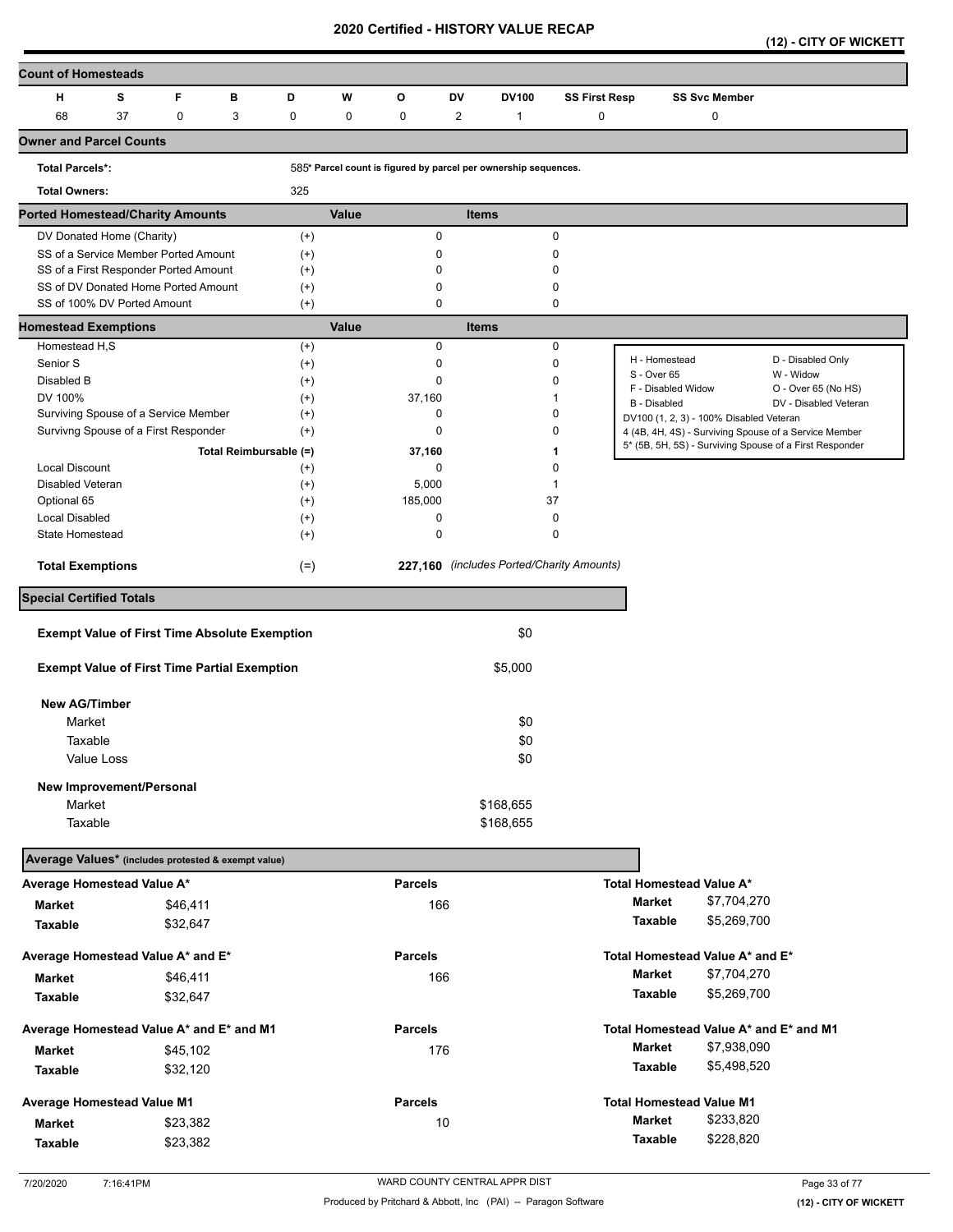| <b>Minerals</b>                            | Value        | <b>Items</b> |                                    |            |
|--------------------------------------------|--------------|--------------|------------------------------------|------------|
| Mineral_Value                              | 0            | 0            |                                    |            |
| Mineral Value - Real                       | 0            | 0            |                                    |            |
| Mineral Value - Personal                   | 0            | 0            | <b>Total Mineral Value:</b>        | 0          |
| <b>Mineral Loss</b>                        | Value        | <b>Items</b> |                                    |            |
| Less Mineral Exempt Property               | 0            | $\mathbf 0$  | <b>Total Mineral Exempt Value:</b> | 0          |
| Less \$500 Inc. Mineral Owner              | 0            | $\mathbf 0$  |                                    |            |
| <b>Less Mineral Abatements</b>             | 0            | $\mathbf 0$  |                                    |            |
| Less Mineral Freeports/Interstate Commerce | 0            | $\Omega$     |                                    |            |
| <b>Less Mineral Unknown</b>                | 0            | $\Omega$     |                                    |            |
| Less TCEQ/Pollution Control                | 0            | 0            |                                    |            |
| Less VLA                                   | 0            | $\mathbf 0$  |                                    |            |
| Less Mineral Protested Value               | 0            | 0            | <b>Taxload Mineral Total:</b>      | 0          |
| Land                                       | Value        | <b>Items</b> |                                    |            |
| Land - Homesite                            | 392,190      | 167          |                                    |            |
| Land - Non Homesite                        | 1,073,210    | 348          |                                    |            |
| Land - Productivity Market                 | 23,590       | 9            |                                    |            |
| Land - Income                              | 0            | 0            | <b>Total Land Value:</b>           | 1,488,990  |
| <b>Land Timber Gain</b>                    | 0            | 0            |                                    |            |
| Improvements                               | Value        | <b>Items</b> |                                    |            |
| Improvements - Homesite                    | 7,364,060    | 164          |                                    |            |
| New Improvements - Homesite                | 7,420        | $\mathbf 1$  |                                    |            |
| Improvements - Non Homesite                | 4,327,030    | 138          |                                    |            |
| New Improvements - Non Homesite            | 0            | 0            |                                    |            |
| Improvements - Income                      | 0            | $\mathbf 0$  | <b>Total Improvement Value:</b>    | 11,698,510 |
| <b>Ag Loss</b>                             | Value        | <b>Items</b> |                                    |            |
| <b>Productivity Market</b>                 | 23,590       | 9            |                                    |            |
| Land Ag 1D                                 | 0            | $\mathbf 0$  |                                    |            |
| Land Ag 1D1                                | 270          | 9            |                                    |            |
| Land Ag Tim                                | 0            | 0            | <b>Productivity Loss:</b>          | 23,320     |
| <b>Real Loss</b>                           | Value        |              |                                    |            |
| Land Homesite Exempt                       | $\mathbf 0$  |              |                                    |            |
| Land Non-Homesite Exempt                   | 99,060       |              |                                    |            |
| <b>Productivity Market Exempt</b>          | 0            |              |                                    |            |
| Income Land Exempt                         | 0            |              |                                    |            |
| Improvement Homesite Exempt                | 0            |              |                                    |            |
| New Improvement Homesite Exempt            | 0            |              |                                    |            |
| Improvement Non-Homesite Exempt            | 1,217,190    |              |                                    |            |
| New Improvement Non-Homesite Exempt        | 0            |              |                                    |            |
| Income Improvement Exempt                  | 0            |              | <b>Real Exempt Total:</b>          | 1,316,250  |
| Personal                                   | Value        | <b>Items</b> | <b>Taxload Real Total:</b>         | 11,847,930 |
| Personal - Homesite                        | 233,820      | 10           |                                    |            |
| New Personal - Homesite                    | 0            | 0            |                                    |            |
| Personal - Non Homesite                    | 2,394,049    | 38           |                                    |            |
| New Personal - Non Homesite                | 161,235      | 4            | <b>Total Personal Value:</b>       | 2,789,104  |
| <b>Personal Loss</b>                       | <b>Value</b> |              |                                    |            |
| Personal Homesite Exempt                   | 0            |              |                                    |            |
| New Personal Homesite Exempt               | 0            |              |                                    |            |
| Personal Non-Homesite Exempt               | 0            |              |                                    |            |
| New Personal Non-Homesite Exempt           | 0            |              |                                    |            |
| Personal Under 500                         | 1,508        |              | <b>Personal Exempt Total:</b>      | 0          |
|                                            |              |              | <b>Taxload Personal Total:</b>     |            |
|                                            |              |              |                                    | 2,789,104  |
|                                            |              |              |                                    | 12,350,696 |
|                                            |              |              | <b>Total Appraised:</b>            |            |
|                                            |              |              | <b>Taxroll Load Total:</b>         | 14,637,034 |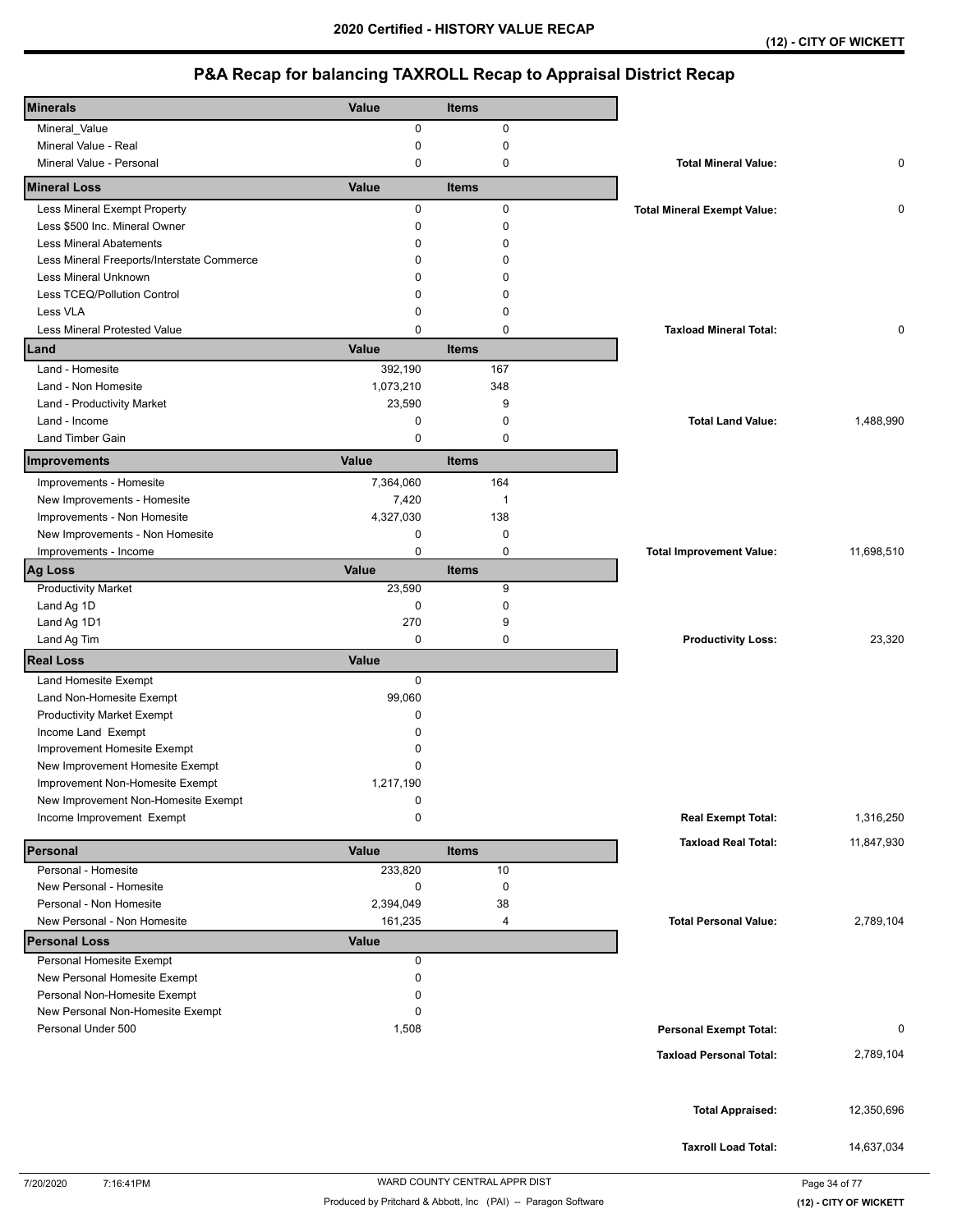## **(12) - CITY OF WICKETT**

|                    |                |              |           |           |                               | <b>Category Code Breakdown</b> |                     |             |                |                                    |                                    |
|--------------------|----------------|--------------|-----------|-----------|-------------------------------|--------------------------------|---------------------|-------------|----------------|------------------------------------|------------------------------------|
| Cat<br>Code        | <b>Items</b>   | <b>Acres</b> | Land      | Ag/Timber | Productivity<br><b>Market</b> | <b>Taxable</b><br>Land         | <b>Improvements</b> | Personal    | <b>Mineral</b> | <b>Total Mkt</b><br><b>Taxable</b> | <b>Total Net</b><br><b>Taxable</b> |
| A <sub>1</sub>     | 150            | 47.603       | 331,730   | 0         | 0                             | 331,730                        | 6,816,380           | $\mathbf 0$ | $\mathbf 0$    | 7,148,110                          | 4,843,140                          |
| A <sub>2</sub>     | 47             | 15.473       | 104,770   | 0         | $\pmb{0}$                     | 104,770                        | 985,430             | 0           | 0              | 1,090,200                          | 888,180                            |
| $\mathsf{A}^\star$ | 197            | 63.076       | 436,500   | 0         | 0                             | 436,500                        | 7,801,810           | 0           | 0              | 8,238,310                          | 5,731,320                          |
| C <sub>1</sub>     | 248            | 127.151      | 693,550   | 0         | 0                             | 693,550                        | 171,460             | 0           | 0              | 865,010                            | 865,010                            |
| $C^*$              | 248            | 127.151      | 693,550   | 0         | 0                             | 693,550                        | 171,460             | 0           | 0              | 865,010                            | 865,010                            |
| D <sub>1</sub>     | 9              | 10.647       | 0         | 270       | 23,590                        | 270                            | 0                   | 0           | 0              | 270                                | 270                                |
| D*                 | 9              | 10.647       | 0         | 270       | 23,590                        | 270                            | 0                   | 0           | 0              | 270                                | 270                                |
| Е                  | 3              | 19.963       | 40,750    | 0         | $\pmb{0}$                     | 40,750                         | $\pmb{0}$           | 0           | 0              | 40,750                             | 40,750                             |
| E1                 | $\mathbf{1}$   | 0.964        | 6,300     | 0         | 0                             | 6,300                          | 100                 | 0           | $\mathbf 0$    | 6,400                              | 6,400                              |
| E*                 | 4              | 20.927       | 47,050    | 0         | 0                             | 47,050                         | 100                 | 0           | 0              | 47,150                             | 47,150                             |
| F1                 | 32             | 15.718       | 126,220   | 0         | $\pmb{0}$                     | 126,220                        | 1,808,850           | 0           | 0              | 1,935,070                          | 1,935,070                          |
| F1                 | 32             | 15.718       | 126,220   | $\bf{0}$  | $\bf{0}$                      | 126,220                        | 1,808,850           | $\pmb{0}$   | $\pmb{0}$      | 1,935,070                          | 1,935,070                          |
| F <sub>2</sub>     | 10             | 6.716        | 32,250    | 0         | 0                             | 32,250                         | 276,730             | 0           | 0              | 308,980                            | 308,980                            |
| F <sub>2</sub>     | 10             | 6.716        | 32,250    | $\pmb{0}$ | 0                             | 32,250                         | 276,730             | $\pmb{0}$   | $\pmb{0}$      | 308,980                            | 308,980                            |
| F*                 | 42             | 22.434       | 158,470   | 0         | 0                             | 158,470                        | 2,085,580           | 0           | 0              | 2,244,050                          | 2,244,050                          |
| J2                 | 4              | 1.022        | 4,660     | 0         | $\pmb{0}$                     | 4,660                          | 3,410               | 0           | 0              | 8,070                              | 8,070                              |
| J <sub>6</sub>     | $\overline{2}$ | 9.943        | 26,110    | 0         | $\pmb{0}$                     | 26,110                         | 418,960             | 0           | 0              | 445,070                            | 445,070                            |
| J*                 | 6              | 10.965       | 30,770    | 0         | $\pmb{0}$                     | 30,770                         | 422,370             | 0           | 0              | 453,140                            | 453,140                            |
| L1                 | 18             | 0.000        | 0         | 0         | $\pmb{0}$                     | $\pmb{0}$                      | 0                   | 2,090,096   | 0              | 2,090,096                          | 2,090,096                          |
| L1                 | 18             | 0.000        | $\pmb{0}$ | $\pmb{0}$ | $\pmb{0}$                     | $\pmb{0}$                      | 0                   | 2,090,096   | 0              | 2,090,096                          | 2,090,096                          |
| L*                 | 18             | 0.000        | 0         | 0         | 0                             | 0                              | 0                   | 2,090,096   | 0              | 2,090,096                          | 2,090,096                          |
| M <sub>1</sub>     | 27             | 0.000        | 0         | 0         | $\pmb{0}$                     | 0                              | 0                   | 697,500     | 0              | 697,500                            | 692,500                            |
| M*                 | 27             | 0.000        | 0         | 0         | 0                             | 0                              | 0                   | 697,500     | 0              | 697,500                            | 692,500                            |
| XB                 | $\overline{7}$ | 0.000        | 0         | 0         | $\pmb{0}$                     | 0                              | $\pmb{0}$           | 1,508       | 0              | 1,508                              | $\Omega$                           |
| XV                 | 27             | 23.302       | 99,060    | 0         | $\pmb{0}$                     | 99,060                         | 1,217,190           | 0           | 0              | 1,316,250                          | <sup>0</sup>                       |
| $X^*$              | 34             | 23.302       | 99,060    | 0         | 0                             | 99,060                         | 1,217,190           | 1,508       | 0              | 1,317,758                          | 0                                  |
|                    | 585            | 278.501      | 1,465,400 | 270       | 23,590                        | 1,465,670                      | 11,698,510          | 2,789,104   | 0              | 15,953,284                         | 12,123,536                         |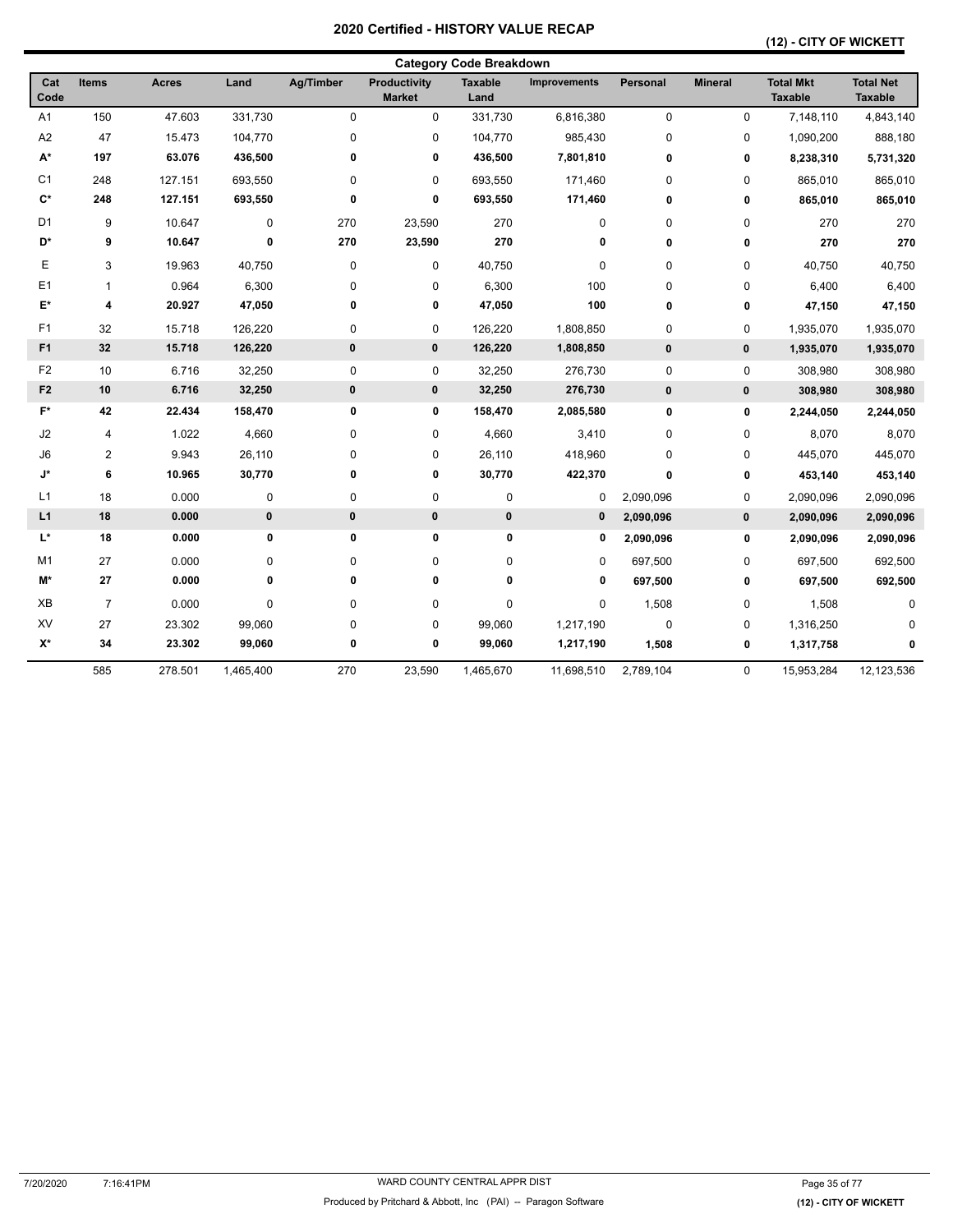|                    |                                                                                                                                                                                                                                                                                                                                                                            | <b>Items</b>                                                                                                                                                                                                                                                       |                                                                            | <b>Exempt</b>                                                                                                                       |                                     |                                                                                                                                                                                                                                                                                              |                                                                         |
|--------------------|----------------------------------------------------------------------------------------------------------------------------------------------------------------------------------------------------------------------------------------------------------------------------------------------------------------------------------------------------------------------------|--------------------------------------------------------------------------------------------------------------------------------------------------------------------------------------------------------------------------------------------------------------------|----------------------------------------------------------------------------|-------------------------------------------------------------------------------------------------------------------------------------|-------------------------------------|----------------------------------------------------------------------------------------------------------------------------------------------------------------------------------------------------------------------------------------------------------------------------------------------|-------------------------------------------------------------------------|
| $(+)$              | 805,030                                                                                                                                                                                                                                                                                                                                                                    |                                                                                                                                                                                                                                                                    | 153                                                                        | $\Omega$                                                                                                                            |                                     |                                                                                                                                                                                                                                                                                              |                                                                         |
| $^{(+)}$           | 594,750                                                                                                                                                                                                                                                                                                                                                                    |                                                                                                                                                                                                                                                                    | 143                                                                        | 14,350                                                                                                                              |                                     |                                                                                                                                                                                                                                                                                              |                                                                         |
| $^{(+)}$           | 0                                                                                                                                                                                                                                                                                                                                                                          |                                                                                                                                                                                                                                                                    | 0                                                                          | 0                                                                                                                                   |                                     |                                                                                                                                                                                                                                                                                              |                                                                         |
|                    | 0                                                                                                                                                                                                                                                                                                                                                                          |                                                                                                                                                                                                                                                                    | $\mathbf 0$                                                                |                                                                                                                                     |                                     |                                                                                                                                                                                                                                                                                              |                                                                         |
|                    |                                                                                                                                                                                                                                                                                                                                                                            |                                                                                                                                                                                                                                                                    |                                                                            |                                                                                                                                     |                                     | $(+)$                                                                                                                                                                                                                                                                                        | 1,399,780                                                               |
|                    |                                                                                                                                                                                                                                                                                                                                                                            |                                                                                                                                                                                                                                                                    |                                                                            |                                                                                                                                     |                                     |                                                                                                                                                                                                                                                                                              |                                                                         |
|                    |                                                                                                                                                                                                                                                                                                                                                                            |                                                                                                                                                                                                                                                                    |                                                                            |                                                                                                                                     |                                     |                                                                                                                                                                                                                                                                                              |                                                                         |
|                    |                                                                                                                                                                                                                                                                                                                                                                            |                                                                                                                                                                                                                                                                    |                                                                            |                                                                                                                                     |                                     |                                                                                                                                                                                                                                                                                              |                                                                         |
|                    |                                                                                                                                                                                                                                                                                                                                                                            |                                                                                                                                                                                                                                                                    |                                                                            |                                                                                                                                     |                                     |                                                                                                                                                                                                                                                                                              |                                                                         |
|                    |                                                                                                                                                                                                                                                                                                                                                                            |                                                                                                                                                                                                                                                                    |                                                                            |                                                                                                                                     |                                     |                                                                                                                                                                                                                                                                                              |                                                                         |
|                    |                                                                                                                                                                                                                                                                                                                                                                            |                                                                                                                                                                                                                                                                    |                                                                            |                                                                                                                                     |                                     |                                                                                                                                                                                                                                                                                              | 12,634,090                                                              |
|                    | Value                                                                                                                                                                                                                                                                                                                                                                      |                                                                                                                                                                                                                                                                    |                                                                            |                                                                                                                                     |                                     |                                                                                                                                                                                                                                                                                              |                                                                         |
|                    |                                                                                                                                                                                                                                                                                                                                                                            |                                                                                                                                                                                                                                                                    |                                                                            |                                                                                                                                     |                                     |                                                                                                                                                                                                                                                                                              |                                                                         |
|                    |                                                                                                                                                                                                                                                                                                                                                                            |                                                                                                                                                                                                                                                                    |                                                                            |                                                                                                                                     |                                     |                                                                                                                                                                                                                                                                                              |                                                                         |
|                    |                                                                                                                                                                                                                                                                                                                                                                            |                                                                                                                                                                                                                                                                    |                                                                            |                                                                                                                                     |                                     |                                                                                                                                                                                                                                                                                              |                                                                         |
| $^{(+)}$           | 0                                                                                                                                                                                                                                                                                                                                                                          |                                                                                                                                                                                                                                                                    |                                                                            |                                                                                                                                     |                                     |                                                                                                                                                                                                                                                                                              |                                                                         |
| $(=)$              | 906,040                                                                                                                                                                                                                                                                                                                                                                    |                                                                                                                                                                                                                                                                    | 37                                                                         |                                                                                                                                     |                                     |                                                                                                                                                                                                                                                                                              | 906,040                                                                 |
|                    | 14,939,910                                                                                                                                                                                                                                                                                                                                                                 |                                                                                                                                                                                                                                                                    | 567                                                                        |                                                                                                                                     |                                     |                                                                                                                                                                                                                                                                                              |                                                                         |
|                    | <b>Value</b>                                                                                                                                                                                                                                                                                                                                                               | <b>Items</b>                                                                                                                                                                                                                                                       |                                                                            |                                                                                                                                     |                                     |                                                                                                                                                                                                                                                                                              |                                                                         |
| $^{(+)}$           | 0                                                                                                                                                                                                                                                                                                                                                                          |                                                                                                                                                                                                                                                                    | 0                                                                          |                                                                                                                                     |                                     |                                                                                                                                                                                                                                                                                              |                                                                         |
| $^{(+)}$           | 0                                                                                                                                                                                                                                                                                                                                                                          |                                                                                                                                                                                                                                                                    | 0                                                                          |                                                                                                                                     |                                     |                                                                                                                                                                                                                                                                                              |                                                                         |
| $(+)$              | 0                                                                                                                                                                                                                                                                                                                                                                          |                                                                                                                                                                                                                                                                    | 0                                                                          |                                                                                                                                     |                                     |                                                                                                                                                                                                                                                                                              |                                                                         |
|                    | 0                                                                                                                                                                                                                                                                                                                                                                          |                                                                                                                                                                                                                                                                    | 0                                                                          |                                                                                                                                     |                                     | $(+)$                                                                                                                                                                                                                                                                                        | 0                                                                       |
|                    |                                                                                                                                                                                                                                                                                                                                                                            |                                                                                                                                                                                                                                                                    |                                                                            |                                                                                                                                     |                                     | $(=/+)$                                                                                                                                                                                                                                                                                      | 14,939,910                                                              |
|                    |                                                                                                                                                                                                                                                                                                                                                                            |                                                                                                                                                                                                                                                                    |                                                                            |                                                                                                                                     |                                     |                                                                                                                                                                                                                                                                                              |                                                                         |
|                    |                                                                                                                                                                                                                                                                                                                                                                            |                                                                                                                                                                                                                                                                    | 0                                                                          |                                                                                                                                     |                                     | $^{(+)}$                                                                                                                                                                                                                                                                                     | 0                                                                       |
|                    |                                                                                                                                                                                                                                                                                                                                                                            |                                                                                                                                                                                                                                                                    |                                                                            |                                                                                                                                     |                                     |                                                                                                                                                                                                                                                                                              |                                                                         |
|                    |                                                                                                                                                                                                                                                                                                                                                                            |                                                                                                                                                                                                                                                                    |                                                                            |                                                                                                                                     |                                     |                                                                                                                                                                                                                                                                                              |                                                                         |
|                    |                                                                                                                                                                                                                                                                                                                                                                            |                                                                                                                                                                                                                                                                    |                                                                            |                                                                                                                                     |                                     |                                                                                                                                                                                                                                                                                              |                                                                         |
|                    |                                                                                                                                                                                                                                                                                                                                                                            |                                                                                                                                                                                                                                                                    |                                                                            |                                                                                                                                     |                                     |                                                                                                                                                                                                                                                                                              |                                                                         |
|                    |                                                                                                                                                                                                                                                                                                                                                                            |                                                                                                                                                                                                                                                                    |                                                                            |                                                                                                                                     |                                     |                                                                                                                                                                                                                                                                                              | 0                                                                       |
|                    |                                                                                                                                                                                                                                                                                                                                                                            |                                                                                                                                                                                                                                                                    |                                                                            |                                                                                                                                     |                                     |                                                                                                                                                                                                                                                                                              |                                                                         |
|                    |                                                                                                                                                                                                                                                                                                                                                                            |                                                                                                                                                                                                                                                                    |                                                                            |                                                                                                                                     |                                     |                                                                                                                                                                                                                                                                                              |                                                                         |
|                    | 0                                                                                                                                                                                                                                                                                                                                                                          |                                                                                                                                                                                                                                                                    | 0                                                                          |                                                                                                                                     |                                     |                                                                                                                                                                                                                                                                                              | 14,939,910                                                              |
|                    | 0                                                                                                                                                                                                                                                                                                                                                                          |                                                                                                                                                                                                                                                                    | 0                                                                          |                                                                                                                                     |                                     |                                                                                                                                                                                                                                                                                              |                                                                         |
| $(-)$              | 0                                                                                                                                                                                                                                                                                                                                                                          |                                                                                                                                                                                                                                                                    | 0                                                                          |                                                                                                                                     |                                     |                                                                                                                                                                                                                                                                                              |                                                                         |
| $(\textnormal{-})$ | 0                                                                                                                                                                                                                                                                                                                                                                          |                                                                                                                                                                                                                                                                    | 0                                                                          |                                                                                                                                     |                                     |                                                                                                                                                                                                                                                                                              |                                                                         |
| $(-)$              | $\Omega$                                                                                                                                                                                                                                                                                                                                                                   |                                                                                                                                                                                                                                                                    | 0                                                                          |                                                                                                                                     |                                     |                                                                                                                                                                                                                                                                                              |                                                                         |
| $(-)$              | 0                                                                                                                                                                                                                                                                                                                                                                          |                                                                                                                                                                                                                                                                    | 0                                                                          |                                                                                                                                     |                                     |                                                                                                                                                                                                                                                                                              |                                                                         |
| $(-)$              | $\Omega$                                                                                                                                                                                                                                                                                                                                                                   |                                                                                                                                                                                                                                                                    | 0                                                                          |                                                                                                                                     |                                     |                                                                                                                                                                                                                                                                                              |                                                                         |
| $(-)$              | 0                                                                                                                                                                                                                                                                                                                                                                          |                                                                                                                                                                                                                                                                    | 0                                                                          |                                                                                                                                     |                                     |                                                                                                                                                                                                                                                                                              |                                                                         |
| $(-)$              | 0                                                                                                                                                                                                                                                                                                                                                                          |                                                                                                                                                                                                                                                                    | 0                                                                          |                                                                                                                                     | <b>Total Protested Value:</b>       |                                                                                                                                                                                                                                                                                              | 0                                                                       |
| $(-)$              | 0                                                                                                                                                                                                                                                                                                                                                                          |                                                                                                                                                                                                                                                                    | 0                                                                          |                                                                                                                                     |                                     |                                                                                                                                                                                                                                                                                              | 0.00%                                                                   |
| $(-)$              | $\Omega$                                                                                                                                                                                                                                                                                                                                                                   |                                                                                                                                                                                                                                                                    | 0                                                                          |                                                                                                                                     |                                     |                                                                                                                                                                                                                                                                                              |                                                                         |
|                    | 2,473,654                                                                                                                                                                                                                                                                                                                                                                  |                                                                                                                                                                                                                                                                    |                                                                            |                                                                                                                                     |                                     |                                                                                                                                                                                                                                                                                              |                                                                         |
|                    | 0                                                                                                                                                                                                                                                                                                                                                                          |                                                                                                                                                                                                                                                                    |                                                                            |                                                                                                                                     |                                     |                                                                                                                                                                                                                                                                                              |                                                                         |
|                    |                                                                                                                                                                                                                                                                                                                                                                            |                                                                                                                                                                                                                                                                    |                                                                            |                                                                                                                                     |                                     |                                                                                                                                                                                                                                                                                              |                                                                         |
|                    |                                                                                                                                                                                                                                                                                                                                                                            |                                                                                                                                                                                                                                                                    |                                                                            |                                                                                                                                     |                                     |                                                                                                                                                                                                                                                                                              |                                                                         |
|                    |                                                                                                                                                                                                                                                                                                                                                                            |                                                                                                                                                                                                                                                                    |                                                                            |                                                                                                                                     |                                     |                                                                                                                                                                                                                                                                                              |                                                                         |
|                    |                                                                                                                                                                                                                                                                                                                                                                            |                                                                                                                                                                                                                                                                    |                                                                            |                                                                                                                                     |                                     |                                                                                                                                                                                                                                                                                              |                                                                         |
|                    |                                                                                                                                                                                                                                                                                                                                                                            |                                                                                                                                                                                                                                                                    |                                                                            |                                                                                                                                     |                                     |                                                                                                                                                                                                                                                                                              |                                                                         |
|                    |                                                                                                                                                                                                                                                                                                                                                                            |                                                                                                                                                                                                                                                                    |                                                                            |                                                                                                                                     |                                     |                                                                                                                                                                                                                                                                                              |                                                                         |
| $(-)$              | $\Omega$                                                                                                                                                                                                                                                                                                                                                                   |                                                                                                                                                                                                                                                                    | 0                                                                          |                                                                                                                                     |                                     |                                                                                                                                                                                                                                                                                              |                                                                         |
| $(-)$              | 0                                                                                                                                                                                                                                                                                                                                                                          |                                                                                                                                                                                                                                                                    | 0                                                                          |                                                                                                                                     | <b>Total Losses:</b>                | $(-)$                                                                                                                                                                                                                                                                                        | 2,849,924                                                               |
| $(-)$              | $\Omega$                                                                                                                                                                                                                                                                                                                                                                   |                                                                                                                                                                                                                                                                    | 0                                                                          |                                                                                                                                     | <b>Total Appraised Value:</b>       | $(=/+)$                                                                                                                                                                                                                                                                                      | 12,089,986                                                              |
| $(-)$              | 0                                                                                                                                                                                                                                                                                                                                                                          |                                                                                                                                                                                                                                                                    | 0                                                                          |                                                                                                                                     | <b>Total Exemptions*:</b>           | $(\cdot)$                                                                                                                                                                                                                                                                                    | 158,460                                                                 |
| $(=)$<br>$(=)$     | 2,849,924<br>12,089,986                                                                                                                                                                                                                                                                                                                                                    |                                                                                                                                                                                                                                                                    |                                                                            |                                                                                                                                     | * See breakdown on following page   |                                                                                                                                                                                                                                                                                              |                                                                         |
|                    | $^{(+)}$<br>$(=)$<br>$^{(+)}$<br>$^{(+)}$<br>$^{(+)}$<br>$^{(+)}$<br>$(+)$<br>$(=)$<br>$^{(+)}$<br>$^{(+)}$<br>$^{(+)}$<br>Total Real Estate & Personal Mkt Value (=)<br>$(=)$<br>$(=)$<br>$(+)$<br>$^{(+)}$<br>$(\cdot)$<br>$(-)$<br>$(-)$<br>Productivity Loss: (=)<br>$(-)$<br>$(\text{-})$<br>$(\cdot)$<br>$(-)$<br>$(-)$<br>$(-)$<br>$(-)$<br>$(-)$<br>$(-)$<br>$(-)$ | Value<br>1,399,780<br>Value<br>10,884,650<br>231,390<br>1,359,530<br>158,520<br>$\Omega$<br>12,634,090<br>338,930<br>0<br>567,110<br>14,939,910<br>Value<br>$\mathbf 0$<br>0<br>$\Omega$<br>0<br>0<br>$\Omega$<br>Value<br>376,270<br>0<br>0<br>0<br>$\Omega$<br>0 | <b>Items</b><br><b>Items</b><br><b>Items</b><br><b>Items</b><br>$(-)$<br>0 | 296<br>175<br>1<br>56<br>2<br>0<br>234<br>12<br>0<br>25<br>0<br>0<br>0<br>0<br>0<br>0<br>3<br>0<br>68<br>0<br>0<br>0<br>0<br>0<br>0 | 0<br><b>Exempt</b><br><b>Exempt</b> | <b>Total Land Value:</b><br>0<br>0<br>361,920<br>0<br>0<br><b>Total Imp Value:</b><br>0<br>0<br>0<br>0<br><b>Total Personal Value:</b><br><b>Total Min Mkt Value:</b><br><b>Total Market Value:</b><br><b>Land Timber Gain:</b><br><b>Productivity Loss:</b><br><b>Total Market Taxable:</b> | $(+)$<br>$(+)$<br>$(-)$<br>$(=)$<br><b>Protested % of Total Market:</b> |

**(13) - CITY OF THORNTONVILLE**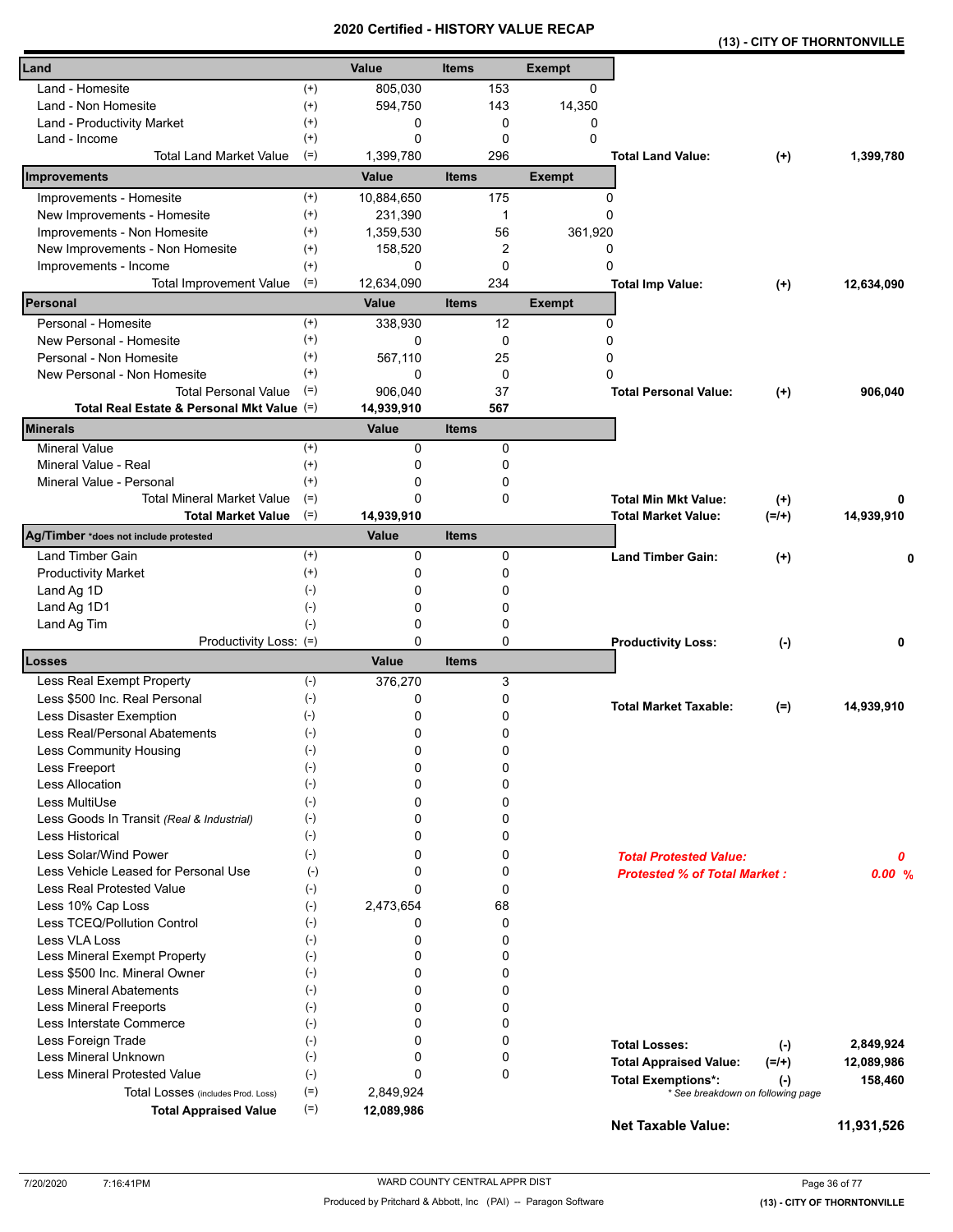**(13) - CITY OF THORNTONVILLE** 

| <b>Count of Homesteads</b>                                         |          |                        |                      |             |                                                                 |                |                |                                           |                                         |                      |                                                         |
|--------------------------------------------------------------------|----------|------------------------|----------------------|-------------|-----------------------------------------------------------------|----------------|----------------|-------------------------------------------|-----------------------------------------|----------------------|---------------------------------------------------------|
| н<br>s                                                             | F        | в                      | D                    | w           | О                                                               | DV             | <b>DV100</b>   | <b>SS First Resp</b>                      |                                         | <b>SS Svc Member</b> |                                                         |
| 54<br>42                                                           | 0        | 3                      | 0                    | $\mathbf 0$ | 0                                                               | $\overline{7}$ | $\overline{2}$ | 0                                         |                                         | 0                    |                                                         |
| <b>Owner and Parcel Counts</b>                                     |          |                        |                      |             |                                                                 |                |                |                                           |                                         |                      |                                                         |
| <b>Total Parcels*:</b>                                             |          |                        |                      |             | 334* Parcel count is figured by parcel per ownership sequences. |                |                |                                           |                                         |                      |                                                         |
| <b>Total Owners:</b>                                               |          |                        | 242                  |             |                                                                 |                |                |                                           |                                         |                      |                                                         |
| <b>Ported Homestead/Charity Amounts</b>                            |          |                        |                      | Value       |                                                                 | <b>Items</b>   |                |                                           |                                         |                      |                                                         |
| DV Donated Home (Charity)                                          |          |                        | $^{(+)}$             |             | 0                                                               |                |                | $\mathbf 0$                               |                                         |                      |                                                         |
| SS of a Service Member Ported Amount                               |          |                        | $^{(+)}$             |             | 0                                                               |                |                | 0                                         |                                         |                      |                                                         |
| SS of a First Responder Ported Amount                              |          |                        | $^{(+)}$             |             | $\mathbf 0$<br>0                                                |                |                | 0<br>0                                    |                                         |                      |                                                         |
| SS of DV Donated Home Ported Amount<br>SS of 100% DV Ported Amount |          |                        | $^{(+)}$<br>$(+)$    |             | 0                                                               |                |                | 0                                         |                                         |                      |                                                         |
| <b>Homestead Exemptions</b>                                        |          |                        |                      | Value       |                                                                 | <b>Items</b>   |                |                                           |                                         |                      |                                                         |
| Homestead H,S                                                      |          |                        | $(+)$                |             | 0                                                               |                |                | 0                                         |                                         |                      |                                                         |
| Senior S                                                           |          |                        | $^{(+)}$             |             | 0                                                               |                |                | 0                                         | H - Homestead                           |                      | D - Disabled Only                                       |
| Disabled B                                                         |          |                        | $^{(+)}$             |             | 0                                                               |                |                | 0                                         | S - Over 65<br>F - Disabled Widow       |                      | W - Widow<br>O - Over 65 (No HS)                        |
| DV 100%                                                            |          |                        | $^{(+)}$             |             | 109,100                                                         |                |                | 2                                         | B - Disabled                            |                      | DV - Disabled Veteran                                   |
| Surviving Spouse of a Service Member                               |          |                        | $^{(+)}$             |             | 0                                                               |                |                | 0                                         | DV100 (1, 2, 3) - 100% Disabled Veteran |                      |                                                         |
| Survivng Spouse of a First Responder                               |          |                        | $^{(+)}$             |             | 0                                                               |                |                | 0                                         |                                         |                      | 4 (4B, 4H, 4S) - Surviving Spouse of a Service Member   |
|                                                                    |          | Total Reimbursable (=) |                      |             | 109,100                                                         |                |                | $\mathbf 2$                               |                                         |                      | 5* (5B, 5H, 5S) - Surviving Spouse of a First Responder |
| <b>Local Discount</b>                                              |          |                        | $^{(+)}$             |             | 0                                                               |                |                | 0                                         |                                         |                      |                                                         |
| Disabled Veteran                                                   |          |                        | $^{(+)}$             |             | 49,360                                                          |                |                | 5                                         |                                         |                      |                                                         |
| Optional 65<br><b>Local Disabled</b>                               |          |                        | $^{(+)}$<br>$^{(+)}$ |             | 0<br>0                                                          |                |                | 0<br>0                                    |                                         |                      |                                                         |
| State Homestead                                                    |          |                        | $^{(+)}$             |             | 0                                                               |                |                | 0                                         |                                         |                      |                                                         |
|                                                                    |          |                        |                      |             |                                                                 |                |                |                                           |                                         |                      |                                                         |
| <b>Total Exemptions</b>                                            |          |                        | $(=)$                |             |                                                                 |                |                | 158,460 (includes Ported/Charity Amounts) |                                         |                      |                                                         |
| <b>Special Certified Totals</b>                                    |          |                        |                      |             |                                                                 |                |                |                                           |                                         |                      |                                                         |
| <b>Exempt Value of First Time Absolute Exemption</b>               |          |                        |                      |             |                                                                 |                | \$0            |                                           |                                         |                      |                                                         |
|                                                                    |          |                        |                      |             |                                                                 |                |                |                                           |                                         |                      |                                                         |
| <b>Exempt Value of First Time Partial Exemption</b>                |          |                        |                      |             |                                                                 |                | \$0            |                                           |                                         |                      |                                                         |
| <b>New AG/Timber</b>                                               |          |                        |                      |             |                                                                 |                |                |                                           |                                         |                      |                                                         |
| Market                                                             |          |                        |                      |             |                                                                 |                | \$0            |                                           |                                         |                      |                                                         |
| Taxable                                                            |          |                        |                      |             |                                                                 |                | \$0            |                                           |                                         |                      |                                                         |
| Value Loss                                                         |          |                        |                      |             |                                                                 |                | \$0            |                                           |                                         |                      |                                                         |
| New Improvement/Personal                                           |          |                        |                      |             |                                                                 |                |                |                                           |                                         |                      |                                                         |
| Market                                                             |          |                        |                      |             |                                                                 |                | \$389,910      |                                           |                                         |                      |                                                         |
| Taxable                                                            |          |                        |                      |             |                                                                 |                | \$389,910      |                                           |                                         |                      |                                                         |
|                                                                    |          |                        |                      |             |                                                                 |                |                |                                           |                                         |                      |                                                         |
| Average Values* (includes protested & exempt value)                |          |                        |                      |             |                                                                 |                |                |                                           |                                         |                      |                                                         |
| Average Homestead Value A*                                         |          |                        |                      |             | <b>Parcels</b>                                                  |                |                |                                           | <b>Total Homestead Value A*</b>         |                      |                                                         |
| Market                                                             | \$69,481 |                        |                      |             | 167                                                             |                |                |                                           | <b>Market</b>                           | \$11,603,340         |                                                         |
| Taxable                                                            | \$54,753 |                        |                      |             |                                                                 |                |                |                                           | Taxable                                 | \$9,278,106          |                                                         |
| Average Homestead Value A* and E*                                  |          |                        |                      |             | <b>Parcels</b>                                                  |                |                |                                           | Total Homestead Value A* and E*         |                      |                                                         |
| <b>Market</b>                                                      | \$69,481 |                        |                      |             | 167                                                             |                |                |                                           | <b>Market</b>                           | \$11,603,340         |                                                         |
| Taxable                                                            | \$54,753 |                        |                      |             |                                                                 |                |                |                                           | Taxable                                 | \$9,278,106          |                                                         |
|                                                                    |          |                        |                      |             | <b>Parcels</b>                                                  |                |                |                                           |                                         |                      | Total Homestead Value A* and E* and M1                  |
| Average Homestead Value A* and E* and M1                           |          |                        |                      |             | 179                                                             |                |                |                                           | Market                                  | \$11,942,270         |                                                         |
| <b>Market</b>                                                      | \$66,716 |                        |                      |             |                                                                 |                |                |                                           | Taxable                                 | \$9,507,076          |                                                         |
| Taxable                                                            | \$52,963 |                        |                      |             |                                                                 |                |                |                                           |                                         |                      |                                                         |
| Average Homestead Value M1                                         |          |                        |                      |             | <b>Parcels</b>                                                  |                |                |                                           | <b>Total Homestead Value M1</b>         |                      |                                                         |
| <b>Market</b>                                                      | \$28,244 |                        |                      |             |                                                                 | 12             |                |                                           | Market                                  | \$338,930            |                                                         |
| Taxable                                                            | \$28,050 |                        |                      |             |                                                                 |                |                |                                           | Taxable                                 | \$228,970            |                                                         |
|                                                                    |          |                        |                      |             |                                                                 |                |                |                                           |                                         |                      |                                                         |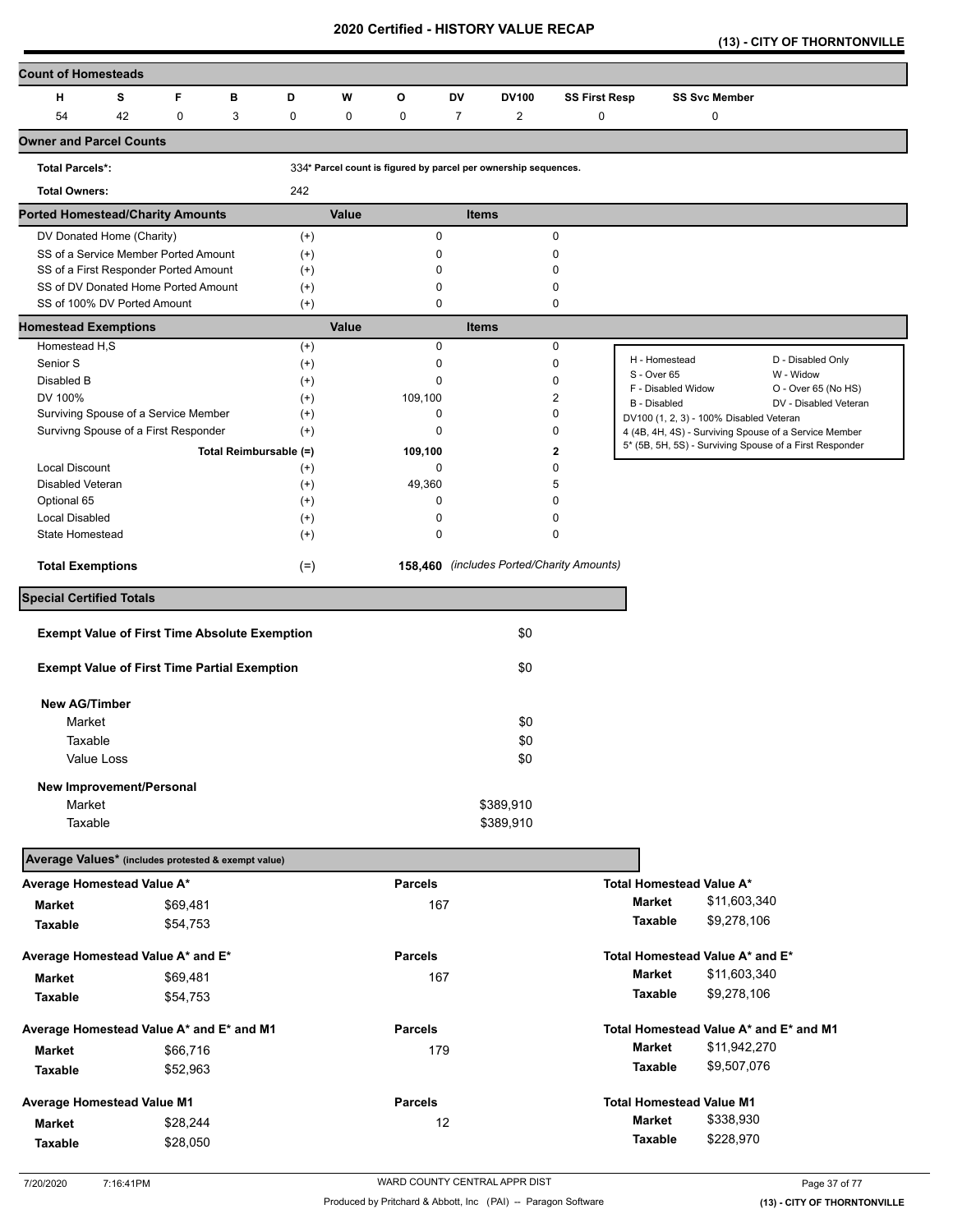| <b>Minerals</b>                            | Value       | <b>Items</b> |                                    |            |
|--------------------------------------------|-------------|--------------|------------------------------------|------------|
|                                            | 0           | 0            |                                    |            |
| Mineral_Value<br>Mineral Value - Real      | 0           | $\mathbf 0$  |                                    |            |
| Mineral Value - Personal                   | 0           | 0            | <b>Total Mineral Value:</b>        | 0          |
| <b>Mineral Loss</b>                        | Value       | <b>Items</b> |                                    |            |
| Less Mineral Exempt Property               | 0           | 0            | <b>Total Mineral Exempt Value:</b> | 0          |
| Less \$500 Inc. Mineral Owner              | 0           | 0            |                                    |            |
| <b>Less Mineral Abatements</b>             | 0           | $\mathbf 0$  |                                    |            |
| Less Mineral Freeports/Interstate Commerce | 0           | $\mathbf 0$  |                                    |            |
| Less Mineral Unknown                       | 0           | $\Omega$     |                                    |            |
| Less TCEQ/Pollution Control                | 0           | $\Omega$     |                                    |            |
| Less VLA                                   | 0           | $\mathbf 0$  |                                    |            |
| <b>Less Mineral Protested Value</b>        | 0           | $\mathbf 0$  | <b>Taxload Mineral Total:</b>      | 0          |
| Land                                       | Value       | Items        |                                    |            |
| Land - Homesite                            | 805,030     | 153          |                                    |            |
| Land - Non Homesite                        | 594,750     | 143          |                                    |            |
| Land - Productivity Market                 | 0           | 0            |                                    |            |
| Land - Income                              | 0           | 0            | <b>Total Land Value:</b>           | 1,399,780  |
| <b>Land Timber Gain</b>                    | 0           | 0            |                                    |            |
|                                            | Value       | <b>Items</b> |                                    |            |
| Improvements                               |             |              |                                    |            |
| Improvements - Homesite                    | 10,884,650  | 175          |                                    |            |
| New Improvements - Homesite                | 231,390     | $\mathbf{1}$ |                                    |            |
| Improvements - Non Homesite                | 1,359,530   | 56           |                                    |            |
| New Improvements - Non Homesite            | 158,520     | 2            |                                    |            |
| Improvements - Income                      | 0           | 0            | <b>Total Improvement Value:</b>    | 12,634,090 |
| <b>Ag Loss</b>                             | Value       | <b>Items</b> |                                    |            |
| <b>Productivity Market</b>                 | 0           | 0            |                                    |            |
| Land Ag 1D                                 | 0           | 0            |                                    |            |
| Land Ag 1D1                                | 0           | 0            |                                    |            |
| Land Ag Tim                                | 0           | 0            | <b>Productivity Loss:</b>          | 0          |
| <b>Real Loss</b>                           | Value       |              |                                    |            |
| Land Homesite Exempt                       | $\mathbf 0$ |              |                                    |            |
| Land Non-Homesite Exempt                   | 14,350      |              |                                    |            |
| <b>Productivity Market Exempt</b>          | 0           |              |                                    |            |
| Income Land Exempt                         | 0           |              |                                    |            |
| Improvement Homesite Exempt                | 0           |              |                                    |            |
| New Improvement Homesite Exempt            | 0           |              |                                    |            |
| Improvement Non-Homesite Exempt            | 361,920     |              |                                    |            |
| New Improvement Non-Homesite Exempt        | 0           |              |                                    |            |
| Income Improvement Exempt                  | 0           |              | <b>Real Exempt Total:</b>          | 376,270    |
| Personal                                   | Value       | <b>Items</b> | <b>Taxload Real Total:</b>         | 13,657,600 |
| Personal - Homesite                        | 338,930     | 12           |                                    |            |
| New Personal - Homesite                    | 0           | $\pmb{0}$    |                                    |            |
| Personal - Non Homesite                    | 567,110     | 25           |                                    |            |
| New Personal - Non Homesite                | 0           | 0            | <b>Total Personal Value:</b>       | 906,040    |
| <b>Personal Loss</b>                       | Value       |              |                                    |            |
| Personal Homesite Exempt                   | 0           |              |                                    |            |
| New Personal Homesite Exempt               | 0           |              |                                    |            |
| Personal Non-Homesite Exempt               | 0           |              |                                    |            |
| New Personal Non-Homesite Exempt           | 0           |              |                                    |            |
| Personal Under 500                         | 0           |              | <b>Personal Exempt Total:</b>      | 0          |
|                                            |             |              |                                    |            |
|                                            |             |              | <b>Taxload Personal Total:</b>     | 906,040    |
|                                            |             |              |                                    |            |
|                                            |             |              | <b>Total Appraised:</b>            | 12,089,986 |
|                                            |             |              |                                    |            |
|                                            |             |              | <b>Taxroll Load Total:</b>         | 14,563,640 |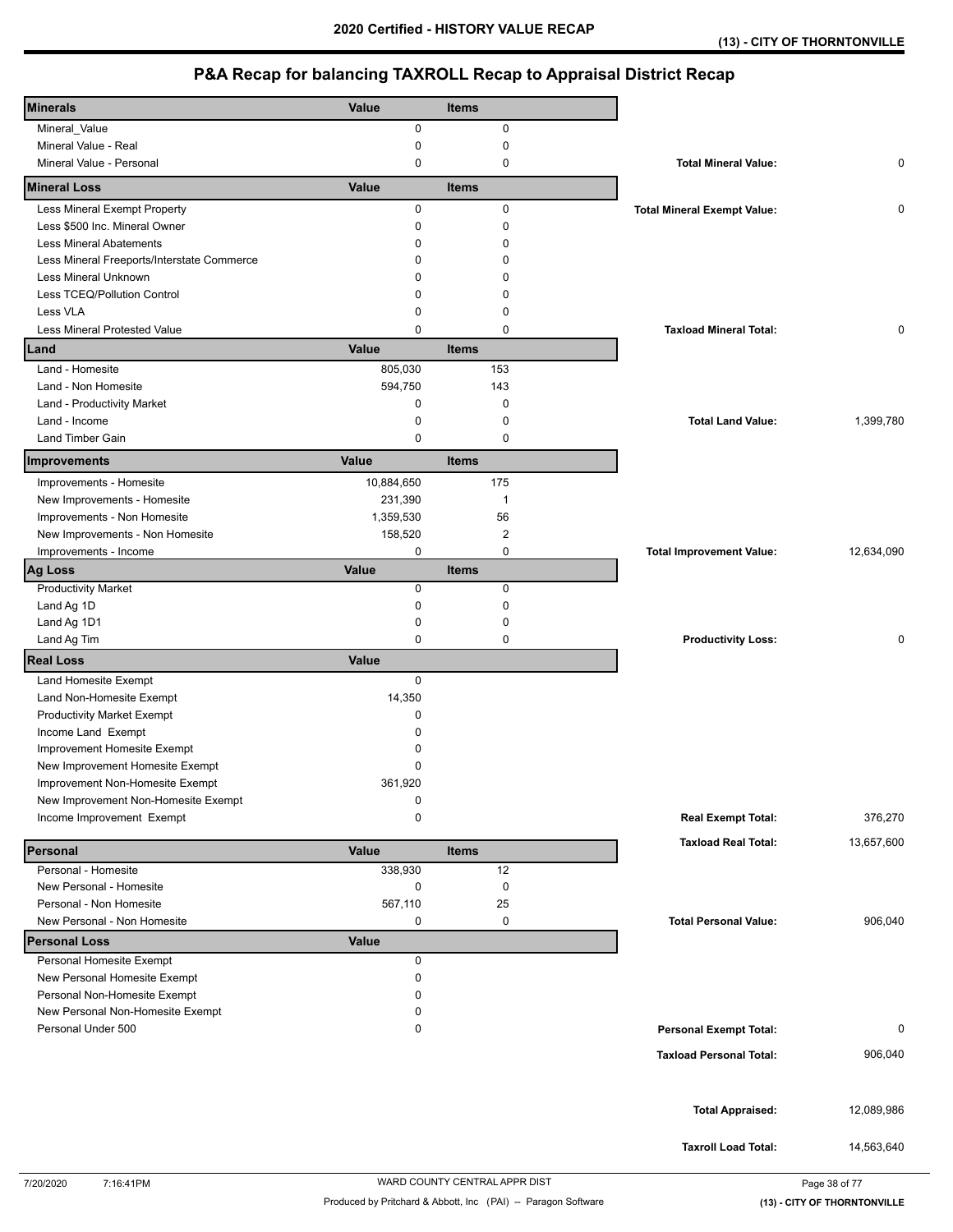### **(13) - CITY OF THORNTONVILLE**

|                    |              |              |           |             |                               | <b>Category Code Breakdown</b> |                     |                 |                |                                    |                                    |
|--------------------|--------------|--------------|-----------|-------------|-------------------------------|--------------------------------|---------------------|-----------------|----------------|------------------------------------|------------------------------------|
| Cat<br>Code        | <b>Items</b> | <b>Acres</b> | Land      | Ag/Timber   | Productivity<br><b>Market</b> | <b>Taxable</b><br>Land         | <b>Improvements</b> | <b>Personal</b> | <b>Mineral</b> | <b>Total Mkt</b><br><b>Taxable</b> | <b>Total Net</b><br><b>Taxable</b> |
| A <sub>1</sub>     | 146          | 164.048      | 743,680   | $\mathbf 0$ | $\Omega$                      | 743,680                        | 10,278,060          | $\Omega$        | 0              | 11,021,740                         | 8,539,766                          |
| A <sub>2</sub>     | 35           | 35.599       | 178,510   | $\mathbf 0$ | 0                             | 178,510                        | 981,500             | $\mathbf 0$     | 0              | 1,160,010                          | 1,137,080                          |
| $\mathsf{A}^\star$ | 181          | 199.646      | 922,190   | 0           | 0                             | 922,190                        | 11,259,560          | 0               | 0              | 12,181,750                         | 9,676,846                          |
| <b>B1</b>          | $\mathbf{1}$ | 0.478        | 4,160     | 0           | 0                             | 4,160                          | 26,760              | 0               | 0              | 30,920                             | 19,130                             |
| <b>B2</b>          | 1            | 0.000        | $\pmb{0}$ | $\mathbf 0$ | 0                             | 0                              | 16,730              | 0               | 0              | 16,730                             | 16,730                             |
| B*                 | $\mathbf 2$  | 0.478        | 4,160     | 0           | 0                             | 4,160                          | 43,490              | 0               | 0              | 47,650                             | 35,860                             |
| C <sub>1</sub>     | 79           | 57.732       | 217,990   | 0           | 0                             | 217,990                        | 107,880             | 0               | 0              | 325,870                            | 321,880                            |
| $C^*$              | 79           | 57.732       | 217,990   | 0           | 0                             | 217,990                        | 107,880             | 0               | 0              | 325,870                            | 321,880                            |
| Е                  | 10           | 120.615      | 61,070    | 0           | 0                             | 61,070                         | 0                   | 0               | 0              | 61,070                             | 61,070                             |
| E1                 | $\mathbf{1}$ | 1.537        | 6,030     | 0           | 0                             | 6,030                          | 7,470               | 0               | 0              | 13,500                             | 13,500                             |
| E*                 | 11           | 122.152      | 67,100    | 0           | 0                             | 67,100                         | 7,470               | 0               | 0              | 74,570                             | 74,570                             |
| F1                 | 19           | 48.822       | 128,120   | $\pmb{0}$   | 0                             | 128,120                        | 653,670             | 0               | 0              | 781,790                            | 781,790                            |
| F <sub>1</sub>     | 19           | 48.822       | 128,120   | 0           | $\mathbf 0$                   | 128,120                        | 653,670             | $\mathbf{0}$    | $\mathbf 0$    | 781,790                            | 781,790                            |
| F <sub>2</sub>     | 3            | 5.626        | 45,870    | $\pmb{0}$   | 0                             | 45,870                         | 200,100             | 0               | 0              | 245,970                            | 245,970                            |
| F <sub>2</sub>     | $\mathbf{3}$ | 5.626        | 45,870    | 0           | 0                             | 45,870                         | 200,100             | $\bf{0}$        | $\pmb{0}$      | 245,970                            | 245,970                            |
| $F^*$              | 22           | 54.448       | 173,990   | 0           | 0                             | 173,990                        | 853,770             | 0               | 0              | 1,027,760                          | 1,027,760                          |
| M <sub>1</sub>     | 36           | 0.000        | $\pmb{0}$ | $\pmb{0}$   | 0                             | 0                              | 0                   | 906,040         | 0              | 906,040                            | 794,610                            |
| M*                 | 36           | 0.000        | 0         | 0           | 0                             | 0                              | 0                   | 906,040         | 0              | 906,040                            | 794,610                            |
| XV                 | 3            | 1.894        | 14,350    | 0           | 0                             | 14,350                         | 361,920             | $\mathbf 0$     | 0              | 376,270                            | $\Omega$                           |
| $\mathsf{X}^\star$ | 3            | 1.894        | 14,350    | 0           | 0                             | 14,350                         | 361,920             | 0               | 0              | 376,270                            | 0                                  |
|                    | 334          | 436.349      | 1,399,780 | $\mathbf 0$ | 0                             | 1,399,780                      | 12,634,090          | 906,040         | 0              | 14,939,910                         | 11,931,526                         |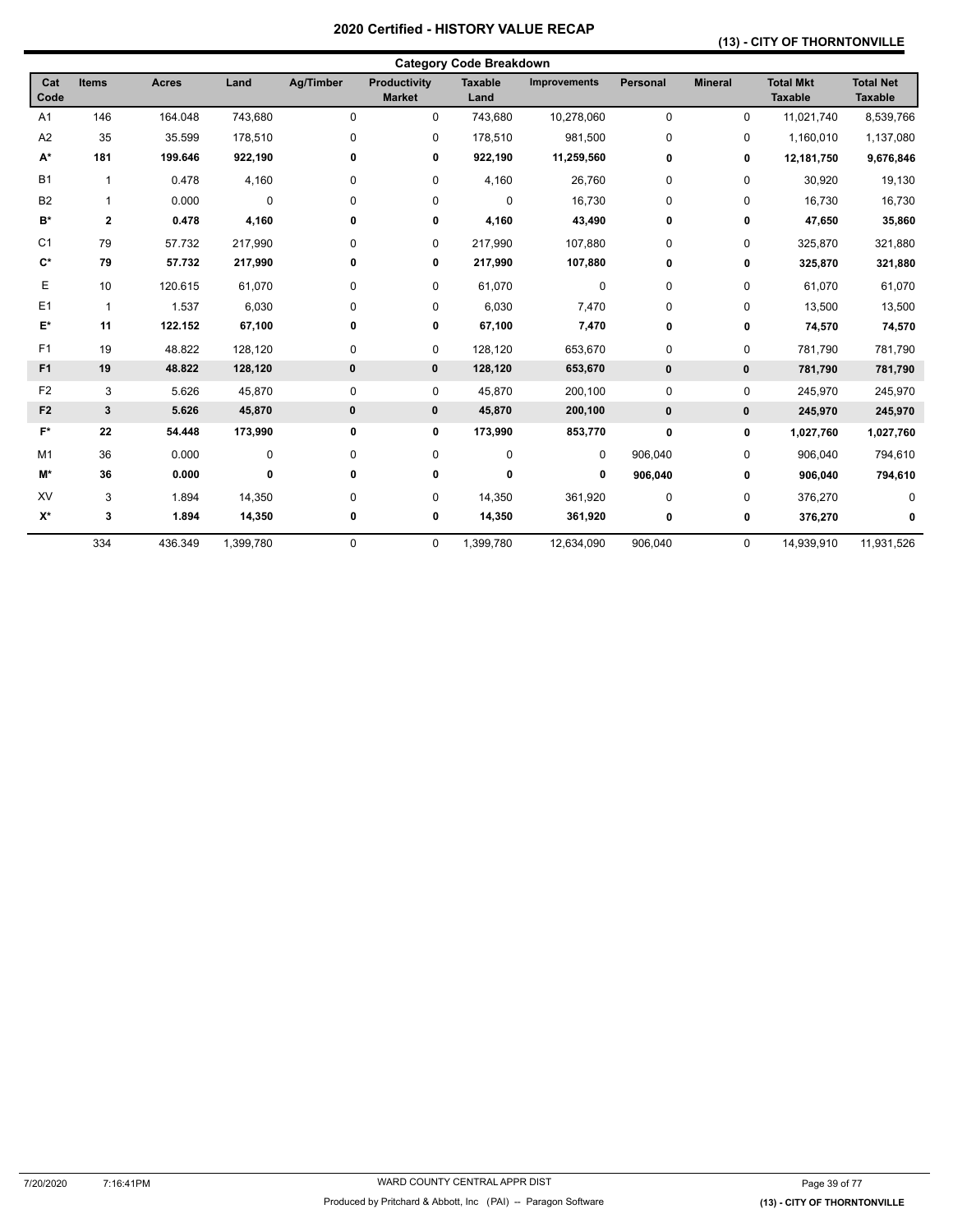|                                            |                    |               | Certilled - HISTORT VALUE RECAP |               |                                     |              | (30) - M-W-P I.S.D. M&O |
|--------------------------------------------|--------------------|---------------|---------------------------------|---------------|-------------------------------------|--------------|-------------------------|
| Land                                       |                    | Value         | <b>Items</b>                    | <b>Exempt</b> |                                     |              |                         |
| Land - Homesite                            | $^{(+)}$           | 14,043,090    | 3,240                           | 33,440        |                                     |              |                         |
| Land - Non Homesite                        | $^{(+)}$           | 28,125,640    | 5,967                           | 6,549,770     |                                     |              |                         |
| Land - Productivity Market                 | $^{(+)}$           | 9,695,750     | 696                             | 0             |                                     |              |                         |
| Land - Income                              | $^{(+)}$           | 13,140        | 1                               | $\Omega$      |                                     |              |                         |
| <b>Total Land Market Value</b>             | $(=)$              | 51,877,620    | 9,904                           |               | <b>Total Land Value:</b>            | $^{(+)}$     | 51,877,620              |
| Improvements                               |                    | Value         | <b>Items</b>                    | <b>Exempt</b> |                                     |              |                         |
| Improvements - Homesite                    | $^{(+)}$           | 315,446,040   | 3,285                           | 619,830       |                                     |              |                         |
| New Improvements - Homesite                | $^{(+)}$           | 5,707,790     | 142                             | 0             |                                     |              |                         |
| Improvements - Non Homesite                | $^{(+)}$           | 177,876,880   | 1,676                           | 66,759,400    |                                     |              |                         |
| New Improvements - Non Homesite            | $^{(+)}$           | 24,480,540    | 288                             | 372,720       |                                     |              |                         |
| Improvements - Income                      | $^{(+)}$           | 1,014,150     | 1                               | 0             |                                     |              |                         |
| <b>Total Improvement Value</b>             | $(=)$              | 524,525,400   | 5,392                           |               | <b>Total Imp Value:</b>             | $^{(+)}$     | 524,525,400             |
| Personal                                   |                    | Value         | <b>Items</b>                    | <b>Exempt</b> |                                     |              |                         |
| Personal - Homesite                        | $^{(+)}$           | 4,936,280     | 152                             | 0             |                                     |              |                         |
| New Personal - Homesite                    | $^{(+)}$           | 412,910       | 14                              | 0             |                                     |              |                         |
| Personal - Non Homesite                    | $^{(+)}$           | 40,366,007    | 788                             | 3,300         |                                     |              |                         |
| New Personal - Non Homesite                | $^{(+)}$           | 5,263,517     | 81                              | 0             |                                     |              |                         |
| <b>Total Personal Value</b>                | $(=)$              | 50,978,714    | 1,035                           |               | <b>Total Personal Value:</b>        | $^{(+)}$     | 50,978,714              |
| Total Real Estate & Personal Mkt Value (=) |                    | 627,381,734   | 16,331                          |               |                                     |              |                         |
| <b>Minerals</b>                            |                    | Value         | <b>Items</b>                    |               |                                     |              |                         |
| <b>Mineral Value</b>                       | $^{(+)}$           | 0             | 0                               |               |                                     |              |                         |
| Mineral Value - Real                       | $^{(+)}$           | 0             | 0                               |               |                                     |              |                         |
| Mineral Value - Personal                   | $^{(+)}$           | 0             | 0                               |               |                                     |              |                         |
| <b>Total Mineral Market Value</b>          | $(=)$              | 0             | 0                               |               | <b>Total Min Mkt Value:</b>         | $(+)$        | 0                       |
| <b>Total Market Value</b>                  | $(=)$              | 627,381,734   |                                 |               | <b>Total Market Value:</b>          | $(=/+)$      | 627,381,734             |
| Ag/Timber *does not include protested      |                    | Value         | <b>Items</b>                    |               |                                     |              |                         |
| <b>Land Timber Gain</b>                    | $^{(+)}$           | 0             | 0                               |               | <b>Land Timber Gain:</b>            | $(+)$        | 0                       |
| <b>Productivity Market</b>                 | $^{(+)}$           | 9,695,750     | 696                             |               |                                     |              |                         |
| Land Ag 1D                                 | $(-)$              | 0             | 0                               |               |                                     |              |                         |
| Land Ag 1D1                                | $(\text{-})$       | 531,700       | 696                             |               |                                     |              |                         |
| Land Ag Tim                                | $(-)$              | 0             | 0                               |               |                                     |              |                         |
| Productivity Loss: (=)                     |                    | 9,164,050     | 696                             |               | <b>Productivity Loss:</b>           | $(\text{-})$ | 9,164,050               |
| Losses                                     |                    | Value         | <b>Items</b>                    |               |                                     |              |                         |
| Less Real Exempt Property                  | $(-)$              | 74,338,460    | 367                             |               |                                     |              |                         |
| Less \$500 Inc. Real Personal              | $(\text{-})$       | 5,797         | 28                              |               |                                     |              |                         |
| Less Disaster Exemption                    | $(-)$              | 0             | 0                               |               | <b>Total Market Taxable:</b>        | $(=)$        | 618,217,684             |
| Less Real/Personal Abatements              | $(\textnormal{-})$ | 0             | 0                               |               |                                     |              |                         |
| Less Community Housing                     | $(-)$              | 0             | 0                               |               |                                     |              |                         |
| Less Freeport                              | $(-)$              | 0             | 0                               |               |                                     |              |                         |
| Less Allocation                            | $(-)$              | 0             | 0                               |               |                                     |              |                         |
| Less MultiUse                              | $(-)$              | 0             | 0                               |               |                                     |              |                         |
| Less Goods In Transit (Real & Industrial)  | $(-)$              | 0             | 0                               |               |                                     |              |                         |
| <b>Less Historical</b>                     | $(-)$              | 0             | 0                               |               |                                     |              |                         |
| Less Solar/Wind Power                      | $(-)$              | 0             | 0                               |               | <b>Total Protested Value:</b>       |              | 0                       |
| Less Vehicle Leased for Personal Use       | $(-)$              | 0             | 0                               |               | <b>Protested % of Total Market:</b> |              |                         |
| <b>Less Real Protested Value</b>           | $(-)$              | 0             | $\Omega$                        |               |                                     |              | 0.00%                   |
| Less 10% Cap Loss                          | $(-)$              | 79,193,022    | 1,762                           |               |                                     |              |                         |
| Less TCEQ/Pollution Control                | $(-)$              | 0             | 0                               |               |                                     |              |                         |
| Less VLA Loss                              | $(\cdot)$          | 0             | 0                               |               |                                     |              |                         |
| Less Mineral Exempt Property               | $(-)$              | 0             | 0                               |               |                                     |              |                         |
| Less \$500 Inc. Mineral Owner              | $(-)$              | 0             | 0                               |               |                                     |              |                         |
| <b>Less Mineral Abatements</b>             | $(-)$              | 0             | 0                               |               |                                     |              |                         |
|                                            |                    |               |                                 |               |                                     |              |                         |
| <b>Less Mineral Freeports</b>              | $(-)$              | 0<br>$\Omega$ | 0                               |               |                                     |              |                         |
| Less Interstate Commerce                   | $(\cdot)$          |               | 0                               |               |                                     |              |                         |
| Less Foreign Trade                         | $(-)$              | 0<br>0        | 0                               |               | <b>Total Losses:</b>                | $(-)$        | 153,537,279             |
| Less Mineral Unknown                       | $(\text{-})$       |               | 0                               |               | <b>Total Appraised Value:</b>       | $(=/+)$      | 464,680,405             |
| Less Mineral Protested Value               | $(-)$              | 0             | 0                               |               | <b>Total Exemptions*:</b>           | $(\cdot)$    | 97,115,440              |
| Total Losses (includes Prod. Loss)         | $(=)$              | 162,701,329   |                                 |               | * See breakdown on following page   |              |                         |
| <b>Total Appraised Value</b>               | $(=)$              | 464,680,405   |                                 |               | <b>Net Taxable Value:</b>           |              | 367,564,965             |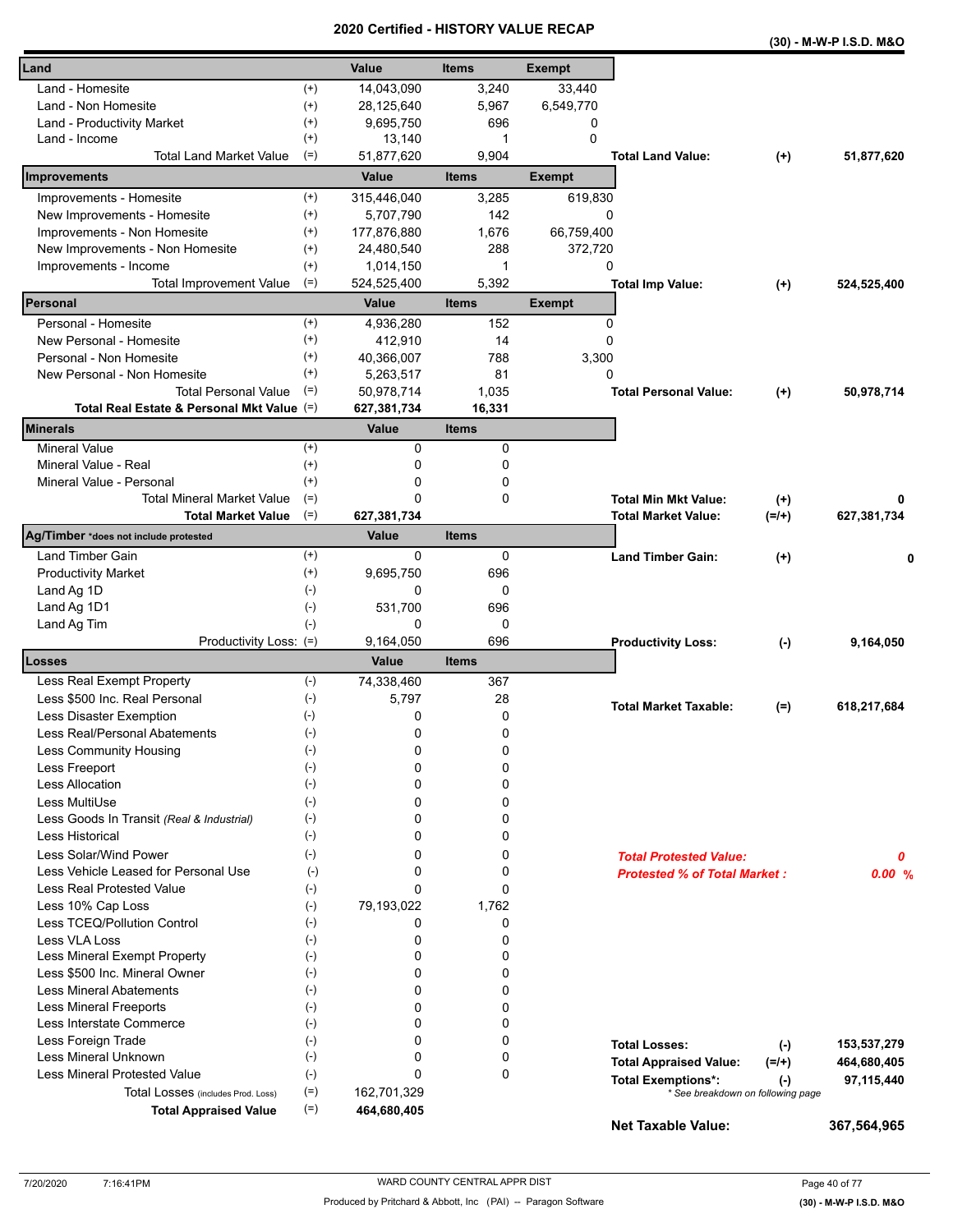|                                                                      |     |   |                        |                                                                   |       |                                                                    |              |              |                                              |                                                                                                                                     | (30) - M-W-P I.S.D. M&O |
|----------------------------------------------------------------------|-----|---|------------------------|-------------------------------------------------------------------|-------|--------------------------------------------------------------------|--------------|--------------|----------------------------------------------|-------------------------------------------------------------------------------------------------------------------------------------|-------------------------|
| *** Freeze Totals: (This is only for Effective Tax Rate Calculation) |     |   |                        |                                                                   |       |                                                                    |              |              |                                              |                                                                                                                                     |                         |
| <b>Total Ceiling Tax:</b>                                            |     |   |                        |                                                                   |       | 80.914.86                                                          |              |              |                                              |                                                                                                                                     |                         |
| <b>Total Freeze Taxable:</b>                                         |     |   |                        |                                                                   |       | 17,023,250                                                         |              |              |                                              |                                                                                                                                     |                         |
| New Imp/Pers with Ceiling: +                                         |     |   |                        |                                                                   |       | 145,210                                                            |              |              |                                              |                                                                                                                                     |                         |
| **Freeze Adjusted Taxable:                                           |     |   |                        |                                                                   |       |                                                                    |              |              |                                              | 350,686,925**This number DOES NOT represent any Jurisdiction's Certified Taxable Value**                                            |                         |
|                                                                      |     |   |                        |                                                                   |       |                                                                    |              |              |                                              |                                                                                                                                     |                         |
|                                                                      |     |   |                        | or (Freeze Adjusted Taxable * Tax Rate / 100) + Total Ceiling Tax |       |                                                                    |              |              |                                              | Estimated Total Levy: ((Net Taxable Value - Total Freeze Taxable + New Imp/Pers with Ceiling) * Tax Rate / 100) + Total Ceiling Tax |                         |
|                                                                      |     |   |                        |                                                                   |       |                                                                    |              |              |                                              |                                                                                                                                     |                         |
| <b>Count of Homesteads</b>                                           |     |   |                        |                                                                   |       |                                                                    |              |              |                                              |                                                                                                                                     |                         |
| н                                                                    | s   | F | в                      | D                                                                 | W     | О                                                                  | DV           | DV100        | <b>SS First Resp</b>                         | <b>SS Svc Member</b>                                                                                                                |                         |
| 1,448                                                                | 772 | 0 | 61                     | 0                                                                 | 0     | 0                                                                  | 69           | 16           | 0                                            | 0                                                                                                                                   |                         |
| <b>Owner and Parcel Counts</b>                                       |     |   |                        |                                                                   |       |                                                                    |              |              |                                              |                                                                                                                                     |                         |
| <b>Total Parcels*:</b>                                               |     |   |                        |                                                                   |       | 10,938* Parcel count is figured by parcel per ownership sequences. |              |              |                                              |                                                                                                                                     |                         |
| <b>Total Owners:</b>                                                 |     |   |                        | 6,396                                                             |       |                                                                    |              |              |                                              |                                                                                                                                     |                         |
| <b>Ported Homestead/Charity Amounts</b>                              |     |   |                        |                                                                   | Value |                                                                    | <b>Items</b> |              |                                              |                                                                                                                                     |                         |
| DV Donated Home (Charity)                                            |     |   |                        | $^{(+)}$                                                          |       | 0                                                                  |              |              | 0                                            |                                                                                                                                     |                         |
| SS of a Service Member Ported Amount                                 |     |   |                        | $^{(+)}$                                                          |       | 0                                                                  |              |              | 0                                            |                                                                                                                                     |                         |
| SS of a First Responder Ported Amount                                |     |   |                        | $^{(+)}$                                                          |       | 0                                                                  |              |              | 0                                            |                                                                                                                                     |                         |
| SS of DV Donated Home Ported Amount<br>SS of 100% DV Ported Amount   |     |   |                        | $^{(+)}$<br>$^{(+)}$                                              |       | 0<br>0                                                             |              |              | 0<br>0                                       |                                                                                                                                     |                         |
| <b>Homestead Exemptions</b>                                          |     |   |                        |                                                                   | Value |                                                                    | <b>Items</b> |              |                                              |                                                                                                                                     |                         |
| Homestead H,S                                                        |     |   |                        | $^{(+)}$                                                          |       | 54,587,880                                                         |              | 2,297        |                                              |                                                                                                                                     |                         |
| Senior S                                                             |     |   |                        | $^{(+)}$                                                          |       | 5,972,440                                                          |              |              | 650                                          | H - Homestead                                                                                                                       | D - Disabled Only       |
| Disabled B                                                           |     |   |                        | $^{(+)}$                                                          |       | 443,590                                                            |              |              | 48                                           | S - Over 65                                                                                                                         | W - Widow               |
| DV 100%                                                              |     |   |                        | $^{(+)}$                                                          |       | 722,660                                                            |              |              | 15                                           | F - Disabled Widow<br>B - Disabled                                                                                                  | O - Over 65 (No HS)     |
| Surviving Spouse of a Service Member                                 |     |   |                        | $^{(+)}$                                                          |       | 0                                                                  |              |              | 0                                            | DV100 (1, 2, 3) - 100% Disabled Veteran                                                                                             | DV - Disabled Veteran   |
| Survivng Spouse of a First Responder                                 |     |   |                        | $^{(+)}$                                                          |       | 0                                                                  |              |              | 0                                            | 4 (4B, 4H, 4S) - Surviving Spouse of a Service Member                                                                               |                         |
|                                                                      |     |   | Total Reimbursable (=) |                                                                   |       | 61,726,570                                                         |              | 3,010        |                                              | 5* (5B, 5H, 5S) - Surviving Spouse of a First Responder                                                                             |                         |
| <b>Local Discount</b>                                                |     |   |                        | $^{(+)}$                                                          |       | 34,887,720                                                         |              | 1,833        |                                              |                                                                                                                                     |                         |
| Disabled Veteran                                                     |     |   |                        | $^{(+)}$                                                          |       | 501,150                                                            |              |              | 52                                           |                                                                                                                                     |                         |
| Optional 65                                                          |     |   |                        | $^{(+)}$                                                          |       | 0                                                                  |              |              | 0                                            |                                                                                                                                     |                         |
| <b>Local Disabled</b>                                                |     |   |                        | $^{(+)}$                                                          |       | 0                                                                  |              |              | 0                                            |                                                                                                                                     |                         |
| State Homestead                                                      |     |   |                        | $^{(+)}$                                                          |       | 0                                                                  |              |              | 0                                            |                                                                                                                                     |                         |
| <b>Total Exemptions</b>                                              |     |   |                        | $(=)$                                                             |       |                                                                    |              |              | 97,115,440 (includes Ported/Charity Amounts) |                                                                                                                                     |                         |
| <b>Special Certified Totals</b>                                      |     |   |                        |                                                                   |       |                                                                    |              |              |                                              |                                                                                                                                     |                         |
|                                                                      |     |   |                        |                                                                   |       |                                                                    |              |              |                                              |                                                                                                                                     |                         |
| <b>Exempt Value of First Time Absolute Exemption</b>                 |     |   |                        |                                                                   |       |                                                                    |              | \$412,450    |                                              |                                                                                                                                     |                         |
| <b>Exempt Value of First Time Partial Exemption</b>                  |     |   |                        |                                                                   |       |                                                                    |              | \$487,890    |                                              |                                                                                                                                     |                         |
| <b>New AG/Timber</b>                                                 |     |   |                        |                                                                   |       |                                                                    |              |              |                                              |                                                                                                                                     |                         |
| Market                                                               |     |   |                        |                                                                   |       |                                                                    |              | \$0          |                                              |                                                                                                                                     |                         |
| Taxable                                                              |     |   |                        |                                                                   |       |                                                                    |              | \$0          |                                              |                                                                                                                                     |                         |
| Value Loss                                                           |     |   |                        |                                                                   |       |                                                                    |              | \$0          |                                              |                                                                                                                                     |                         |
| New Improvement/Personal                                             |     |   |                        |                                                                   |       |                                                                    |              |              |                                              |                                                                                                                                     |                         |
| Market                                                               |     |   |                        |                                                                   |       |                                                                    |              | \$35,492,037 |                                              |                                                                                                                                     |                         |
| Taxable                                                              |     |   |                        |                                                                   |       |                                                                    |              | \$34,092,197 |                                              |                                                                                                                                     |                         |
|                                                                      |     |   |                        |                                                                   |       |                                                                    |              |              |                                              |                                                                                                                                     |                         |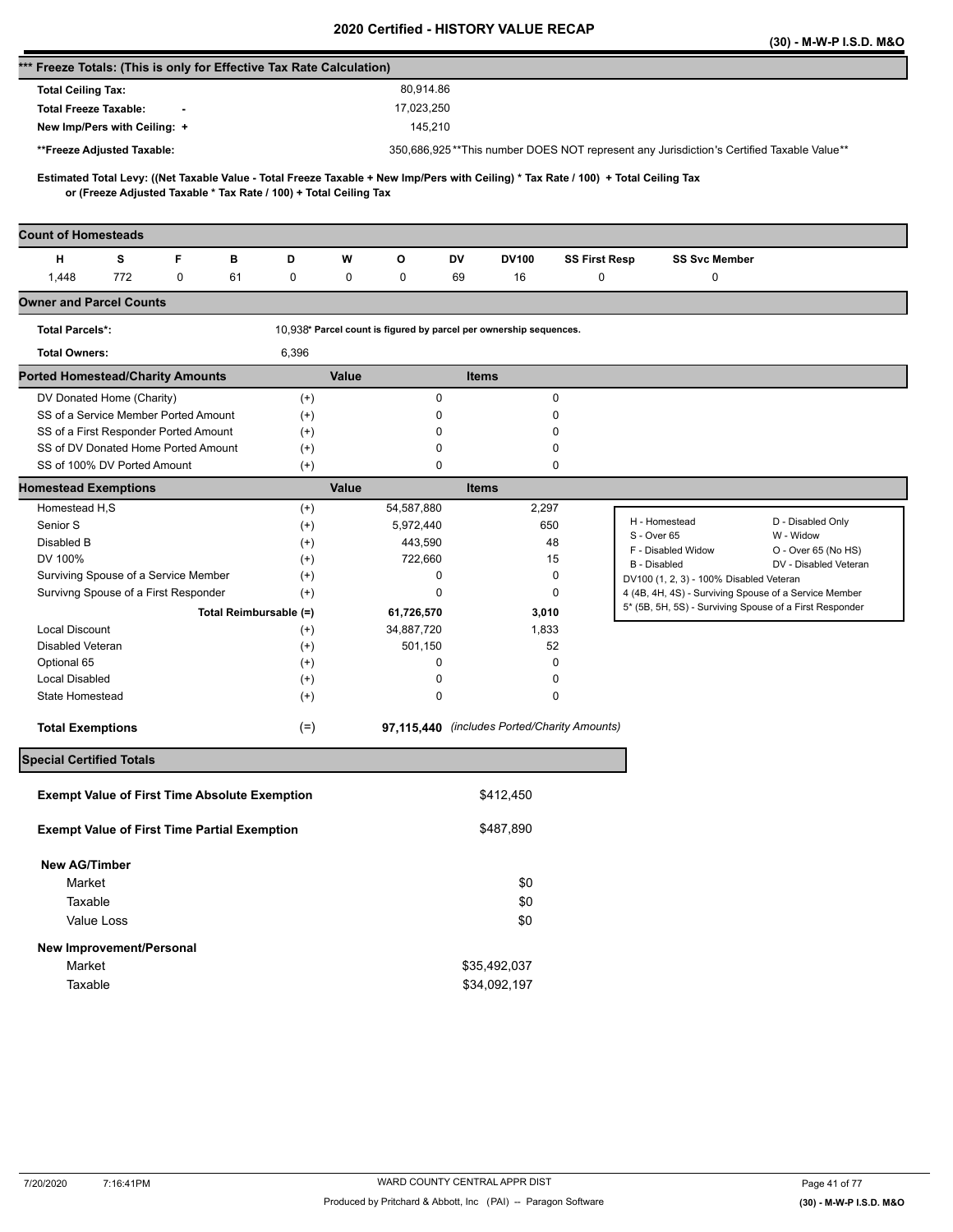|                                   | Average Values* (includes protested & exempt value) |                |                                        |  |
|-----------------------------------|-----------------------------------------------------|----------------|----------------------------------------|--|
| Average Homestead Value A*        |                                                     | <b>Parcels</b> | Total Homestead Value A*               |  |
| <b>Market</b>                     | \$100,310                                           | 3,302          | \$331,223,790<br>Market                |  |
| Taxable                           | \$36,181                                            |                | \$163,146,228<br><b>Taxable</b>        |  |
|                                   | Average Homestead Value A* and E*                   | <b>Parcels</b> | Total Homestead Value A* and E*        |  |
| <b>Market</b>                     | \$100,277                                           | 3,316          | \$332,520,630<br><b>Market</b>         |  |
| Taxable                           | \$36.155                                            |                | \$163,905,058<br>Taxable               |  |
|                                   | Average Homestead Value A* and E* and M1            | <b>Parcels</b> | Total Homestead Value A* and E* and M1 |  |
| <b>Market</b>                     | \$97.228                                            | 3.475          | \$337,869,820<br>Market                |  |
| Taxable                           | \$34,556                                            |                | \$165,730,658<br><b>Taxable</b>        |  |
| <b>Average Homestead Value M1</b> |                                                     | <b>Parcels</b> | <b>Total Homestead Value M1</b>        |  |
| Market                            | \$33,642                                            | 159            | \$5,349,190<br>Market                  |  |
| Taxable                           | \$1,200                                             |                | \$1,825,600<br>Taxable                 |  |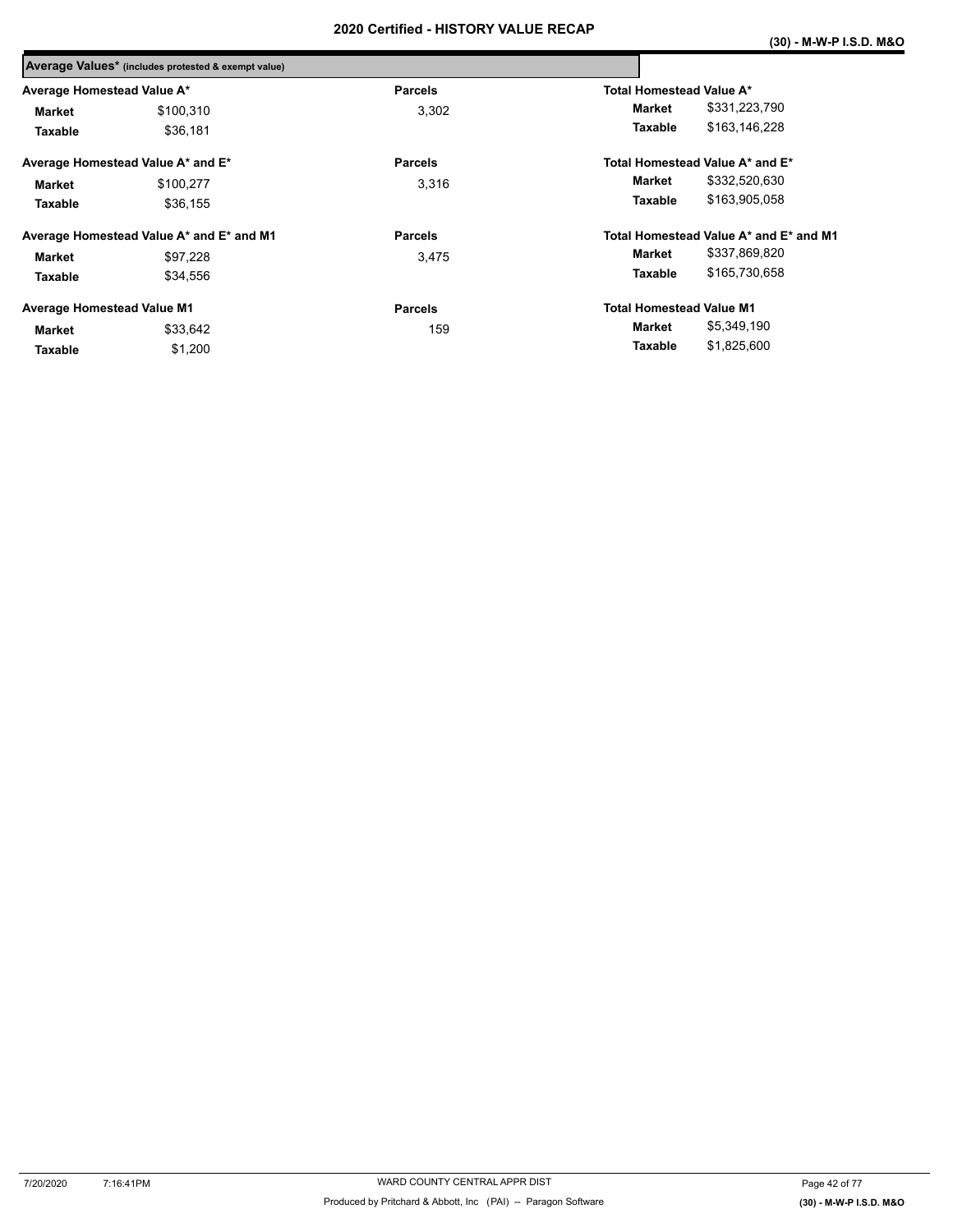| <b>Minerals</b>                                                    | Value        | <b>Items</b> |                                    |             |
|--------------------------------------------------------------------|--------------|--------------|------------------------------------|-------------|
| Mineral_Value                                                      | 0            | 0            |                                    |             |
| Mineral Value - Real                                               | 0            | 0            |                                    |             |
| Mineral Value - Personal                                           | $\mathbf 0$  | 0            | <b>Total Mineral Value:</b>        | 0           |
| <b>Mineral Loss</b>                                                | Value        | <b>Items</b> |                                    |             |
| Less Mineral Exempt Property                                       | 0            | 0            | <b>Total Mineral Exempt Value:</b> | 0           |
| Less \$500 Inc. Mineral Owner                                      | 0            | 0            |                                    |             |
| <b>Less Mineral Abatements</b>                                     | 0            | 0            |                                    |             |
| Less Mineral Freeports/Interstate Commerce                         | 0            | 0            |                                    |             |
| Less Mineral Unknown                                               | 0            | 0            |                                    |             |
| Less TCEQ/Pollution Control                                        | 0            | 0            |                                    |             |
| Less VLA                                                           | 0            | 0            |                                    |             |
| <b>Less Mineral Protested Value</b>                                | 0            | 0            | <b>Taxload Mineral Total:</b>      | 0           |
| Land                                                               | Value        | <b>Items</b> |                                    |             |
| Land - Homesite                                                    | 14,043,090   | 3,240        |                                    |             |
| Land - Non Homesite                                                | 28,125,640   | 5,967        |                                    |             |
| Land - Productivity Market                                         | 9,695,750    | 696          |                                    |             |
| Land - Income                                                      | 13,140       | 1            | <b>Total Land Value:</b>           | 51,877,620  |
| Land Timber Gain                                                   | 0            | $\mathbf 0$  |                                    |             |
| Improvements                                                       | Value        | <b>Items</b> |                                    |             |
| Improvements - Homesite                                            | 315,446,040  | 3,285        |                                    |             |
| New Improvements - Homesite                                        | 5,707,790    | 142          |                                    |             |
| Improvements - Non Homesite                                        | 177,876,880  | 1,676        |                                    |             |
| New Improvements - Non Homesite                                    | 24,480,540   | 288          |                                    |             |
| Improvements - Income                                              | 1,014,150    | 1            | <b>Total Improvement Value:</b>    | 524,525,400 |
| <b>Ag Loss</b>                                                     | Value        | <b>Items</b> |                                    |             |
| <b>Productivity Market</b>                                         | 9,695,750    | 696          |                                    |             |
| Land Ag 1D                                                         | 0            | $\mathbf 0$  |                                    |             |
| Land Ag 1D1                                                        | 531,700      | 696          |                                    |             |
| Land Ag Tim                                                        | 0            | 0            | <b>Productivity Loss:</b>          | 9,164,050   |
| <b>Real Loss</b>                                                   | Value        |              |                                    |             |
| Land Homesite Exempt                                               | 33,440       |              |                                    |             |
| Land Non-Homesite Exempt                                           | 6,549,770    |              |                                    |             |
| <b>Productivity Market Exempt</b>                                  | 0            |              |                                    |             |
| Income Land Exempt                                                 | $\mathbf 0$  |              |                                    |             |
| Improvement Homesite Exempt                                        | 619,830      |              |                                    |             |
|                                                                    |              |              |                                    |             |
|                                                                    | 0            |              |                                    |             |
| New Improvement Homesite Exempt<br>Improvement Non-Homesite Exempt | 66,759,400   |              |                                    |             |
|                                                                    |              |              |                                    |             |
| New Improvement Non-Homesite Exempt<br>Income Improvement Exempt   | 372,720<br>0 |              | <b>Real Exempt Total:</b>          | 74,335,160  |
|                                                                    |              |              |                                    |             |
| Personal                                                           | Value        | <b>Items</b> | <b>Taxload Real Total:</b>         | 492,903,810 |
| Personal - Homesite                                                | 4,936,280    | 152          |                                    |             |
| New Personal - Homesite                                            | 412,910      | 14           |                                    |             |
| Personal - Non Homesite                                            | 40,366,007   | 788          |                                    |             |
| New Personal - Non Homesite                                        | 5,263,517    | 81           | <b>Total Personal Value:</b>       | 50,978,714  |
| <b>Personal Loss</b>                                               | Value        |              |                                    |             |
| Personal Homesite Exempt                                           | 0            |              |                                    |             |
| New Personal Homesite Exempt                                       | 0            |              |                                    |             |
| Personal Non-Homesite Exempt                                       | 3,300        |              |                                    |             |
| New Personal Non-Homesite Exempt                                   | 0            |              |                                    |             |
| Personal Under 500                                                 | 5,797        |              | <b>Personal Exempt Total:</b>      | 3,300       |
|                                                                    |              |              | <b>Taxload Personal Total:</b>     | 50,975,414  |
|                                                                    |              |              |                                    |             |
|                                                                    |              |              |                                    |             |
|                                                                    |              |              | <b>Total Appraised:</b>            | 464,680,405 |
|                                                                    |              |              | <b>Taxroll Load Total:</b>         | 543,879,224 |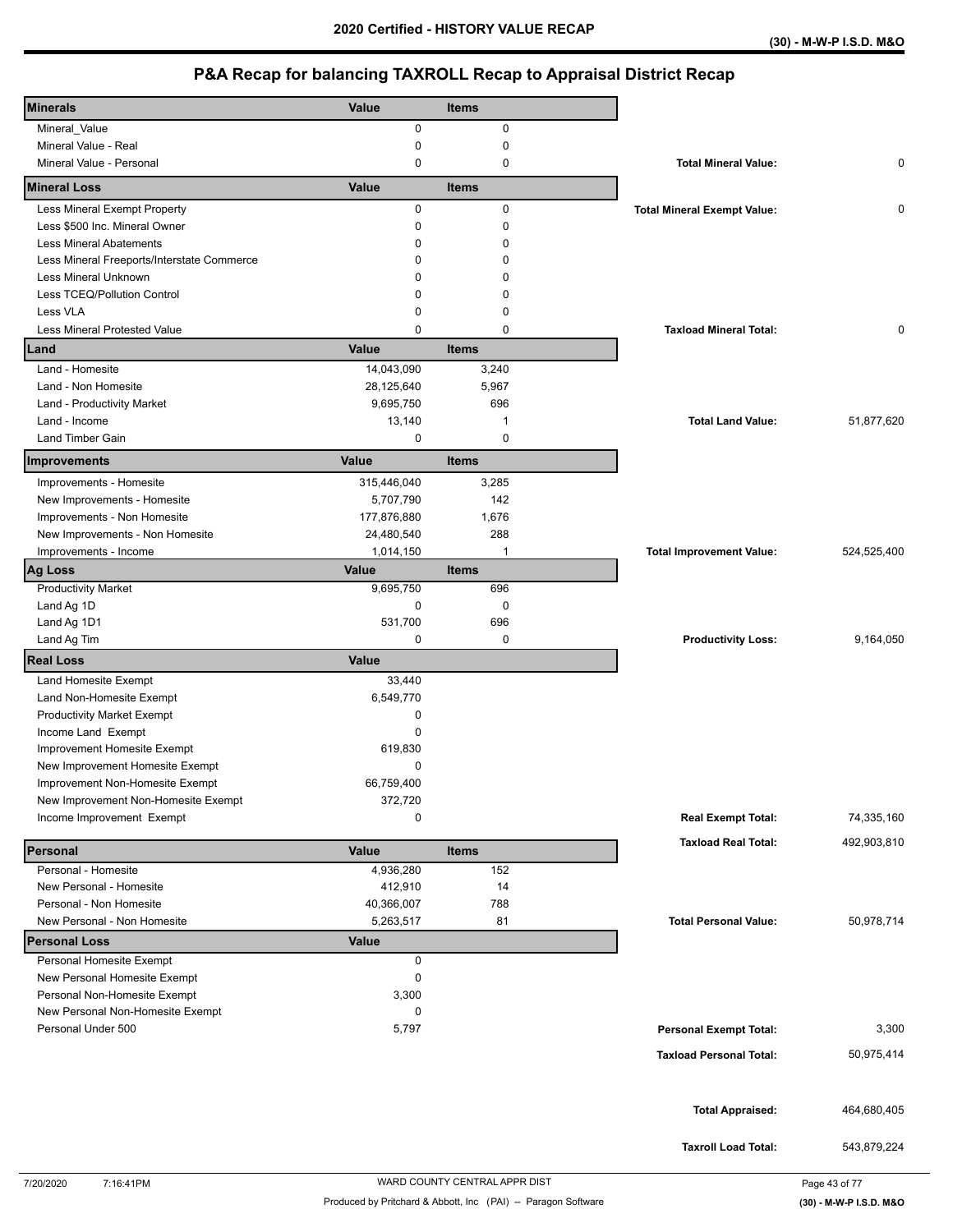**(30) - M-W-P I.S.D. M&O** 

|                |                |              |            |           |                               | <b>Category Code Breakdown</b> |                        |                  |                |                                    |                                    |
|----------------|----------------|--------------|------------|-----------|-------------------------------|--------------------------------|------------------------|------------------|----------------|------------------------------------|------------------------------------|
| Cat<br>Code    | <b>Items</b>   | <b>Acres</b> | Land       | Ag/Timber | Productivity<br><b>Market</b> | <b>Taxable</b><br>Land         | <b>Improvements</b>    | Personal         | <b>Mineral</b> | <b>Total Mkt</b><br><b>Taxable</b> | <b>Total Net</b><br><b>Taxable</b> |
| A <sub>1</sub> | 3,301          | 2,509.798    | 14,328,150 | $\pmb{0}$ | 0                             | 14,328,150                     | 333,440,680            | $\pmb{0}$        | 0              | 347,768,830                        | 180,677,048                        |
| A2             | 385            | 432.557      | 1,187,790  | $\pmb{0}$ | 0                             | 1,187,790                      | 10,184,080             | $\mathbf 0$      | 0              | 11,371,870                         | 6,412,330                          |
| A*             | 3,686          | 2,942.355    | 15,515,940 | 0         | 0                             | 15,515,940                     | 343,624,760            | 0                | 0              | 359,140,700                        | 187,089,378                        |
| <b>B1</b>      | 40             | 34.259       | 379,170    | 0         | 0                             | 379,170                        | 14,215,990             | 0                | 0              | 14,595,160                         | 14,501,810                         |
| B <sub>2</sub> | 23             | 10.512       | 82,500     | 0         | 0                             | 82,500                         | 1,949,310              | 0                | 0              | 2,031,810                          | 2,031,810                          |
| B*             | 63             | 44.771       | 461,670    | 0         | 0                             | 461,670                        | 16,165,300             | $\bf{0}$         | 0              | 16,626,970                         | 16,533,620                         |
| C1             | 2,957          | 7,644.373    | 7,233,200  | 0         | 0                             | 7,233,200                      | 3,869,180              | 0                | 0              | 11,102,380                         | 11,094,950                         |
| C*             | 2,957          | 7,644.373    | 7,233,200  | 0         | 0                             | 7,233,200                      | 3,869,180              | $\bf{0}$         | 0              | 11,102,380                         | 11,094,950                         |
| D <sub>1</sub> | 696            | 139,901.918  | 0          | 531,700   | 9,695,750                     | 531,700                        | 0                      | 0                | 0              | 531,700                            | 531,700                            |
| D <sub>2</sub> | 26             | 0.000        | 0          | $\pmb{0}$ | 0                             | 0                              | 1,475,010              | 0                | 0              | 1,475,010                          | 1,475,010                          |
| D*             | 722            | 139,901.918  | 0          | 531,700   | 9,695,750                     | 531,700                        | 1,475,010              | $\bf{0}$         | 0              | 2,006,710                          | 2,006,710                          |
| Е              | 1,357          | 66,626.760   | 5,213,600  | 0         | 0                             | 5,213,600                      | 1,993,170              | 0                | 0              | 7,206,770                          | 7,173,740                          |
| E <sub>1</sub> | 40             | 609.581      | 295,960    | 0         | 0                             | 295,960                        | 1,597,910              | 0                | 0              | 1,893,870                          | 1,312,440                          |
| E*             | 1,397          | 67,236.341   | 5,509,560  | 0         | 0                             | 5,509,560                      | 3,591,080              | $\bf{0}$         | 0              | 9,100,640                          | 8,486,180                          |
| F1             | 641            | 1,404.548    | 5,733,490  | $\pmb{0}$ | 0                             | 5,733,490                      | 63,597,000             | 149,780          | 0              | 69,480,270                         | 69,463,500                         |
| F1             | 641            | 1,404.548    | 5,733,490  | 0         | 0                             | 5,733,490                      | 63,597,000             | 149,780          | 0              | 69,480,270                         | 69,463,500                         |
| F2             | 91             | 256.926      | 769,600    | $\pmb{0}$ | 0                             | 769,600                        | 22,857,980             | $\mathbf 0$      | 0              | 23,627,580                         | 23,627,580                         |
| F <sub>2</sub> | 91             | 256.926      | 769,600    | $\pmb{0}$ | 0                             | 769,600                        | 22,857,980             | $\bf{0}$         | 0              | 23,627,580                         | 23,627,580                         |
| F*             | 732            | 1,661.474    | 6,503,090  | 0         | 0                             | 6,503,090                      | 86,454,980             | 149,780          | 0              | 93,107,850                         | 93,091,080                         |
| J2             | 11             | 5.398        | 41,640     | 0         | 0                             | 41,640                         | 321,410                | 17,980           | 0              | 381,030                            | 381,030                            |
| J3             | 3              | 725.000      | 53,000     | $\pmb{0}$ | 0                             | 53,000                         | 174,320                | $\mathbf 0$      | 0              | 227,320                            | 227,320                            |
| J4             | 4              | 0.516        | 13,630     | $\pmb{0}$ | 0                             | 13,630                         | 263,010                | 10,720           | $\pmb{0}$      | 287,360                            | 287,360                            |
| J <sub>5</sub> | $\overline{7}$ | 4.570        | 47,090     | 0         | 0                             | 47,090                         | 0                      | 0                | 0              | 47,090                             | 47,090                             |
| J6             | 22             | 913.394      | 165,770    | 0         | 0                             | 165,770                        | 580,420                | 69,320           | 0              | 815,510                            | 815,510                            |
| J7             | 6              | 19.188       | 53,750     | 0         | 0                             | 53,750                         | 244,750                | 2,040            | 0              | 300,540                            | 300,540                            |
| J*             | 53             | 1,668.066    | 374,880    | 0         | 0                             | 374,880                        | 1,583,910              | 100,060          | 0              | 2,058,850                          | 2,058,850                          |
| L1             | 366            | 0.000        | 0          | $\pmb{0}$ | 0                             | 0                              | 0                      | 32,050,162       | 0              | 32,050,162                         | 32,050,162                         |
| L1             | 366            | 0.000        | 0          | 0         | 0                             | $\pmb{0}$                      | $\mathbf 0$            | 32,050,162       | 0              | 32,050,162                         | 32,050,162                         |
| L <sub>2</sub> | $\overline{2}$ | 0.000        | 0          | 0         | 0                             | 0                              | 0                      | 40,795           | 0              | 40,795                             | 40,795                             |
| L2             | $\mathbf{2}$   | 0.000        | $\pmb{0}$  | $\pmb{0}$ | 0                             | $\pmb{0}$                      | 0                      | 40,795           | 0              | 40,795                             | 40,795                             |
| L*             | 368            | 0.000        | 0          | 0         | 0                             | 0                              | 0                      | 32,090,957       | 0              | 32,090,957                         | 32,090,957                         |
| M1             | 601            | 0.000        | $\pmb{0}$  | 0         | 0                             | 0                              |                        | 9,230 18,603,560 | 0              | 18,612,790                         | 15,087,660                         |
| M1             | $\mathbf{1}$   | 0.000        | $\pmb{0}$  | 0         | 0                             | 0                              | 0                      | 25,580           | 0              | 25,580                             | 25,580                             |
| M*             | 602            | 0.000        | 0          | 0         | 0                             | 0                              | 9,230                  | 18,629,140       | 0              | 18,638,370                         | 15,113,240                         |
| XВ             | 28             | 8.000        | 320        | 0         | 0                             | 320                            | 0                      | 5,477            | 0              | 5,797                              | 0                                  |
| XV             | 367            | 17,933.587   | 6,583,210  | 0         | 0                             | 6,583,210                      | 67,751,950             | 3,300            | 0              | 74,338,460                         | 0                                  |
| X*             | 395            | 17,941.587   | 6,583,530  | 0         | 0                             | 6,583,530                      | 67,751,950             | 8,777            | 0              | 74,344,257                         | 0                                  |
|                | 10,975         | 239,040.884  | 42,181,870 | 531,700   | 9,695,750                     | 42,713,570                     | 524,525,400 50,978,714 |                  | 0              | 618,217,684                        | 367,564,965                        |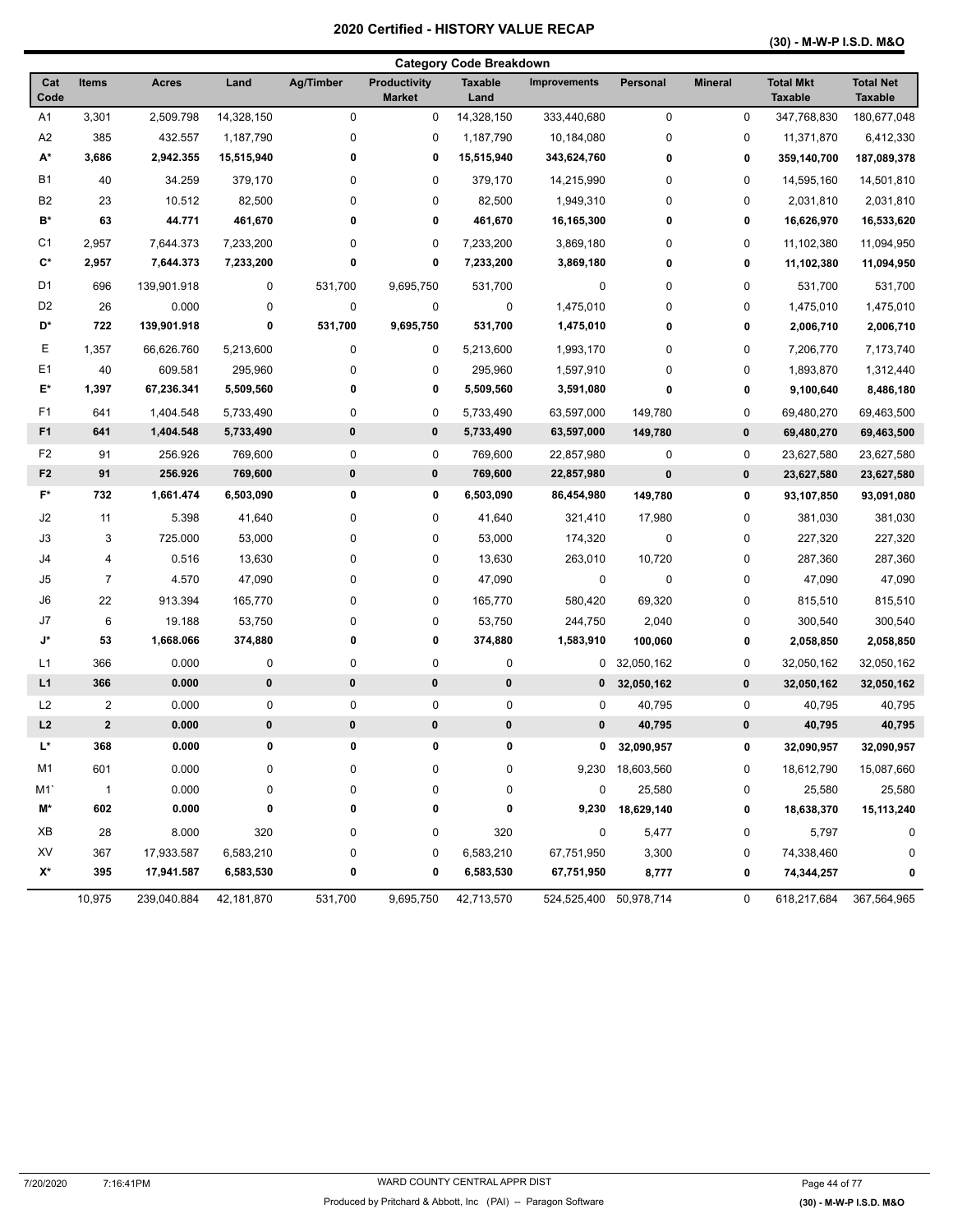|                                            |                    |              | Certified - HISTORT VALUE RECAP |               |                                     |           | (30IS) - M-W-P I.S.D. I&S |
|--------------------------------------------|--------------------|--------------|---------------------------------|---------------|-------------------------------------|-----------|---------------------------|
| Land                                       |                    | Value        | <b>Items</b>                    | <b>Exempt</b> |                                     |           |                           |
| Land - Homesite                            | $^{(+)}$           | 14,043,090   | 3,240                           | 33,440        |                                     |           |                           |
| Land - Non Homesite                        | $(+)$              | 28,125,640   | 5,967                           | 6,549,770     |                                     |           |                           |
| Land - Productivity Market                 | $^{(+)}$           | 9,695,750    | 696                             | 0             |                                     |           |                           |
| Land - Income                              | $^{(+)}$           | 13,140       | 1                               | $\Omega$      |                                     |           |                           |
| <b>Total Land Market Value</b>             | $(=)$              | 51,877,620   | 9,904                           |               | <b>Total Land Value:</b>            | $^{(+)}$  | 51,877,620                |
| Improvements                               |                    | Value        | <b>Items</b>                    | <b>Exempt</b> |                                     |           |                           |
| Improvements - Homesite                    | $^{(+)}$           | 315,446,040  | 3,285                           | 619,830       |                                     |           |                           |
| New Improvements - Homesite                | $(+)$              | 5,707,790    | 142                             | 0             |                                     |           |                           |
| Improvements - Non Homesite                | $(+)$              | 177,876,880  | 1,676                           | 66,759,400    |                                     |           |                           |
| New Improvements - Non Homesite            | $^{(+)}$           | 24,480,540   | 288                             | 372,720       |                                     |           |                           |
| Improvements - Income                      | $^{(+)}$           | 1,014,150    | 1                               | 0             |                                     |           |                           |
| <b>Total Improvement Value</b>             | $(=)$              | 524,525,400  | 5,392                           |               | <b>Total Imp Value:</b>             | $^{(+)}$  | 524,525,400               |
| Personal                                   |                    | Value        | <b>Items</b>                    | <b>Exempt</b> |                                     |           |                           |
| Personal - Homesite                        | $^{(+)}$           | 4,936,280    | 152                             | 0             |                                     |           |                           |
| New Personal - Homesite                    | $^{(+)}$           | 412,910      | 14                              | $\Omega$      |                                     |           |                           |
| Personal - Non Homesite                    | $^{(+)}$           | 40,366,007   | 788                             | 3,300         |                                     |           |                           |
| New Personal - Non Homesite                | $^{(+)}$           | 5,263,517    | 81                              | 0             |                                     |           |                           |
| <b>Total Personal Value</b>                | $(=)$              | 50,978,714   | 1,035                           |               | <b>Total Personal Value:</b>        | $^{(+)}$  | 50,978,714                |
| Total Real Estate & Personal Mkt Value (=) |                    | 627,381,734  | 16,331                          |               |                                     |           |                           |
| Minerals                                   |                    | Value        | <b>Items</b>                    |               |                                     |           |                           |
| <b>Mineral Value</b>                       | $^{(+)}$           | 0            | 0                               |               |                                     |           |                           |
| Mineral Value - Real                       | $^{(+)}$           | 0            | 0                               |               |                                     |           |                           |
| Mineral Value - Personal                   | $^{(+)}$           | 0            | 0                               |               |                                     |           |                           |
| <b>Total Mineral Market Value</b>          | $(=)$              | 0            | 0                               |               | <b>Total Min Mkt Value:</b>         | $^{(+)}$  | 0                         |
| <b>Total Market Value</b>                  | $(=)$              | 627,381,734  |                                 |               | <b>Total Market Value:</b>          | $(=/+)$   | 627,381,734               |
| Ag/Timber *does not include protested      |                    | Value        | <b>Items</b>                    |               |                                     |           |                           |
| Land Timber Gain                           | $^{(+)}$           | 0            | 0                               |               | <b>Land Timber Gain:</b>            | $^{(+)}$  | 0                         |
| <b>Productivity Market</b>                 | $^{(+)}$           | 9,695,750    | 696                             |               |                                     |           |                           |
| Land Ag 1D                                 | $(-)$              | 0            | 0                               |               |                                     |           |                           |
| Land Ag 1D1                                | $(-)$<br>$(-)$     | 531,700<br>0 | 696<br>0                        |               |                                     |           |                           |
| Land Ag Tim<br>Productivity Loss: (=)      |                    | 9,164,050    | 696                             |               | <b>Productivity Loss:</b>           |           | 9,164,050                 |
| Losses                                     |                    | Value        | <b>Items</b>                    |               |                                     | $(-)$     |                           |
| Less Real Exempt Property                  | $(-)$              | 74,338,460   | 367                             |               |                                     |           |                           |
| Less \$500 Inc. Real Personal              | $(\text{-})$       | 5,797        | 28                              |               |                                     |           |                           |
| Less Disaster Exemption                    | $(-)$              | 0            | 0                               |               | <b>Total Market Taxable:</b>        | $(=)$     | 618,217,684               |
| Less Real/Personal Abatements              | $(\textnormal{-})$ | 0            | 0                               |               |                                     |           |                           |
| Less Community Housing                     | $(-)$              | 0            | 0                               |               |                                     |           |                           |
| Less Freeport                              | $(-)$              | 0            | 0                               |               |                                     |           |                           |
| <b>Less Allocation</b>                     | $(-)$              | 0            | 0                               |               |                                     |           |                           |
| Less MultiUse                              | $(-)$              | 0            | 0                               |               |                                     |           |                           |
| Less Goods In Transit (Real & Industrial)  | $(-)$              | 0            | 0                               |               |                                     |           |                           |
| <b>Less Historical</b>                     | $(-)$              | 0            | 0                               |               |                                     |           |                           |
| Less Solar/Wind Power                      | $(-)$              | 0            | 0                               |               | <b>Total Protested Value:</b>       |           | 0                         |
| Less Vehicle Leased for Personal Use       | $(-)$              | 0            | 0                               |               | <b>Protested % of Total Market:</b> |           | 0.00%                     |
| Less Real Protested Value                  | $(-)$              | 0            | 0                               |               |                                     |           |                           |
| Less 10% Cap Loss                          | $(-)$              | 79,193,022   | 1,762                           |               |                                     |           |                           |
| Less TCEQ/Pollution Control                | $(-)$              | 0            | 0                               |               |                                     |           |                           |
| Less VLA Loss                              | $(\cdot)$          | 0            | 0                               |               |                                     |           |                           |
| Less Mineral Exempt Property               | $(-)$              | 0            | 0                               |               |                                     |           |                           |
| Less \$500 Inc. Mineral Owner              | $(-)$              | 0            | 0                               |               |                                     |           |                           |
| <b>Less Mineral Abatements</b>             | $(-)$              | 0            | 0                               |               |                                     |           |                           |
| <b>Less Mineral Freeports</b>              | $(-)$              | 0            | 0                               |               |                                     |           |                           |
| Less Interstate Commerce                   | $(\cdot)$          | 0            | 0                               |               |                                     |           |                           |
| Less Foreign Trade                         | $(-)$              | 0            | 0                               |               | <b>Total Losses:</b>                | $(-)$     | 153,537,279               |
| Less Mineral Unknown                       | $(-)$              | 0            | 0                               |               | <b>Total Appraised Value:</b>       | $(=/+)$   | 464,680,405               |
| Less Mineral Protested Value               | $(-)$              | 0            | 0                               |               | <b>Total Exemptions*:</b>           | $(\cdot)$ | 97,115,440                |
| Total Losses (includes Prod. Loss)         | $(=)$              | 162,701,329  |                                 |               | * See breakdown on following page   |           |                           |
| <b>Total Appraised Value</b>               | $(=)$              | 464,680,405  |                                 |               | <b>Net Taxable Value:</b>           |           | 367,564,965               |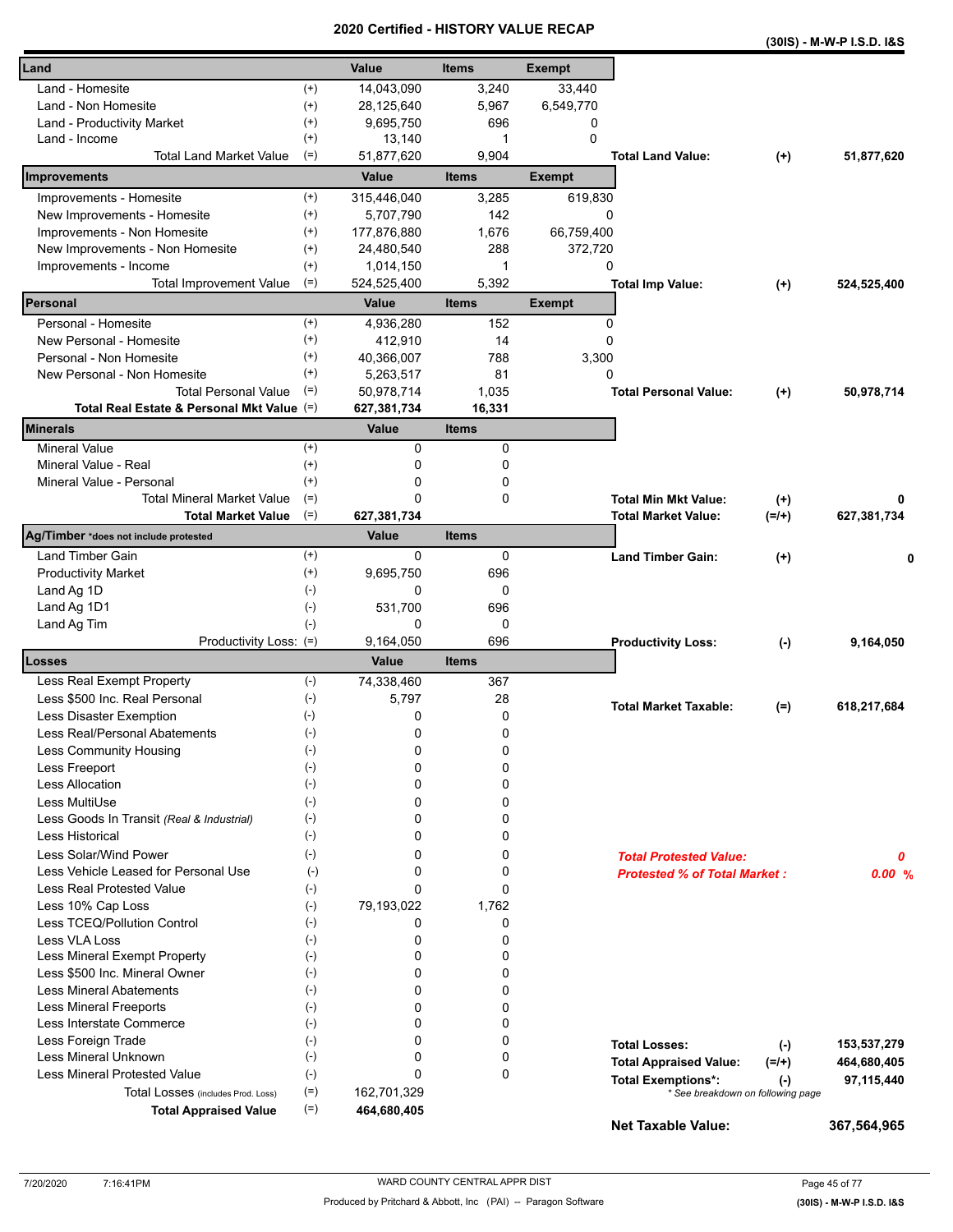|                                                                      |     |   |    |                                                                   |              |                                                                    |              |              |                                              |                                                                                                                                     | (30IS) - M-W-P I.S.D. I&S                    |
|----------------------------------------------------------------------|-----|---|----|-------------------------------------------------------------------|--------------|--------------------------------------------------------------------|--------------|--------------|----------------------------------------------|-------------------------------------------------------------------------------------------------------------------------------------|----------------------------------------------|
| *** Freeze Totals: (This is only for Effective Tax Rate Calculation) |     |   |    |                                                                   |              |                                                                    |              |              |                                              |                                                                                                                                     |                                              |
| <b>Total Ceiling Tax:</b>                                            |     |   |    |                                                                   |              | 80,914.86                                                          |              |              |                                              |                                                                                                                                     |                                              |
| <b>Total Freeze Taxable:</b>                                         |     |   |    |                                                                   |              | 17,023,250                                                         |              |              |                                              |                                                                                                                                     |                                              |
| New Imp/Pers with Ceiling: +                                         |     |   |    |                                                                   |              | 145,210                                                            |              |              |                                              |                                                                                                                                     |                                              |
| **Freeze Adjusted Taxable:                                           |     |   |    |                                                                   |              |                                                                    |              |              |                                              | 350,686,925**This number DOES NOT represent any Jurisdiction's Certified Taxable Value**                                            |                                              |
|                                                                      |     |   |    |                                                                   |              |                                                                    |              |              |                                              | Estimated Total Levy: ((Net Taxable Value - Total Freeze Taxable + New Imp/Pers with Ceiling) * Tax Rate / 100) + Total Ceiling Tax |                                              |
|                                                                      |     |   |    | or (Freeze Adjusted Taxable * Tax Rate / 100) + Total Ceiling Tax |              |                                                                    |              |              |                                              |                                                                                                                                     |                                              |
|                                                                      |     |   |    |                                                                   |              |                                                                    |              |              |                                              |                                                                                                                                     |                                              |
| <b>Count of Homesteads</b>                                           |     |   |    |                                                                   |              |                                                                    |              |              |                                              |                                                                                                                                     |                                              |
| н                                                                    | s   | F | в  | D                                                                 | W            | o                                                                  | DV           | <b>DV100</b> | <b>SS First Resp</b>                         | <b>SS Svc Member</b>                                                                                                                |                                              |
| 1,448                                                                | 772 | 0 | 61 | 0                                                                 | 0            | 0                                                                  | 69           | 16           | 0                                            | 0                                                                                                                                   |                                              |
| <b>Owner and Parcel Counts</b>                                       |     |   |    |                                                                   |              |                                                                    |              |              |                                              |                                                                                                                                     |                                              |
| <b>Total Parcels*:</b>                                               |     |   |    |                                                                   |              | 10,938* Parcel count is figured by parcel per ownership sequences. |              |              |                                              |                                                                                                                                     |                                              |
| <b>Total Owners:</b>                                                 |     |   |    | 6,396                                                             |              |                                                                    |              |              |                                              |                                                                                                                                     |                                              |
| <b>Ported Homestead/Charity Amounts</b>                              |     |   |    |                                                                   | <b>Value</b> |                                                                    | <b>Items</b> |              |                                              |                                                                                                                                     |                                              |
| DV Donated Home (Charity)                                            |     |   |    | $^{(+)}$                                                          |              | 0                                                                  |              |              | 0                                            |                                                                                                                                     |                                              |
| SS of a Service Member Ported Amount                                 |     |   |    | $^{(+)}$                                                          |              | 0                                                                  |              |              | 0                                            |                                                                                                                                     |                                              |
| SS of a First Responder Ported Amount                                |     |   |    | $^{(+)}$                                                          |              | 0                                                                  |              |              | $\Omega$                                     |                                                                                                                                     |                                              |
| SS of DV Donated Home Ported Amount<br>SS of 100% DV Ported Amount   |     |   |    | $^{(+)}$<br>$^{(+)}$                                              |              | 0<br>$\mathbf 0$                                                   |              |              | 0<br>0                                       |                                                                                                                                     |                                              |
| <b>Homestead Exemptions</b>                                          |     |   |    |                                                                   | Value        |                                                                    | <b>Items</b> |              |                                              |                                                                                                                                     |                                              |
| Homestead H,S                                                        |     |   |    | $^{(+)}$                                                          |              | 54,587,880                                                         |              | 2,297        |                                              |                                                                                                                                     |                                              |
| Senior S                                                             |     |   |    | $^{(+)}$                                                          |              | 5,972,440                                                          |              |              | 650                                          | H - Homestead                                                                                                                       | D - Disabled Only                            |
| Disabled B                                                           |     |   |    | $^{(+)}$                                                          |              | 443,590                                                            |              |              | 48                                           | S - Over 65                                                                                                                         | W - Widow                                    |
| DV 100%                                                              |     |   |    | $^{(+)}$                                                          |              | 722,660                                                            |              |              | 15                                           | F - Disabled Widow<br><b>B</b> - Disabled                                                                                           | O - Over 65 (No HS)<br>DV - Disabled Veteran |
| Surviving Spouse of a Service Member                                 |     |   |    | $^{(+)}$                                                          |              | 0                                                                  |              |              | 0                                            | DV100 (1, 2, 3) - 100% Disabled Veteran                                                                                             |                                              |
| Survivng Spouse of a First Responder                                 |     |   |    | $^{(+)}$                                                          |              | 0                                                                  |              |              | 0                                            | 4 (4B, 4H, 4S) - Surviving Spouse of a Service Member                                                                               |                                              |
|                                                                      |     |   |    | Total Reimbursable (=)                                            |              | 61,726,570                                                         |              | 3,010        |                                              | 5* (5B, 5H, 5S) - Surviving Spouse of a First Responder                                                                             |                                              |
| <b>Local Discount</b>                                                |     |   |    | $^{(+)}$                                                          |              | 34,887,720                                                         |              | 1,833        |                                              |                                                                                                                                     |                                              |
| <b>Disabled Veteran</b>                                              |     |   |    | $^{(+)}$                                                          |              | 501,150                                                            |              |              | 52                                           |                                                                                                                                     |                                              |
| Optional 65                                                          |     |   |    | $^{(+)}$                                                          |              | 0                                                                  |              |              | 0                                            |                                                                                                                                     |                                              |
| <b>Local Disabled</b>                                                |     |   |    | $^{(+)}$                                                          |              | 0                                                                  |              |              | 0                                            |                                                                                                                                     |                                              |
| State Homestead                                                      |     |   |    | $^{(+)}$                                                          |              | 0                                                                  |              |              | 0                                            |                                                                                                                                     |                                              |
| <b>Total Exemptions</b>                                              |     |   |    | $(=)$                                                             |              |                                                                    |              |              | 97,115,440 (includes Ported/Charity Amounts) |                                                                                                                                     |                                              |
| <b>Special Certified Totals</b>                                      |     |   |    |                                                                   |              |                                                                    |              |              |                                              |                                                                                                                                     |                                              |
| <b>Exempt Value of First Time Absolute Exemption</b>                 |     |   |    |                                                                   |              |                                                                    |              | \$412,450    |                                              |                                                                                                                                     |                                              |
|                                                                      |     |   |    |                                                                   |              |                                                                    |              |              |                                              |                                                                                                                                     |                                              |
| <b>Exempt Value of First Time Partial Exemption</b>                  |     |   |    |                                                                   |              |                                                                    |              | \$487,890    |                                              |                                                                                                                                     |                                              |
| <b>New AG/Timber</b>                                                 |     |   |    |                                                                   |              |                                                                    |              |              |                                              |                                                                                                                                     |                                              |
| Market                                                               |     |   |    |                                                                   |              |                                                                    |              | \$0          |                                              |                                                                                                                                     |                                              |
| Taxable                                                              |     |   |    |                                                                   |              |                                                                    |              | \$0          |                                              |                                                                                                                                     |                                              |
| Value Loss                                                           |     |   |    |                                                                   |              |                                                                    |              | \$0          |                                              |                                                                                                                                     |                                              |
| New Improvement/Personal                                             |     |   |    |                                                                   |              |                                                                    |              |              |                                              |                                                                                                                                     |                                              |
| Market                                                               |     |   |    |                                                                   |              |                                                                    |              | \$35,492,037 |                                              |                                                                                                                                     |                                              |
| Taxable                                                              |     |   |    |                                                                   |              |                                                                    |              | \$34,092,197 |                                              |                                                                                                                                     |                                              |
|                                                                      |     |   |    |                                                                   |              |                                                                    |              |              |                                              |                                                                                                                                     |                                              |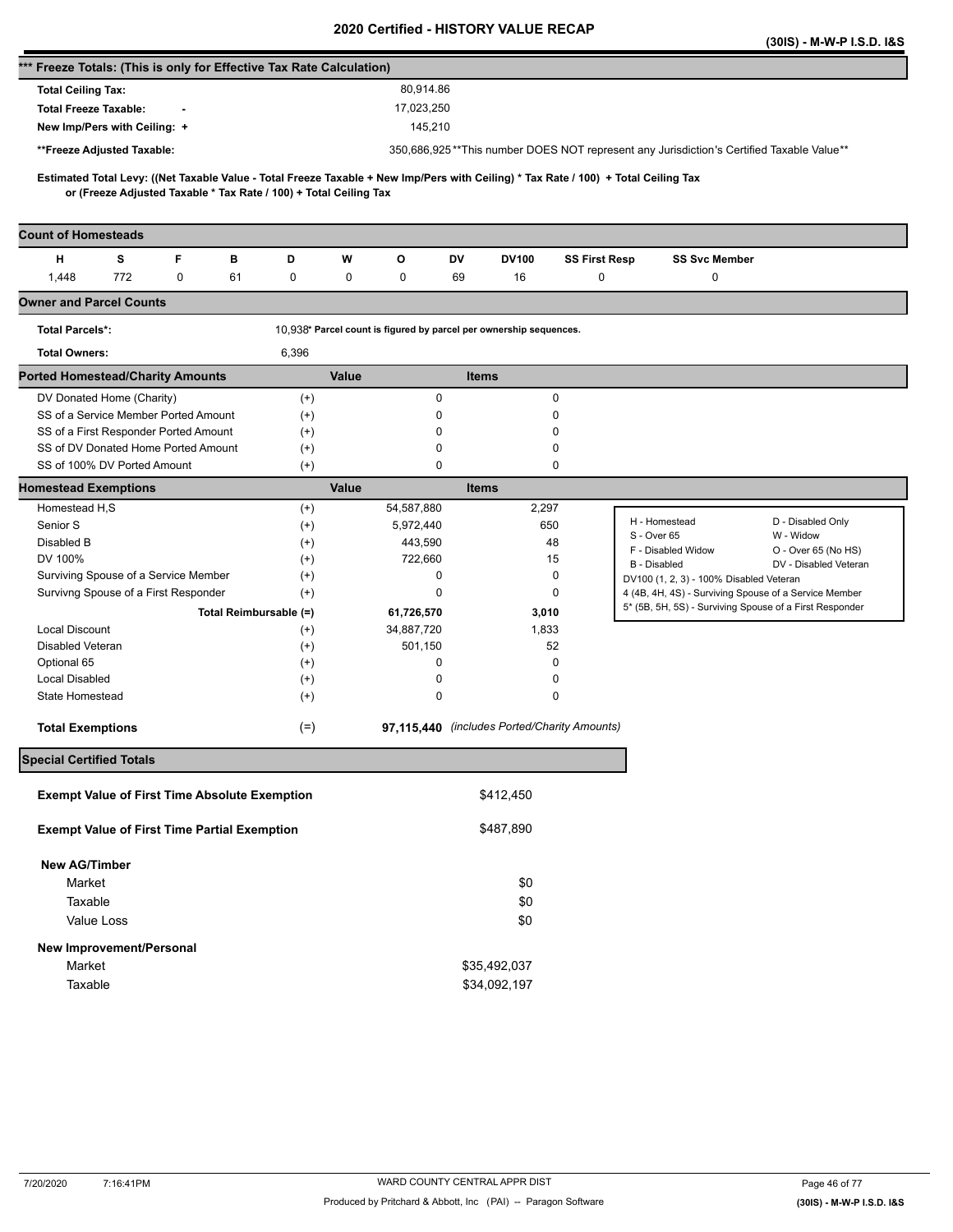|                                   | Average Values* (includes protested & exempt value) |                |                                        |  |
|-----------------------------------|-----------------------------------------------------|----------------|----------------------------------------|--|
| Average Homestead Value A*        |                                                     | <b>Parcels</b> | Total Homestead Value A*               |  |
| Market                            | \$100,310                                           | 3,302          | \$331,223,790<br>Market                |  |
| Taxable                           | \$36.181                                            |                | \$163.146.228<br>Taxable               |  |
|                                   | Average Homestead Value A* and E*                   | <b>Parcels</b> | Total Homestead Value A* and E*        |  |
| Market                            | \$100,277                                           | 3,316          | \$332,520,630<br>Market                |  |
| Taxable                           | \$36.155                                            |                | \$163,905,058<br><b>Taxable</b>        |  |
|                                   | Average Homestead Value A* and E* and M1            | <b>Parcels</b> | Total Homestead Value A* and E* and M1 |  |
| Market                            | \$97,228                                            | 3,475          | \$337,869,820<br>Market                |  |
| Taxable                           | \$34,556                                            |                | \$165,730,658<br>Taxable               |  |
| <b>Average Homestead Value M1</b> |                                                     | <b>Parcels</b> | <b>Total Homestead Value M1</b>        |  |
| Market                            | \$33,642                                            | 159            | \$5,349,190<br>Market                  |  |
| Taxable                           | \$1,200                                             |                | \$1,825,600<br>Taxable                 |  |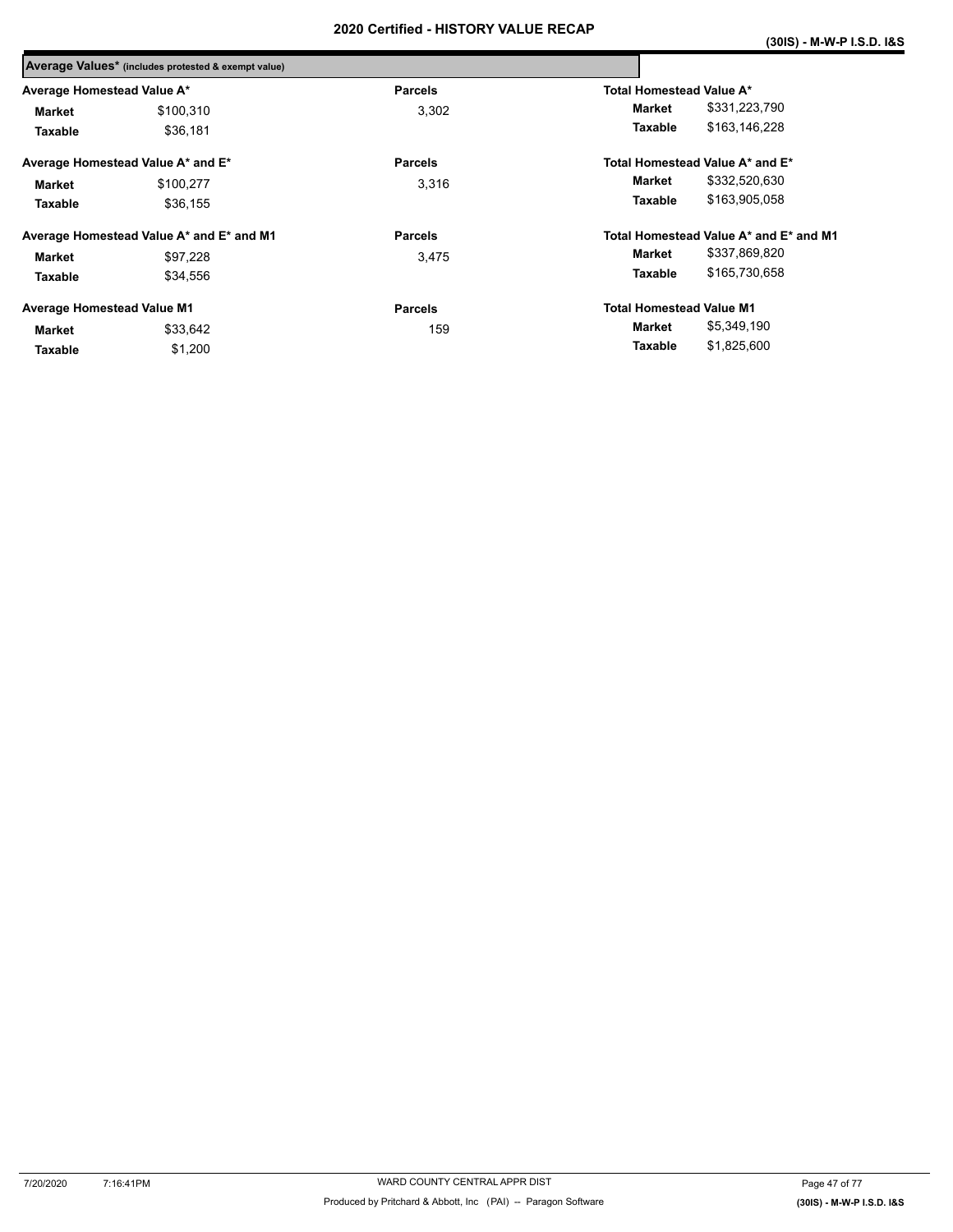| <b>Minerals</b>                            | Value       | Items        |                                    |             |
|--------------------------------------------|-------------|--------------|------------------------------------|-------------|
| Mineral_Value                              | 0           | $\mathbf 0$  |                                    |             |
| Mineral Value - Real                       | 0           | $\mathbf 0$  |                                    |             |
| Mineral Value - Personal                   | $\mathbf 0$ | $\mathbf 0$  | <b>Total Mineral Value:</b>        | 0           |
| <b>Mineral Loss</b>                        | Value       | <b>Items</b> |                                    |             |
| Less Mineral Exempt Property               | 0           | $\mathbf 0$  | <b>Total Mineral Exempt Value:</b> | 0           |
| Less \$500 Inc. Mineral Owner              | 0           | $\mathbf 0$  |                                    |             |
| <b>Less Mineral Abatements</b>             | $\Omega$    | 0            |                                    |             |
| Less Mineral Freeports/Interstate Commerce | 0           | 0            |                                    |             |
| Less Mineral Unknown                       | $\Omega$    | 0            |                                    |             |
| Less TCEQ/Pollution Control                | $\mathbf 0$ | 0            |                                    |             |
| Less VLA                                   | $\mathbf 0$ | 0            |                                    |             |
| <b>Less Mineral Protested Value</b>        | $\mathbf 0$ | 0            | <b>Taxload Mineral Total:</b>      | 0           |
| Land                                       | Value       | <b>Items</b> |                                    |             |
| Land - Homesite                            | 14,043,090  | 3,240        |                                    |             |
| Land - Non Homesite                        | 28,125,640  | 5,967        |                                    |             |
| Land - Productivity Market                 | 9,695,750   | 696          |                                    |             |
| Land - Income                              | 13,140      | 1            | <b>Total Land Value:</b>           | 51,877,620  |
| Land Timber Gain                           | 0           | $\mathbf 0$  |                                    |             |
| Improvements                               | Value       | <b>Items</b> |                                    |             |
| Improvements - Homesite                    | 315,446,040 | 3,285        |                                    |             |
| New Improvements - Homesite                | 5,707,790   | 142          |                                    |             |
| Improvements - Non Homesite                | 177,876,880 | 1,676        |                                    |             |
| New Improvements - Non Homesite            | 24,480,540  | 288          |                                    |             |
| Improvements - Income                      | 1,014,150   | $\mathbf{1}$ | <b>Total Improvement Value:</b>    | 524,525,400 |
| <b>Ag Loss</b>                             | Value       | <b>Items</b> |                                    |             |
| <b>Productivity Market</b>                 | 9,695,750   | 696          |                                    |             |
| Land Ag 1D                                 | 0           | $\pmb{0}$    |                                    |             |
| Land Ag 1D1                                | 531,700     | 696          |                                    |             |
| Land Ag Tim                                | $\mathbf 0$ | $\mathbf 0$  | <b>Productivity Loss:</b>          | 9,164,050   |
|                                            |             |              |                                    |             |
| <b>Real Loss</b>                           | Value       |              |                                    |             |
| Land Homesite Exempt                       | 33,440      |              |                                    |             |
| Land Non-Homesite Exempt                   | 6,549,770   |              |                                    |             |
| <b>Productivity Market Exempt</b>          | 0           |              |                                    |             |
| Income Land Exempt                         | $\Omega$    |              |                                    |             |
| Improvement Homesite Exempt                | 619,830     |              |                                    |             |
| New Improvement Homesite Exempt            | $\mathbf 0$ |              |                                    |             |
| Improvement Non-Homesite Exempt            | 66,759,400  |              |                                    |             |
| New Improvement Non-Homesite Exempt        | 372,720     |              |                                    |             |
| Income Improvement Exempt                  | 0           |              | <b>Real Exempt Total:</b>          | 74,335,160  |
| Personal                                   | Value       | <b>Items</b> | <b>Taxload Real Total:</b>         | 492,903,810 |
| Personal - Homesite                        | 4,936,280   | 152          |                                    |             |
| New Personal - Homesite                    | 412,910     | 14           |                                    |             |
| Personal - Non Homesite                    | 40,366,007  | 788          |                                    |             |
| New Personal - Non Homesite                | 5,263,517   | 81           | <b>Total Personal Value:</b>       | 50,978,714  |
| <b>Personal Loss</b>                       | Value       |              |                                    |             |
| Personal Homesite Exempt                   | 0           |              |                                    |             |
| New Personal Homesite Exempt               | 0           |              |                                    |             |
| Personal Non-Homesite Exempt               | 3,300       |              |                                    |             |
| New Personal Non-Homesite Exempt           | 0           |              |                                    |             |
| Personal Under 500                         | 5,797       |              | <b>Personal Exempt Total:</b>      | 3,300       |
|                                            |             |              | <b>Taxload Personal Total:</b>     | 50,975,414  |
|                                            |             |              |                                    |             |
|                                            |             |              |                                    |             |
|                                            |             |              | <b>Total Appraised:</b>            | 464,680,405 |
|                                            |             |              | <b>Taxroll Load Total:</b>         | 543,879,224 |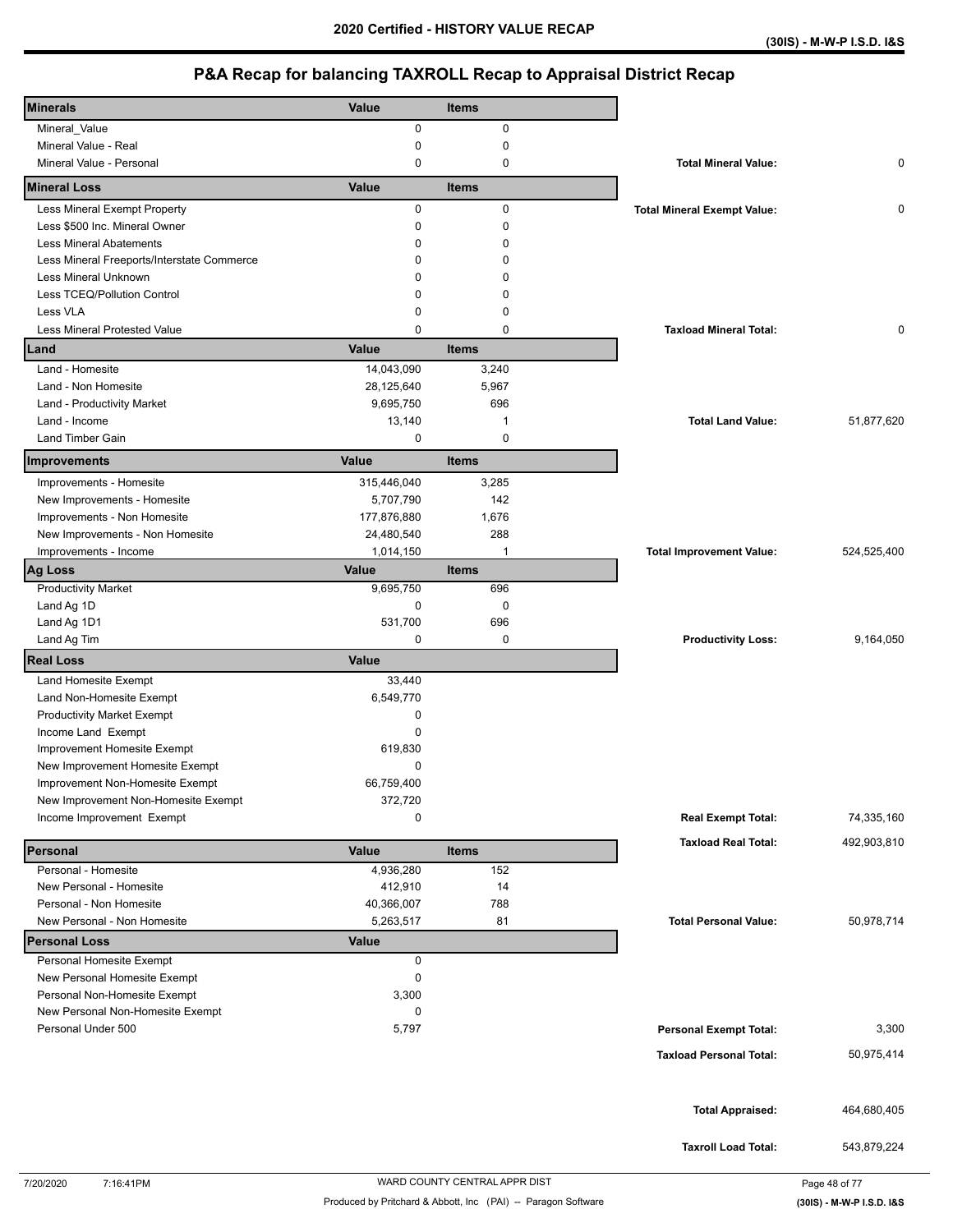**(30IS) - M-W-P I.S.D. I&S** 

| <b>Category Code Breakdown</b> |                |              |            |           |                                      |                        |                        |                  |                |                                    |                                    |
|--------------------------------|----------------|--------------|------------|-----------|--------------------------------------|------------------------|------------------------|------------------|----------------|------------------------------------|------------------------------------|
| Cat<br>Code                    | <b>Items</b>   | <b>Acres</b> | Land       | Ag/Timber | <b>Productivity</b><br><b>Market</b> | <b>Taxable</b><br>Land | <b>Improvements</b>    | <b>Personal</b>  | <b>Mineral</b> | <b>Total Mkt</b><br><b>Taxable</b> | <b>Total Net</b><br><b>Taxable</b> |
| A <sub>1</sub>                 | 3,301          | 2,509.798    | 14,328,150 | $\pmb{0}$ | 0                                    | 14,328,150             | 333,440,680            | $\pmb{0}$        | 0              | 347,768,830                        | 180,677,048                        |
| A2                             | 385            | 432.557      | 1,187,790  | 0         | 0                                    | 1,187,790              | 10,184,080             | 0                | 0              | 11,371,870                         | 6,412,330                          |
| A*                             | 3,686          | 2,942.355    | 15,515,940 | 0         | 0                                    | 15,515,940             | 343,624,760            | 0                | 0              | 359,140,700                        | 187,089,378                        |
| <b>B1</b>                      | 40             | 34.259       | 379,170    | 0         | 0                                    | 379,170                | 14,215,990             | 0                | 0              | 14,595,160                         | 14,501,810                         |
| B <sub>2</sub>                 | 23             | 10.512       | 82,500     | 0         | 0                                    | 82,500                 | 1,949,310              | 0                | 0              | 2,031,810                          | 2,031,810                          |
| B*                             | 63             | 44.771       | 461,670    | 0         | 0                                    | 461,670                | 16,165,300             | 0                | 0              | 16,626,970                         | 16,533,620                         |
| C <sub>1</sub>                 | 2,957          | 7,644.373    | 7,233,200  | 0         | 0                                    | 7,233,200              | 3,869,180              | 0                | 0              | 11,102,380                         | 11,094,950                         |
| C*                             | 2,957          | 7,644.373    | 7,233,200  | 0         | 0                                    | 7,233,200              | 3,869,180              | 0                | 0              | 11,102,380                         | 11,094,950                         |
| D1                             | 696            | 139,901.918  | 0          | 531,700   | 9,695,750                            | 531,700                | 0                      | 0                | 0              | 531,700                            | 531,700                            |
| D <sub>2</sub>                 | 26             | 0.000        | 0          | $\pmb{0}$ | 0                                    | 0                      | 1,475,010              | 0                | 0              | 1,475,010                          | 1,475,010                          |
| D*                             | 722            | 139,901.918  | 0          | 531,700   | 9,695,750                            | 531,700                | 1,475,010              | 0                | 0              | 2,006,710                          | 2,006,710                          |
| Е                              | 1,357          | 66,626.760   | 5,213,600  | 0         | 0                                    | 5,213,600              | 1,993,170              | 0                | 0              | 7,206,770                          | 7,173,740                          |
| E <sub>1</sub>                 | 40             | 609.581      | 295,960    | 0         | 0                                    | 295,960                | 1,597,910              | 0                | 0              | 1,893,870                          | 1,312,440                          |
| E*                             | 1,397          | 67,236.341   | 5,509,560  | 0         | 0                                    | 5,509,560              | 3,591,080              | 0                | 0              | 9,100,640                          | 8,486,180                          |
| F1                             | 641            | 1,404.548    | 5,733,490  | 0         | 0                                    | 5,733,490              | 63,597,000             | 149,780          | 0              | 69,480,270                         | 69,463,500                         |
| F <sub>1</sub>                 | 641            | 1,404.548    | 5,733,490  | 0         | 0                                    | 5,733,490              | 63,597,000             | 149,780          | $\mathbf 0$    | 69,480,270                         | 69,463,500                         |
| F <sub>2</sub>                 | 91             | 256.926      | 769,600    | 0         | 0                                    | 769,600                | 22,857,980             | $\mathbf 0$      | 0              | 23,627,580                         | 23,627,580                         |
| F <sub>2</sub>                 | 91             | 256.926      | 769,600    | $\pmb{0}$ | $\pmb{0}$                            | 769,600                | 22,857,980             | $\bf{0}$         | $\mathbf 0$    | 23,627,580                         | 23,627,580                         |
| F*                             | 732            | 1,661.474    | 6,503,090  | 0         | 0                                    | 6,503,090              | 86,454,980             | 149,780          | 0              | 93,107,850                         | 93,091,080                         |
| J2                             | 11             | 5.398        | 41,640     | 0         | 0                                    | 41,640                 | 321,410                | 17,980           | 0              | 381,030                            | 381,030                            |
| J3                             | 3              | 725.000      | 53,000     | 0         | 0                                    | 53,000                 | 174,320                | 0                | 0              | 227,320                            | 227,320                            |
| J4                             | 4              | 0.516        | 13,630     | $\pmb{0}$ | 0                                    | 13,630                 | 263,010                | 10,720           | 0              | 287,360                            | 287,360                            |
| J <sub>5</sub>                 | 7              | 4.570        | 47,090     | 0         | 0                                    | 47,090                 | 0                      | $\pmb{0}$        | 0              | 47,090                             | 47,090                             |
| J6                             | 22             | 913.394      | 165,770    | 0         | 0                                    | 165,770                | 580,420                | 69,320           | 0              | 815,510                            | 815,510                            |
| J7                             | 6              | 19.188       | 53,750     | 0         | 0                                    | 53,750                 | 244,750                | 2,040            | 0              | 300,540                            | 300,540                            |
| J*                             | 53             | 1,668.066    | 374,880    | 0         | 0                                    | 374,880                | 1,583,910              | 100,060          | 0              | 2,058,850                          | 2,058,850                          |
| L1                             | 366            | 0.000        | 0          | $\pmb{0}$ | 0                                    | 0                      | 0                      | 32,050,162       | 0              | 32,050,162                         | 32,050,162                         |
| L1                             | 366            | 0.000        | 0          | 0         | $\pmb{0}$                            | $\pmb{0}$              | 0                      | 32,050,162       | $\pmb{0}$      | 32,050,162                         | 32,050,162                         |
| L <sub>2</sub>                 | $\overline{2}$ | 0.000        | 0          | 0         | 0                                    | 0                      | 0                      | 40,795           | 0              | 40,795                             | 40,795                             |
| L2                             | $\mathbf{2}$   | 0.000        | 0          | 0         | $\pmb{0}$                            | $\pmb{0}$              | 0                      | 40,795           | $\pmb{0}$      | 40,795                             | 40,795                             |
| L*                             | 368            | 0.000        | 0          | 0         | 0                                    | 0                      | 0                      | 32,090,957       | 0              | 32,090,957                         | 32,090,957                         |
| M1                             | 601            | 0.000        | $\pmb{0}$  | 0         | 0                                    | 0                      |                        | 9,230 18,603,560 | 0              | 18,612,790                         | 15,087,660                         |
| M1                             | $\overline{1}$ | 0.000        | $\pmb{0}$  | $\pmb{0}$ | 0                                    | 0                      | 0                      | 25,580           | 0              | 25,580                             | 25,580                             |
| M*                             | 602            | 0.000        | 0          | 0         | 0                                    | 0                      | 9,230                  | 18,629,140       | 0              | 18,638,370                         | 15,113,240                         |
| XВ                             | 28             | 8.000        | 320        | 0         | 0                                    | 320                    | 0                      | 5,477            | 0              | 5,797                              | 0                                  |
| XV                             | 367            | 17,933.587   | 6,583,210  | 0         | 0                                    | 6,583,210              | 67,751,950             | 3,300            | 0              | 74,338,460                         | 0                                  |
| X*                             | 395            | 17,941.587   | 6,583,530  | 0         | 0                                    | 6,583,530              | 67,751,950             | 8,777            | 0              | 74,344,257                         | 0                                  |
|                                | 10,975         | 239,040.884  | 42,181,870 | 531,700   | 9,695,750                            | 42,713,570             | 524,525,400 50,978,714 |                  | 0              | 618,217,684                        | 367,564,965                        |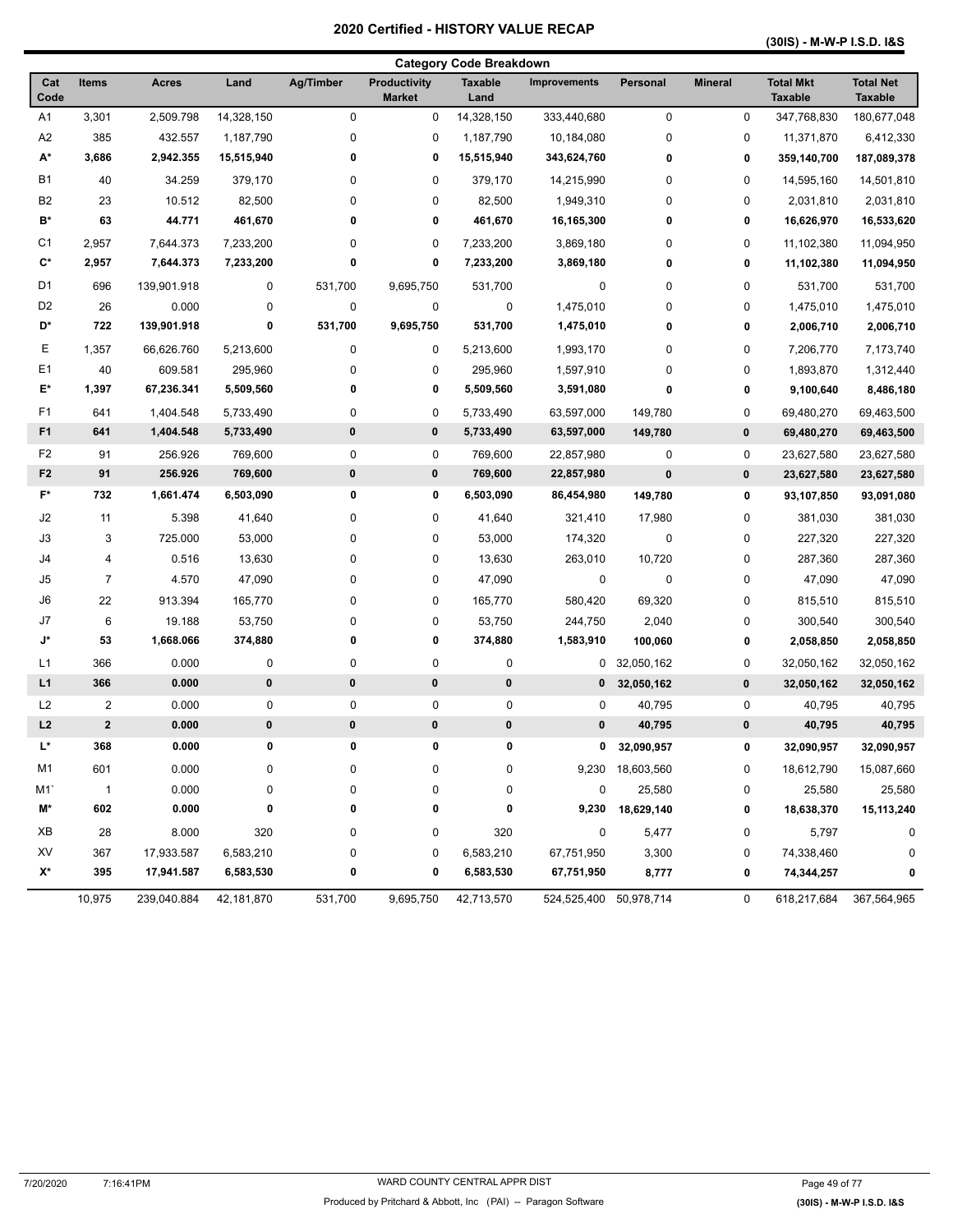| (31) - PECOS-BARSTOW I.S.D. M&O |  |
|---------------------------------|--|
|---------------------------------|--|

| Land                                       |                   | Value               | <b>Items</b>       | <b>Exempt</b> |                                          |            |
|--------------------------------------------|-------------------|---------------------|--------------------|---------------|------------------------------------------|------------|
| Land - Homesite                            | $^{(+)}$          | 109,610             | 157                | $\Omega$      |                                          |            |
| Land - Non Homesite                        | $^{(+)}$          | 6,097,260           | 2,574              | 204,570       |                                          |            |
| Land - Productivity Market                 | $^{(+)}$          | 6,821,120           | 1,127              | 0             |                                          |            |
| Land - Income                              | $^{(+)}$          | 0                   | $\mathbf 0$        | $\Omega$      |                                          |            |
| <b>Total Land Market Value</b>             | $(=)$             | 13,027,990          | 3,858              |               | <b>Total Land Value:</b><br>$^{(+)}$     | 13,027,990 |
| Improvements                               |                   | Value               | <b>Items</b>       | <b>Exempt</b> |                                          |            |
| Improvements - Homesite                    | $^{(+)}$          | 5,916,110           | 145                | $\Omega$      |                                          |            |
| New Improvements - Homesite                | $^{(+)}$          | 0                   | 0                  | $\Omega$      |                                          |            |
| Improvements - Non Homesite                | $^{(+)}$          | 4,712,830           | 236                | 1,352,660     |                                          |            |
| New Improvements - Non Homesite            | $^{(+)}$          | 0                   | 0                  | 0             |                                          |            |
| Improvements - Income                      | $^{(+)}$<br>$(=)$ | 0                   | $\mathbf 0$<br>381 | $\mathbf 0$   |                                          |            |
| Total Improvement Value<br>Personal        |                   | 10,628,940<br>Value | <b>Items</b>       | <b>Exempt</b> | <b>Total Imp Value:</b><br>$^{(+)}$      | 10,628,940 |
| Personal - Homesite                        | $^{(+)}$          | 250,030             | 9                  | 0             |                                          |            |
| New Personal - Homesite                    | $^{(+)}$          | 33,010              | $\mathbf{1}$       | $\mathbf 0$   |                                          |            |
| Personal - Non Homesite                    | $^{(+)}$          | 980,950             | 45                 | 0             |                                          |            |
| New Personal - Non Homesite                | $^{(+)}$          | 0                   | 0                  | $\Omega$      |                                          |            |
| <b>Total Personal Value</b>                | $(=)$             | 1,263,990           | 55                 |               | <b>Total Personal Value:</b><br>$^{(+)}$ | 1,263,990  |
| Total Real Estate & Personal Mkt Value (=) |                   | 24,920,920          | 4,294              |               |                                          |            |
| <b>Minerals</b>                            |                   | Value               | <b>Items</b>       |               |                                          |            |
| <b>Mineral Value</b>                       | $(+)$             | 0                   | 0                  |               |                                          |            |
| Mineral Value - Real                       | $^{(+)}$          | 0                   | $\mathbf 0$        |               |                                          |            |
| Mineral Value - Personal                   | $^{(+)}$          | 0                   | 0                  |               |                                          |            |
| <b>Total Mineral Market Value</b>          | $(=)$             | $\Omega$            | 0                  |               | <b>Total Min Mkt Value:</b><br>$(+)$     |            |
| <b>Total Market Value</b>                  | $(=)$             | 24,920,920          |                    |               | Total Market Value:<br>$(=/+)$           | 24,920,920 |
| Ag/Timber *does not include protested      |                   | Value               | <b>Items</b>       |               |                                          |            |
| Land Timber Gain                           | $^{(+)}$          | 0                   | 0                  |               | <b>Land Timber Gain:</b><br>$^{(+)}$     |            |
| <b>Productivity Market</b>                 | $^{(+)}$          | 6,821,120           | 1,127              |               |                                          |            |
| Land Ag 1D                                 | $(\text{-})$      | 1,170               | 1                  |               |                                          |            |
| Land Ag 1D1                                | $(-)$             | 194,550             | 1,126              |               |                                          |            |
| Land Ag Tim                                | $(-)$             | 0                   | $\mathbf 0$        |               |                                          |            |
| Productivity Loss: (=)                     |                   | 6,625,400           | 1,127              |               | <b>Productivity Loss:</b><br>$(-)$       | 6,625,400  |
| Losses                                     |                   | Value               | <b>Items</b>       |               |                                          |            |
| Less Real Exempt Property                  | $(-)$             | 1,557,230           | 36                 |               |                                          |            |
| Less \$500 Inc. Real Personal              | $(-)$             | 420                 | 4                  |               | <b>Total Market Taxable:</b><br>$(=)$    | 18,295,520 |
| Less Disaster Exemption                    | $(-)$             | 0                   | 0                  |               |                                          |            |
| Less Real/Personal Abatements              | $(\cdot)$         | 0                   | 0                  |               |                                          |            |
| <b>Less Community Housing</b>              | $(\text{-})$      | 0                   | $\pmb{0}$          |               |                                          |            |
| Less Freeport                              | $(\text{-})$      | 0                   | 0                  |               |                                          |            |
| <b>Less Allocation</b>                     | $(-)$             | $\Omega$            | $\mathbf 0$        |               |                                          |            |
| Less MultiUse                              | $(-)$             | 0                   | 0                  |               |                                          |            |
| Less Goods In Transit (Real & Industrial)  | $(-)$             | 0                   | 0                  |               |                                          |            |
| Less Historical                            | $(-)$             | 0                   | 0                  |               |                                          |            |
| <b>Less Solar/Wind Power</b>               | $(-)$             | 0                   | 0                  |               | <b>Total Protested Value:</b>            | 0          |
| Less Vehicle Leased for Personal Use       | $(-)$             | 0                   | $\mathbf 0$        |               | <b>Protested % of Total Market:</b>      | 0.00%      |
| Less Real Protested Value                  | $(-)$             | $\Omega$            | $\mathbf 0$        |               |                                          |            |
| Less 10% Cap Loss                          | $(-)$             | 1,319,839           | 69                 |               |                                          |            |
| Less TCEQ/Pollution Control                | $(-)$             | 0                   | 0                  |               |                                          |            |
| <b>Less VLA Loss</b>                       | $(-)$             | 0                   | $\Omega$           |               |                                          |            |
| Less Mineral Exempt Property               | $(-)$             | 0                   | 0                  |               |                                          |            |
| Less \$500 Inc. Mineral Owner              | $(-)$             | 0                   | 0                  |               |                                          |            |
| <b>Less Mineral Abatements</b>             | $(-)$             | $\Omega$            | $\mathbf 0$        |               |                                          |            |
| <b>Less Mineral Freeports</b>              | $(-)$<br>$(-)$    | 0<br>0              | 0                  |               |                                          |            |
| Less Interstate Commerce                   |                   | 0                   | 0<br>0             |               |                                          |            |
| Less Foreign Trade<br>Less Mineral Unknown | $(-)$<br>$(-)$    | 0                   | 0                  |               | <b>Total Losses:</b><br>$(\cdot)$        | 2,877,489  |
| Less Mineral Protested Value               | $(-)$             | $\Omega$            | $\mathbf 0$        |               | $(=/+)$<br><b>Total Appraised Value:</b> | 15,418,031 |
| Total Losses (includes Prod. Loss)         | $(=)$             | 9,502,889           |                    |               | <b>Total Exemptions*:</b><br>$(\cdot)$   | 1,757,021  |
| <b>Total Appraised Value</b>               | $(=)$             | 15,418,031          |                    |               | * See breakdown on following page        |            |
|                                            |                   |                     |                    |               | <b>Net Taxable Value:</b>                | 13,661,010 |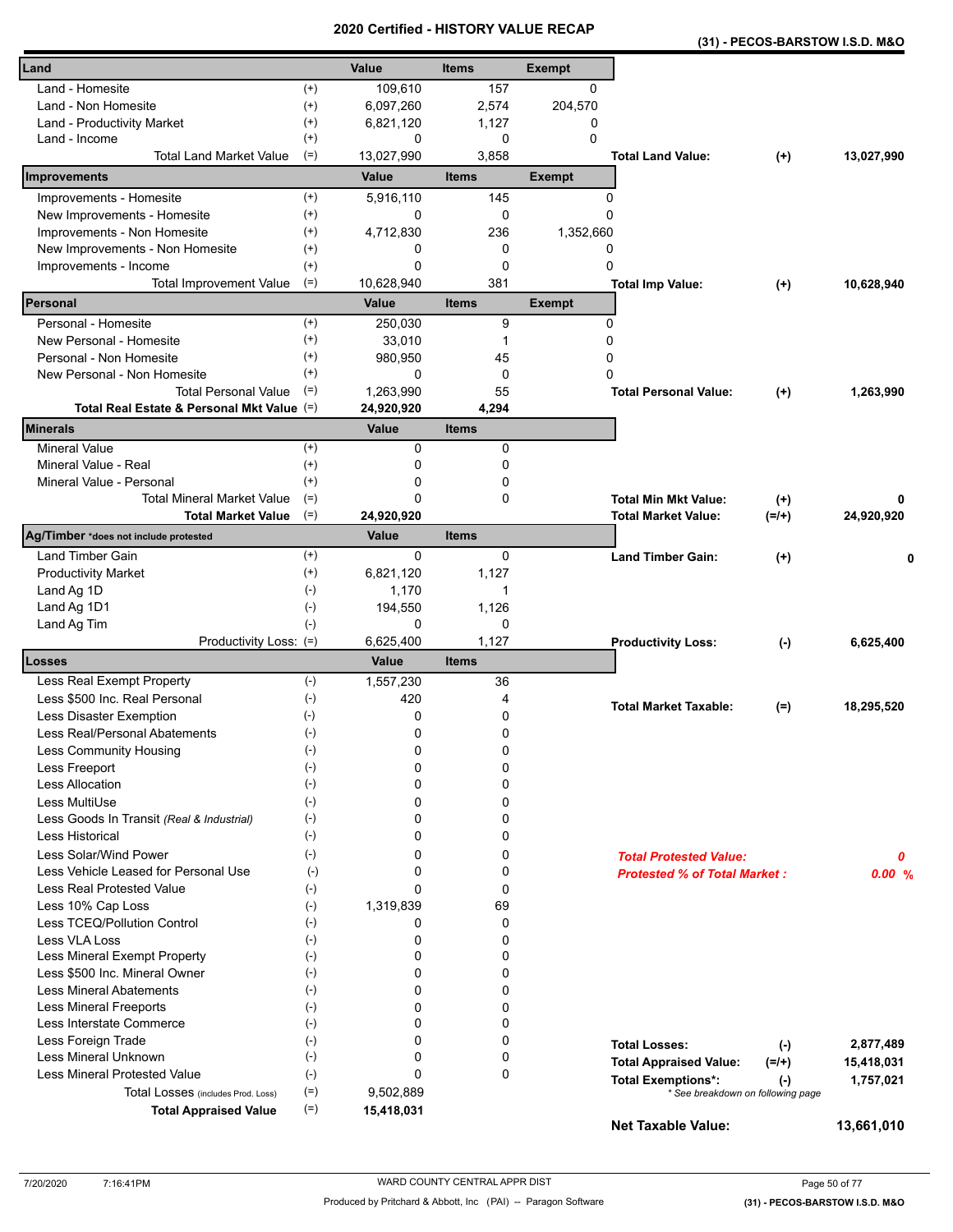|                                                                      |                           |   |                        |                                                                   |                                                                                         |                                                                                                                                     |                                             |          |                      |                    |                                         | (31) - PECOS-BARSTOW I.S.D. M&O                         |
|----------------------------------------------------------------------|---------------------------|---|------------------------|-------------------------------------------------------------------|-----------------------------------------------------------------------------------------|-------------------------------------------------------------------------------------------------------------------------------------|---------------------------------------------|----------|----------------------|--------------------|-----------------------------------------|---------------------------------------------------------|
| *** Freeze Totals: (This is only for Effective Tax Rate Calculation) |                           |   |                        |                                                                   |                                                                                         |                                                                                                                                     |                                             |          |                      |                    |                                         |                                                         |
| <b>Total Ceiling Tax:</b>                                            |                           |   |                        |                                                                   |                                                                                         | 3,999.03                                                                                                                            |                                             |          |                      |                    |                                         |                                                         |
| <b>Total Freeze Taxable:</b>                                         |                           |   |                        |                                                                   |                                                                                         | 565,560                                                                                                                             |                                             |          |                      |                    |                                         |                                                         |
| New Imp/Pers with Ceiling: +                                         |                           |   |                        |                                                                   |                                                                                         |                                                                                                                                     | 0                                           |          |                      |                    |                                         |                                                         |
| **Freeze Adjusted Taxable:                                           |                           |   |                        |                                                                   | 13,095,450**This number DOES NOT represent any Jurisdiction's Certified Taxable Value** |                                                                                                                                     |                                             |          |                      |                    |                                         |                                                         |
|                                                                      |                           |   |                        |                                                                   |                                                                                         |                                                                                                                                     |                                             |          |                      |                    |                                         |                                                         |
|                                                                      |                           |   |                        | or (Freeze Adjusted Taxable * Tax Rate / 100) + Total Ceiling Tax |                                                                                         | Estimated Total Levy: ((Net Taxable Value - Total Freeze Taxable + New Imp/Pers with Ceiling) * Tax Rate / 100) + Total Ceiling Tax |                                             |          |                      |                    |                                         |                                                         |
|                                                                      |                           |   |                        |                                                                   |                                                                                         |                                                                                                                                     |                                             |          |                      |                    |                                         |                                                         |
| <b>Count of Homesteads</b>                                           |                           |   |                        |                                                                   |                                                                                         |                                                                                                                                     |                                             |          |                      |                    |                                         |                                                         |
| н                                                                    | s                         | F | в                      | D                                                                 | W                                                                                       | О                                                                                                                                   | DV                                          | DV100    | <b>SS First Resp</b> |                    | <b>SS Svc Member</b>                    |                                                         |
| 37                                                                   | 50                        | 0 | 1                      | 0                                                                 | 0                                                                                       | 0                                                                                                                                   | 4                                           | 0        | $\mathbf 0$          |                    | 0                                       |                                                         |
| <b>Owner and Parcel Counts</b>                                       |                           |   |                        |                                                                   |                                                                                         |                                                                                                                                     |                                             |          |                      |                    |                                         |                                                         |
| <b>Total Parcels*:</b>                                               |                           |   |                        |                                                                   |                                                                                         | 3,910* Parcel count is figured by parcel per ownership sequences.                                                                   |                                             |          |                      |                    |                                         |                                                         |
| <b>Total Owners:</b>                                                 |                           |   |                        | 1,468                                                             |                                                                                         |                                                                                                                                     |                                             |          |                      |                    |                                         |                                                         |
| <b>Ported Homestead/Charity Amounts</b>                              |                           |   |                        |                                                                   | Value                                                                                   |                                                                                                                                     | <b>Items</b>                                |          |                      |                    |                                         |                                                         |
|                                                                      | DV Donated Home (Charity) |   |                        | $^{(+)}$                                                          |                                                                                         | 0                                                                                                                                   |                                             |          | 0                    |                    |                                         |                                                         |
| SS of a Service Member Ported Amount                                 |                           |   |                        | $^{(+)}$                                                          |                                                                                         | 0                                                                                                                                   |                                             |          | 0                    |                    |                                         |                                                         |
| SS of a First Responder Ported Amount                                |                           |   |                        | $^{(+)}$                                                          |                                                                                         | 0                                                                                                                                   |                                             |          | 0                    |                    |                                         |                                                         |
| SS of DV Donated Home Ported Amount                                  |                           |   |                        | $^{(+)}$                                                          |                                                                                         | 0<br>0                                                                                                                              |                                             |          | 0                    |                    |                                         |                                                         |
| SS of 100% DV Ported Amount                                          |                           |   |                        | $^{(+)}$                                                          |                                                                                         |                                                                                                                                     |                                             |          | 0                    |                    |                                         |                                                         |
| <b>Homestead Exemptions</b>                                          |                           |   |                        |                                                                   | Value                                                                                   |                                                                                                                                     | <b>Items</b>                                |          |                      |                    |                                         |                                                         |
| Homestead H,S                                                        |                           |   |                        | $^{(+)}$                                                          |                                                                                         | 1,587,011                                                                                                                           |                                             | 88       |                      | H - Homestead      |                                         | D - Disabled Only                                       |
| Senior S<br>Disabled B                                               |                           |   |                        | $^{(+)}$                                                          |                                                                                         | 151,370<br>10,000                                                                                                                   |                                             |          | 18<br>1              | S - Over 65        |                                         | W - Widow                                               |
| DV 100%                                                              |                           |   |                        | $^{(+)}$<br>$^{(+)}$                                              |                                                                                         | 0                                                                                                                                   |                                             |          | 0                    | F - Disabled Widow |                                         | O - Over 65 (No HS)                                     |
| Surviving Spouse of a Service Member                                 |                           |   |                        | $^{(+)}$                                                          |                                                                                         | 0                                                                                                                                   |                                             |          | 0                    | B - Disabled       |                                         | DV - Disabled Veteran                                   |
| Survivng Spouse of a First Responder                                 |                           |   |                        | $^{(+)}$                                                          |                                                                                         | 0                                                                                                                                   |                                             |          | 0                    |                    | DV100 (1, 2, 3) - 100% Disabled Veteran | 4 (4B, 4H, 4S) - Surviving Spouse of a Service Member   |
|                                                                      |                           |   | Total Reimbursable (=) |                                                                   |                                                                                         | 1,748,381                                                                                                                           |                                             | 107      |                      |                    |                                         | 5* (5B, 5H, 5S) - Surviving Spouse of a First Responder |
| <b>Local Discount</b>                                                |                           |   |                        | $^{(+)}$                                                          |                                                                                         | 0                                                                                                                                   |                                             |          | 0                    |                    |                                         |                                                         |
| Disabled Veteran                                                     |                           |   |                        | $^{(+)}$                                                          |                                                                                         | 8,640                                                                                                                               |                                             |          | 2                    |                    |                                         |                                                         |
| Optional 65                                                          |                           |   |                        | $^{(+)}$                                                          |                                                                                         | 0                                                                                                                                   |                                             |          | 0                    |                    |                                         |                                                         |
| <b>Local Disabled</b>                                                |                           |   |                        | $^{(+)}$                                                          |                                                                                         | 0                                                                                                                                   |                                             |          | 0                    |                    |                                         |                                                         |
| State Homestead                                                      |                           |   |                        | $^{(+)}$                                                          |                                                                                         | 0                                                                                                                                   |                                             |          | 0                    |                    |                                         |                                                         |
| <b>Total Exemptions</b>                                              |                           |   |                        | $(=)$                                                             |                                                                                         |                                                                                                                                     | 1,757,021 (includes Ported/Charity Amounts) |          |                      |                    |                                         |                                                         |
| <b>Special Certified Totals</b>                                      |                           |   |                        |                                                                   |                                                                                         |                                                                                                                                     |                                             |          |                      |                    |                                         |                                                         |
| <b>Exempt Value of First Time Absolute Exemption</b>                 |                           |   |                        |                                                                   |                                                                                         |                                                                                                                                     |                                             | \$280    |                      |                    |                                         |                                                         |
|                                                                      |                           |   |                        |                                                                   |                                                                                         |                                                                                                                                     |                                             |          |                      |                    |                                         |                                                         |
| <b>Exempt Value of First Time Partial Exemption</b>                  |                           |   |                        |                                                                   |                                                                                         |                                                                                                                                     |                                             | \$26,050 |                      |                    |                                         |                                                         |
| <b>New AG/Timber</b>                                                 |                           |   |                        |                                                                   |                                                                                         |                                                                                                                                     |                                             |          |                      |                    |                                         |                                                         |
| Market                                                               |                           |   |                        |                                                                   |                                                                                         |                                                                                                                                     |                                             | \$0      |                      |                    |                                         |                                                         |
| Taxable                                                              |                           |   |                        |                                                                   |                                                                                         |                                                                                                                                     |                                             | \$0      |                      |                    |                                         |                                                         |
|                                                                      | Value Loss                |   |                        |                                                                   |                                                                                         |                                                                                                                                     |                                             | \$0      |                      |                    |                                         |                                                         |
| New Improvement/Personal                                             |                           |   |                        |                                                                   |                                                                                         |                                                                                                                                     |                                             |          |                      |                    |                                         |                                                         |
| Market                                                               |                           |   |                        |                                                                   |                                                                                         |                                                                                                                                     |                                             | \$33,010 |                      |                    |                                         |                                                         |
| Taxable                                                              |                           |   |                        |                                                                   |                                                                                         |                                                                                                                                     |                                             | \$8,010  |                      |                    |                                         |                                                         |
|                                                                      |                           |   |                        |                                                                   |                                                                                         |                                                                                                                                     |                                             |          |                      |                    |                                         |                                                         |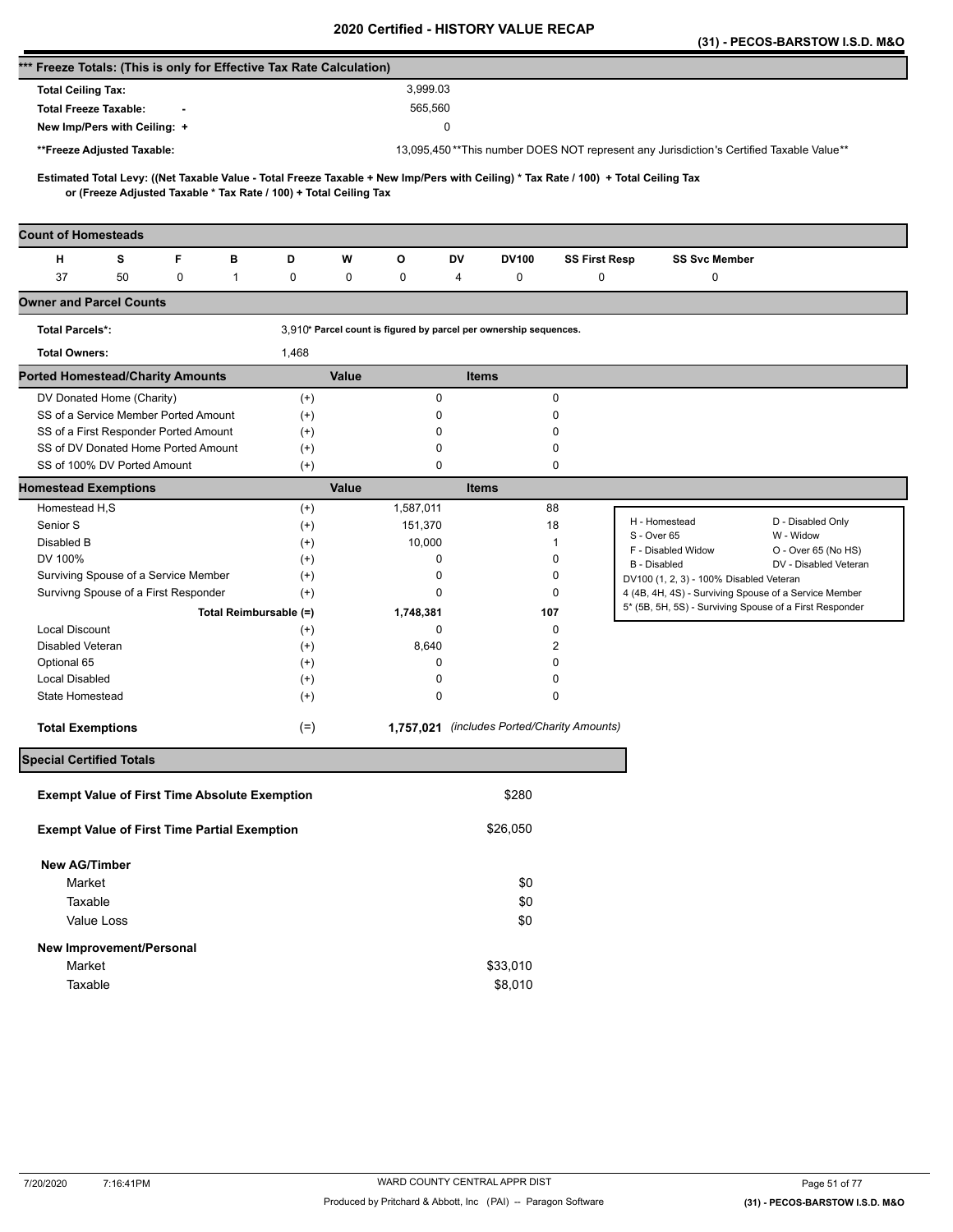|                                   | Average Values* (includes protested & exempt value) |                |                                        |
|-----------------------------------|-----------------------------------------------------|----------------|----------------------------------------|
| Average Homestead Value A*        |                                                     | <b>Parcels</b> | Total Homestead Value A*               |
| Market                            | \$39,367                                            | 138            | \$5,432,710<br>Market                  |
| Taxable                           | \$5,920                                             |                | \$2,889,150<br>Taxable                 |
|                                   | Average Homestead Value A* and E*                   | <b>Parcels</b> | Total Homestead Value A* and E*        |
| Market                            | \$40,877                                            | 147            | \$6,009,010<br>Market                  |
| Taxable                           | \$7.040                                             |                | \$3,191,790<br>Taxable                 |
|                                   | Average Homestead Value A* and E* and M1            | <b>Parcels</b> | Total Homestead Value A* and E* and M1 |
| Market                            | \$40.076                                            | 157            | \$6,292,050<br>Market                  |
| Taxable                           | \$6,670                                             |                | \$3,318,060<br>Taxable                 |
| <b>Average Homestead Value M1</b> |                                                     | <b>Parcels</b> | <b>Total Homestead Value M1</b>        |
| <b>Market</b>                     | \$28,304                                            | 10             | \$283,040<br>Market                    |
| Taxable                           | \$1,219                                             |                | \$126,270<br>Taxable                   |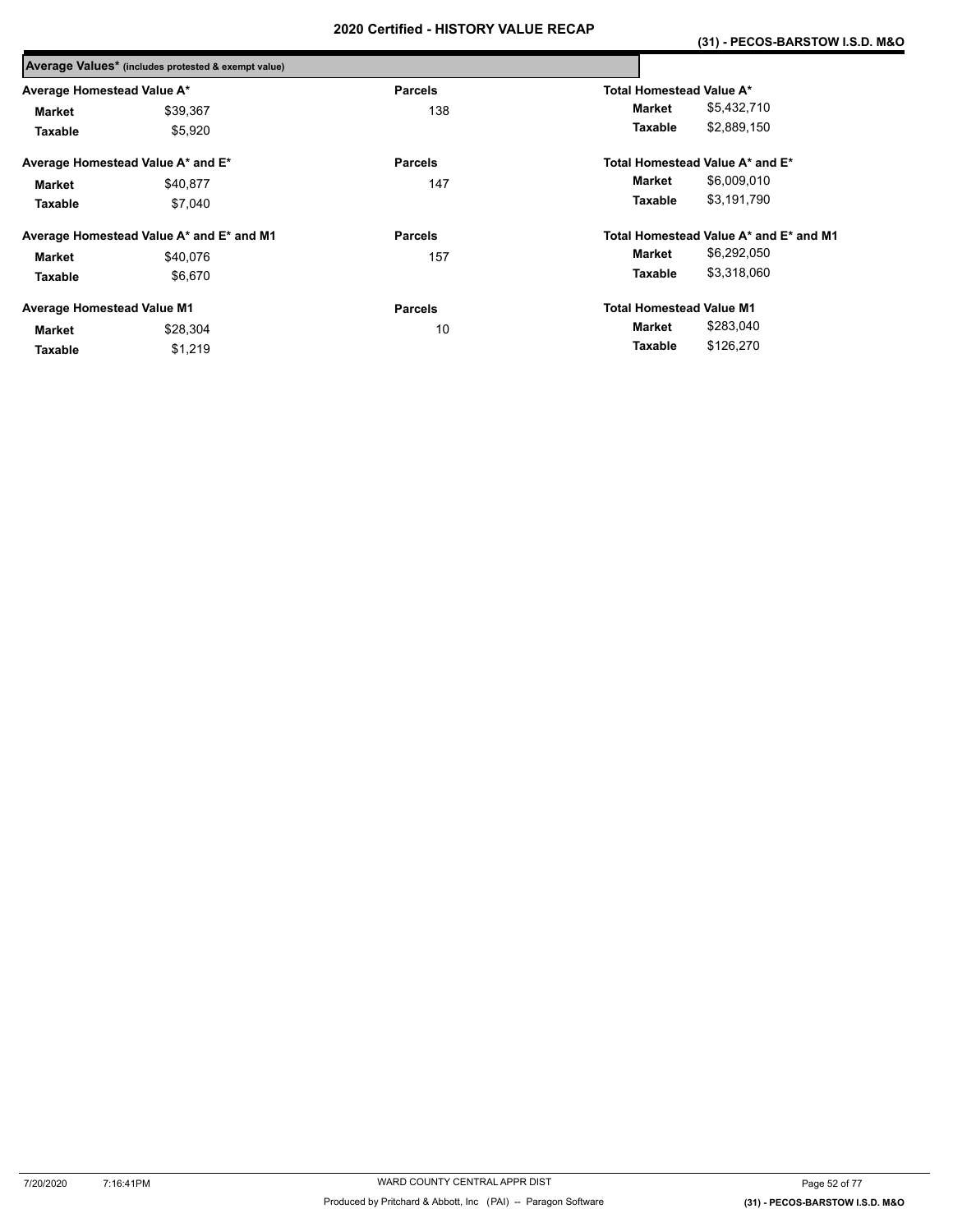| <b>Minerals</b>                                          | Value       | <b>Items</b> |                                    |            |
|----------------------------------------------------------|-------------|--------------|------------------------------------|------------|
| Mineral_Value                                            | 0           | 0            |                                    |            |
| Mineral Value - Real                                     | 0           | 0            |                                    |            |
| Mineral Value - Personal                                 | 0           | 0            | <b>Total Mineral Value:</b>        | 0          |
| <b>Mineral Loss</b>                                      | Value       | <b>Items</b> |                                    |            |
| Less Mineral Exempt Property                             | 0           | 0            | <b>Total Mineral Exempt Value:</b> | 0          |
| Less \$500 Inc. Mineral Owner                            | 0           | $\mathbf 0$  |                                    |            |
| <b>Less Mineral Abatements</b>                           | 0           | $\mathbf 0$  |                                    |            |
| Less Mineral Freeports/Interstate Commerce               | 0           | $\Omega$     |                                    |            |
| Less Mineral Unknown                                     | $\Omega$    | $\Omega$     |                                    |            |
| Less TCEQ/Pollution Control                              | 0           | $\Omega$     |                                    |            |
| Less VLA                                                 | 0           | $\mathbf 0$  |                                    |            |
| Less Mineral Protested Value                             | 0           | $\mathbf 0$  | <b>Taxload Mineral Total:</b>      | 0          |
| Land                                                     | Value       | <b>Items</b> |                                    |            |
| Land - Homesite                                          | 109,610     | 157          |                                    |            |
| Land - Non Homesite                                      | 6,097,260   | 2,574        |                                    |            |
| Land - Productivity Market                               | 6,821,120   | 1,127        |                                    |            |
| Land - Income                                            | 0           | 0            | <b>Total Land Value:</b>           | 13,027,990 |
| <b>Land Timber Gain</b>                                  | 0           | $\mathbf 0$  |                                    |            |
| Improvements                                             | Value       | <b>Items</b> |                                    |            |
| Improvements - Homesite                                  | 5,916,110   | 145          |                                    |            |
| New Improvements - Homesite                              | 0           | 0            |                                    |            |
| Improvements - Non Homesite                              | 4,712,830   | 236          |                                    |            |
| New Improvements - Non Homesite                          | 0           | 0            |                                    |            |
| Improvements - Income                                    | 0           | $\mathbf 0$  | <b>Total Improvement Value:</b>    | 10,628,940 |
| <b>Ag Loss</b>                                           | Value       | <b>Items</b> |                                    |            |
| <b>Productivity Market</b>                               | 6,821,120   | 1,127        |                                    |            |
| Land Ag 1D                                               | 1,170       | $\mathbf{1}$ |                                    |            |
| Land Ag 1D1                                              | 194,550     | 1,126        |                                    |            |
| Land Ag Tim                                              | 0           | 0            | <b>Productivity Loss:</b>          | 6,625,400  |
| <b>Real Loss</b>                                         | Value       |              |                                    |            |
| Land Homesite Exempt                                     | $\mathbf 0$ |              |                                    |            |
| Land Non-Homesite Exempt                                 | 204,570     |              |                                    |            |
| <b>Productivity Market Exempt</b>                        | 0           |              |                                    |            |
| Income Land Exempt                                       | 0           |              |                                    |            |
| Improvement Homesite Exempt                              | 0           |              |                                    |            |
| New Improvement Homesite Exempt                          | 0           |              |                                    |            |
| Improvement Non-Homesite Exempt                          | 1,352,660   |              |                                    |            |
| New Improvement Non-Homesite Exempt                      | 0           |              |                                    |            |
| Income Improvement Exempt                                | 0           |              | <b>Real Exempt Total:</b>          | 1,557,230  |
| Personal                                                 | Value       | <b>Items</b> | <b>Taxload Real Total:</b>         | 15,474,300 |
| Personal - Homesite                                      | 250,030     | 9            |                                    |            |
| New Personal - Homesite                                  | 33,010      | $\mathbf{1}$ |                                    |            |
| Personal - Non Homesite                                  | 980,950     | 45           |                                    |            |
| New Personal - Non Homesite                              | 0           | 0            | <b>Total Personal Value:</b>       | 1,263,990  |
| <b>Personal Loss</b>                                     | Value       |              |                                    |            |
| Personal Homesite Exempt<br>New Personal Homesite Exempt | 0<br>0      |              |                                    |            |
| Personal Non-Homesite Exempt                             | 0           |              |                                    |            |
| New Personal Non-Homesite Exempt                         | 0           |              |                                    |            |
| Personal Under 500                                       | 420         |              | <b>Personal Exempt Total:</b>      | 0          |
|                                                          |             |              |                                    |            |
|                                                          |             |              | <b>Taxload Personal Total:</b>     | 1,263,990  |
|                                                          |             |              |                                    |            |
|                                                          |             |              | <b>Total Appraised:</b>            | 15,418,031 |
|                                                          |             |              |                                    |            |
|                                                          |             |              | <b>Taxroll Load Total:</b>         | 16,738,290 |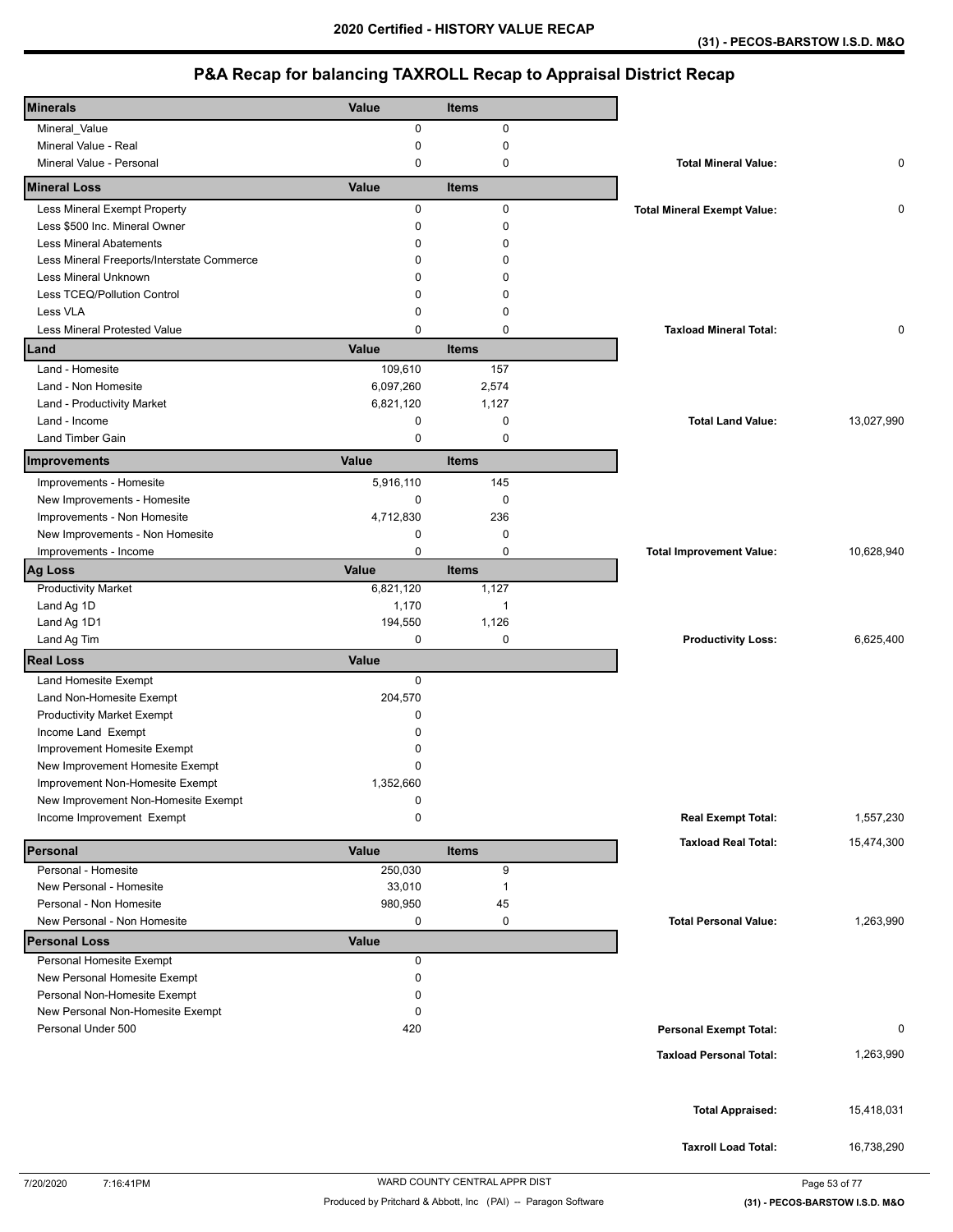### **(31) - PECOS-BARSTOW I.S.D. M&O**

| <b>Category Code Breakdown</b> |                          |              |           |              |                               |                        |                     |              |                |                                    |                                    |
|--------------------------------|--------------------------|--------------|-----------|--------------|-------------------------------|------------------------|---------------------|--------------|----------------|------------------------------------|------------------------------------|
| Cat<br>Code                    | <b>Items</b>             | <b>Acres</b> | Land      | Ag/Timber    | Productivity<br><b>Market</b> | <b>Taxable</b><br>Land | <b>Improvements</b> | Personal     | <b>Mineral</b> | <b>Total Mkt</b><br><b>Taxable</b> | <b>Total Net</b><br><b>Taxable</b> |
| A <sub>1</sub>                 | 185                      | 198.919      | 103,000   | $\mathbf 0$  | 0                             | 103,000                | 6,242,800           | $\mathbf 0$  | $\mathbf 0$    | 6,345,800                          | 3,799,210                          |
| A2                             | 34                       | 39.396       | 26,220    | $\pmb{0}$    | 0                             | 26,220                 | 542,150             | 0            | 0              | 568,370                            | 487,900                            |
| A*                             | 219                      | 238.314      | 129,220   | 0            | 0                             | 129,220                | 6,784,950           | 0            | 0              | 6,914,170                          | 4,287,110                          |
| C <sub>1</sub>                 | 1,372                    | 6,086.719    | 1,866,430 | $\mathbf 0$  | 0                             | 1,866,430              | 308,300             | 0            | 0              | 2,174,730                          | 2,174,310                          |
| $C^*$                          | 1,372                    | 6,086.719    | 1,866,430 | $\mathbf 0$  | 0                             | 1,866,430              | 308,300             | 0            | 0              | 2,174,730                          | 2,174,310                          |
| D <sub>1</sub>                 | 1,127                    | 40,867.204   | 0         | 195,720      | 6,821,120                     | 195,720                | $\pmb{0}$           | 0            | 0              | 195,720                            | 195,720                            |
| D <sub>2</sub>                 | 6                        | 0.000        | 0         | $\mathbf 0$  | 0                             | 0                      | 215,460             | 0            | 0              | 215,460                            | 215,460                            |
| D*                             | 1,133                    | 40,867.204   | 0         | 195,720      | 6,821,120                     | 195,720                | 215,460             | $\mathbf{0}$ | 0              | 411,180                            | 411,180                            |
| Е                              | 1,041                    | 43,508.952   | 3,882,270 | $\pmb{0}$    | 0                             | 3,882,270              | 669,320             | 0            | 0              | 4,551,590                          | 4,526,590                          |
| E <sub>1</sub>                 | 28                       | 486.880      | 86,680    | $\pmb{0}$    | 0                             | 86,680                 | 758,870             | 0            | 0              | 845,550                            | 577,940                            |
| E*                             | 1,069                    | 43,995.832   | 3,968,950 | 0            | 0                             | 3,968,950              | 1,428,190           | 0            | 0              | 5,397,140                          | 5,104,530                          |
| F <sub>1</sub>                 | 26                       | 442.964      | 32,640    | $\pmb{0}$    | 0                             | 32,640                 | 488,640             | 0            | 0              | 521,280                            | 521,280                            |
| F <sub>1</sub>                 | 26                       | 442.964      | 32,640    | $\mathbf{0}$ | $\pmb{0}$                     | 32,640                 | 488,640             | $\mathbf{0}$ | $\mathbf{0}$   | 521,280                            | 521,280                            |
| F <sub>2</sub>                 | 3                        | 20.377       | 2,760     | $\pmb{0}$    | 0                             | 2,760                  | 0                   | $\pmb{0}$    | $\pmb{0}$      | 2,760                              | 2,760                              |
| F <sub>2</sub>                 | $\mathbf 3$              | 20.377       | 2,760     | $\pmb{0}$    | 0                             | 2,760                  | 0                   | $\pmb{0}$    | $\pmb{0}$      | 2,760                              | 2,760                              |
| $F^*$                          | 29                       | 463.341      | 35,400    | 0            | 0                             | 35,400                 | 488,640             | $\mathbf{0}$ | 0              | 524,040                            | 524,040                            |
| J2                             | 3                        | 1.780        | 370       | $\pmb{0}$    | 0                             | 370                    | 40,000              | 78,370       | 0              | 118,740                            | 118,740                            |
| J4                             | $\overline{\mathbf{c}}$  | 0.009        | 20        | $\pmb{0}$    | 0                             | 20                     | 4,430               | 830          | 0              | 5,280                              | 5,280                              |
| J6                             | $\mathbf{1}$             | 10.000       | 1,700     | 0            | 0                             | 1,700                  | 6,310               | $\mathbf 0$  | 0              | 8,010                              | 8,010                              |
| J7                             | $\mathbf{1}$             | 0.000        | $\pmb{0}$ | $\pmb{0}$    | 0                             | $\mathbf 0$            | 0                   | 2,060        | 0              | 2,060                              | 2,060                              |
| J*                             | $\overline{\phantom{a}}$ | 11.789       | 2,090     | 0            | 0                             | 2,090                  | 50,740              | 81,260       | 0              | 134,090                            | 134,090                            |
| L1                             | 9                        | 0.000        | 0         | $\mathbf 0$  | 0                             | 0                      | 0                   | 91,230       | 0              | 91,230                             | 91,230                             |
| L1                             | $\boldsymbol{9}$         | 0.000        | 0         | $\pmb{0}$    | 0                             | $\pmb{0}$              | 0                   | 91,230       | $\pmb{0}$      | 91,230                             | 91,230                             |
| L*                             | 9                        | 0.000        | $\pmb{0}$ | $\pmb{0}$    | 0                             | 0                      | 0                   | 91,230       | 0              | 91,230                             | 91,230                             |
| M1                             | 39                       | 0.000        | 0         | 0            | 0                             | 0                      | 0                   | 1,091,290    | 0              | 1,091,290                          | 934,520                            |
| M*                             | 39                       | 0.000        | $\bf{0}$  | $\mathbf 0$  | 0                             | 0                      | 0                   | 1,091,290    | 0              | 1,091,290                          | 934,520                            |
| XB                             | 4                        | 1.000        | 210       | $\pmb{0}$    | 0                             | 210                    | 0                   | 210          | 0              | 420                                | $\mathbf 0$                        |
| XV                             | 36                       | 708.163      | 204,570   | 0            | 0                             | 204,570                | 1,352,660           | $\mathbf 0$  | 0              | 1,557,230                          | $\Omega$                           |
| $\mathsf{X}^\star$             | 40                       | 709.163      | 204,780   | $\pmb{0}$    | 0                             | 204,780                | 1,352,660           | 210          | 0              | 1,557,650                          | 0                                  |
|                                | 3,917                    | 92,372.363   | 6,206,870 | 195,720      | 6,821,120                     | 6,402,590              | 10,628,940          | 1,263,990    | 0              | 18,295,520                         | 13,661,010                         |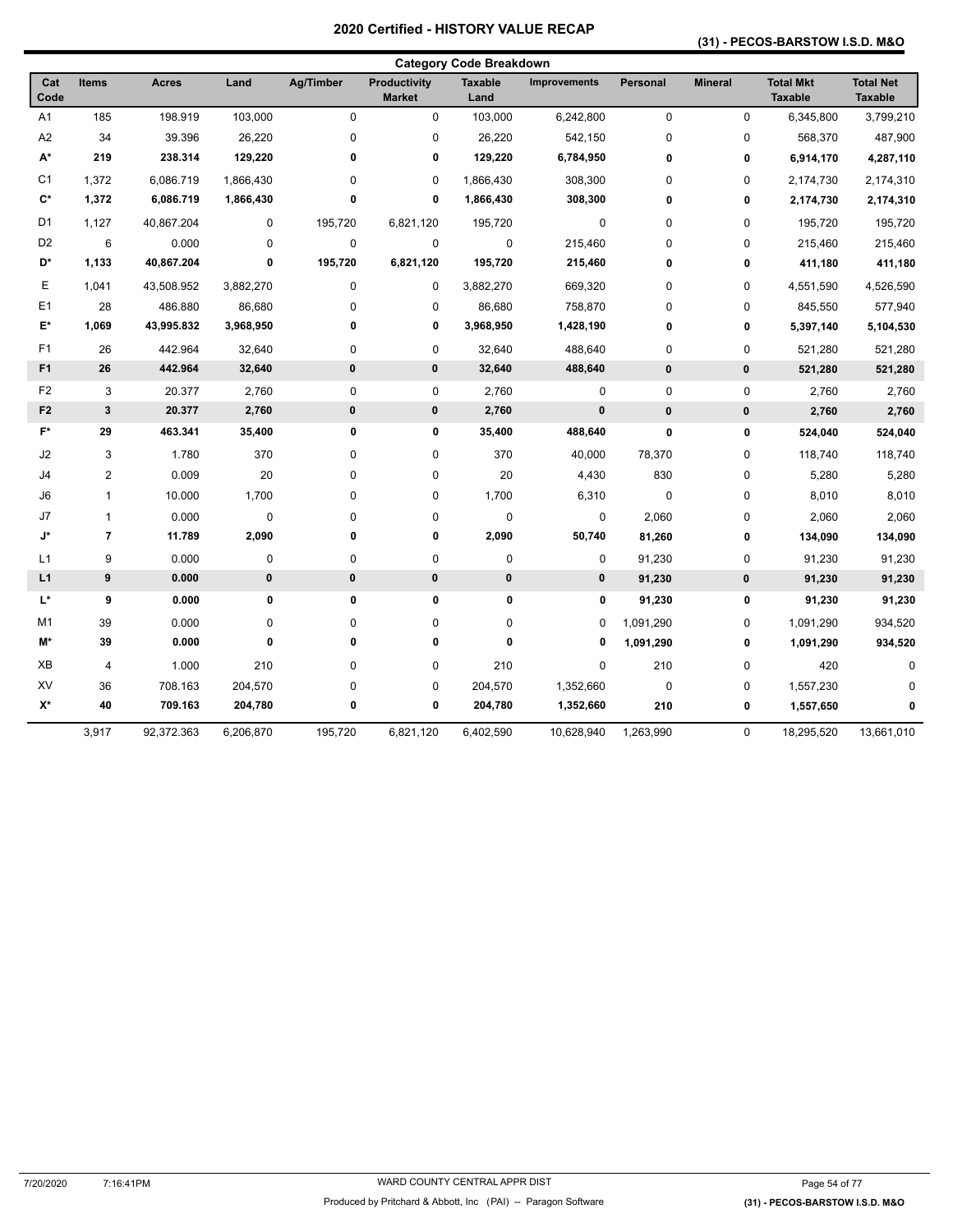| (31IS) - PECOS-BARSTOW I.S.D. I&S |
|-----------------------------------|
|-----------------------------------|

| Land                                       |                              | Value              | <b>Items</b>   | <b>Exempt</b> |                                                                             |            |
|--------------------------------------------|------------------------------|--------------------|----------------|---------------|-----------------------------------------------------------------------------|------------|
| Land - Homesite                            | $^{(+)}$                     | 109,610            | 157            | 0             |                                                                             |            |
| Land - Non Homesite                        | $^{(+)}$                     | 6,097,260          | 2,574          | 204,570       |                                                                             |            |
| Land - Productivity Market                 | $^{(+)}$                     | 6,821,120          | 1,127          | 0             |                                                                             |            |
| Land - Income                              | $^{(+)}$                     | 0                  | 0              | 0             |                                                                             |            |
| <b>Total Land Market Value</b>             | $(=)$                        | 13,027,990         | 3,858          |               | <b>Total Land Value:</b><br>$^{(+)}$                                        | 13,027,990 |
| Improvements                               |                              | Value              | <b>Items</b>   | <b>Exempt</b> |                                                                             |            |
| Improvements - Homesite                    | $^{(+)}$                     | 5,916,110          | 145            | 0             |                                                                             |            |
| New Improvements - Homesite                | $^{(+)}$                     | 0                  | 0              | 0             |                                                                             |            |
| Improvements - Non Homesite                | $^{(+)}$                     | 4,712,830          | 236            | 1,352,660     |                                                                             |            |
| New Improvements - Non Homesite            | $^{(+)}$                     | 0                  | 0              | 0             |                                                                             |            |
| Improvements - Income                      | $^{(+)}$                     | 0                  | 0              | 0             |                                                                             |            |
| Total Improvement Value                    | $(=)$                        | 10,628,940         | 381            |               | <b>Total Imp Value:</b><br>$^{(+)}$                                         | 10,628,940 |
| Personal                                   |                              | Value              | <b>Items</b>   | <b>Exempt</b> |                                                                             |            |
| Personal - Homesite                        | $^{(+)}$                     | 250,030            | 9              | 0             |                                                                             |            |
| New Personal - Homesite                    | $^{(+)}$                     | 33,010             | 1              | 0             |                                                                             |            |
| Personal - Non Homesite                    | $^{(+)}$                     | 980,950            | 45             | 0             |                                                                             |            |
| New Personal - Non Homesite                | $^{(+)}$                     | $\Omega$           | $\mathbf 0$    | $\Omega$      |                                                                             |            |
| <b>Total Personal Value</b>                | $(=)$                        | 1,263,990          | 55             |               | <b>Total Personal Value:</b><br>$(+)$                                       | 1,263,990  |
| Total Real Estate & Personal Mkt Value (=) |                              | 24,920,920         | 4,294          |               |                                                                             |            |
| <b>Minerals</b>                            |                              | Value              | <b>Items</b>   |               |                                                                             |            |
| <b>Mineral Value</b>                       | $^{(+)}$                     | $\Omega$           | $\mathbf 0$    |               |                                                                             |            |
| Mineral Value - Real                       | $^{(+)}$                     | 0                  | 0              |               |                                                                             |            |
| Mineral Value - Personal                   | $(+)$                        | 0                  | 0              |               |                                                                             |            |
| <b>Total Mineral Market Value</b>          | $(=)$                        | 0                  | 0              |               | <b>Total Min Mkt Value:</b><br>$(+)$                                        | 0          |
| <b>Total Market Value</b>                  | $(=)$                        | 24,920,920         |                |               | <b>Total Market Value:</b><br>$(=/+)$                                       | 24,920,920 |
| Ag/Timber *does not include protested      |                              | <b>Value</b>       | <b>Items</b>   |               |                                                                             |            |
| Land Timber Gain                           | $^{(+)}$                     | 0                  | 0              |               | <b>Land Timber Gain:</b><br>$^{(+)}$                                        |            |
| <b>Productivity Market</b>                 | $^{(+)}$                     | 6,821,120          | 1,127          |               |                                                                             |            |
| Land Ag 1D                                 | $(-)$                        | 1,170              | 1              |               |                                                                             |            |
| Land Ag 1D1                                | $(-)$                        | 194,550            | 1,126          |               |                                                                             |            |
| Land Ag Tim                                | $(-)$                        | 0                  | 0              |               |                                                                             |            |
| Productivity Loss: (=)<br><b>Losses</b>    |                              | 6,625,400<br>Value | 1,127<br>Items |               | <b>Productivity Loss:</b><br>$(-)$                                          | 6,625,400  |
| Less Real Exempt Property                  | $(-)$                        | 1,557,230          | 36             |               |                                                                             |            |
| Less \$500 Inc. Real Personal              | $(-)$                        | 420                | 4              |               |                                                                             |            |
| Less Disaster Exemption                    | $(\cdot)$                    | 0                  | 0              |               | <b>Total Market Taxable:</b><br>$(=)$                                       | 18,295,520 |
| Less Real/Personal Abatements              |                              | 0                  | 0              |               |                                                                             |            |
| Less Community Housing                     | $(\text{-})$<br>$(\hbox{-})$ | 0                  | 0              |               |                                                                             |            |
| Less Freeport                              | $(-)$                        | 0                  | 0              |               |                                                                             |            |
| <b>Less Allocation</b>                     | $(-)$                        | 0                  | 0              |               |                                                                             |            |
| Less MultiUse                              | $(-)$                        | 0                  | 0              |               |                                                                             |            |
| Less Goods In Transit (Real & Industrial)  | $(-)$                        | $\Omega$           | 0              |               |                                                                             |            |
| <b>Less Historical</b>                     | $(-)$                        | 0                  | 0              |               |                                                                             |            |
| Less Solar/Wind Power                      | $(-)$                        | 0                  | 0              |               |                                                                             |            |
| Less Vehicle Leased for Personal Use       | $(-)$                        | 0                  | 0              |               | <b>Total Protested Value:</b>                                               | 0          |
| <b>Less Real Protested Value</b>           | $(-)$                        | $\Omega$           | 0              |               | <b>Protested % of Total Market:</b>                                         | 0.00%      |
| Less 10% Cap Loss                          | $(-)$                        | 1,319,839          | 69             |               |                                                                             |            |
| Less TCEQ/Pollution Control                | $(-)$                        | 0                  | $\mathbf 0$    |               |                                                                             |            |
| Less VLA Loss                              | $(-)$                        | 0                  | 0              |               |                                                                             |            |
| Less Mineral Exempt Property               | $(-)$                        | 0                  | 0              |               |                                                                             |            |
| Less \$500 Inc. Mineral Owner              | $(-)$                        | 0                  | 0              |               |                                                                             |            |
| <b>Less Mineral Abatements</b>             | $(-)$                        | 0                  | 0              |               |                                                                             |            |
| <b>Less Mineral Freeports</b>              | $(-)$                        | 0                  | 0              |               |                                                                             |            |
| Less Interstate Commerce                   | $(-)$                        | $\Omega$           | 0              |               |                                                                             |            |
| Less Foreign Trade                         | $(-)$                        | $\Omega$           | 0              |               |                                                                             |            |
| Less Mineral Unknown                       | $(-)$                        | $\Omega$           | 0              |               | <b>Total Losses:</b><br>$(-)$                                               | 2,877,489  |
| <b>Less Mineral Protested Value</b>        | $(-)$                        | $\Omega$           | 0              |               | <b>Total Appraised Value:</b><br>$(=/+)$                                    | 15,418,031 |
| Total Losses (includes Prod. Loss)         | $(=)$                        | 9,502,889          |                |               | <b>Total Exemptions*:</b><br>$(\cdot)$<br>* See breakdown on following page | 1,757,021  |
| <b>Total Appraised Value</b>               | $(=)$                        | 15,418,031         |                |               |                                                                             |            |
|                                            |                              |                    |                |               | <b>Net Taxable Value:</b>                                                   | 13,661,010 |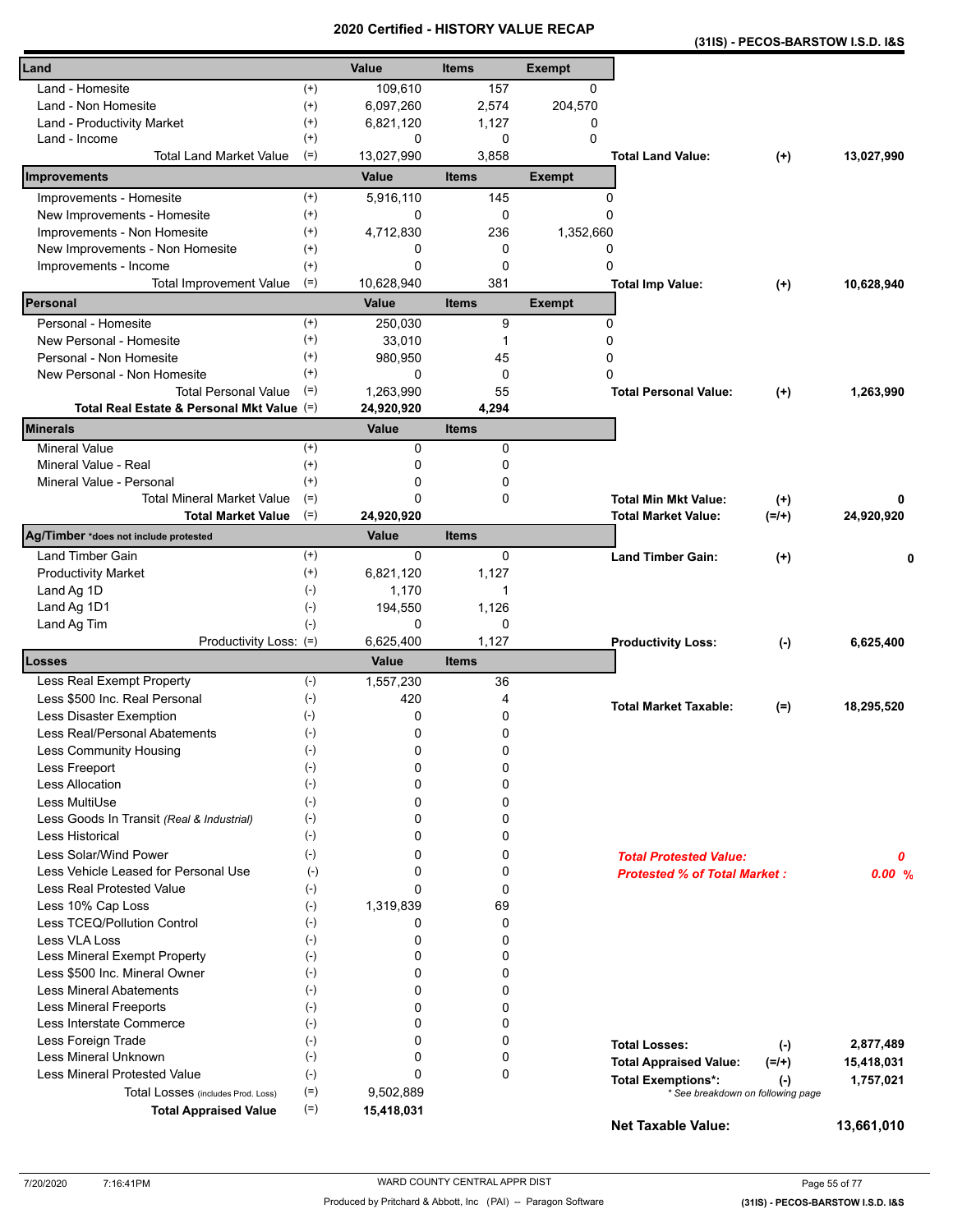|                                                                      |                           |   |                        |                                                                   |                                                                                         |                                                                   |                                             |          |                      |                                                                                                                                     |                                         | (31IS) - PECOS-BARSTOW I.S.D. I&S                       |
|----------------------------------------------------------------------|---------------------------|---|------------------------|-------------------------------------------------------------------|-----------------------------------------------------------------------------------------|-------------------------------------------------------------------|---------------------------------------------|----------|----------------------|-------------------------------------------------------------------------------------------------------------------------------------|-----------------------------------------|---------------------------------------------------------|
| *** Freeze Totals: (This is only for Effective Tax Rate Calculation) |                           |   |                        |                                                                   |                                                                                         |                                                                   |                                             |          |                      |                                                                                                                                     |                                         |                                                         |
| <b>Total Ceiling Tax:</b>                                            |                           |   |                        |                                                                   |                                                                                         | 3,999.03                                                          |                                             |          |                      |                                                                                                                                     |                                         |                                                         |
| <b>Total Freeze Taxable:</b>                                         |                           |   |                        |                                                                   |                                                                                         | 565,560                                                           |                                             |          |                      |                                                                                                                                     |                                         |                                                         |
| New Imp/Pers with Ceiling: +                                         |                           |   |                        |                                                                   |                                                                                         |                                                                   | 0                                           |          |                      |                                                                                                                                     |                                         |                                                         |
| **Freeze Adjusted Taxable:                                           |                           |   |                        |                                                                   | 13,095,450**This number DOES NOT represent any Jurisdiction's Certified Taxable Value** |                                                                   |                                             |          |                      |                                                                                                                                     |                                         |                                                         |
|                                                                      |                           |   |                        |                                                                   |                                                                                         |                                                                   |                                             |          |                      |                                                                                                                                     |                                         |                                                         |
|                                                                      |                           |   |                        | or (Freeze Adjusted Taxable * Tax Rate / 100) + Total Ceiling Tax |                                                                                         |                                                                   |                                             |          |                      | Estimated Total Levy: ((Net Taxable Value - Total Freeze Taxable + New Imp/Pers with Ceiling) * Tax Rate / 100) + Total Ceiling Tax |                                         |                                                         |
|                                                                      |                           |   |                        |                                                                   |                                                                                         |                                                                   |                                             |          |                      |                                                                                                                                     |                                         |                                                         |
| <b>Count of Homesteads</b>                                           |                           |   |                        |                                                                   |                                                                                         |                                                                   |                                             |          |                      |                                                                                                                                     |                                         |                                                         |
| н                                                                    | s                         | F | в                      | D                                                                 | W                                                                                       | О                                                                 | DV                                          | DV100    | <b>SS First Resp</b> |                                                                                                                                     | <b>SS Svc Member</b>                    |                                                         |
| 37                                                                   | 50                        | 0 | 1                      | 0                                                                 | 0                                                                                       | 0                                                                 | 4                                           | 0        | $\mathbf 0$          |                                                                                                                                     | 0                                       |                                                         |
| <b>Owner and Parcel Counts</b>                                       |                           |   |                        |                                                                   |                                                                                         |                                                                   |                                             |          |                      |                                                                                                                                     |                                         |                                                         |
| <b>Total Parcels*:</b>                                               |                           |   |                        |                                                                   |                                                                                         | 3,910* Parcel count is figured by parcel per ownership sequences. |                                             |          |                      |                                                                                                                                     |                                         |                                                         |
| <b>Total Owners:</b>                                                 |                           |   |                        | 1,468                                                             |                                                                                         |                                                                   |                                             |          |                      |                                                                                                                                     |                                         |                                                         |
| <b>Ported Homestead/Charity Amounts</b>                              |                           |   |                        |                                                                   | Value                                                                                   |                                                                   | <b>Items</b>                                |          |                      |                                                                                                                                     |                                         |                                                         |
|                                                                      | DV Donated Home (Charity) |   |                        | $^{(+)}$                                                          |                                                                                         | 0                                                                 |                                             |          | 0                    |                                                                                                                                     |                                         |                                                         |
| SS of a Service Member Ported Amount                                 |                           |   |                        | $^{(+)}$                                                          |                                                                                         | 0                                                                 |                                             |          | 0                    |                                                                                                                                     |                                         |                                                         |
| SS of a First Responder Ported Amount                                |                           |   |                        | $^{(+)}$                                                          |                                                                                         | 0                                                                 |                                             |          | 0                    |                                                                                                                                     |                                         |                                                         |
| SS of DV Donated Home Ported Amount                                  |                           |   |                        | $^{(+)}$                                                          |                                                                                         | 0                                                                 |                                             |          | 0                    |                                                                                                                                     |                                         |                                                         |
| SS of 100% DV Ported Amount                                          |                           |   |                        | $^{(+)}$                                                          |                                                                                         | 0                                                                 |                                             |          | 0                    |                                                                                                                                     |                                         |                                                         |
| <b>Homestead Exemptions</b>                                          |                           |   |                        |                                                                   | Value                                                                                   |                                                                   | <b>Items</b>                                |          |                      |                                                                                                                                     |                                         |                                                         |
| Homestead H,S                                                        |                           |   |                        | $^{(+)}$                                                          |                                                                                         | 1,587,011                                                         |                                             |          | 88                   | H - Homestead                                                                                                                       |                                         | D - Disabled Only                                       |
| Senior S                                                             |                           |   |                        | $^{(+)}$                                                          |                                                                                         | 151,370                                                           |                                             |          | 18                   | S - Over 65                                                                                                                         |                                         | W - Widow                                               |
| Disabled B                                                           |                           |   |                        | $^{(+)}$                                                          |                                                                                         | 10,000                                                            |                                             |          | 1                    | F - Disabled Widow                                                                                                                  |                                         | O - Over 65 (No HS)                                     |
| DV 100%<br>Surviving Spouse of a Service Member                      |                           |   |                        | $^{(+)}$<br>$^{(+)}$                                              |                                                                                         | 0<br>0                                                            |                                             |          | 0<br>0               | B - Disabled                                                                                                                        |                                         | DV - Disabled Veteran                                   |
| Survivng Spouse of a First Responder                                 |                           |   |                        | $^{(+)}$                                                          |                                                                                         | 0                                                                 |                                             |          | 0                    |                                                                                                                                     | DV100 (1, 2, 3) - 100% Disabled Veteran | 4 (4B, 4H, 4S) - Surviving Spouse of a Service Member   |
|                                                                      |                           |   | Total Reimbursable (=) |                                                                   |                                                                                         | 1,748,381                                                         |                                             | 107      |                      |                                                                                                                                     |                                         | 5* (5B, 5H, 5S) - Surviving Spouse of a First Responder |
| <b>Local Discount</b>                                                |                           |   |                        | $^{(+)}$                                                          |                                                                                         | 0                                                                 |                                             |          | 0                    |                                                                                                                                     |                                         |                                                         |
| Disabled Veteran                                                     |                           |   |                        | $^{(+)}$                                                          |                                                                                         | 8,640                                                             |                                             |          | 2                    |                                                                                                                                     |                                         |                                                         |
| Optional 65                                                          |                           |   |                        | $^{(+)}$                                                          |                                                                                         | 0                                                                 |                                             |          | 0                    |                                                                                                                                     |                                         |                                                         |
| <b>Local Disabled</b>                                                |                           |   |                        | $^{(+)}$                                                          |                                                                                         | 0                                                                 |                                             |          | 0                    |                                                                                                                                     |                                         |                                                         |
| State Homestead                                                      |                           |   |                        | $^{(+)}$                                                          |                                                                                         | 0                                                                 |                                             |          | 0                    |                                                                                                                                     |                                         |                                                         |
| <b>Total Exemptions</b>                                              |                           |   |                        | $(=)$                                                             |                                                                                         |                                                                   | 1,757,021 (includes Ported/Charity Amounts) |          |                      |                                                                                                                                     |                                         |                                                         |
| <b>Special Certified Totals</b>                                      |                           |   |                        |                                                                   |                                                                                         |                                                                   |                                             |          |                      |                                                                                                                                     |                                         |                                                         |
| <b>Exempt Value of First Time Absolute Exemption</b>                 |                           |   |                        |                                                                   |                                                                                         |                                                                   |                                             | \$280    |                      |                                                                                                                                     |                                         |                                                         |
| <b>Exempt Value of First Time Partial Exemption</b>                  |                           |   |                        |                                                                   |                                                                                         |                                                                   |                                             | \$26,050 |                      |                                                                                                                                     |                                         |                                                         |
|                                                                      |                           |   |                        |                                                                   |                                                                                         |                                                                   |                                             |          |                      |                                                                                                                                     |                                         |                                                         |
| <b>New AG/Timber</b>                                                 |                           |   |                        |                                                                   |                                                                                         |                                                                   |                                             |          |                      |                                                                                                                                     |                                         |                                                         |
| Market                                                               |                           |   |                        |                                                                   |                                                                                         |                                                                   |                                             | \$0      |                      |                                                                                                                                     |                                         |                                                         |
| Taxable                                                              |                           |   |                        |                                                                   |                                                                                         |                                                                   |                                             | \$0      |                      |                                                                                                                                     |                                         |                                                         |
|                                                                      | Value Loss                |   |                        |                                                                   |                                                                                         |                                                                   |                                             | \$0      |                      |                                                                                                                                     |                                         |                                                         |
| New Improvement/Personal                                             |                           |   |                        |                                                                   |                                                                                         |                                                                   |                                             |          |                      |                                                                                                                                     |                                         |                                                         |
| Market                                                               |                           |   |                        |                                                                   |                                                                                         |                                                                   |                                             | \$33,010 |                      |                                                                                                                                     |                                         |                                                         |
| Taxable                                                              |                           |   |                        |                                                                   |                                                                                         |                                                                   |                                             | \$8,010  |                      |                                                                                                                                     |                                         |                                                         |
|                                                                      |                           |   |                        |                                                                   |                                                                                         |                                                                   |                                             |          |                      |                                                                                                                                     |                                         |                                                         |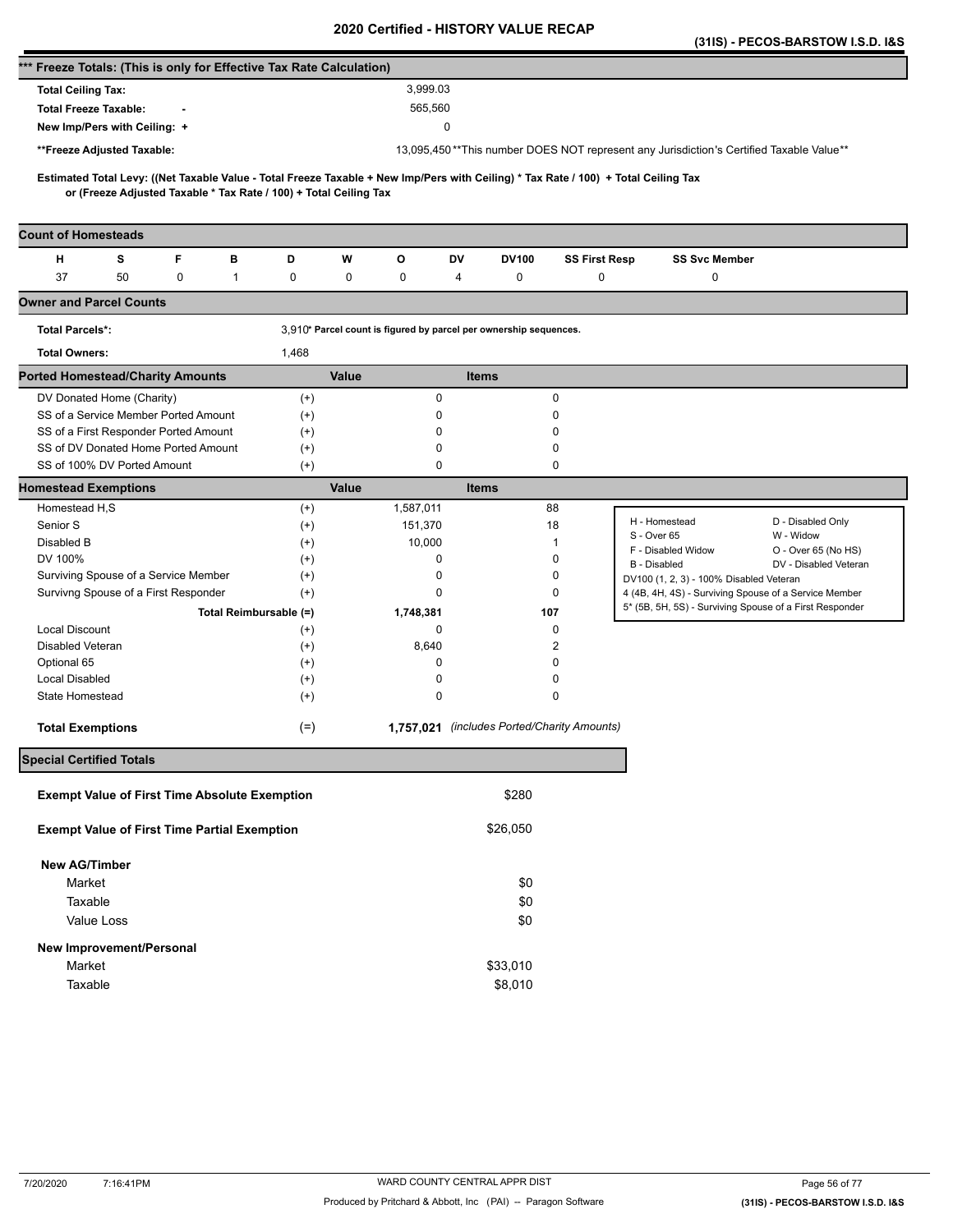|                                   | Average Values* (includes protested & exempt value) |                |                                 |                                        |
|-----------------------------------|-----------------------------------------------------|----------------|---------------------------------|----------------------------------------|
| Average Homestead Value A*        |                                                     | <b>Parcels</b> | Total Homestead Value A*        |                                        |
| Market                            | \$39,367                                            | 138            | Market                          | \$5,432,710                            |
| Taxable                           | \$5,920                                             |                | Taxable                         | \$2,889,150                            |
|                                   | Average Homestead Value A* and E*                   | <b>Parcels</b> |                                 | Total Homestead Value A* and E*        |
| Market                            | \$40.877                                            | 147            | Market                          | \$6,009,010                            |
| Taxable                           | \$7,040                                             |                | Taxable                         | \$3,191,790                            |
|                                   | Average Homestead Value A* and E* and M1            | <b>Parcels</b> |                                 | Total Homestead Value A* and E* and M1 |
| Market                            | \$40.076                                            | 157            | Market                          | \$6,292,050                            |
| Taxable                           | \$6,670                                             |                | Taxable                         | \$3,318,060                            |
| <b>Average Homestead Value M1</b> |                                                     | <b>Parcels</b> | <b>Total Homestead Value M1</b> |                                        |
| <b>Market</b>                     | \$28.304                                            | 10             | Market                          | \$283,040                              |
| Taxable                           | \$1,219                                             |                | Taxable                         | \$126,270                              |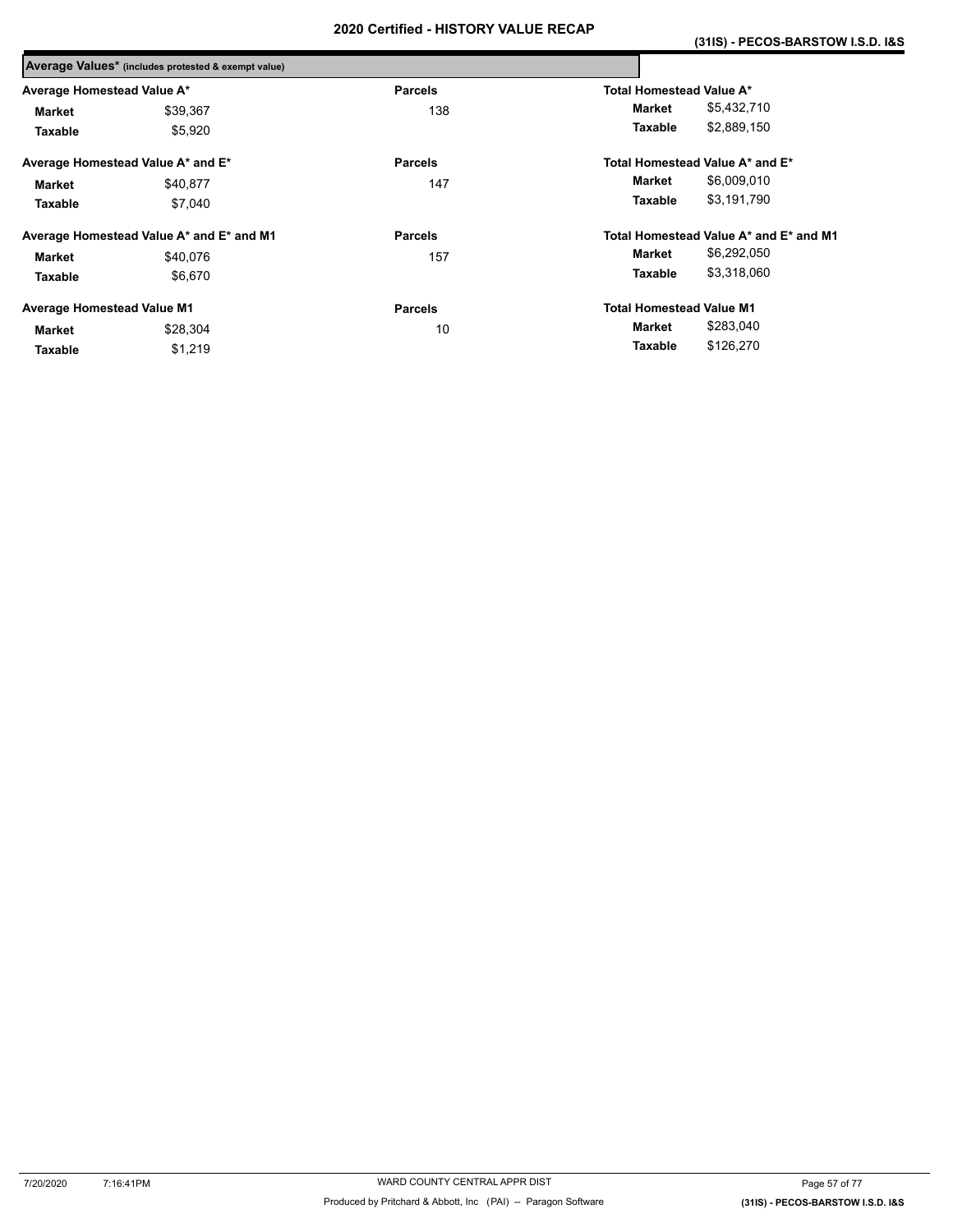| <b>Minerals</b>                            | Value        | <b>Items</b> |                                    |            |
|--------------------------------------------|--------------|--------------|------------------------------------|------------|
| Mineral_Value                              | 0            | 0            |                                    |            |
| Mineral Value - Real                       | 0            | $\mathbf 0$  |                                    |            |
| Mineral Value - Personal                   | 0            | 0            | <b>Total Mineral Value:</b>        | 0          |
| <b>Mineral Loss</b>                        | Value        | <b>Items</b> |                                    |            |
| Less Mineral Exempt Property               | 0            | 0            | <b>Total Mineral Exempt Value:</b> | 0          |
| Less \$500 Inc. Mineral Owner              | 0            | 0            |                                    |            |
| <b>Less Mineral Abatements</b>             | 0            | $\mathbf 0$  |                                    |            |
| Less Mineral Freeports/Interstate Commerce | $\Omega$     | $\Omega$     |                                    |            |
| Less Mineral Unknown                       | 0            | $\Omega$     |                                    |            |
| Less TCEQ/Pollution Control                | 0            | $\mathbf 0$  |                                    |            |
| Less VLA                                   | 0            | 0            |                                    |            |
| Less Mineral Protested Value               | $\Omega$     | $\mathbf 0$  | <b>Taxload Mineral Total:</b>      | 0          |
| Land                                       | Value        | <b>Items</b> |                                    |            |
| Land - Homesite                            | 109,610      | 157          |                                    |            |
| Land - Non Homesite                        | 6,097,260    | 2,574        |                                    |            |
| Land - Productivity Market                 | 6,821,120    | 1,127        |                                    |            |
| Land - Income                              | 0            | 0            | <b>Total Land Value:</b>           | 13,027,990 |
| <b>Land Timber Gain</b>                    | 0            | 0            |                                    |            |
| Improvements                               | Value        | <b>Items</b> |                                    |            |
| Improvements - Homesite                    | 5,916,110    | 145          |                                    |            |
| New Improvements - Homesite                | 0            | $\mathbf 0$  |                                    |            |
| Improvements - Non Homesite                | 4,712,830    | 236          |                                    |            |
| New Improvements - Non Homesite            | 0            | 0            |                                    |            |
| Improvements - Income                      | 0            | $\mathbf 0$  | <b>Total Improvement Value:</b>    | 10,628,940 |
| <b>Ag Loss</b>                             | Value        | <b>Items</b> |                                    |            |
| <b>Productivity Market</b>                 | 6,821,120    | 1,127        |                                    |            |
| Land Ag 1D                                 | 1,170        | $\mathbf{1}$ |                                    |            |
| Land Ag 1D1                                | 194,550      | 1,126        |                                    |            |
| Land Ag Tim                                | 0            | $\mathbf 0$  | <b>Productivity Loss:</b>          | 6,625,400  |
| <b>Real Loss</b>                           | Value        |              |                                    |            |
| Land Homesite Exempt                       | 0            |              |                                    |            |
| Land Non-Homesite Exempt                   | 204,570      |              |                                    |            |
| <b>Productivity Market Exempt</b>          | 0            |              |                                    |            |
| Income Land Exempt                         | 0            |              |                                    |            |
| Improvement Homesite Exempt                | 0            |              |                                    |            |
| New Improvement Homesite Exempt            | 0            |              |                                    |            |
| Improvement Non-Homesite Exempt            | 1,352,660    |              |                                    |            |
| New Improvement Non-Homesite Exempt        | 0            |              |                                    |            |
| Income Improvement Exempt                  | 0            |              | <b>Real Exempt Total:</b>          | 1,557,230  |
| Personal                                   | Value        | <b>Items</b> | <b>Taxload Real Total:</b>         | 15,474,300 |
| Personal - Homesite                        | 250,030      | 9            |                                    |            |
| New Personal - Homesite                    | 33,010       | 1            |                                    |            |
| Personal - Non Homesite                    | 980,950      | 45           |                                    |            |
| New Personal - Non Homesite                | 0            | 0            | <b>Total Personal Value:</b>       | 1,263,990  |
| <b>Personal Loss</b>                       | <b>Value</b> |              |                                    |            |
| Personal Homesite Exempt                   | 0            |              |                                    |            |
| New Personal Homesite Exempt               | 0            |              |                                    |            |
| Personal Non-Homesite Exempt               | 0            |              |                                    |            |
| New Personal Non-Homesite Exempt           | 0            |              |                                    |            |
| Personal Under 500                         | 420          |              | <b>Personal Exempt Total:</b>      | 0          |
|                                            |              |              | <b>Taxload Personal Total:</b>     | 1,263,990  |
|                                            |              |              |                                    |            |
|                                            |              |              |                                    |            |
|                                            |              |              | <b>Total Appraised:</b>            | 15,418,031 |
|                                            |              |              |                                    |            |
|                                            |              |              | <b>Taxroll Load Total:</b>         | 16,738,290 |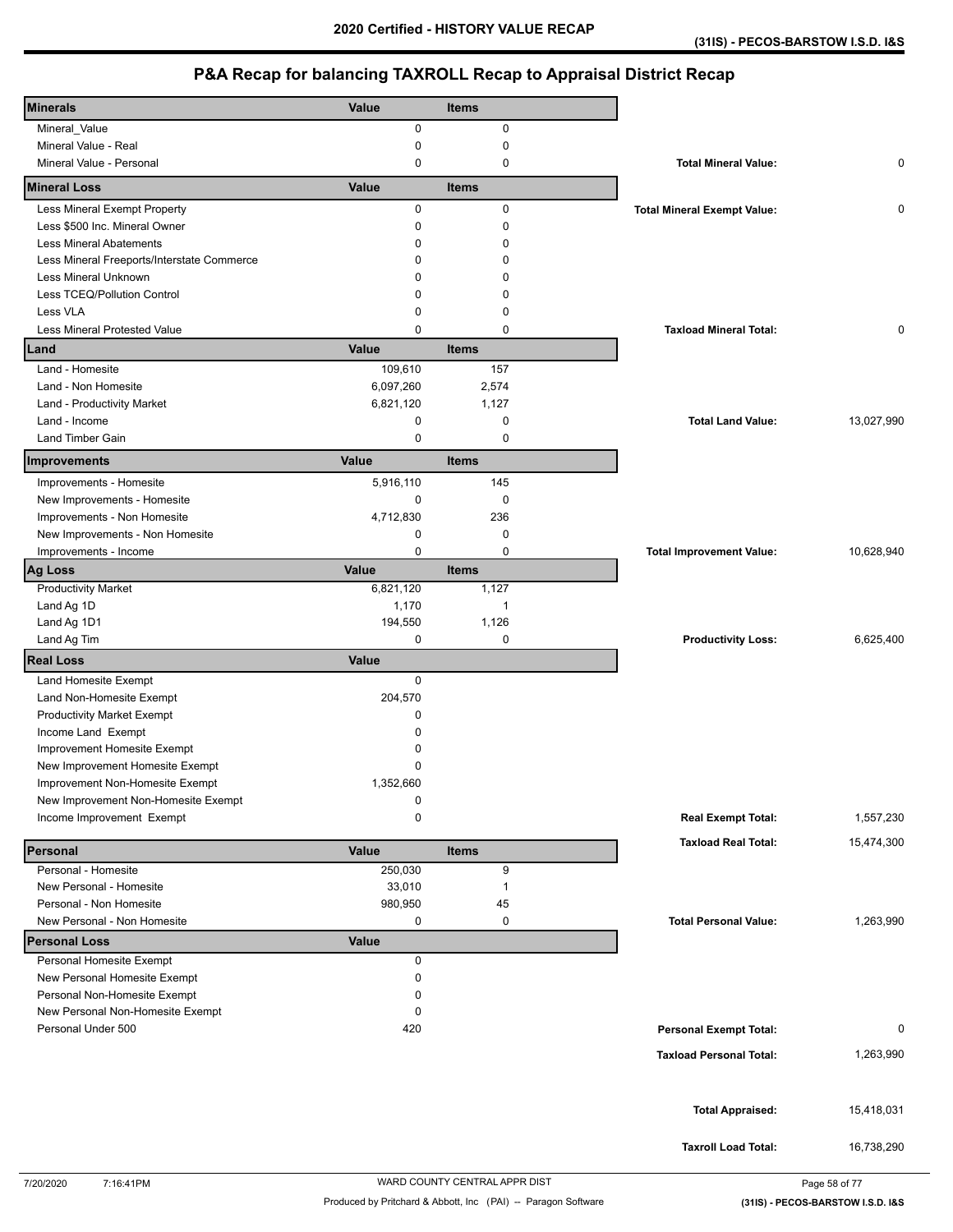### **(31IS) - PECOS-BARSTOW I.S.D. I&S**

|                    |                         |            |           |                  |                                      | <b>Category Code Breakdown</b> |                     |             |                |                                    |                                    |
|--------------------|-------------------------|------------|-----------|------------------|--------------------------------------|--------------------------------|---------------------|-------------|----------------|------------------------------------|------------------------------------|
| Cat<br>Code        | <b>Items</b>            | Acres      | Land      | <b>Ag/Timber</b> | <b>Productivity</b><br><b>Market</b> | <b>Taxable</b><br>Land         | <b>Improvements</b> | Personal    | <b>Mineral</b> | <b>Total Mkt</b><br><b>Taxable</b> | <b>Total Net</b><br><b>Taxable</b> |
| A <sub>1</sub>     | 185                     | 198.919    | 103,000   | $\mathbf 0$      | 0                                    | 103,000                        | 6,242,800           | $\pmb{0}$   | 0              | 6,345,800                          | 3,799,210                          |
| A2                 | 34                      | 39.396     | 26,220    | 0                | 0                                    | 26,220                         | 542,150             | $\mathbf 0$ | $\pmb{0}$      | 568,370                            | 487,900                            |
| A*                 | 219                     | 238.314    | 129,220   | $\mathbf 0$      | 0                                    | 129,220                        | 6,784,950           | $\bf{0}$    | 0              | 6,914,170                          | 4,287,110                          |
| C <sub>1</sub>     | 1,372                   | 6,086.719  | 1,866,430 | 0                | 0                                    | 1,866,430                      | 308,300             | $\mathbf 0$ | $\pmb{0}$      | 2,174,730                          | 2,174,310                          |
| $\mathbf{C}^*$     | 1,372                   | 6,086.719  | 1,866,430 | $\bf{0}$         | 0                                    | 1,866,430                      | 308,300             | $\bf{0}$    | 0              | 2,174,730                          | 2,174,310                          |
| D <sub>1</sub>     | 1,127                   | 40,867.204 | 0         | 195,720          | 6,821,120                            | 195,720                        | 0                   | $\mathbf 0$ | $\pmb{0}$      | 195,720                            | 195,720                            |
| D <sub>2</sub>     | 6                       | 0.000      | $\pmb{0}$ | $\pmb{0}$        | 0                                    | $\pmb{0}$                      | 215,460             | $\mathbf 0$ | $\pmb{0}$      | 215,460                            | 215,460                            |
| D*                 | 1,133                   | 40,867.204 | $\pmb{0}$ | 195,720          | 6,821,120                            | 195,720                        | 215,460             | $\mathbf 0$ | 0              | 411,180                            | 411,180                            |
| Ε                  | 1,041                   | 43,508.952 | 3,882,270 | 0                | 0                                    | 3,882,270                      | 669,320             | $\mathbf 0$ | $\pmb{0}$      | 4,551,590                          | 4,526,590                          |
| E <sub>1</sub>     | 28                      | 486.880    | 86,680    | 0                | 0                                    | 86,680                         | 758,870             | $\mathbf 0$ | $\pmb{0}$      | 845,550                            | 577,940                            |
| E*                 | 1,069                   | 43,995.832 | 3,968,950 | $\bf{0}$         | 0                                    | 3,968,950                      | 1,428,190           | $\mathbf 0$ | $\pmb{0}$      | 5,397,140                          | 5,104,530                          |
| F <sub>1</sub>     | 26                      | 442.964    | 32,640    | 0                | 0                                    | 32,640                         | 488,640             | $\mathbf 0$ | $\pmb{0}$      | 521,280                            | 521,280                            |
| F <sub>1</sub>     | 26                      | 442.964    | 32,640    | $\pmb{0}$        | 0                                    | 32,640                         | 488,640             | $\bf{0}$    | $\pmb{0}$      | 521,280                            | 521,280                            |
| F <sub>2</sub>     | 3                       | 20.377     | 2,760     | $\pmb{0}$        | 0                                    | 2,760                          | 0                   | $\pmb{0}$   | $\pmb{0}$      | 2,760                              | 2,760                              |
| F <sub>2</sub>     | $\mathbf 3$             | 20.377     | 2,760     | $\pmb{0}$        | 0                                    | 2,760                          | 0                   | $\bf{0}$    | 0              | 2,760                              | 2,760                              |
| $F^*$              | 29                      | 463.341    | 35,400    | 0                | 0                                    | 35,400                         | 488,640             | $\pmb{0}$   | 0              | 524,040                            | 524,040                            |
| J2                 | 3                       | 1.780      | 370       | 0                | 0                                    | 370                            | 40,000              | 78,370      | $\pmb{0}$      | 118,740                            | 118,740                            |
| J4                 | 2                       | 0.009      | 20        | 0                | 0                                    | 20                             | 4,430               | 830         | $\pmb{0}$      | 5,280                              | 5,280                              |
| J6                 | 1                       | 10.000     | 1,700     | 0                | 0                                    | 1,700                          | 6,310               | $\mathbf 0$ | $\pmb{0}$      | 8,010                              | 8,010                              |
| J7                 | $\mathbf{1}$            | 0.000      | $\pmb{0}$ | 0                | 0                                    | $\pmb{0}$                      | 0                   | 2,060       | $\pmb{0}$      | 2,060                              | 2,060                              |
| J*                 | $\overline{7}$          | 11.789     | 2,090     | $\bf{0}$         | 0                                    | 2,090                          | 50,740              | 81,260      | 0              | 134,090                            | 134,090                            |
| L1                 | 9                       | 0.000      | $\pmb{0}$ | 0                | 0                                    | $\pmb{0}$                      | 0                   | 91,230      | $\pmb{0}$      | 91,230                             | 91,230                             |
| L1                 | $\pmb{9}$               | 0.000      | $\pmb{0}$ | $\pmb{0}$        | 0                                    | $\pmb{0}$                      | 0                   | 91,230      | 0              | 91,230                             | 91,230                             |
| L*                 | 9                       | 0.000      | 0         | $\mathbf 0$      | 0                                    | 0                              | 0                   | 91,230      | 0              | 91,230                             | 91,230                             |
| M1                 | 39                      | 0.000      | 0         | 0                | 0                                    | 0                              | 0                   | 1,091,290   | $\pmb{0}$      | 1,091,290                          | 934,520                            |
| M*                 | 39                      | 0.000      | 0         | $\bf{0}$         | 0                                    | 0                              | 0                   | 1,091,290   | 0              | 1,091,290                          | 934,520                            |
| XB                 | $\overline{\mathbf{4}}$ | 1.000      | 210       | 0                | 0                                    | 210                            | 0                   | 210         | $\pmb{0}$      | 420                                | 0                                  |
| XV                 | 36                      | 708.163    | 204,570   | 0                | 0                                    | 204,570                        | 1,352,660           | $\pmb{0}$   | 0              | 1,557,230                          | 0                                  |
| $\mathsf{X}^\star$ | 40                      | 709.163    | 204,780   | $\pmb{0}$        | 0                                    | 204,780                        | 1,352,660           | 210         | 0              | 1,557,650                          | 0                                  |
|                    | 3,917                   | 92,372.363 | 6,206,870 | 195,720          | 6,821,120                            | 6,402,590                      | 10,628,940          | 1,263,990   | $\pmb{0}$      | 18,295,520                         | 13,661,010                         |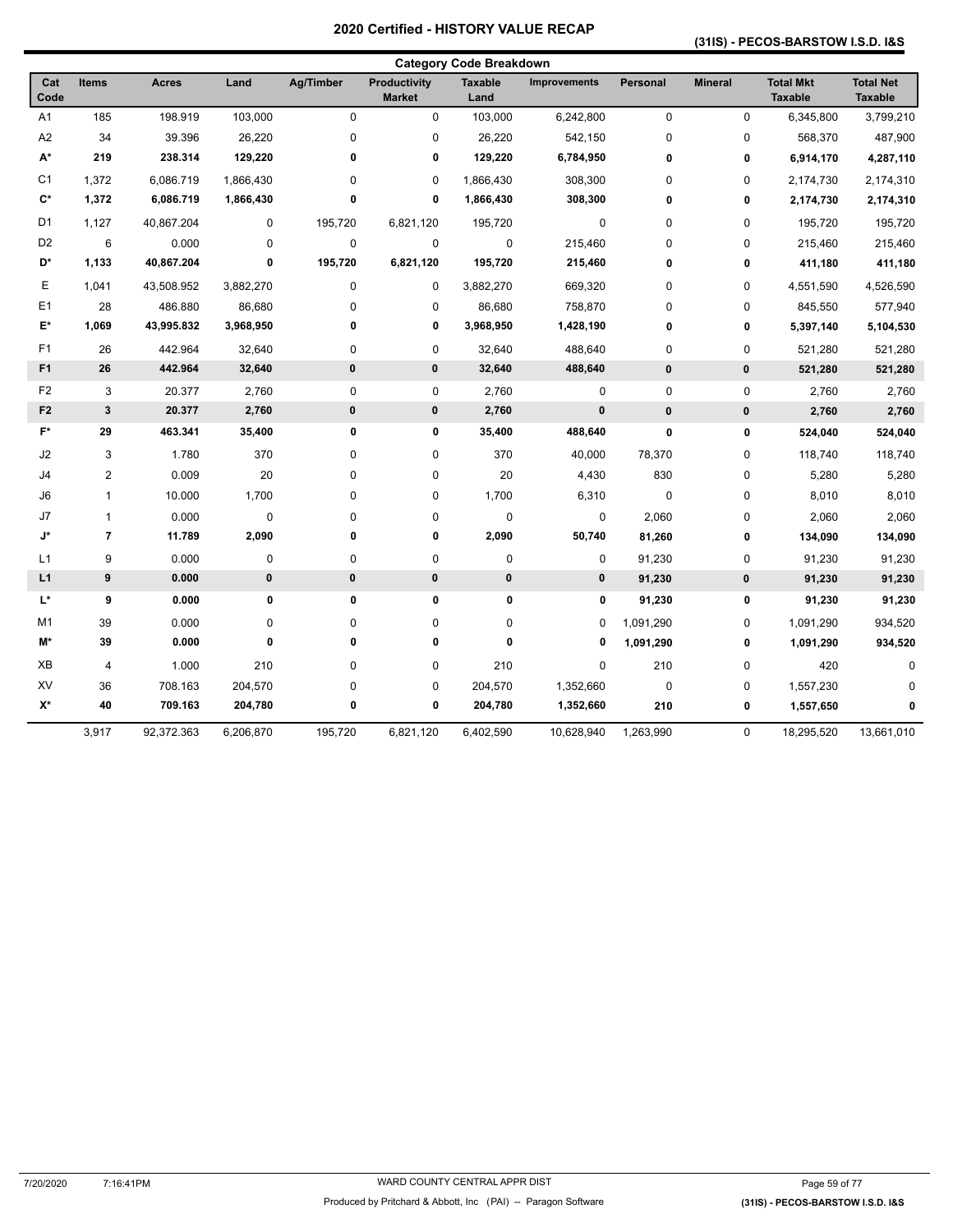**(32) - GRANDFALLS-ROYALTY ISD M&O** 

| Land                                                                      |                      | Value                      | <b>Items</b>        | <b>Exempt</b> |                                          |            |
|---------------------------------------------------------------------------|----------------------|----------------------------|---------------------|---------------|------------------------------------------|------------|
| Land - Homesite                                                           | $^{(+)}$             | 101,210                    | 175                 | 1,350         |                                          |            |
| Land - Non Homesite                                                       | $^{(+)}$             | 3,436,670                  | 2,090               | 66,990        |                                          |            |
| Land - Productivity Market                                                | $^{(+)}$             | 2,593,110                  | 338                 | 0             |                                          |            |
| Land - Income                                                             | $^{(+)}$             | 0                          | 0                   | $\mathbf{0}$  |                                          |            |
| <b>Total Land Market Value</b>                                            | $(=)$                | 6,130,990                  | 2,603               |               | <b>Total Land Value:</b><br>$(+)$        | 6,130,990  |
| <b>Improvements</b>                                                       |                      | Value                      | <b>Items</b>        | <b>Exempt</b> |                                          |            |
| Improvements - Homesite                                                   | $^{(+)}$             | 7,907,720                  | 146                 | 9,350         |                                          |            |
| New Improvements - Homesite                                               | $^{(+)}$             | 0                          | 0                   | 0             |                                          |            |
| Improvements - Non Homesite                                               | $^{(+)}$             | 9,605,230                  | 233                 | 6,349,400     |                                          |            |
| New Improvements - Non Homesite                                           | $^{(+)}$             | 54,410                     | 1                   | 0             |                                          |            |
| Improvements - Income                                                     | $^{(+)}$             | 0                          | 0                   | 0             |                                          |            |
| <b>Total Improvement Value</b><br>Personal                                | $(=)$                | 17,567,360<br><b>Value</b> | 380<br><b>Items</b> | <b>Exempt</b> | <b>Total Imp Value:</b><br>$(+)$         | 17,567,360 |
|                                                                           |                      |                            |                     |               |                                          |            |
| Personal - Homesite                                                       | $^{(+)}$<br>$^{(+)}$ | 523,370                    | 18                  | 0             |                                          |            |
| New Personal - Homesite                                                   |                      | 65,680                     | $\mathbf{1}$        | 0             |                                          |            |
| Personal - Non Homesite                                                   | $^{(+)}$<br>$^{(+)}$ | 1,218,842                  | 44                  | 0<br>$\Omega$ |                                          |            |
| New Personal - Non Homesite                                               |                      | 108,022                    | 4                   |               |                                          |            |
| <b>Total Personal Value</b><br>Total Real Estate & Personal Mkt Value (=) | $(=)$                | 1,915,914<br>25,614,264    | 67<br>3,050         |               | <b>Total Personal Value:</b><br>$(+)$    | 1,915,914  |
| <b>Minerals</b>                                                           |                      | <b>Value</b>               | <b>Items</b>        |               |                                          |            |
| <b>Mineral Value</b>                                                      | $(+)$                | 0                          | 0                   |               |                                          |            |
| Mineral Value - Real                                                      | $(+)$                | 0                          | 0                   |               |                                          |            |
| Mineral Value - Personal                                                  | $^{(+)}$             | 0                          | 0                   |               |                                          |            |
| <b>Total Mineral Market Value</b>                                         | $(=)$                | 0                          | 0                   |               | <b>Total Min Mkt Value:</b><br>$^{(+)}$  | 0          |
| <b>Total Market Value</b>                                                 | $(=)$                | 25,614,264                 |                     |               | <b>Total Market Value:</b><br>$(=/+)$    | 25,614,264 |
| Ag/Timber *does not include protested                                     |                      | Value                      | <b>Items</b>        |               |                                          |            |
| Land Timber Gain                                                          | $^{(+)}$             | 0                          | 0                   |               | <b>Land Timber Gain:</b><br>$^{(+)}$     | 0          |
| <b>Productivity Market</b>                                                | $^{(+)}$             | 2,593,110                  | 338                 |               |                                          |            |
| Land Ag 1D                                                                | $(-)$                | 0                          | 0                   |               |                                          |            |
| Land Ag 1D1                                                               | $(-)$                | 272,950                    | 338                 |               |                                          |            |
| Land Ag Tim                                                               | $(-)$                | 0                          | 0                   |               |                                          |            |
| Productivity Loss: (=)                                                    |                      | 2,320,160                  | 338                 |               | <b>Productivity Loss:</b><br>$(\cdot)$   | 2,320,160  |
| <b>Losses</b>                                                             |                      | Value                      | <b>Items</b>        |               |                                          |            |
| Less Real Exempt Property                                                 | $(-)$                | 6,427,090                  | 62                  |               |                                          |            |
| Less \$500 Inc. Real Personal                                             | $(\text{-})$         | 1,292                      | 5                   |               | <b>Total Market Taxable:</b><br>$(=)$    | 23,294,104 |
| Less Disaster Exemption                                                   | $(\cdot)$            | 0                          | 0                   |               |                                          |            |
| Less Real/Personal Abatements                                             | $(\textnormal{-})$   | 0                          | 0                   |               |                                          |            |
| <b>Less Community Housing</b>                                             | $(-)$                | 0                          | 0                   |               |                                          |            |
| Less Freeport                                                             | $(\cdot)$            | 0                          | 0                   |               |                                          |            |
| <b>Less Allocation</b>                                                    | $(-)$                | 0                          | 0                   |               |                                          |            |
| Less MultiUse                                                             | $(-)$                | 0                          | 0                   |               |                                          |            |
| Less Goods In Transit (Real & Industrial)                                 | $(-)$                | 0                          | 0                   |               |                                          |            |
| Less Historical                                                           | $(-)$                | 0                          | 0                   |               |                                          |            |
| Less Solar/Wind Power                                                     | $(-)$                | 0                          | 0                   |               | <b>Total Protested Value:</b>            | 0          |
| Less Vehicle Leased for Personal Use                                      | $(-)$                | 0                          | 0                   |               | <b>Protested % of Total Market:</b>      | 0.00%      |
| Less Real Protested Value                                                 | $(-)$                | $\Omega$                   | 0                   |               |                                          |            |
| Less 10% Cap Loss                                                         | $(-)$                | 2,497,820                  | 87                  |               |                                          |            |
| Less TCEQ/Pollution Control                                               | $(-)$                | 0                          | 0                   |               |                                          |            |
| Less VLA Loss                                                             | $(-)$                | 0                          | 0                   |               |                                          |            |
| Less Mineral Exempt Property                                              | $(-)$                | 0                          | 0                   |               |                                          |            |
| Less \$500 Inc. Mineral Owner                                             | $(-)$                | 0                          | 0                   |               |                                          |            |
| <b>Less Mineral Abatements</b>                                            | $(-)$                | $\Omega$                   | 0                   |               |                                          |            |
| Less Mineral Freeports                                                    | $(-)$                | 0                          | 0                   |               |                                          |            |
| Less Interstate Commerce                                                  | $(-)$                | 0                          | 0                   |               |                                          |            |
| Less Foreign Trade                                                        | $(-)$                | 0                          | 0                   |               | <b>Total Losses:</b><br>$(\cdot)$        | 8,926,202  |
| Less Mineral Unknown                                                      | $(-)$                | 0                          | 0                   |               | $(=/+)$<br><b>Total Appraised Value:</b> | 14,367,902 |
| <b>Less Mineral Protested Value</b>                                       | $(-)$                | $\Omega$                   | 0                   |               | <b>Total Exemptions*:</b><br>$(\cdot)$   | 3,447,110  |
| Total Losses (includes Prod. Loss)                                        | $(=)$                | 11,246,362                 |                     |               | * See breakdown on following page        |            |
| <b>Total Appraised Value</b>                                              | $(=)$                | 14,367,902                 |                     |               | Net Taxable Value:                       | 10,920,792 |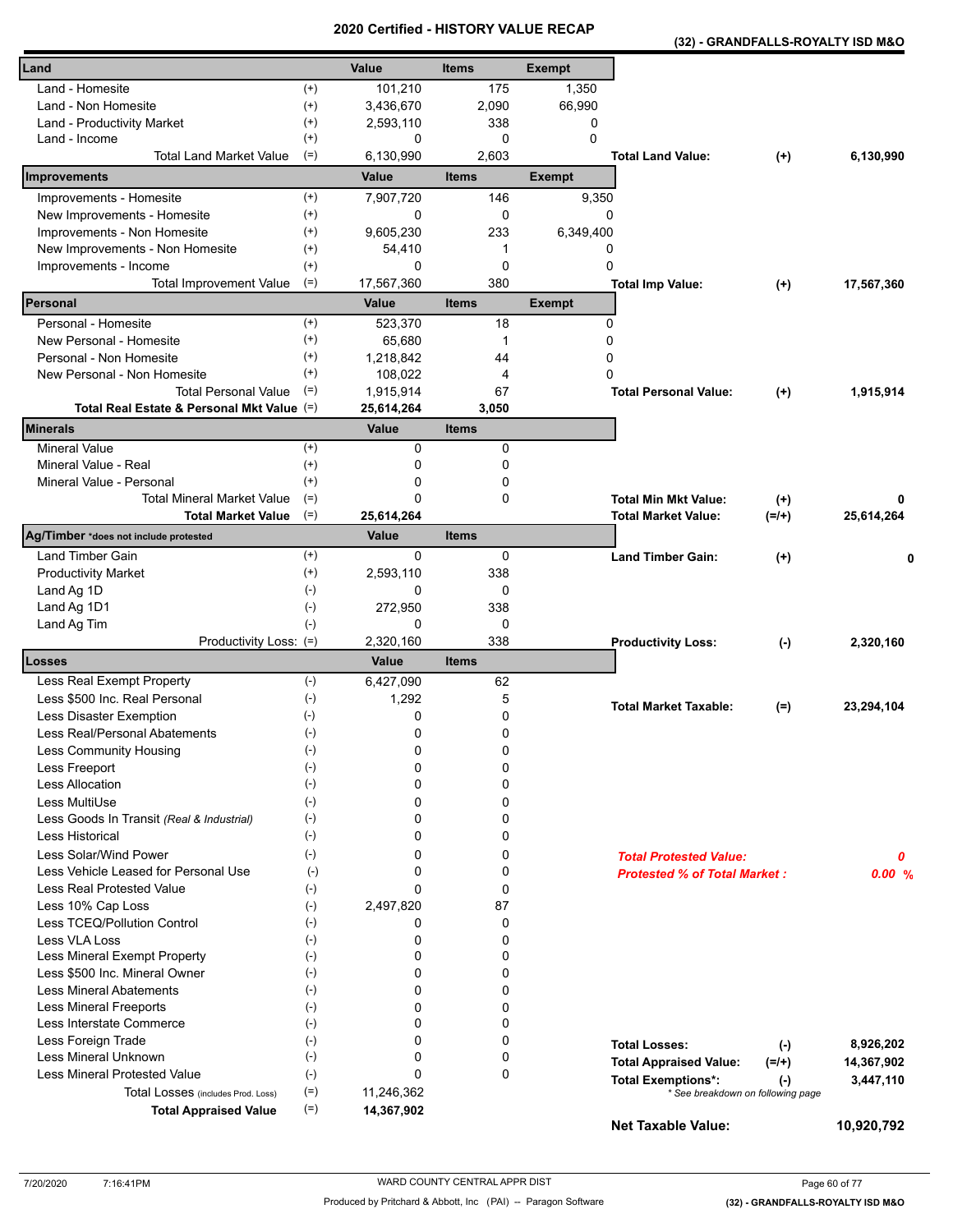|                                                                      |                                                      |   |   |                                                                   |       |                                                                   |              |           |                                             |                                                                                                                                     | (32) - GRANDFALLS-ROYALTY ISD M&O |
|----------------------------------------------------------------------|------------------------------------------------------|---|---|-------------------------------------------------------------------|-------|-------------------------------------------------------------------|--------------|-----------|---------------------------------------------|-------------------------------------------------------------------------------------------------------------------------------------|-----------------------------------|
| *** Freeze Totals: (This is only for Effective Tax Rate Calculation) |                                                      |   |   |                                                                   |       |                                                                   |              |           |                                             |                                                                                                                                     |                                   |
| <b>Total Ceiling Tax:</b>                                            |                                                      |   |   |                                                                   |       | 1,313.19                                                          |              |           |                                             |                                                                                                                                     |                                   |
| <b>Total Freeze Taxable:</b>                                         |                                                      |   |   |                                                                   |       | 195,930                                                           |              |           |                                             |                                                                                                                                     |                                   |
|                                                                      | New Imp/Pers with Ceiling: +                         |   |   |                                                                   |       |                                                                   | 0            |           |                                             |                                                                                                                                     |                                   |
|                                                                      | **Freeze Adjusted Taxable:                           |   |   |                                                                   |       |                                                                   |              |           |                                             | 10,724,862**This number DOES NOT represent any Jurisdiction's Certified Taxable Value**                                             |                                   |
|                                                                      |                                                      |   |   |                                                                   |       |                                                                   |              |           |                                             |                                                                                                                                     |                                   |
|                                                                      |                                                      |   |   | or (Freeze Adjusted Taxable * Tax Rate / 100) + Total Ceiling Tax |       |                                                                   |              |           |                                             | Estimated Total Levy: ((Net Taxable Value - Total Freeze Taxable + New Imp/Pers with Ceiling) * Tax Rate / 100) + Total Ceiling Tax |                                   |
| <b>Count of Homesteads</b>                                           |                                                      |   |   |                                                                   |       |                                                                   |              |           |                                             |                                                                                                                                     |                                   |
| н                                                                    | s                                                    | F | в | D                                                                 | W     | О                                                                 | DV           | DV100     | <b>SS First Resp</b>                        | <b>SS Svc Member</b>                                                                                                                |                                   |
| 73                                                                   | 45                                                   | 0 | 3 | 0                                                                 | 0     | 0                                                                 | 4            | 0         | $\mathbf 0$                                 | 0                                                                                                                                   |                                   |
| <b>Owner and Parcel Counts</b>                                       |                                                      |   |   |                                                                   |       |                                                                   |              |           |                                             |                                                                                                                                     |                                   |
| <b>Total Parcels*:</b>                                               |                                                      |   |   |                                                                   |       | 2,667* Parcel count is figured by parcel per ownership sequences. |              |           |                                             |                                                                                                                                     |                                   |
| <b>Total Owners:</b>                                                 |                                                      |   |   | 1,523                                                             |       |                                                                   |              |           |                                             |                                                                                                                                     |                                   |
| <b>Ported Homestead/Charity Amounts</b>                              |                                                      |   |   |                                                                   | Value |                                                                   | <b>Items</b> |           |                                             |                                                                                                                                     |                                   |
|                                                                      | DV Donated Home (Charity)                            |   |   | $^{(+)}$                                                          |       | 0                                                                 |              |           | 0                                           |                                                                                                                                     |                                   |
|                                                                      | SS of a Service Member Ported Amount                 |   |   | $^{(+)}$                                                          |       | 0                                                                 |              |           | 0                                           |                                                                                                                                     |                                   |
|                                                                      | SS of a First Responder Ported Amount                |   |   | $^{(+)}$                                                          |       | 0                                                                 |              |           | 0                                           |                                                                                                                                     |                                   |
|                                                                      | SS of DV Donated Home Ported Amount                  |   |   | $^{(+)}$                                                          |       | 0                                                                 |              |           | 0                                           |                                                                                                                                     |                                   |
|                                                                      | SS of 100% DV Ported Amount                          |   |   | $^{(+)}$                                                          |       | 0                                                                 |              |           | 0                                           |                                                                                                                                     |                                   |
| <b>Homestead Exemptions</b>                                          |                                                      |   |   |                                                                   | Value |                                                                   | <b>Items</b> |           |                                             |                                                                                                                                     |                                   |
| Homestead H,S                                                        |                                                      |   |   | $^{(+)}$                                                          |       | 2,500,460                                                         |              | 121       |                                             |                                                                                                                                     |                                   |
| Senior S                                                             |                                                      |   |   | $^{(+)}$                                                          |       | 215,390                                                           |              |           | 26                                          | H - Homestead                                                                                                                       | D - Disabled Only                 |
| Disabled B                                                           |                                                      |   |   | $^{(+)}$                                                          |       | 10,730                                                            |              |           | 2                                           | S - Over 65<br>F - Disabled Widow                                                                                                   | W - Widow<br>O - Over 65 (No HS)  |
| DV 100%                                                              |                                                      |   |   | $^{(+)}$                                                          |       | 0                                                                 |              |           | 0                                           | B - Disabled                                                                                                                        | DV - Disabled Veteran             |
|                                                                      | Surviving Spouse of a Service Member                 |   |   | $^{(+)}$                                                          |       | 0                                                                 |              |           | 0                                           | DV100 (1, 2, 3) - 100% Disabled Veteran                                                                                             |                                   |
|                                                                      | Survivng Spouse of a First Responder                 |   |   | $^{(+)}$                                                          |       | 0                                                                 |              |           | 0                                           | 4 (4B, 4H, 4S) - Surviving Spouse of a Service Member                                                                               |                                   |
|                                                                      |                                                      |   |   | Total Reimbursable (=)                                            |       | 2,726,580                                                         |              | 149       |                                             | 5* (5B, 5H, 5S) - Surviving Spouse of a First Responder                                                                             |                                   |
| <b>Local Discount</b>                                                |                                                      |   |   | $^{(+)}$                                                          |       | 686,490                                                           |              |           | 60                                          |                                                                                                                                     |                                   |
| Disabled Veteran                                                     |                                                      |   |   | $^{(+)}$                                                          |       | 34,040                                                            |              |           | 4                                           |                                                                                                                                     |                                   |
| Optional 65                                                          |                                                      |   |   | $^{(+)}$                                                          |       | 0                                                                 |              |           | 0                                           |                                                                                                                                     |                                   |
| <b>Local Disabled</b>                                                |                                                      |   |   | $^{(+)}$                                                          |       | 0                                                                 |              |           | 0                                           |                                                                                                                                     |                                   |
| State Homestead                                                      |                                                      |   |   | $^{(+)}$                                                          |       | 0                                                                 |              |           | 0                                           |                                                                                                                                     |                                   |
| <b>Total Exemptions</b>                                              |                                                      |   |   | $(=)$                                                             |       |                                                                   |              |           | 3,447,110 (includes Ported/Charity Amounts) |                                                                                                                                     |                                   |
| <b>Special Certified Totals</b>                                      |                                                      |   |   |                                                                   |       |                                                                   |              |           |                                             |                                                                                                                                     |                                   |
|                                                                      | <b>Exempt Value of First Time Absolute Exemption</b> |   |   |                                                                   |       |                                                                   |              | \$0       |                                             |                                                                                                                                     |                                   |
|                                                                      | <b>Exempt Value of First Time Partial Exemption</b>  |   |   |                                                                   |       |                                                                   |              | \$19,390  |                                             |                                                                                                                                     |                                   |
| <b>New AG/Timber</b>                                                 |                                                      |   |   |                                                                   |       |                                                                   |              |           |                                             |                                                                                                                                     |                                   |
| Market                                                               |                                                      |   |   |                                                                   |       |                                                                   |              | \$0       |                                             |                                                                                                                                     |                                   |
| Taxable                                                              |                                                      |   |   |                                                                   |       |                                                                   |              | \$0       |                                             |                                                                                                                                     |                                   |
|                                                                      | Value Loss                                           |   |   |                                                                   |       |                                                                   |              | \$0       |                                             |                                                                                                                                     |                                   |
|                                                                      |                                                      |   |   |                                                                   |       |                                                                   |              |           |                                             |                                                                                                                                     |                                   |
|                                                                      | New Improvement/Personal                             |   |   |                                                                   |       |                                                                   |              |           |                                             |                                                                                                                                     |                                   |
| Market                                                               |                                                      |   |   |                                                                   |       |                                                                   |              | \$228,112 |                                             |                                                                                                                                     |                                   |
| Taxable                                                              |                                                      |   |   |                                                                   |       |                                                                   |              | \$189,972 |                                             |                                                                                                                                     |                                   |
|                                                                      |                                                      |   |   |                                                                   |       |                                                                   |              |           |                                             |                                                                                                                                     |                                   |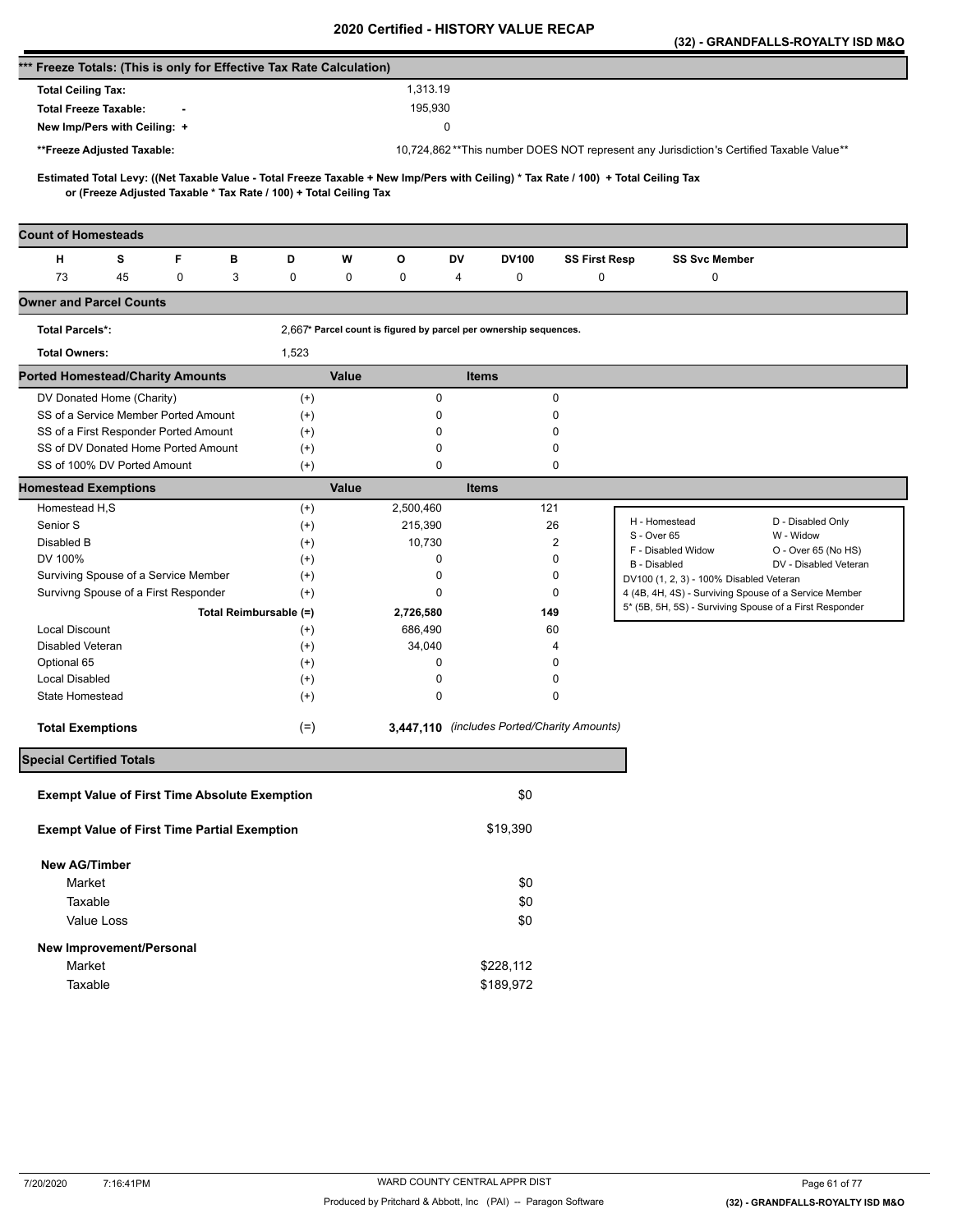|                                   | Average Values* (includes protested & exempt value) |                |                                        |
|-----------------------------------|-----------------------------------------------------|----------------|----------------------------------------|
| Average Homestead Value A*        |                                                     | <b>Parcels</b> | Total Homestead Value A*               |
| Market                            | \$43,973                                            | 154            | \$6,771,940<br>Market                  |
| Taxable                           | \$0                                                 |                | \$2,540,910<br>Taxable                 |
|                                   | Average Homestead Value A* and E*                   | <b>Parcels</b> | Total Homestead Value A* and E*        |
| <b>Market</b>                     | \$47,302                                            | 169            | \$7,994,160<br>Market                  |
| Taxable                           | \$1,056                                             |                | \$3,099,160<br>Taxable                 |
|                                   | Average Homestead Value A* and E* and M1            | <b>Parcels</b> | Total Homestead Value A* and E* and M1 |
| <b>Market</b>                     | \$45.655                                            | 188            | \$8,583,210<br>Market                  |
| Taxable                           | \$899                                               |                | \$3,247,390<br>Taxable                 |
| <b>Average Homestead Value M1</b> |                                                     | <b>Parcels</b> | <b>Total Homestead Value M1</b>        |
| Market                            | \$31,002                                            | 19             | \$589,050<br>Market                    |
| Taxable                           | \$0                                                 |                | \$148,230<br>Taxable                   |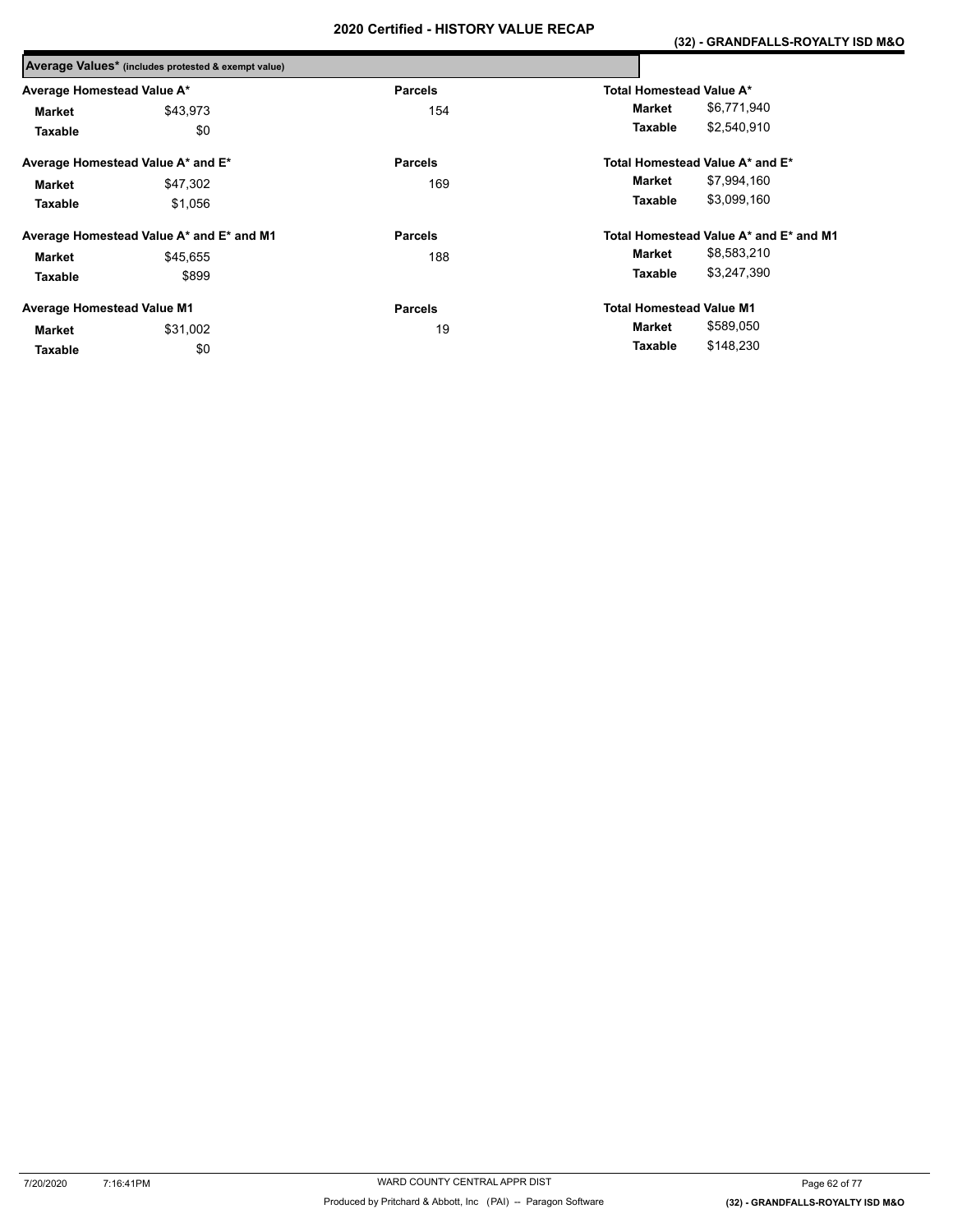| <b>Minerals</b>                            | Value        | <b>Items</b>   |                                    |            |
|--------------------------------------------|--------------|----------------|------------------------------------|------------|
| Mineral_Value                              | 0            | 0              |                                    |            |
| Mineral Value - Real                       | 0            | 0              |                                    |            |
| Mineral Value - Personal                   | 0            | 0              | <b>Total Mineral Value:</b>        | 0          |
| <b>Mineral Loss</b>                        | Value        | <b>Items</b>   |                                    |            |
| Less Mineral Exempt Property               | 0            | 0              | <b>Total Mineral Exempt Value:</b> | 0          |
| Less \$500 Inc. Mineral Owner              | $\Omega$     | $\mathbf 0$    |                                    |            |
| <b>Less Mineral Abatements</b>             | $\Omega$     | $\Omega$       |                                    |            |
| Less Mineral Freeports/Interstate Commerce | $\Omega$     | $\Omega$       |                                    |            |
| Less Mineral Unknown                       | $\Omega$     | 0              |                                    |            |
| Less TCEQ/Pollution Control                | 0            | 0              |                                    |            |
| Less VLA                                   | 0            | $\mathbf 0$    |                                    |            |
| <b>Less Mineral Protested Value</b>        | 0            | $\mathbf 0$    | <b>Taxload Mineral Total:</b>      | 0          |
| Land                                       | Value        | <b>Items</b>   |                                    |            |
| Land - Homesite                            | 101,210      | 175            |                                    |            |
| Land - Non Homesite                        | 3,436,670    | 2,090          |                                    |            |
| Land - Productivity Market                 | 2,593,110    | 338            |                                    |            |
| Land - Income                              | 0            | $\mathbf 0$    | <b>Total Land Value:</b>           | 6,130,990  |
| Land Timber Gain                           | 0            | $\mathbf 0$    |                                    |            |
| Improvements                               | Value        | <b>Items</b>   |                                    |            |
| Improvements - Homesite                    | 7,907,720    | 146            |                                    |            |
| New Improvements - Homesite                | 0            | 0              |                                    |            |
| Improvements - Non Homesite                | 9,605,230    | 233            |                                    |            |
| New Improvements - Non Homesite            | 54,410       | $\mathbf{1}$   |                                    |            |
| Improvements - Income                      | 0            | 0              | <b>Total Improvement Value:</b>    | 17,567,360 |
| <b>Ag Loss</b>                             | Value        | <b>Items</b>   |                                    |            |
| <b>Productivity Market</b>                 | 2,593,110    | 338            |                                    |            |
| Land Ag 1D                                 | 0            | 0              |                                    |            |
| Land Ag 1D1                                | 272,950      | 338            |                                    |            |
| Land Ag Tim                                | 0            | 0              | <b>Productivity Loss:</b>          | 2,320,160  |
| <b>Real Loss</b>                           | Value        |                |                                    |            |
| Land Homesite Exempt                       | 1,350        |                |                                    |            |
| Land Non-Homesite Exempt                   | 66,990       |                |                                    |            |
| <b>Productivity Market Exempt</b>          | 0            |                |                                    |            |
| Income Land Exempt                         | $\mathbf 0$  |                |                                    |            |
| Improvement Homesite Exempt                | 9,350        |                |                                    |            |
| New Improvement Homesite Exempt            | 0            |                |                                    |            |
| Improvement Non-Homesite Exempt            | 6,349,400    |                |                                    |            |
| New Improvement Non-Homesite Exempt        | 0            |                |                                    |            |
| Income Improvement Exempt                  | 0            |                | <b>Real Exempt Total:</b>          | 6,427,090  |
| Personal                                   | Value        | <b>Items</b>   | <b>Taxload Real Total:</b>         | 14,951,100 |
| Personal - Homesite                        | 523,370      | 18             |                                    |            |
| New Personal - Homesite                    | 65,680       | $\overline{1}$ |                                    |            |
| Personal - Non Homesite                    | 1,218,842    | 44             |                                    |            |
| New Personal - Non Homesite                | 108,022      | 4              | <b>Total Personal Value:</b>       | 1,915,914  |
| <b>Personal Loss</b>                       | <b>Value</b> |                |                                    |            |
| Personal Homesite Exempt                   | 0            |                |                                    |            |
| New Personal Homesite Exempt               | 0            |                |                                    |            |
| Personal Non-Homesite Exempt               | 0            |                |                                    |            |
| New Personal Non-Homesite Exempt           | 0            |                |                                    |            |
| Personal Under 500                         | 1,292        |                | <b>Personal Exempt Total:</b>      | 0          |
|                                            |              |                |                                    |            |
|                                            |              |                | <b>Taxload Personal Total:</b>     | 1,915,914  |
|                                            |              |                |                                    | 14,367,902 |
|                                            |              |                | <b>Total Appraised:</b>            |            |
|                                            |              |                | <b>Taxroll Load Total:</b>         | 16,867,014 |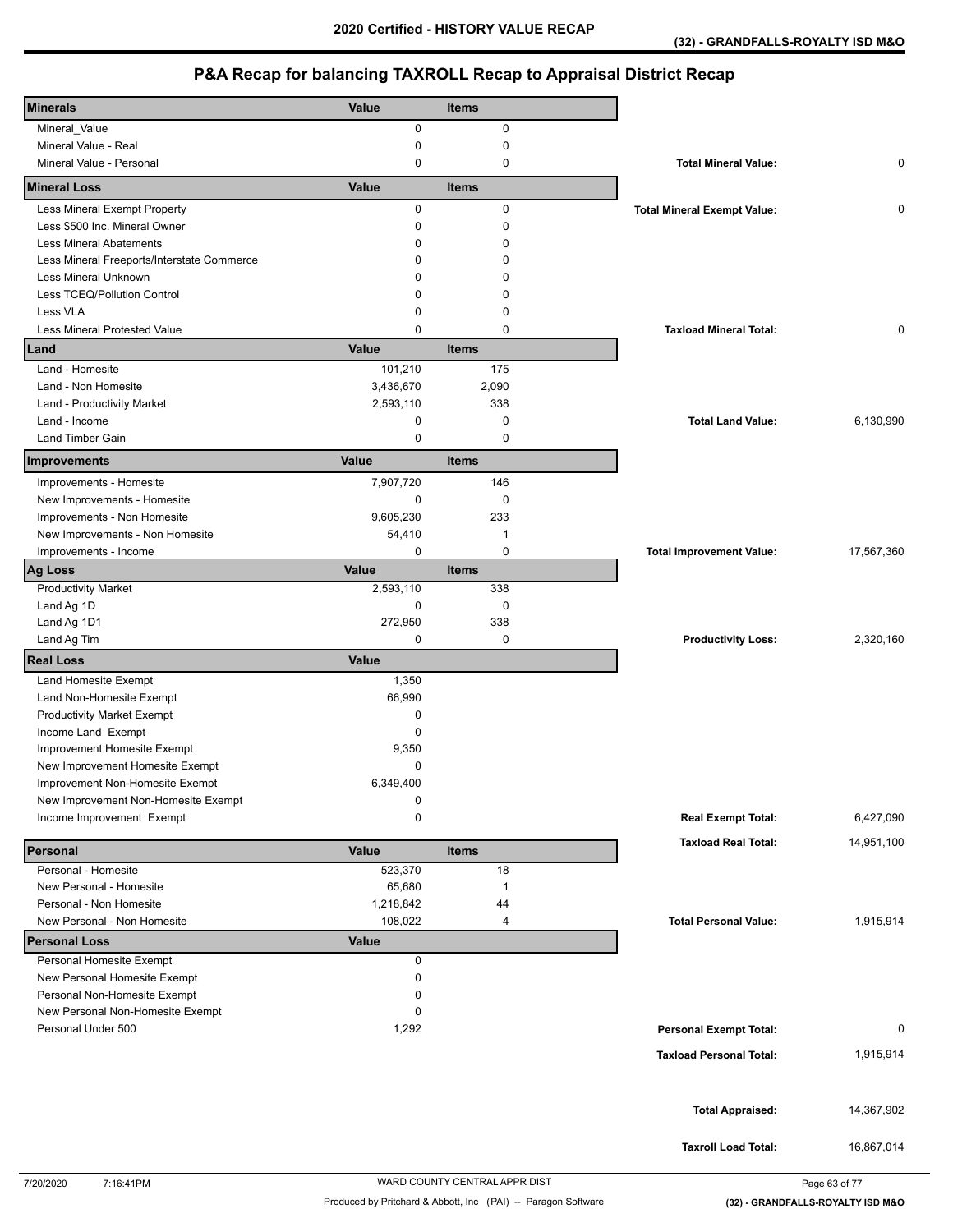### **(32) - GRANDFALLS-ROYALTY ISD M&O**

|                |                |              |           |             |                                      | <b>Category Code Breakdown</b> |                     |             |                |                                    |                                    |
|----------------|----------------|--------------|-----------|-------------|--------------------------------------|--------------------------------|---------------------|-------------|----------------|------------------------------------|------------------------------------|
| Cat<br>Code    | <b>Items</b>   | <b>Acres</b> | Land      | Ag/Timber   | <b>Productivity</b><br><b>Market</b> | <b>Taxable</b><br>Land         | <b>Improvements</b> | Personal    | <b>Mineral</b> | <b>Total Mkt</b><br><b>Taxable</b> | <b>Total Net</b><br><b>Taxable</b> |
| A <sub>1</sub> | 177            | 293.475      | 102,600   | 0           | 0                                    | 102,600                        | 6,959,350           | $\pmb{0}$   | 0              | 7,061,950                          | 2,761,450                          |
| A2             | 26             | 218.816      | 32,220    | 0           | 0                                    | 32,220                         | 870,230             | $\mathbf 0$ | 0              | 902,450                            | 380,510                            |
| A*             | 203            | 512.291      | 134,820   | $\bf{0}$    | 0                                    | 134,820                        | 7,829,580           | $\pmb{0}$   | 0              | 7,964,400                          | 3,141,960                          |
| C <sub>1</sub> | 1,080          | 3,555.423    | 1,163,510 | 0           | 0                                    | 1,163,510                      | 95,130              | $\mathbf 0$ | $\pmb{0}$      | 1,258,640                          | 1,257,110                          |
| $\mathbf{C}^*$ | 1,080          | 3,555.423    | 1,163,510 | 0           | 0                                    | 1,163,510                      | 95,130              | 0           | 0              | 1,258,640                          | 1,257,110                          |
| D <sub>1</sub> | 338            | 64,951.742   | 0         | 272,950     | 2,593,110                            | 272,950                        | 0                   | $\mathbf 0$ | $\mathsf 0$    | 272,950                            | 272,950                            |
| D <sub>2</sub> | 24             | 0.000        | 0         | 0           | 0                                    | 0                              | 917,030             | $\mathbf 0$ | 0              | 917,030                            | 917,030                            |
| D*             | 362            | 64,951.742   | 0         | 272,950     | 2,593,110                            | 272,950                        | 917,030             | $\bf{0}$    | 0              | 1,189,980                          | 1,189,980                          |
| E              | 846            | 43,121.676   | 2,056,020 | 0           | 0                                    | 2,056,020                      | 445,810             | $\mathbf 0$ | 0              | 2,501,830                          | 2,276,780                          |
| E1             | 24             | 827.653      | 69,240    | 0           | 0                                    | 69,240                         | 1,330,910           | $\mathbf 0$ | 0              | 1,400,150                          | 945,060                            |
| E*             | 870            | 43,949.329   | 2,125,260 | 0           | 0                                    | 2,125,260                      | 1,776,720           | $\pmb{0}$   | 0              | 3,901,980                          | 3,221,840                          |
| F <sub>1</sub> | 41             | 19.731       | 27,840    | 0           | 0                                    | 27,840                         | 545,810             | $\mathbf 0$ | 0              | 573,650                            | 573,650                            |
| F <sub>1</sub> | 41             | 19.731       | 27,840    | 0           | $\pmb{0}$                            | 27,840                         | 545,810             | $\pmb{0}$   | $\pmb{0}$      | 573,650                            | 573,650                            |
| F <sub>2</sub> | $\overline{1}$ | 0.406        | 1,420     | 0           | 0                                    | 1,420                          | 12,720              | $\pmb{0}$   | $\pmb{0}$      | 14,140                             | 14,140                             |
| F <sub>2</sub> | $\mathbf{1}$   | 0.406        | 1,420     | $\pmb{0}$   | $\pmb{0}$                            | 1,420                          | 12,720              | $\pmb{0}$   | $\pmb{0}$      | 14,140                             | 14,140                             |
| F*             | 42             | 20.138       | 29,260    | 0           | 0                                    | 29,260                         | 558,530             | $\pmb{0}$   | 0              | 587,790                            | 587,790                            |
| J2             | $\overline{2}$ | 1.010        | 640       | 0           | 0                                    | 640                            | 0                   | $\mathbf 0$ | $\pmb{0}$      | 640                                | 640                                |
| J3             | 1              | 1.700        | 290       | 0           | 0                                    | 290                            | 1,040               | $\mathbf 0$ | 0              | 1,330                              | 1,330                              |
| J4             | 1              | 0.406        | 530       | $\pmb{0}$   | 0                                    | 530                            | 16,920              | $\mathbf 0$ | $\mathsf 0$    | 17,450                             | 17,450                             |
| J6             | 3              | 53.920       | 13,810    | 0           | 0                                    | 13,810                         | 12,180              | $\mathbf 0$ | 0              | 25,990                             | 25,990                             |
| J7             | 4              | 0.406        | 1,420     | 0           | 0                                    | 1,420                          | 1,480               | 33,340      | 0              | 36,240                             | 36,240                             |
| J*             | 11             | 57.443       | 16,690    | 0           | 0                                    | 16,690                         | 31,620              | 33,340      | 0              | 81,650                             | 81,650                             |
| L <sub>1</sub> | 12             | 0.000        | 0         | 0           | 0                                    | 0                              | 0                   | 502,472     | 0              | 502,472                            | 502,472                            |
| L1             | 12             | 0.000        | $\pmb{0}$ | $\pmb{0}$   | $\pmb{0}$                            | $\pmb{0}$                      | $\pmb{0}$           | 502,472     | $\pmb{0}$      | 502,472                            | 502,472                            |
| L*             | 12             | 0.000        | $\pmb{0}$ | $\mathbf 0$ | 0                                    | $\pmb{0}$                      | 0                   | 502,472     | 0              | 502,472                            | 502,472                            |
| M1             | 47             | 0.000        | 0         | 0           | 0                                    | 0                              | 0                   | 1,378,810   | 0              | 1,378,810                          | 937,990                            |
| M*             | 47             | 0.000        | 0         | $\bf{0}$    | 0                                    | 0                              | 0                   | 1,378,810   | 0              | 1,378,810                          | 937,990                            |
| XB             | 5              | 0.000        | $\pmb{0}$ | 0           | 0                                    | $\mathbf 0$                    | 0                   | 1,292       | 0              | 1,292                              | 0                                  |
| XV             | 62             | 146.618      | 68,340    | 0           | 0                                    | 68,340                         | 6,358,750           | $\mathbf 0$ | 0              | 6,427,090                          |                                    |
| X*             | 67             | 146.618      | 68,340    | 0           | 0                                    | 68,340                         | 6,358,750           | 1,292       | 0              | 6,428,382                          | 0                                  |
|                | 2,694          | 113,192.984  | 3,537,880 | 272,950     | 2,593,110                            | 3,810,830                      | 17,567,360          | 1,915,914   | 0              | 23,294,104                         | 10,920,792                         |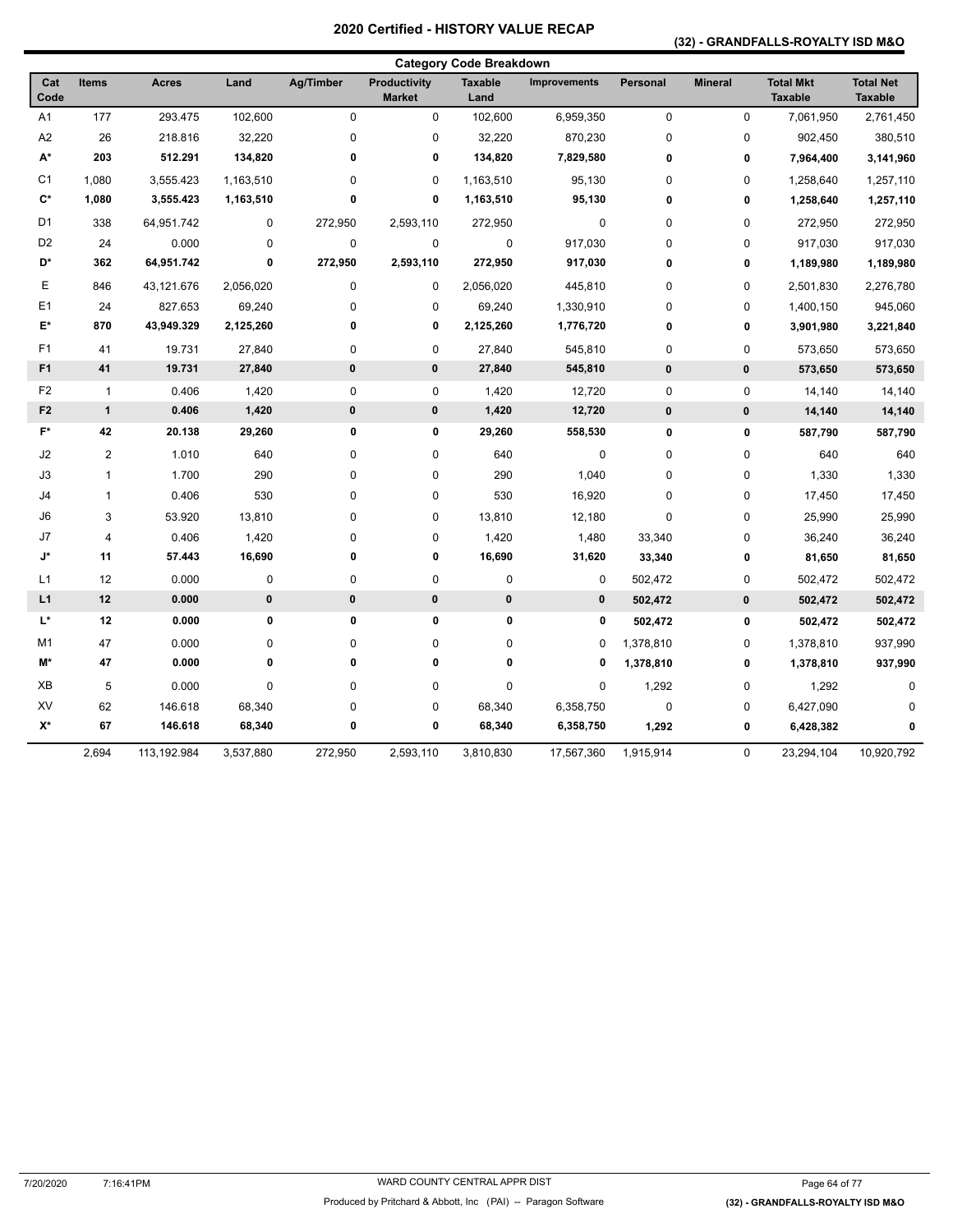**(32IS) - GRANDFALLS-ROYALTY ISD I&S** 

| Land                                                       |                      | Value                | <b>Items</b> | <b>Exempt</b>    |                                          |            |
|------------------------------------------------------------|----------------------|----------------------|--------------|------------------|------------------------------------------|------------|
| Land - Homesite                                            | $^{(+)}$             | 101,210              | 175          | 1,350            |                                          |            |
| Land - Non Homesite                                        | $^{(+)}$             | 3,436,670            | 2,090        | 66,990           |                                          |            |
| Land - Productivity Market                                 | $^{(+)}$             | 2,593,110            | 338          | 0                |                                          |            |
| Land - Income                                              | $^{(+)}$             | 0                    | 0            | $\mathbf{0}$     |                                          |            |
| <b>Total Land Market Value</b>                             | $(=)$                | 6,130,990            | 2,603        |                  | <b>Total Land Value:</b><br>$(+)$        | 6,130,990  |
| Improvements                                               |                      | Value                | <b>Items</b> | <b>Exempt</b>    |                                          |            |
| Improvements - Homesite                                    | $^{(+)}$             | 7,907,720            | 146          | 9,350            |                                          |            |
| New Improvements - Homesite                                | $^{(+)}$             | 0                    | 0            | 0                |                                          |            |
| Improvements - Non Homesite                                | $^{(+)}$             | 9,605,230            | 233          | 6,349,400        |                                          |            |
| New Improvements - Non Homesite                            | $^{(+)}$             | 54,410               | 1            | 0                |                                          |            |
| Improvements - Income                                      | $^{(+)}$             | 0                    | $\mathbf 0$  | 0                |                                          |            |
| <b>Total Improvement Value</b><br>Personal                 | $(=)$                | 17,567,360           | 380          |                  | <b>Total Imp Value:</b><br>$^{(+)}$      | 17,567,360 |
|                                                            |                      | <b>Value</b>         | <b>Items</b> | <b>Exempt</b>    |                                          |            |
| Personal - Homesite                                        | $(+)$                | 523,370              | 18           | 0                |                                          |            |
| New Personal - Homesite                                    | $^{(+)}$             | 65,680               | 1            | 0                |                                          |            |
| Personal - Non Homesite                                    | $^{(+)}$<br>$^{(+)}$ | 1,218,842            | 44           | 0<br>$\mathbf 0$ |                                          |            |
| New Personal - Non Homesite<br><b>Total Personal Value</b> | $(=)$                | 108,022<br>1,915,914 | 4<br>67      |                  | <b>Total Personal Value:</b>             |            |
| Total Real Estate & Personal Mkt Value (=)                 |                      | 25,614,264           | 3,050        |                  | $^{(+)}$                                 | 1,915,914  |
| <b>Minerals</b>                                            |                      | Value                | <b>Items</b> |                  |                                          |            |
| <b>Mineral Value</b>                                       | $^{(+)}$             | 0                    | 0            |                  |                                          |            |
| Mineral Value - Real                                       | $^{(+)}$             | 0                    | 0            |                  |                                          |            |
| Mineral Value - Personal                                   | $^{(+)}$             | 0                    | 0            |                  |                                          |            |
| <b>Total Mineral Market Value</b>                          | $(=)$                | 0                    | 0            |                  | <b>Total Min Mkt Value:</b><br>$^{(+)}$  | 0          |
| <b>Total Market Value</b>                                  | $(=)$                | 25,614,264           |              |                  | $(=/+)$<br><b>Total Market Value:</b>    | 25,614,264 |
| Ag/Timber *does not include protested                      |                      | Value                | <b>Items</b> |                  |                                          |            |
| Land Timber Gain                                           | $^{(+)}$             | 0                    | 0            |                  | <b>Land Timber Gain:</b><br>$^{(+)}$     | Ω          |
| <b>Productivity Market</b>                                 | $(+)$                | 2,593,110            | 338          |                  |                                          |            |
| Land Ag 1D                                                 | $(\text{-})$         | 0                    | 0            |                  |                                          |            |
| Land Ag 1D1                                                | $(\text{-})$         | 272,950              | 338          |                  |                                          |            |
| Land Ag Tim                                                | $(-)$                | 0                    | 0            |                  |                                          |            |
| Productivity Loss: (=)                                     |                      | 2,320,160            | 338          |                  | <b>Productivity Loss:</b><br>$(\cdot)$   | 2,320,160  |
| <b>Losses</b>                                              |                      | Value                | <b>Items</b> |                  |                                          |            |
| Less Real Exempt Property                                  | $(-)$                | 6,427,090            | 62           |                  |                                          |            |
| Less \$500 Inc. Real Personal                              | $(\cdot)$            | 1,292                | 5            |                  | <b>Total Market Taxable:</b><br>$(=)$    | 23,294,104 |
| Less Disaster Exemption                                    | $(\cdot)$            | 0                    | 0            |                  |                                          |            |
| Less Real/Personal Abatements                              | $(\text{-})$         | 0                    | 0            |                  |                                          |            |
| Less Community Housing<br>Less Freeport                    | $(-)$<br>$(-)$       | 0<br>0               | 0<br>0       |                  |                                          |            |
| <b>Less Allocation</b>                                     | $(-)$                | $\Omega$             | 0            |                  |                                          |            |
| Less MultiUse                                              | $(-)$                | $\Omega$             | 0            |                  |                                          |            |
| Less Goods In Transit (Real & Industrial)                  | $(-)$                | 0                    | 0            |                  |                                          |            |
| Less Historical                                            | $(-)$                | 0                    | 0            |                  |                                          |            |
| Less Solar/Wind Power                                      | $(-)$                | 0                    | 0            |                  | <b>Total Protested Value:</b>            | 0          |
| Less Vehicle Leased for Personal Use                       | $(-)$                | 0                    | 0            |                  | <b>Protested % of Total Market:</b>      | 0.00%      |
| <b>Less Real Protested Value</b>                           | $(-)$                | $\Omega$             | 0            |                  |                                          |            |
| Less 10% Cap Loss                                          | $(-)$                | 2,497,820            | 87           |                  |                                          |            |
| Less TCEQ/Pollution Control                                | $(-)$                | 0                    | 0            |                  |                                          |            |
| Less VLA Loss                                              | $(-)$                | 0                    | 0            |                  |                                          |            |
| Less Mineral Exempt Property                               | $(-)$                | 0                    | 0            |                  |                                          |            |
| Less \$500 Inc. Mineral Owner                              | $(-)$                | 0                    | 0            |                  |                                          |            |
| <b>Less Mineral Abatements</b>                             | $(-)$                | 0                    | 0            |                  |                                          |            |
| <b>Less Mineral Freeports</b>                              | $(-)$                | $\Omega$             | 0            |                  |                                          |            |
| Less Interstate Commerce                                   | $(-)$                | $\Omega$             | 0            |                  |                                          |            |
| Less Foreign Trade                                         | $(-)$                | 0                    | 0            |                  | <b>Total Losses:</b><br>$(\cdot)$        | 8,926,202  |
| Less Mineral Unknown                                       | $(-)$                | 0                    | 0            |                  | <b>Total Appraised Value:</b><br>$(=/+)$ | 14,367,902 |
| Less Mineral Protested Value                               | $(-)$                | $\Omega$             | 0            |                  | <b>Total Exemptions*:</b><br>$(\cdot)$   | 3,447,110  |
| Total Losses (includes Prod. Loss)                         | $(=)$                | 11,246,362           |              |                  | * See breakdown on following page        |            |
| <b>Total Appraised Value</b>                               | $(=)$                | 14,367,902           |              |                  | Net Taxable Value:                       | 10,920,792 |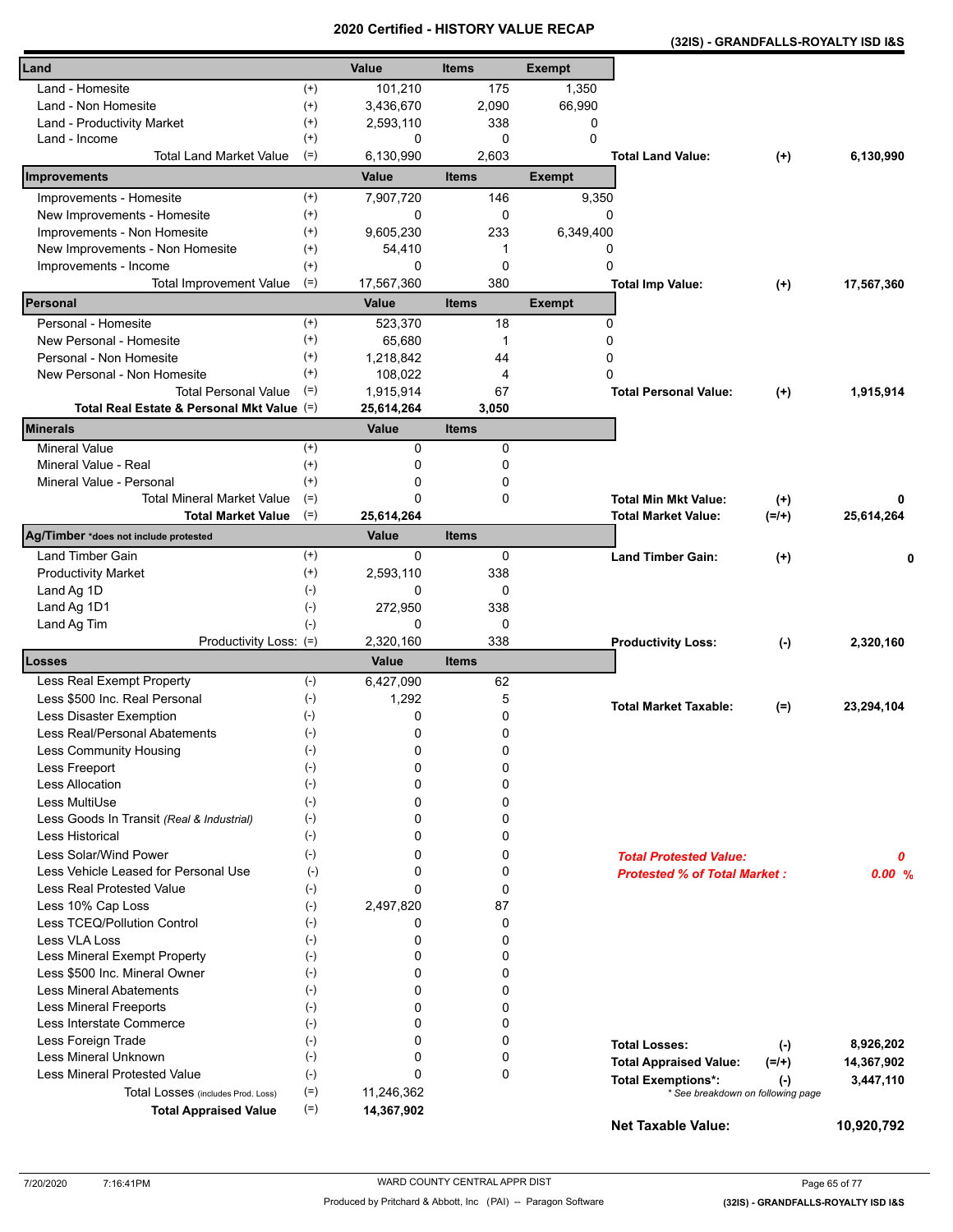|                                                                      |    |   |   |                                                                   |       |                                                                   |              |           |                                             |                                                                                                                                     | (32IS) - GRANDFALLS-ROYALTY ISD I&S |
|----------------------------------------------------------------------|----|---|---|-------------------------------------------------------------------|-------|-------------------------------------------------------------------|--------------|-----------|---------------------------------------------|-------------------------------------------------------------------------------------------------------------------------------------|-------------------------------------|
| *** Freeze Totals: (This is only for Effective Tax Rate Calculation) |    |   |   |                                                                   |       |                                                                   |              |           |                                             |                                                                                                                                     |                                     |
| <b>Total Ceiling Tax:</b>                                            |    |   |   |                                                                   |       | 1,313.19                                                          |              |           |                                             |                                                                                                                                     |                                     |
| <b>Total Freeze Taxable:</b>                                         |    |   |   |                                                                   |       | 195,930                                                           |              |           |                                             |                                                                                                                                     |                                     |
| New Imp/Pers with Ceiling: +                                         |    |   |   |                                                                   |       |                                                                   | 0            |           |                                             |                                                                                                                                     |                                     |
| **Freeze Adjusted Taxable:                                           |    |   |   |                                                                   |       |                                                                   |              |           |                                             | 10,724,862**This number DOES NOT represent any Jurisdiction's Certified Taxable Value**                                             |                                     |
|                                                                      |    |   |   |                                                                   |       |                                                                   |              |           |                                             |                                                                                                                                     |                                     |
|                                                                      |    |   |   | or (Freeze Adjusted Taxable * Tax Rate / 100) + Total Ceiling Tax |       |                                                                   |              |           |                                             | Estimated Total Levy: ((Net Taxable Value - Total Freeze Taxable + New Imp/Pers with Ceiling) * Tax Rate / 100) + Total Ceiling Tax |                                     |
| <b>Count of Homesteads</b>                                           |    |   |   |                                                                   |       |                                                                   |              |           |                                             |                                                                                                                                     |                                     |
| н                                                                    | s  | F | в | D                                                                 | W     | О                                                                 | DV           | DV100     | <b>SS First Resp</b>                        | <b>SS Svc Member</b>                                                                                                                |                                     |
| 73                                                                   | 45 | 0 | 3 | 0                                                                 | 0     | 0                                                                 | 4            | 0         | $\mathbf 0$                                 | 0                                                                                                                                   |                                     |
| <b>Owner and Parcel Counts</b>                                       |    |   |   |                                                                   |       |                                                                   |              |           |                                             |                                                                                                                                     |                                     |
| <b>Total Parcels*:</b>                                               |    |   |   |                                                                   |       | 2,667* Parcel count is figured by parcel per ownership sequences. |              |           |                                             |                                                                                                                                     |                                     |
| <b>Total Owners:</b>                                                 |    |   |   | 1,523                                                             |       |                                                                   |              |           |                                             |                                                                                                                                     |                                     |
| <b>Ported Homestead/Charity Amounts</b>                              |    |   |   |                                                                   | Value |                                                                   | <b>Items</b> |           |                                             |                                                                                                                                     |                                     |
| DV Donated Home (Charity)                                            |    |   |   | $^{(+)}$                                                          |       | 0                                                                 |              |           | 0                                           |                                                                                                                                     |                                     |
| SS of a Service Member Ported Amount                                 |    |   |   | $^{(+)}$                                                          |       | 0                                                                 |              |           | 0                                           |                                                                                                                                     |                                     |
| SS of a First Responder Ported Amount                                |    |   |   | $^{(+)}$                                                          |       | 0                                                                 |              |           | 0                                           |                                                                                                                                     |                                     |
| SS of DV Donated Home Ported Amount                                  |    |   |   | $^{(+)}$                                                          |       | 0                                                                 |              |           | 0                                           |                                                                                                                                     |                                     |
| SS of 100% DV Ported Amount                                          |    |   |   | $^{(+)}$                                                          |       | 0                                                                 |              |           | 0                                           |                                                                                                                                     |                                     |
| <b>Homestead Exemptions</b>                                          |    |   |   |                                                                   | Value |                                                                   | <b>Items</b> |           |                                             |                                                                                                                                     |                                     |
| Homestead H,S                                                        |    |   |   | $^{(+)}$                                                          |       | 2,500,460                                                         |              | 121       |                                             |                                                                                                                                     |                                     |
| Senior S                                                             |    |   |   | $^{(+)}$                                                          |       | 215,390                                                           |              |           | 26                                          | H - Homestead<br>S - Over 65                                                                                                        | D - Disabled Only<br>W - Widow      |
| Disabled B                                                           |    |   |   | $^{(+)}$                                                          |       | 10,730                                                            |              |           | 2                                           | F - Disabled Widow                                                                                                                  | O - Over 65 (No HS)                 |
| DV 100%<br>Surviving Spouse of a Service Member                      |    |   |   | $^{(+)}$                                                          |       | 0<br>0                                                            |              |           | 0<br>0                                      | B - Disabled                                                                                                                        | DV - Disabled Veteran               |
| Survivng Spouse of a First Responder                                 |    |   |   | $^{(+)}$<br>$^{(+)}$                                              |       | 0                                                                 |              |           | 0                                           | DV100 (1, 2, 3) - 100% Disabled Veteran<br>4 (4B, 4H, 4S) - Surviving Spouse of a Service Member                                    |                                     |
|                                                                      |    |   |   | Total Reimbursable (=)                                            |       | 2,726,580                                                         |              | 149       |                                             | 5* (5B, 5H, 5S) - Surviving Spouse of a First Responder                                                                             |                                     |
| <b>Local Discount</b>                                                |    |   |   | $^{(+)}$                                                          |       | 686,490                                                           |              |           | 60                                          |                                                                                                                                     |                                     |
| Disabled Veteran                                                     |    |   |   | $^{(+)}$                                                          |       | 34,040                                                            |              |           | 4                                           |                                                                                                                                     |                                     |
| Optional 65                                                          |    |   |   | $^{(+)}$                                                          |       | 0                                                                 |              |           | 0                                           |                                                                                                                                     |                                     |
| <b>Local Disabled</b>                                                |    |   |   | $^{(+)}$                                                          |       | 0                                                                 |              |           | 0                                           |                                                                                                                                     |                                     |
| State Homestead                                                      |    |   |   | $^{(+)}$                                                          |       | 0                                                                 |              |           | 0                                           |                                                                                                                                     |                                     |
| <b>Total Exemptions</b>                                              |    |   |   | $(=)$                                                             |       |                                                                   |              |           | 3,447,110 (includes Ported/Charity Amounts) |                                                                                                                                     |                                     |
| <b>Special Certified Totals</b>                                      |    |   |   |                                                                   |       |                                                                   |              |           |                                             |                                                                                                                                     |                                     |
| <b>Exempt Value of First Time Absolute Exemption</b>                 |    |   |   |                                                                   |       |                                                                   |              | \$0       |                                             |                                                                                                                                     |                                     |
| <b>Exempt Value of First Time Partial Exemption</b>                  |    |   |   |                                                                   |       |                                                                   |              | \$19,390  |                                             |                                                                                                                                     |                                     |
| <b>New AG/Timber</b>                                                 |    |   |   |                                                                   |       |                                                                   |              |           |                                             |                                                                                                                                     |                                     |
| Market                                                               |    |   |   |                                                                   |       |                                                                   |              | \$0       |                                             |                                                                                                                                     |                                     |
| Taxable                                                              |    |   |   |                                                                   |       |                                                                   |              | \$0       |                                             |                                                                                                                                     |                                     |
| Value Loss                                                           |    |   |   |                                                                   |       |                                                                   |              | \$0       |                                             |                                                                                                                                     |                                     |
| New Improvement/Personal                                             |    |   |   |                                                                   |       |                                                                   |              |           |                                             |                                                                                                                                     |                                     |
| Market                                                               |    |   |   |                                                                   |       |                                                                   |              | \$228,112 |                                             |                                                                                                                                     |                                     |
| Taxable                                                              |    |   |   |                                                                   |       |                                                                   |              | \$189,972 |                                             |                                                                                                                                     |                                     |
|                                                                      |    |   |   |                                                                   |       |                                                                   |              |           |                                             |                                                                                                                                     |                                     |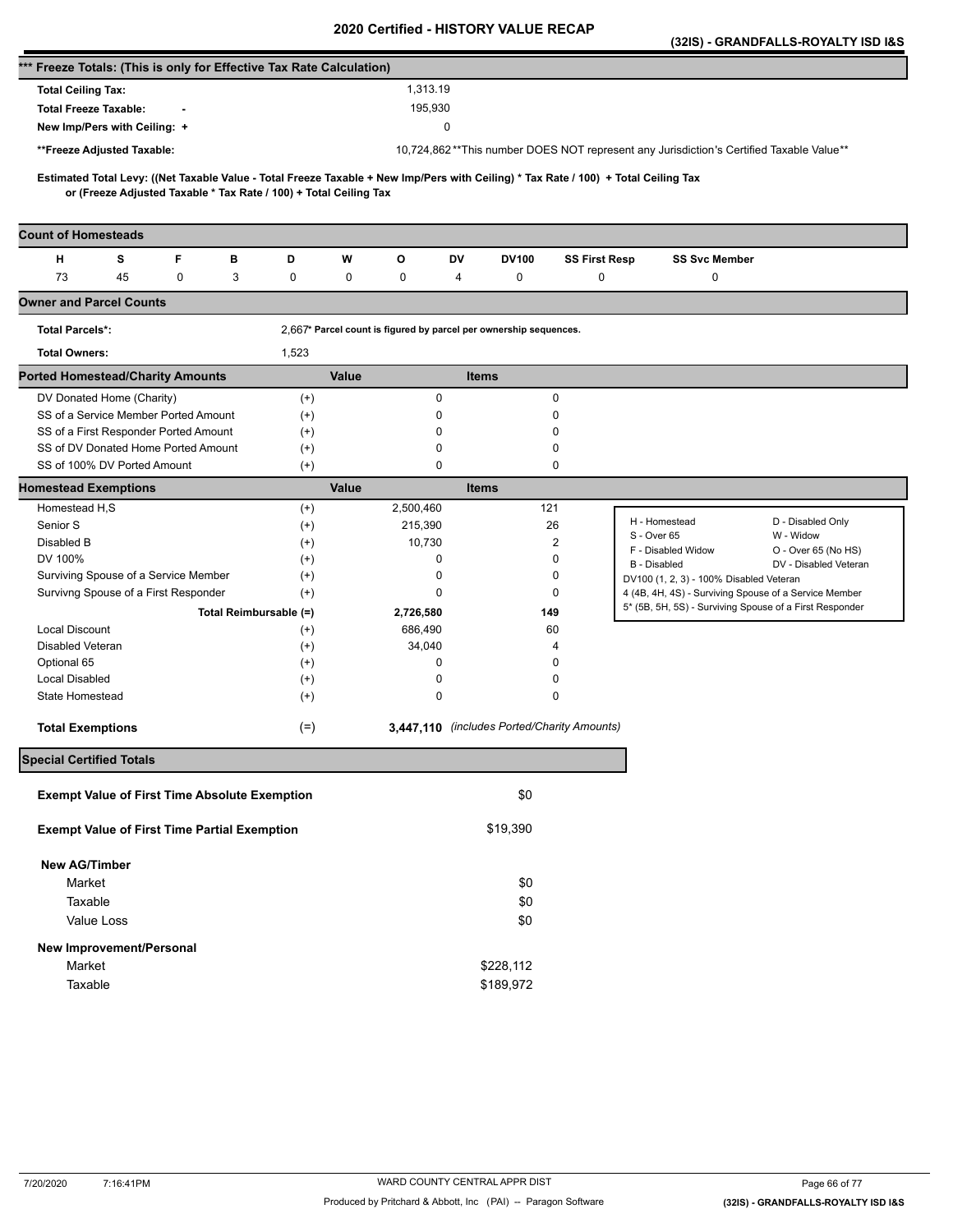|                                   | Average Values* (includes protested & exempt value) |                |                                        |
|-----------------------------------|-----------------------------------------------------|----------------|----------------------------------------|
| Average Homestead Value A*        |                                                     | <b>Parcels</b> | Total Homestead Value A*               |
| Market                            | \$43,973                                            | 154            | \$6,771,940<br>Market                  |
| Taxable                           | \$0                                                 |                | \$2,540,910<br>Taxable                 |
|                                   | Average Homestead Value A* and E*                   | <b>Parcels</b> | Total Homestead Value A* and E*        |
| <b>Market</b>                     | \$47,302                                            | 169            | \$7,994,160<br>Market                  |
| Taxable                           | \$1,056                                             |                | \$3,099,160<br>Taxable                 |
|                                   | Average Homestead Value A* and E* and M1            | <b>Parcels</b> | Total Homestead Value A* and E* and M1 |
| <b>Market</b>                     | \$45.655                                            | 188            | \$8,583,210<br>Market                  |
| Taxable                           | \$899                                               |                | \$3,247,390<br>Taxable                 |
| <b>Average Homestead Value M1</b> |                                                     | <b>Parcels</b> | <b>Total Homestead Value M1</b>        |
| Market                            | \$31,002                                            | 19             | \$589,050<br>Market                    |
| Taxable                           | \$0                                                 |                | \$148,230<br>Taxable                   |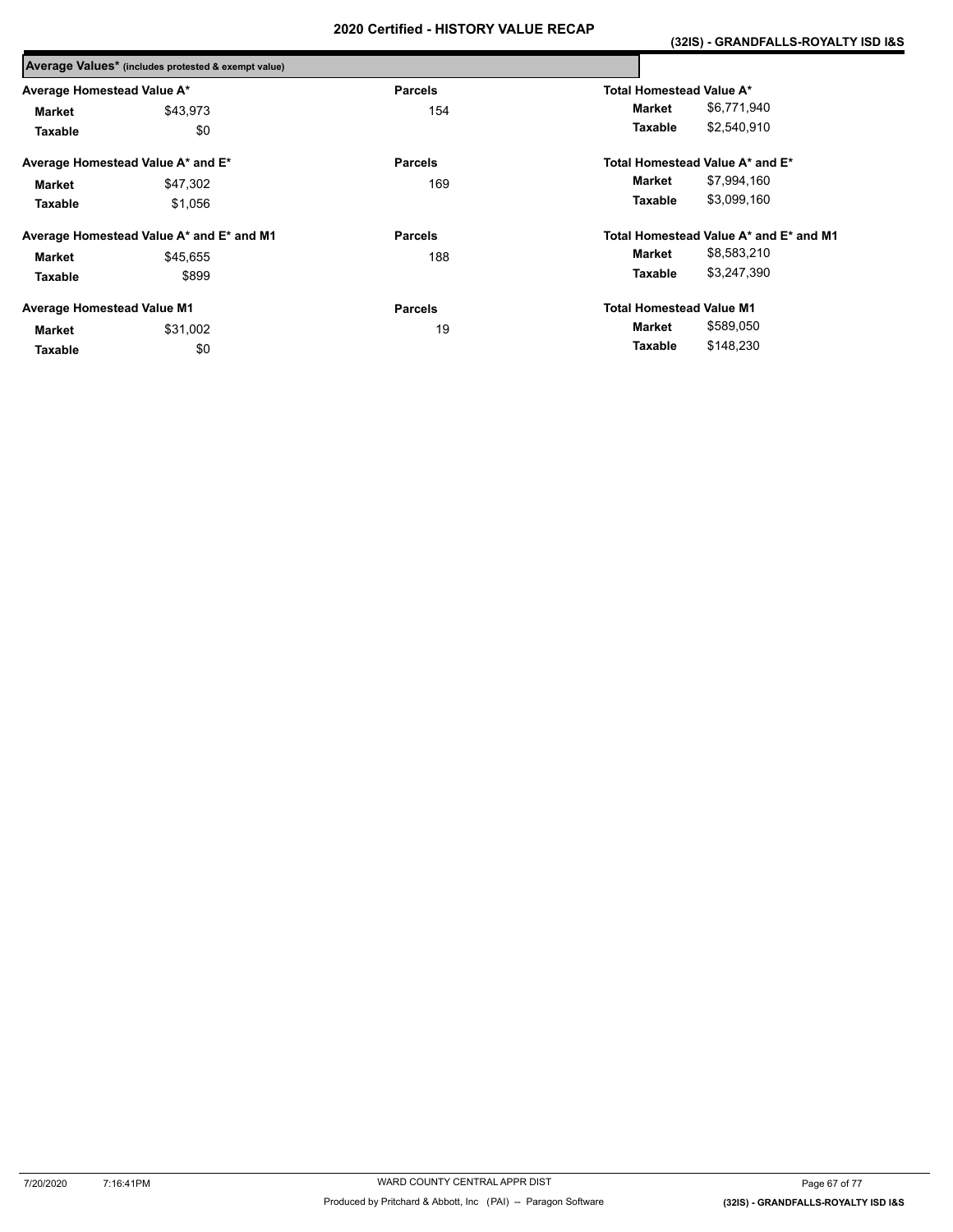| <b>Minerals</b>                            | Value        | <b>Items</b>   |                                    |            |
|--------------------------------------------|--------------|----------------|------------------------------------|------------|
|                                            | 0            | $\pmb{0}$      |                                    |            |
| Mineral_Value<br>Mineral Value - Real      | 0            | 0              |                                    |            |
| Mineral Value - Personal                   | $\mathbf 0$  | $\mathbf 0$    | <b>Total Mineral Value:</b>        | 0          |
| <b>Mineral Loss</b>                        | Value        | <b>Items</b>   |                                    |            |
| Less Mineral Exempt Property               | 0            | $\pmb{0}$      | <b>Total Mineral Exempt Value:</b> | 0          |
| Less \$500 Inc. Mineral Owner              | $\mathbf 0$  | $\mathbf 0$    |                                    |            |
| <b>Less Mineral Abatements</b>             | 0            | $\Omega$       |                                    |            |
| Less Mineral Freeports/Interstate Commerce | 0            | 0              |                                    |            |
| Less Mineral Unknown                       | 0            | 0              |                                    |            |
|                                            |              |                |                                    |            |
| Less TCEQ/Pollution Control<br>Less VLA    | 0            | 0              |                                    |            |
|                                            | $\mathbf 0$  | $\mathbf 0$    |                                    |            |
| <b>Less Mineral Protested Value</b>        | $\mathbf 0$  | $\mathbf 0$    | <b>Taxload Mineral Total:</b>      | 0          |
| Land                                       | Value        | <b>Items</b>   |                                    |            |
| Land - Homesite                            | 101,210      | 175            |                                    |            |
| Land - Non Homesite                        | 3,436,670    | 2,090          |                                    |            |
| Land - Productivity Market                 | 2,593,110    | 338            |                                    |            |
| Land - Income                              | 0            | $\mathbf 0$    | <b>Total Land Value:</b>           | 6,130,990  |
| Land Timber Gain                           | 0            | $\mathbf 0$    |                                    |            |
| Improvements                               | Value        | <b>Items</b>   |                                    |            |
| Improvements - Homesite                    | 7,907,720    | 146            |                                    |            |
|                                            |              |                |                                    |            |
| New Improvements - Homesite                | 0            | 0              |                                    |            |
| Improvements - Non Homesite                | 9,605,230    | 233            |                                    |            |
| New Improvements - Non Homesite            | 54,410       | $\overline{1}$ |                                    |            |
| Improvements - Income                      | 0            | $\pmb{0}$      | <b>Total Improvement Value:</b>    | 17,567,360 |
| Ag Loss                                    | Value        | <b>Items</b>   |                                    |            |
| <b>Productivity Market</b>                 | 2,593,110    | 338            |                                    |            |
| Land Ag 1D                                 | 0            | 0              |                                    |            |
| Land Ag 1D1                                | 272,950      | 338            |                                    |            |
| Land Ag Tim                                | $\mathbf 0$  | 0              | <b>Productivity Loss:</b>          | 2,320,160  |
| <b>Real Loss</b>                           | <b>Value</b> |                |                                    |            |
| Land Homesite Exempt                       | 1,350        |                |                                    |            |
| Land Non-Homesite Exempt                   | 66,990       |                |                                    |            |
| <b>Productivity Market Exempt</b>          | 0            |                |                                    |            |
| Income Land Exempt                         | 0            |                |                                    |            |
| Improvement Homesite Exempt                | 9,350        |                |                                    |            |
| New Improvement Homesite Exempt            | $\mathbf 0$  |                |                                    |            |
| Improvement Non-Homesite Exempt            | 6,349,400    |                |                                    |            |
| New Improvement Non-Homesite Exempt        | 0            |                |                                    |            |
| Income Improvement Exempt                  | 0            |                | <b>Real Exempt Total:</b>          | 6,427,090  |
|                                            |              |                | <b>Taxload Real Total:</b>         |            |
| Personal                                   | Value        | <b>Items</b>   |                                    | 14,951,100 |
| Personal - Homesite                        | 523,370      | 18             |                                    |            |
| New Personal - Homesite                    | 65,680       | $\overline{1}$ |                                    |            |
| Personal - Non Homesite                    | 1,218,842    | 44             |                                    |            |
| New Personal - Non Homesite                | 108,022      | 4              | <b>Total Personal Value:</b>       | 1,915,914  |
| <b>Personal Loss</b>                       | <b>Value</b> |                |                                    |            |
| Personal Homesite Exempt                   | 0            |                |                                    |            |
| New Personal Homesite Exempt               | 0            |                |                                    |            |
| Personal Non-Homesite Exempt               | 0            |                |                                    |            |
| New Personal Non-Homesite Exempt           | 0            |                |                                    |            |
| Personal Under 500                         | 1,292        |                | <b>Personal Exempt Total:</b>      | 0          |
|                                            |              |                |                                    |            |
|                                            |              |                | <b>Taxload Personal Total:</b>     | 1,915,914  |
|                                            |              |                |                                    |            |
|                                            |              |                |                                    |            |
|                                            |              |                | <b>Total Appraised:</b>            | 14,367,902 |
|                                            |              |                |                                    |            |
|                                            |              |                | <b>Taxroll Load Total:</b>         | 16,867,014 |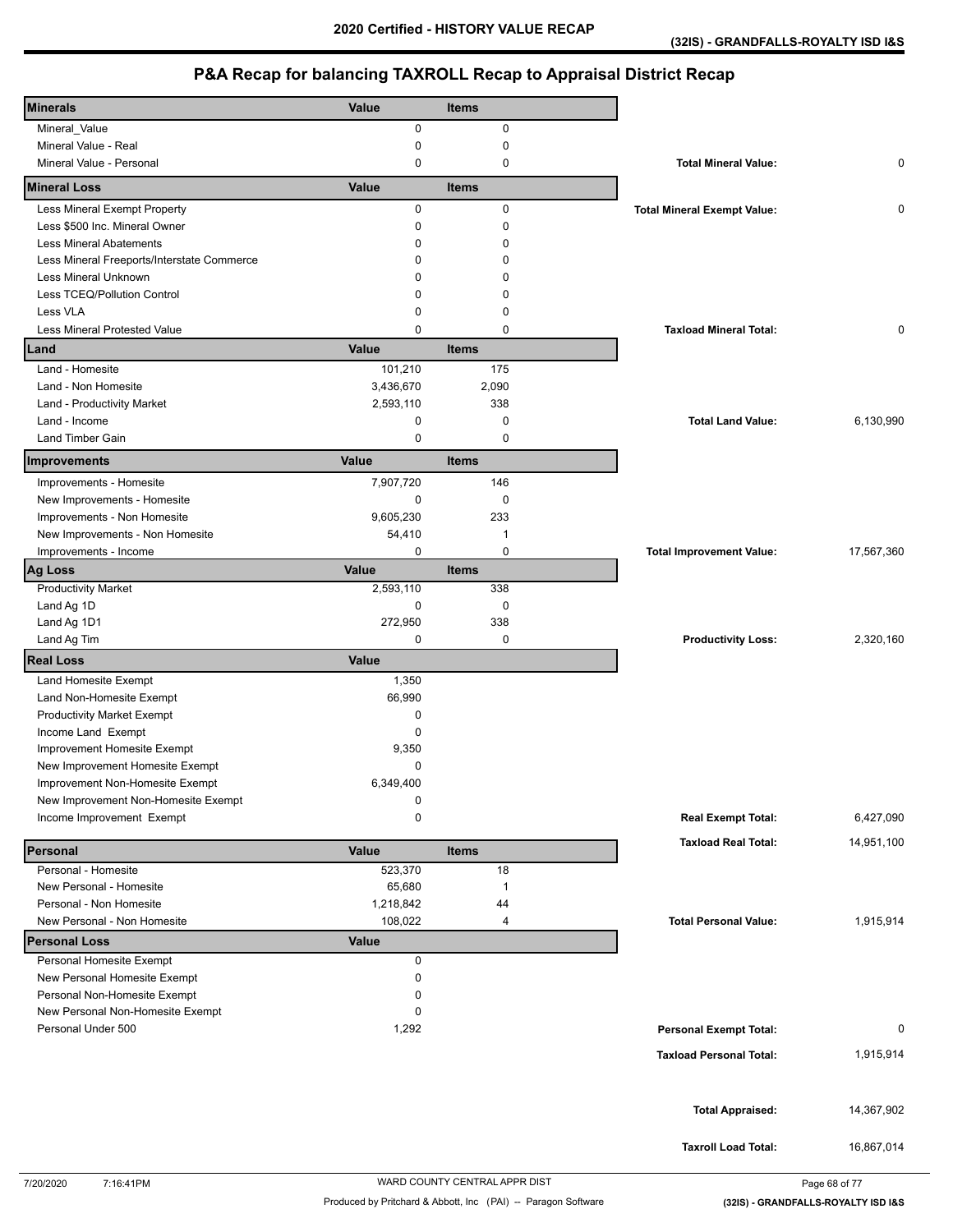### **(32IS) - GRANDFALLS-ROYALTY ISD I&S**

|                |                |              |           |              |                                      | <b>Category Code Breakdown</b> |                     |             |                |                                    |                                    |
|----------------|----------------|--------------|-----------|--------------|--------------------------------------|--------------------------------|---------------------|-------------|----------------|------------------------------------|------------------------------------|
| Cat<br>Code    | <b>Items</b>   | <b>Acres</b> | Land      | Ag/Timber    | <b>Productivity</b><br><b>Market</b> | <b>Taxable</b><br>Land         | <b>Improvements</b> | Personal    | <b>Mineral</b> | <b>Total Mkt</b><br><b>Taxable</b> | <b>Total Net</b><br><b>Taxable</b> |
| A1             | 177            | 293.475      | 102,600   | 0            | 0                                    | 102,600                        | 6,959,350           | $\pmb{0}$   | 0              | 7,061,950                          | 2,761,450                          |
| A <sub>2</sub> | 26             | 218.816      | 32,220    | 0            | 0                                    | 32,220                         | 870,230             | $\mathbf 0$ | 0              | 902,450                            | 380,510                            |
| A*             | 203            | 512.291      | 134,820   | $\bf{0}$     | 0                                    | 134,820                        | 7,829,580           | $\pmb{0}$   | 0              | 7,964,400                          | 3,141,960                          |
| C <sub>1</sub> | 1,080          | 3,555.423    | 1,163,510 | 0            | 0                                    | 1,163,510                      | 95,130              | $\mathbf 0$ | $\pmb{0}$      | 1,258,640                          | 1,257,110                          |
| $\mathbf{C}^*$ | 1,080          | 3,555.423    | 1,163,510 | 0            | 0                                    | 1,163,510                      | 95,130              | 0           | 0              | 1,258,640                          | 1,257,110                          |
| D <sub>1</sub> | 338            | 64,951.742   | 0         | 272,950      | 2,593,110                            | 272,950                        | $\mathbf 0$         | $\mathbf 0$ | $\pmb{0}$      | 272,950                            | 272,950                            |
| D <sub>2</sub> | 24             | 0.000        | 0         | 0            | 0                                    | $\pmb{0}$                      | 917,030             | $\mathbf 0$ | 0              | 917,030                            | 917,030                            |
| D*             | 362            | 64,951.742   | 0         | 272,950      | 2,593,110                            | 272,950                        | 917,030             | $\bf{0}$    | 0              | 1,189,980                          | 1,189,980                          |
| Ε              | 846            | 43,121.676   | 2,056,020 | 0            | 0                                    | 2,056,020                      | 445,810             | $\pmb{0}$   | $\mathsf 0$    | 2,501,830                          | 2,276,780                          |
| E1             | 24             | 827.653      | 69,240    | 0            | 0                                    | 69,240                         | 1,330,910           | $\mathbf 0$ | 0              | 1,400,150                          | 945,060                            |
| E*             | 870            | 43,949.329   | 2,125,260 | $\bf{0}$     | 0                                    | 2,125,260                      | 1,776,720           | 0           | 0              | 3,901,980                          | 3,221,840                          |
| F <sub>1</sub> | 41             | 19.731       | 27,840    | 0            | 0                                    | 27,840                         | 545,810             | $\mathbf 0$ | 0              | 573,650                            | 573,650                            |
| F <sub>1</sub> | 41             | 19.731       | 27,840    | 0            | $\pmb{0}$                            | 27,840                         | 545,810             | $\bf{0}$    | $\pmb{0}$      | 573,650                            | 573,650                            |
| F <sub>2</sub> | $\overline{1}$ | 0.406        | 1,420     | 0            | 0                                    | 1,420                          | 12,720              | $\pmb{0}$   | 0              | 14,140                             | 14,140                             |
| F <sub>2</sub> | $\mathbf{1}$   | 0.406        | 1,420     | $\pmb{0}$    | $\pmb{0}$                            | 1,420                          | 12,720              | $\pmb{0}$   | $\pmb{0}$      | 14,140                             | 14,140                             |
| F*             | 42             | 20.138       | 29,260    | 0            | 0                                    | 29,260                         | 558,530             | $\pmb{0}$   | 0              | 587,790                            | 587,790                            |
| J2             | $\overline{2}$ | 1.010        | 640       | 0            | 0                                    | 640                            | 0                   | $\mathbf 0$ | 0              | 640                                | 640                                |
| J3             | 1              | 1.700        | 290       | 0            | 0                                    | 290                            | 1,040               | $\mathbf 0$ | 0              | 1,330                              | 1,330                              |
| J4             | 1              | 0.406        | 530       | 0            | 0                                    | 530                            | 16,920              | $\mathbf 0$ | 0              | 17,450                             | 17,450                             |
| J6             | 3              | 53.920       | 13,810    | 0            | 0                                    | 13,810                         | 12,180              | $\mathbf 0$ | 0              | 25,990                             | 25,990                             |
| J7             | 4              | 0.406        | 1,420     | $\mathbf 0$  | 0                                    | 1,420                          | 1,480               | 33,340      | 0              | 36,240                             | 36,240                             |
| J*             | 11             | 57.443       | 16,690    | 0            | 0                                    | 16,690                         | 31,620              | 33,340      | 0              | 81,650                             | 81,650                             |
| L <sub>1</sub> | 12             | 0.000        | 0         | 0            | 0                                    | 0                              | 0                   | 502,472     | 0              | 502,472                            | 502,472                            |
| L1             | 12             | 0.000        | $\pmb{0}$ | $\pmb{0}$    | $\pmb{0}$                            | $\pmb{0}$                      | $\pmb{0}$           | 502,472     | $\pmb{0}$      | 502,472                            | 502,472                            |
| L*             | 12             | 0.000        | $\pmb{0}$ | 0            | 0                                    | 0                              | 0                   | 502,472     | 0              | 502,472                            | 502,472                            |
| M1             | 47             | 0.000        | 0         | 0            | 0                                    | 0                              | 0                   | 1,378,810   | 0              | 1,378,810                          | 937,990                            |
| M*             | 47             | 0.000        | $\pmb{0}$ | $\mathbf{0}$ | 0                                    | 0                              | 0                   | 1,378,810   | 0              | 1,378,810                          | 937,990                            |
| XB             | 5              | 0.000        | 0         | 0            | 0                                    | 0                              | 0                   | 1,292       | 0              | 1,292                              | 0                                  |
| XV             | 62             | 146.618      | 68,340    | 0            | 0                                    | 68,340                         | 6,358,750           | $\mathbf 0$ | 0              | 6,427,090                          |                                    |
| $X^*$          | 67             | 146.618      | 68,340    | 0            | 0                                    | 68,340                         | 6,358,750           | 1,292       | 0              | 6,428,382                          | 0                                  |
|                | 2,694          | 113,192.984  | 3,537,880 | 272,950      | 2,593,110                            | 3,810,830                      | 17,567,360          | 1,915,914   | 0              | 23,294,104                         | 10,920,792                         |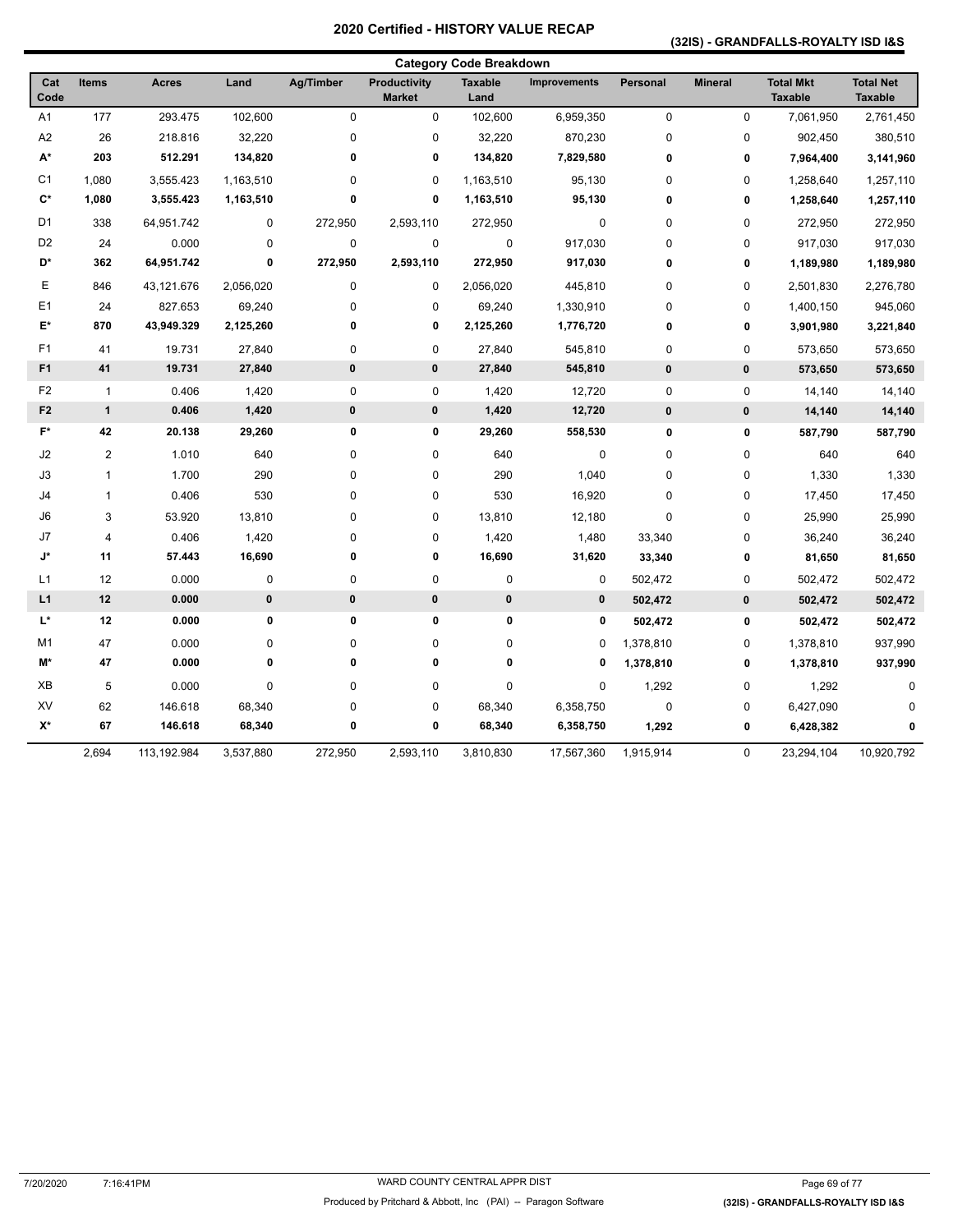| (80) - LOVING WTR DIST#1-WARD |
|-------------------------------|
|-------------------------------|

| Land                                       |                | Value         | Items        |              | <b>Exempt</b> |                                                |         |
|--------------------------------------------|----------------|---------------|--------------|--------------|---------------|------------------------------------------------|---------|
| Land - Homesite                            | $^{(+)}$       | $\Omega$      |              | 0            | 0             |                                                |         |
| Land - Non Homesite                        | $^{(+)}$       | 177,810       |              | 11           | 156,000       |                                                |         |
| Land - Productivity Market                 | $^{(+)}$       | 21,140        |              | 6            | 0             |                                                |         |
| Land - Income                              | $^{(+)}$       | 0             |              | 0            | 0             |                                                |         |
| <b>Total Land Market Value</b>             | $(=)$          | 198,950       |              | 17           |               | <b>Total Land Value:</b><br>$(+)$              | 198,950 |
| Improvements                               |                | Value         | <b>Items</b> |              | <b>Exempt</b> |                                                |         |
| Improvements - Homesite                    | $^{(+)}$       | 0             |              | 0            | 0             |                                                |         |
| New Improvements - Homesite                | $^{(+)}$       | 0             |              | 0            | 0             |                                                |         |
| Improvements - Non Homesite                | $^{(+)}$       | 0             |              | 0            | 0             |                                                |         |
| New Improvements - Non Homesite            | $^{(+)}$       | 0             |              | 0            | 0             |                                                |         |
| Improvements - Income                      | $^{(+)}$       | 0             |              | 0            | 0             |                                                |         |
| <b>Total Improvement Value</b>             | $(=)$          | 0             |              | 0            |               | <b>Total Imp Value:</b><br>$^{(+)}$            | 0       |
| Personal                                   |                | Value         | <b>Items</b> |              | <b>Exempt</b> |                                                |         |
| Personal - Homesite                        | $^{(+)}$       | 0             |              | 0            | 0             |                                                |         |
| New Personal - Homesite                    | $^{(+)}$       | 0             |              | 0            | 0             |                                                |         |
| Personal - Non Homesite                    | $^{(+)}$       | 0             |              | 0            | 0             |                                                |         |
| New Personal - Non Homesite                | $^{(+)}$       | 0             |              | 0            | ŋ             |                                                |         |
| <b>Total Personal Value</b>                | $(=)$          | 0             |              | 0            |               | <b>Total Personal Value:</b><br>$^{(+)}$       | 0       |
| Total Real Estate & Personal Mkt Value (=) |                | 198,950       |              | 17           |               |                                                |         |
| <b>Minerals</b><br><b>Mineral Value</b>    | $(+)$          | Value<br>0    | <b>Items</b> | 0            |               |                                                |         |
| Mineral Value - Real                       | $^{(+)}$       | 0             |              | $\mathbf{0}$ |               |                                                |         |
| Mineral Value - Personal                   | $^{(+)}$       | 0             |              | 0            |               |                                                |         |
| <b>Total Mineral Market Value</b>          | $(=)$          | 0             |              | 0            |               | <b>Total Min Mkt Value:</b>                    | 0       |
| <b>Total Market Value</b>                  | $(=)$          | 198,950       |              |              |               | $(+)$<br>$(=/+)$<br><b>Total Market Value:</b> | 198,950 |
| Ag/Timber *does not include protested      |                | Value         | <b>Items</b> |              |               |                                                |         |
| Land Timber Gain                           | $^{(+)}$       | $\mathbf 0$   |              | 0            |               | <b>Land Timber Gain:</b><br>$(+)$              |         |
| <b>Productivity Market</b>                 | $^{(+)}$       | 21,140        |              | 6            |               |                                                |         |
| Land Ag 1D                                 | $(-)$          | 0             |              | 0            |               |                                                |         |
| Land Ag 1D1                                | $(-)$          | 2,640         |              | 6            |               |                                                |         |
| Land Ag Tim                                | $(-)$          | 0             |              | 0            |               |                                                |         |
| Productivity Loss: (=)                     |                | 18,500        |              | 6            |               | <b>Productivity Loss:</b><br>$(\cdot)$         | 18,500  |
| <b>Losses</b>                              |                | Value         | <b>Items</b> |              |               |                                                |         |
| Less Real Exempt Property                  | $(-)$          | 156,000       |              | $\mathbf{1}$ |               |                                                |         |
| Less \$500 Inc. Real Personal              | $(\text{-})$   | 0             |              | 0            |               | <b>Total Market Taxable:</b><br>$(=)$          | 180,450 |
| Less Disaster Exemption                    | $(\cdot)$      | 0             |              | 0            |               |                                                |         |
| Less Real/Personal Abatements              | $(\text{-})$   | 0             |              | 0            |               |                                                |         |
| <b>Less Community Housing</b>              | $(-)$          | 0             |              | 0            |               |                                                |         |
| Less Freeport                              | $(-)$          | 0             |              | 0            |               |                                                |         |
| <b>Less Allocation</b>                     | $(-)$          | 0             |              | 0            |               |                                                |         |
| Less MultiUse                              | $(-)$          | 0             |              | 0            |               |                                                |         |
| Less Goods In Transit (Real & Industrial)  | $(-)$          | 0             |              | 0            |               |                                                |         |
| Less Historical                            | $(-)$          | 0             |              | 0            |               |                                                |         |
| Less Solar/Wind Power                      | $(-)$          | 0             |              | 0            |               | <b>Total Protested Value:</b>                  | 0       |
| Less Vehicle Leased for Personal Use       | $(-)$          | 0             |              | 0            |               | <b>Protested % of Total Market:</b>            | 0.00%   |
| Less Real Protested Value                  | $(-)$          | 0             |              | 0            |               |                                                |         |
| Less 10% Cap Loss                          | $(-)$          | 0             |              | 0            |               |                                                |         |
| Less TCEQ/Pollution Control                | $(-)$          | 0             |              | 0            |               |                                                |         |
| Less VLA Loss                              | $(-)$          | 0             |              | 0            |               |                                                |         |
| Less Mineral Exempt Property               | $(-)$          | 0             |              | 0            |               |                                                |         |
| Less \$500 Inc. Mineral Owner              | $(-)$          | 0             |              | 0            |               |                                                |         |
| <b>Less Mineral Abatements</b>             | $(-)$          | 0             |              | 0            |               |                                                |         |
| Less Mineral Freeports                     | $(-)$          | 0             |              | 0            |               |                                                |         |
| Less Interstate Commerce                   | $(-)$          | 0             |              | 0            |               |                                                |         |
| Less Foreign Trade                         | $(-)$          | 0             |              | 0            |               | <b>Total Losses:</b><br>$(\cdot)$              | 156,000 |
| Less Mineral Unknown                       | $(-)$          | 0<br>$\Omega$ |              | 0            |               | <b>Total Appraised Value:</b><br>$(=/+)$       | 24,450  |
| <b>Less Mineral Protested Value</b>        | $(-)$          |               |              | 0            |               | <b>Total Exemptions*:</b><br>$(-)$             | 0       |
| Total Losses (includes Prod. Loss)         | $(=)$<br>$(=)$ | 174,500       |              |              |               | * See breakdown on following page              |         |
| <b>Total Appraised Value</b>               |                | 24,450        |              |              |               | Net Taxable Value:                             | 24,450  |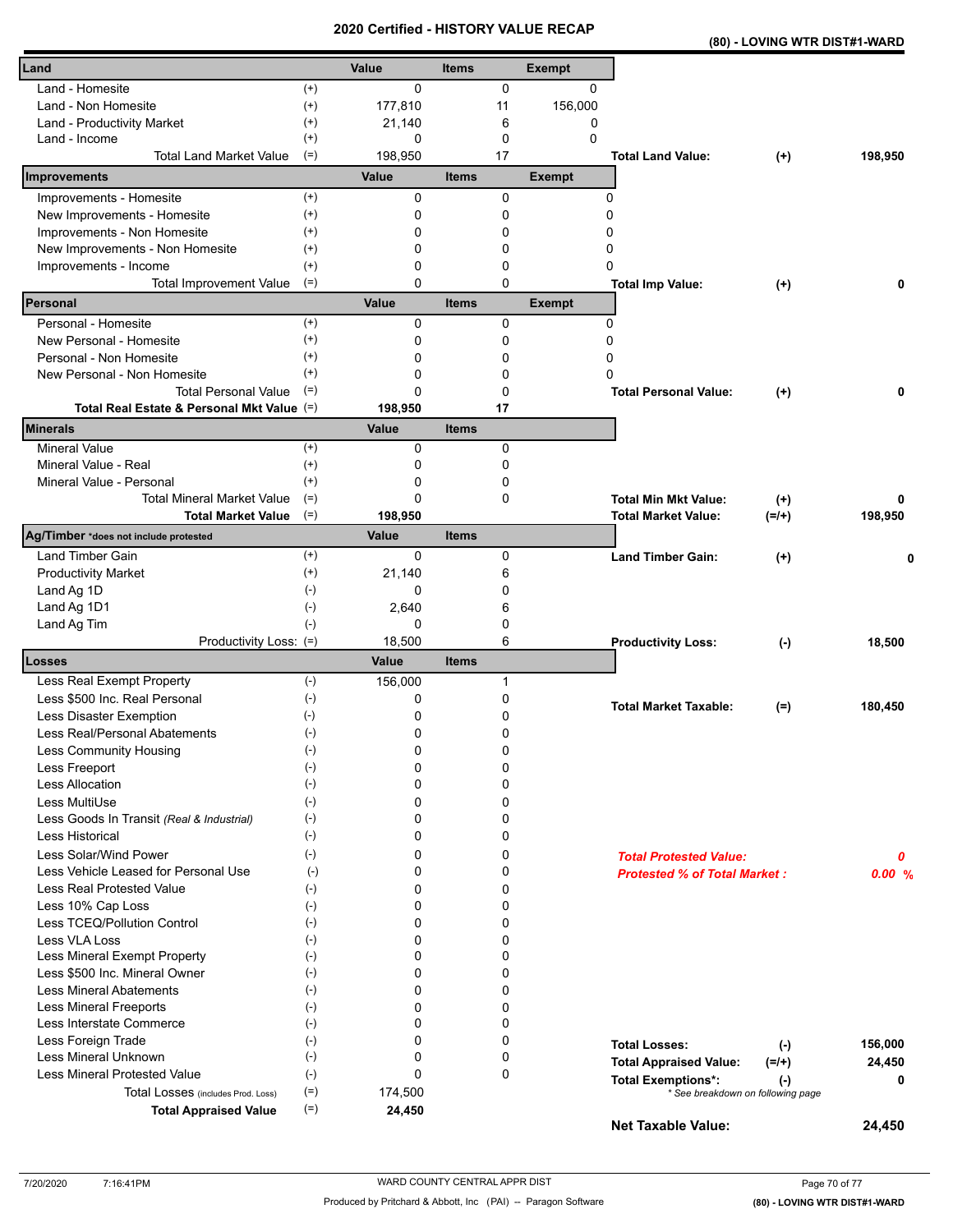**(80) - LOVING WTR DIST#1-WARD** 

| <b>Count of Homesteads</b>                           |             |                        |           |       |                |          |                                                                |                                     |                                                         |                                              |
|------------------------------------------------------|-------------|------------------------|-----------|-------|----------------|----------|----------------------------------------------------------------|-------------------------------------|---------------------------------------------------------|----------------------------------------------|
| S<br>н                                               | F           | в                      | D         | W     | O              | DV       | <b>DV100</b>                                                   | <b>SS First Resp</b>                | <b>SS Svc Member</b>                                    |                                              |
| $\pmb{0}$<br>$\pmb{0}$                               | $\mathbf 0$ | $\mathbf 0$            | $\pmb{0}$ | 0     | $\pmb{0}$      | 0        | 0                                                              | 0                                   | 0                                                       |                                              |
| <b>Owner and Parcel Counts</b>                       |             |                        |           |       |                |          |                                                                |                                     |                                                         |                                              |
| <b>Total Parcels*:</b>                               |             |                        |           |       |                |          | 17* Parcel count is figured by parcel per ownership sequences. |                                     |                                                         |                                              |
| <b>Total Owners:</b>                                 |             |                        | 13        |       |                |          |                                                                |                                     |                                                         |                                              |
| <b>Ported Homestead/Charity Amounts</b>              |             |                        |           | Value |                |          | <b>Items</b>                                                   |                                     |                                                         |                                              |
| DV Donated Home (Charity)                            |             |                        | $(+)$     |       |                | 0        |                                                                | 0                                   |                                                         |                                              |
| SS of a Service Member Ported Amount                 |             |                        | $(+)$     |       |                | 0        |                                                                | 0                                   |                                                         |                                              |
| SS of a First Responder Ported Amount                |             |                        | $^{(+)}$  |       |                | $\Omega$ |                                                                | $\Omega$                            |                                                         |                                              |
| SS of DV Donated Home Ported Amount                  |             |                        | $^{(+)}$  |       |                | 0        |                                                                | 0                                   |                                                         |                                              |
| SS of 100% DV Ported Amount                          |             |                        | $(+)$     |       |                | 0        |                                                                | 0                                   |                                                         |                                              |
| <b>Homestead Exemptions</b>                          |             |                        |           | Value |                |          | <b>Items</b>                                                   |                                     |                                                         |                                              |
| Homestead H,S                                        |             |                        | $^{(+)}$  |       |                | 0        |                                                                | 0                                   |                                                         |                                              |
| Senior S                                             |             |                        | $^{(+)}$  |       |                | 0        |                                                                | 0                                   | H - Homestead                                           | D - Disabled Only                            |
| Disabled B                                           |             |                        | $^{(+)}$  |       |                | 0        |                                                                | 0                                   | S - Over 65                                             | W - Widow                                    |
| DV 100%                                              |             |                        | $^{(+)}$  |       |                | 0        |                                                                | 0                                   | F - Disabled Widow<br>B - Disabled                      | O - Over 65 (No HS)<br>DV - Disabled Veteran |
| Surviving Spouse of a Service Member                 |             |                        | $^{(+)}$  |       |                | 0        |                                                                | 0                                   | DV100 (1, 2, 3) - 100% Disabled Veteran                 |                                              |
| Survivng Spouse of a First Responder                 |             |                        | $^{(+)}$  |       |                | O        |                                                                | 0                                   | 4 (4B, 4H, 4S) - Surviving Spouse of a Service Member   |                                              |
|                                                      |             | Total Reimbursable (=) |           |       |                | 0        |                                                                | 0                                   | 5* (5B, 5H, 5S) - Surviving Spouse of a First Responder |                                              |
| <b>Local Discount</b>                                |             |                        | $^{(+)}$  |       |                | 0        |                                                                | $\Omega$                            |                                                         |                                              |
| Disabled Veteran                                     |             |                        | $^{(+)}$  |       |                | 0        |                                                                | 0                                   |                                                         |                                              |
| Optional 65                                          |             |                        | $^{(+)}$  |       |                |          |                                                                | ŋ                                   |                                                         |                                              |
| <b>Local Disabled</b>                                |             |                        | $^{(+)}$  |       |                | 0        |                                                                | 0                                   |                                                         |                                              |
| State Homestead                                      |             |                        | $^{(+)}$  |       |                | 0        |                                                                | 0                                   |                                                         |                                              |
|                                                      |             |                        |           |       |                |          |                                                                |                                     |                                                         |                                              |
| <b>Total Exemptions</b>                              |             |                        | $(=)$     |       |                |          |                                                                | 0 (includes Ported/Charity Amounts) |                                                         |                                              |
| <b>Special Certified Totals</b>                      |             |                        |           |       |                |          |                                                                |                                     |                                                         |                                              |
|                                                      |             |                        |           |       |                |          |                                                                |                                     |                                                         |                                              |
| <b>Exempt Value of First Time Absolute Exemption</b> |             |                        |           |       |                |          | \$0                                                            |                                     |                                                         |                                              |
| <b>Exempt Value of First Time Partial Exemption</b>  |             |                        |           |       |                |          | \$0                                                            |                                     |                                                         |                                              |
| <b>New AG/Timber</b>                                 |             |                        |           |       |                |          |                                                                |                                     |                                                         |                                              |
| Market                                               |             |                        |           |       |                |          | \$0                                                            |                                     |                                                         |                                              |
| Taxable                                              |             |                        |           |       |                |          | \$0                                                            |                                     |                                                         |                                              |
| Value Loss                                           |             |                        |           |       |                |          | \$0                                                            |                                     |                                                         |                                              |
| New Improvement/Personal                             |             |                        |           |       |                |          |                                                                |                                     |                                                         |                                              |
|                                                      |             |                        |           |       |                |          |                                                                |                                     |                                                         |                                              |
| Market                                               |             |                        |           |       |                |          | \$0                                                            |                                     |                                                         |                                              |
| Taxable                                              |             |                        |           |       |                |          | \$0                                                            |                                     |                                                         |                                              |
| Average Values* (includes protested & exempt value)  |             |                        |           |       |                |          |                                                                |                                     |                                                         |                                              |
|                                                      |             |                        |           |       | <b>Parcels</b> |          |                                                                |                                     |                                                         |                                              |
| <b>Market</b>                                        |             |                        |           |       |                |          |                                                                |                                     | <b>Market</b>                                           |                                              |

**Taxable** 

**Taxable**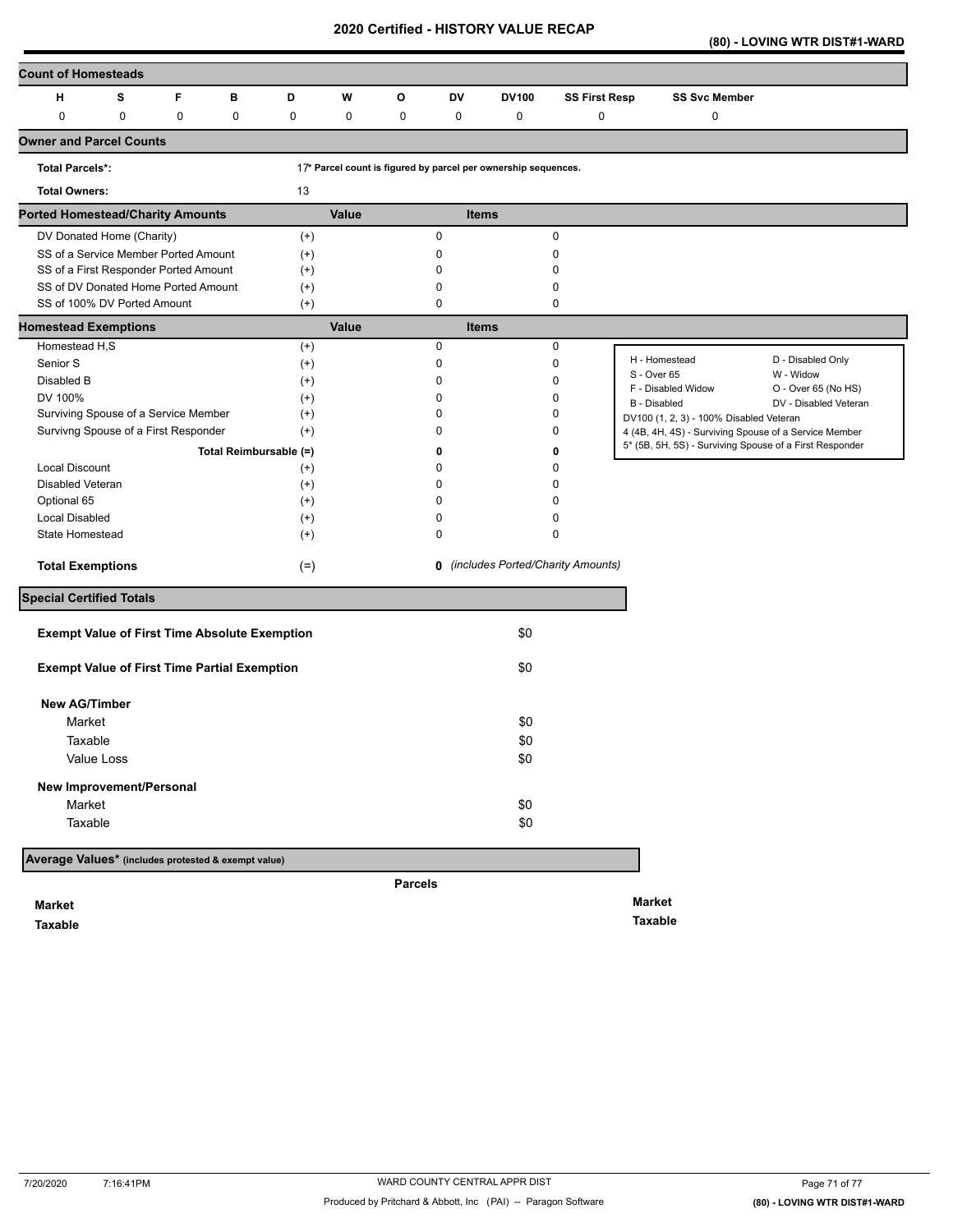| <b>Minerals</b>                                  |              |              |                                    |         |
|--------------------------------------------------|--------------|--------------|------------------------------------|---------|
|                                                  | Value        | <b>Items</b> |                                    |         |
| Mineral_Value                                    | 0            | $\pmb{0}$    |                                    |         |
| Mineral Value - Real<br>Mineral Value - Personal | 0<br>0       | 0<br>0       | <b>Total Mineral Value:</b>        | 0       |
| <b>Mineral Loss</b>                              | Value        | <b>Items</b> |                                    |         |
| Less Mineral Exempt Property                     | 0            | 0            | <b>Total Mineral Exempt Value:</b> | 0       |
| Less \$500 Inc. Mineral Owner                    | 0            | $\pmb{0}$    |                                    |         |
| <b>Less Mineral Abatements</b>                   | 0            | $\mathbf 0$  |                                    |         |
| Less Mineral Freeports/Interstate Commerce       | 0            | $\Omega$     |                                    |         |
| Less Mineral Unknown                             | 0            | 0            |                                    |         |
| Less TCEQ/Pollution Control                      | 0            | $\Omega$     |                                    |         |
| Less VLA                                         | 0            | 0            |                                    |         |
| Less Mineral Protested Value                     | 0            | $\mathbf 0$  | <b>Taxload Mineral Total:</b>      | 0       |
| Land                                             | Value        | <b>Items</b> |                                    |         |
| Land - Homesite                                  | 0            | 0            |                                    |         |
| Land - Non Homesite                              | 177,810      | 11           |                                    |         |
| Land - Productivity Market                       | 21,140       | 6            |                                    |         |
| Land - Income                                    | 0            | 0            | <b>Total Land Value:</b>           | 198,950 |
| <b>Land Timber Gain</b>                          | 0            | 0            |                                    |         |
| Improvements                                     | Value        | <b>Items</b> |                                    |         |
| Improvements - Homesite                          | 0            | $\pmb{0}$    |                                    |         |
| New Improvements - Homesite                      | 0            | $\mathbf 0$  |                                    |         |
| Improvements - Non Homesite                      | 0            | 0            |                                    |         |
| New Improvements - Non Homesite                  | 0            | 0            |                                    |         |
| Improvements - Income                            | 0            | $\pmb{0}$    | <b>Total Improvement Value:</b>    | 0       |
| Ag Loss                                          | Value        | <b>Items</b> |                                    |         |
| <b>Productivity Market</b>                       | 21,140       | 6            |                                    |         |
| Land Ag 1D                                       | 0            | $\mathbf 0$  |                                    |         |
| Land Ag 1D1                                      | 2,640        | 6            |                                    |         |
| Land Ag Tim                                      | 0            | $\mathbf 0$  | <b>Productivity Loss:</b>          | 18,500  |
| <b>Real Loss</b>                                 | Value        |              |                                    |         |
| Land Homesite Exempt                             | 0            |              |                                    |         |
| Land Non-Homesite Exempt                         | 156,000      |              |                                    |         |
| <b>Productivity Market Exempt</b>                | 0            |              |                                    |         |
| Income Land Exempt                               | 0            |              |                                    |         |
| Improvement Homesite Exempt                      | 0            |              |                                    |         |
| New Improvement Homesite Exempt                  | 0            |              |                                    |         |
| Improvement Non-Homesite Exempt                  | 0            |              |                                    |         |
| New Improvement Non-Homesite Exempt              | 0            |              |                                    |         |
| Income Improvement Exempt                        | 0            |              | <b>Real Exempt Total:</b>          | 156,000 |
| Personal                                         | Value        | <b>Items</b> | <b>Taxload Real Total:</b>         | 24,450  |
| Personal - Homesite                              | 0            | $\pmb{0}$    |                                    |         |
| New Personal - Homesite                          | 0            | 0            |                                    |         |
| Personal - Non Homesite                          | 0            | 0            |                                    |         |
| New Personal - Non Homesite                      | 0            | 0            | <b>Total Personal Value:</b>       | 0       |
| <b>Personal Loss</b>                             | <b>Value</b> |              |                                    |         |
| Personal Homesite Exempt                         | 0            |              |                                    |         |
| New Personal Homesite Exempt                     | 0            |              |                                    |         |
| Personal Non-Homesite Exempt                     | 0            |              |                                    |         |
| New Personal Non-Homesite Exempt                 | 0            |              |                                    |         |
| Personal Under 500                               | 0            |              | <b>Personal Exempt Total:</b>      | 0       |
|                                                  |              |              | <b>Taxload Personal Total:</b>     | 0       |
|                                                  |              |              |                                    |         |
|                                                  |              |              |                                    |         |
|                                                  |              |              | <b>Total Appraised:</b>            | 24,450  |
|                                                  |              |              | <b>Taxroll Load Total:</b>         | 24,450  |
|                                                  |              |              |                                    |         |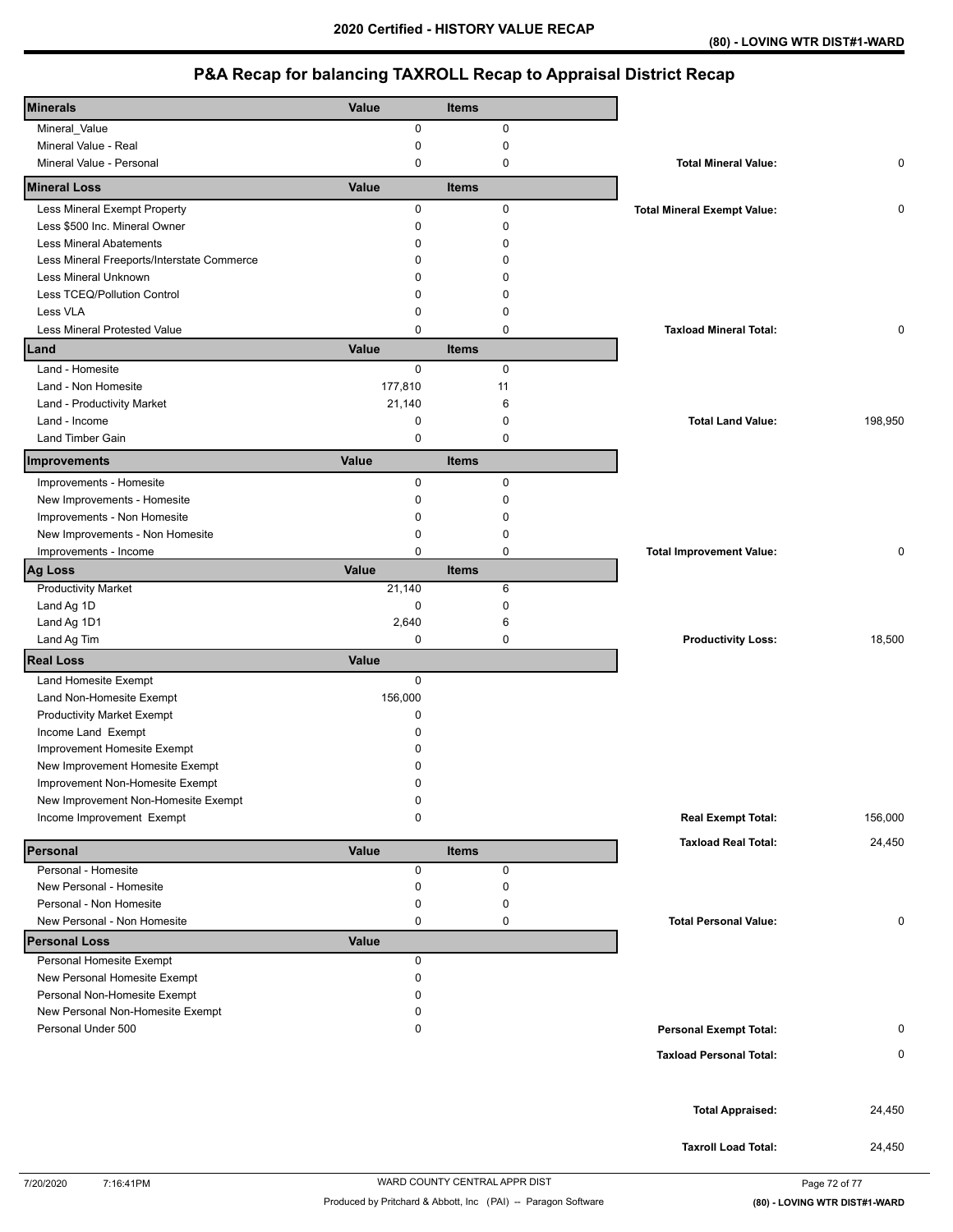## **(80) - LOVING WTR DIST#1-WARD**

| <b>Category Code Breakdown</b> |              |              |         |           |                                      |                        |                     |                 |                |                                    |                                    |
|--------------------------------|--------------|--------------|---------|-----------|--------------------------------------|------------------------|---------------------|-----------------|----------------|------------------------------------|------------------------------------|
| Cat<br>Code                    | <b>Items</b> | <b>Acres</b> | Land    | Ag/Timber | <b>Productivity</b><br><b>Market</b> | <b>Taxable</b><br>Land | <b>Improvements</b> | <b>Personal</b> | <b>Mineral</b> | <b>Total Mkt</b><br><b>Taxable</b> | <b>Total Net</b><br><b>Taxable</b> |
| D <sub>1</sub>                 | 6            | 733.650      | 0       | 2,640     | 21,140                               | 2,640                  | 0                   | 0               | 0              | 2,640                              | 2,640                              |
| D*                             | 6            | 733.650      | 0       | 2,640     | 21,140                               | 2,640                  | 0                   | 0               | 0              | 2,640                              | 2,640                              |
| Е                              | 10           | 672.860      | 21,810  | 0         | 0                                    | 21,810                 | 0                   | 0               | 0              | 21,810                             | 21,810                             |
| E*                             | 10           | 672.860      | 21,810  | 0         | 0                                    | 21,810                 | 0                   | 0               | 0              | 21,810                             | 21,810                             |
| XV                             |              | 520,000      | 156,000 | 0         | 0                                    | 156,000                | 0                   | 0               | 0              | 156.000                            | 0                                  |
| $X^*$                          |              | 520.000      | 156,000 | 0         | 0                                    | 156,000                | 0                   | 0               | 0              | 156.000                            | $\mathbf 0$                        |
|                                | 17           | 1,926.510    | 177,810 | 2,640     | 21,140                               | 180,450                | 0                   | 0               | 0              | 180,450                            | 24,450                             |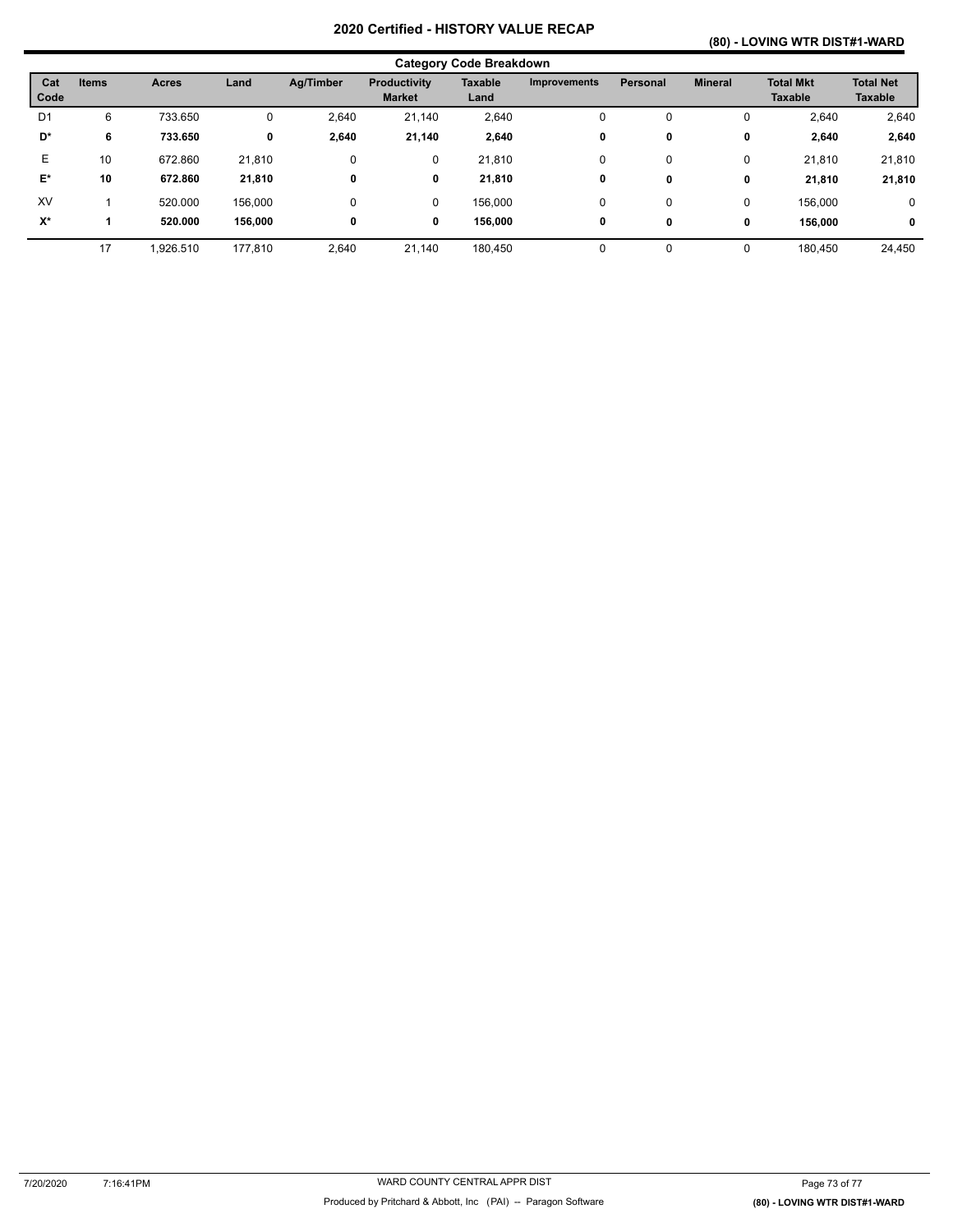#### **(90) - WINKLER CO-CTY MONAHAN**

| Land                                                       |                       | Value       | <b>Items</b> |              | <b>Exempt</b> |                                          |         |
|------------------------------------------------------------|-----------------------|-------------|--------------|--------------|---------------|------------------------------------------|---------|
| Land - Homesite                                            | $^{(+)}$              | 0           |              | 0            | 0             |                                          |         |
| Land - Non Homesite                                        | $^{(+)}$              | 0           |              | 0            | 0             |                                          |         |
| Land - Productivity Market                                 | $^{(+)}$              | 205,330     |              | 9            | 0             |                                          |         |
| Land - Income                                              | $^{(+)}$              | 0           |              | 0            | 0             |                                          |         |
| <b>Total Land Market Value</b>                             | $(=)$                 | 205.330     |              | 9            |               | <b>Total Land Value:</b><br>$(+)$        | 205,330 |
| Improvements                                               |                       | Value       | <b>Items</b> |              | <b>Exempt</b> |                                          |         |
| Improvements - Homesite                                    | $^{(+)}$              | 0           |              | 0            |               | 0                                        |         |
| New Improvements - Homesite                                | $^{(+)}$              | 0           |              | 0            |               | 0                                        |         |
| Improvements - Non Homesite                                | $^{(+)}$              | 0           |              | 0            |               | ი                                        |         |
| New Improvements - Non Homesite                            | $^{(+)}$              | 0           |              | 0            |               | 0                                        |         |
| Improvements - Income                                      | $^{(+)}$              | 0           |              | 0            |               | 0                                        |         |
| <b>Total Improvement Value</b>                             | $(=)$                 | 0<br>Value  |              | $\Omega$     |               | <b>Total Imp Value:</b><br>$(+)$         | 0       |
| Personal                                                   |                       |             | <b>Items</b> |              | <b>Exempt</b> |                                          |         |
| Personal - Homesite                                        | $^{(+)}$              | 0           |              | 0            |               | 0                                        |         |
| New Personal - Homesite                                    | $^{(+)}$              | 0           |              | 0            |               | 0                                        |         |
| Personal - Non Homesite                                    | $^{(+)}$<br>$^{(+)}$  | 0<br>0      |              | 0            |               | 0<br>ŋ                                   |         |
| New Personal - Non Homesite<br><b>Total Personal Value</b> | $(=)$                 | 0           |              | 0<br>0       |               |                                          | 0       |
| Total Real Estate & Personal Mkt Value (=)                 |                       | 205,330     |              | 9            |               | <b>Total Personal Value:</b><br>$^{(+)}$ |         |
| <b>Minerals</b>                                            |                       | Value       | <b>Items</b> |              |               |                                          |         |
| <b>Mineral Value</b>                                       | $(+)$                 | $\Omega$    |              | $\Omega$     |               |                                          |         |
| Mineral Value - Real                                       | $^{(+)}$              | 0           |              | $\mathbf{0}$ |               |                                          |         |
| Mineral Value - Personal                                   | $^{(+)}$              | 0           |              | 0            |               |                                          |         |
| <b>Total Mineral Market Value</b>                          | $(=)$                 | 0           |              | 0            |               | <b>Total Min Mkt Value:</b><br>$(+)$     | 0       |
| <b>Total Market Value</b>                                  | $(=)$                 | 205,330     |              |              |               | $(=/+)$<br><b>Total Market Value:</b>    | 205,330 |
| Ag/Timber *does not include protested                      |                       | Value       | <b>Items</b> |              |               |                                          |         |
| Land Timber Gain                                           | $^{(+)}$              | $\mathbf 0$ |              | 0            |               | <b>Land Timber Gain:</b><br>$^{(+)}$     |         |
| <b>Productivity Market</b>                                 | $^{(+)}$              | 205,330     |              | 9            |               |                                          |         |
| Land Ag 1D                                                 | $(-)$                 | 0           |              | 0            |               |                                          |         |
| Land Ag 1D1                                                | $(-)$                 | 14,710      |              | 9            |               |                                          |         |
| Land Ag Tim                                                | $(-)$                 | 0           |              | 0            |               |                                          |         |
| Productivity Loss: (=)                                     |                       | 190,620     |              | 9            |               | <b>Productivity Loss:</b><br>$(\cdot)$   | 190,620 |
| <b>Losses</b>                                              |                       | Value       | <b>Items</b> |              |               |                                          |         |
| Less Real Exempt Property                                  | $(-)$                 | 0           |              | 0            |               |                                          |         |
| Less \$500 Inc. Real Personal                              | $(-)$                 | 0           |              | 0            |               | <b>Total Market Taxable:</b><br>$(=)$    | 14,710  |
| Less Disaster Exemption                                    | $(\cdot)$             | 0           |              | 0            |               |                                          |         |
| Less Real/Personal Abatements                              | $(-)$                 | 0<br>0      |              | 0            |               |                                          |         |
| Less Community Housing                                     | $(-)$<br>$(\text{-})$ | 0           |              | 0<br>0       |               |                                          |         |
| Less Freeport<br>Less Allocation                           | $(-)$                 | 0           |              | 0            |               |                                          |         |
| Less MultiUse                                              | $(-)$                 | 0           |              | 0            |               |                                          |         |
| Less Goods In Transit (Real & Industrial)                  | $(-)$                 | 0           |              | 0            |               |                                          |         |
| Less Historical                                            | $(-)$                 | 0           |              | 0            |               |                                          |         |
| Less Solar/Wind Power                                      | $(-)$                 | 0           |              | 0            |               | <b>Total Protested Value:</b>            | 0       |
| Less Vehicle Leased for Personal Use                       | $(-)$                 | 0           |              | 0            |               | <b>Protested % of Total Market:</b>      | 0.00%   |
| <b>Less Real Protested Value</b>                           | $(-)$                 | 0           |              | 0            |               |                                          |         |
| Less 10% Cap Loss                                          | $(-)$                 | 0           |              | 0            |               |                                          |         |
| Less TCEQ/Pollution Control                                | $(-)$                 | 0           |              | 0            |               |                                          |         |
| Less VLA Loss                                              | $(-)$                 | 0           |              | 0            |               |                                          |         |
| Less Mineral Exempt Property                               | $(-)$                 | 0           |              | 0            |               |                                          |         |
| Less \$500 Inc. Mineral Owner                              | $(-)$                 | 0           |              | 0            |               |                                          |         |
| <b>Less Mineral Abatements</b>                             | $(-)$                 | 0           |              | 0            |               |                                          |         |
| <b>Less Mineral Freeports</b>                              | $(-)$                 | 0           |              | 0            |               |                                          |         |
| Less Interstate Commerce                                   | $(-)$                 | 0           |              | 0            |               |                                          |         |
| Less Foreign Trade                                         | $(-)$                 | 0           |              | 0            |               | <b>Total Losses:</b><br>$(-)$            | 0       |
| Less Mineral Unknown                                       | $(-)$                 | 0           |              | 0            |               | <b>Total Appraised Value:</b><br>$(=/+)$ | 14,710  |
| Less Mineral Protested Value                               | $(-)$                 | 0           |              | 0            |               | <b>Total Exemptions*:</b><br>$(\cdot)$   | 0       |
| Total Losses (includes Prod. Loss)                         | $(=)$                 | 190,620     |              |              |               | * See breakdown on following page        |         |
| <b>Total Appraised Value</b>                               | $(=)$                 | 14,710      |              |              |               | Net Taxable Value:                       | 14,710  |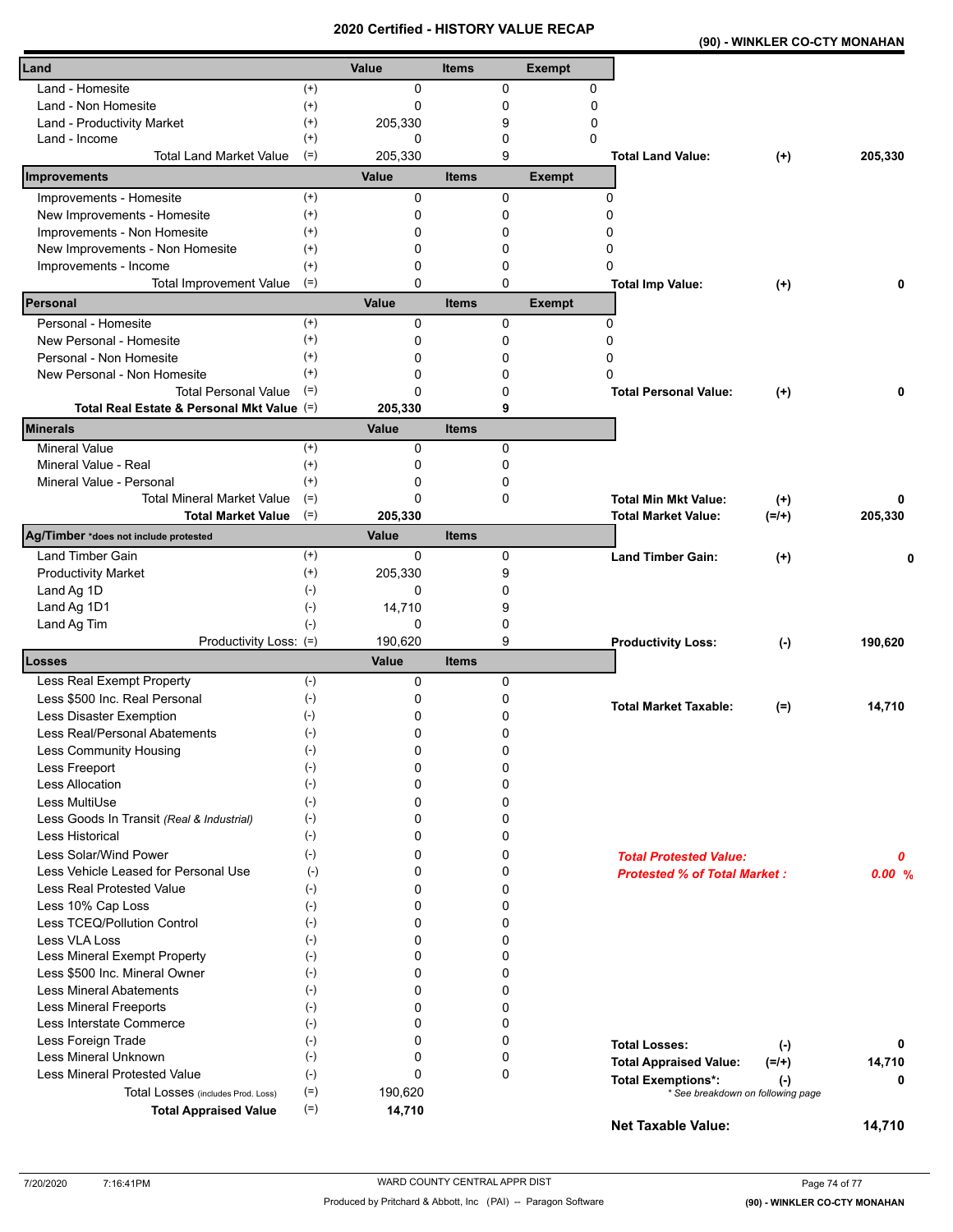**(90) - WINKLER CO-CTY MONAHAN** 

| <b>Count of Homesteads</b>                          |                                       |             |                                                      |              |       |                |             |                                                               |                                            |                                                                                                                  |                       |
|-----------------------------------------------------|---------------------------------------|-------------|------------------------------------------------------|--------------|-------|----------------|-------------|---------------------------------------------------------------|--------------------------------------------|------------------------------------------------------------------------------------------------------------------|-----------------------|
| н                                                   | s                                     | F           | в                                                    | D            | W     | $\circ$        | DV          | <b>DV100</b>                                                  | <b>SS First Resp</b>                       | <b>SS Svc Member</b>                                                                                             |                       |
| 0                                                   | 0                                     | $\mathbf 0$ | $\mathbf 0$                                          | 0            | 0     | 0              | 0           | 0                                                             | $\pmb{0}$                                  | 0                                                                                                                |                       |
| <b>Owner and Parcel Counts</b>                      |                                       |             |                                                      |              |       |                |             |                                                               |                                            |                                                                                                                  |                       |
| <b>Total Parcels*:</b>                              |                                       |             |                                                      |              |       |                |             | 9* Parcel count is figured by parcel per ownership sequences. |                                            |                                                                                                                  |                       |
| <b>Total Owners:</b>                                |                                       |             |                                                      | $\mathbf{1}$ |       |                |             |                                                               |                                            |                                                                                                                  |                       |
| <b>Ported Homestead/Charity Amounts</b>             |                                       |             |                                                      |              | Value |                |             | <b>Items</b>                                                  |                                            |                                                                                                                  |                       |
|                                                     | DV Donated Home (Charity)             |             |                                                      | $^{(+)}$     |       |                | $\mathbf 0$ |                                                               | $\pmb{0}$                                  |                                                                                                                  |                       |
|                                                     | SS of a Service Member Ported Amount  |             |                                                      | $(+)$        |       |                | 0           |                                                               | 0                                          |                                                                                                                  |                       |
|                                                     | SS of a First Responder Ported Amount |             |                                                      | $^{(+)}$     |       |                | 0           |                                                               | 0                                          |                                                                                                                  |                       |
|                                                     | SS of DV Donated Home Ported Amount   |             |                                                      | $^{(+)}$     |       |                | $\mathbf 0$ |                                                               | $\mathbf 0$                                |                                                                                                                  |                       |
|                                                     | SS of 100% DV Ported Amount           |             |                                                      | $(+)$        |       |                | 0           |                                                               | $\mathbf 0$                                |                                                                                                                  |                       |
| <b>Homestead Exemptions</b>                         |                                       |             |                                                      |              | Value |                |             | <b>Items</b>                                                  |                                            |                                                                                                                  |                       |
| Homestead H,S                                       |                                       |             |                                                      | $^{(+)}$     |       |                | 0           |                                                               | $\pmb{0}$                                  | H - Homestead                                                                                                    | D - Disabled Only     |
| Senior S                                            |                                       |             |                                                      | $^{(+)}$     |       |                | 0           |                                                               | 0                                          | S - Over 65                                                                                                      | W - Widow             |
| Disabled B                                          |                                       |             |                                                      | $(+)$        |       |                | 0           |                                                               | $\mathbf 0$                                | F - Disabled Widow                                                                                               | O - Over 65 (No HS)   |
| DV 100%                                             |                                       |             |                                                      | $^{(+)}$     |       |                | 0           |                                                               | $\Omega$                                   | B - Disabled                                                                                                     | DV - Disabled Veteran |
|                                                     | Surviving Spouse of a Service Member  |             |                                                      | $^{(+)}$     |       |                | 0           |                                                               | $\mathbf 0$                                | DV100 (1, 2, 3) - 100% Disabled Veteran                                                                          |                       |
|                                                     | Survivng Spouse of a First Responder  |             |                                                      | $^{(+)}$     |       |                | 0           |                                                               | 0                                          | 4 (4B, 4H, 4S) - Surviving Spouse of a Service Member<br>5* (5B, 5H, 5S) - Surviving Spouse of a First Responder |                       |
|                                                     |                                       |             | Total Reimbursable (=)                               |              |       |                | 0           |                                                               | 0                                          |                                                                                                                  |                       |
| Local Discount                                      |                                       |             |                                                      | $^{(+)}$     |       |                | 0           |                                                               | 0                                          |                                                                                                                  |                       |
| Disabled Veteran                                    |                                       |             |                                                      | $^{(+)}$     |       |                | 0           |                                                               | 0                                          |                                                                                                                  |                       |
| Optional 65                                         |                                       |             |                                                      | $^{(+)}$     |       |                | 0           |                                                               | $\Omega$                                   |                                                                                                                  |                       |
| Local Disabled                                      |                                       |             |                                                      | $^{(+)}$     |       |                | 0           |                                                               | 0                                          |                                                                                                                  |                       |
| State Homestead                                     |                                       |             |                                                      | $^{(+)}$     |       |                | 0           |                                                               | $\mathbf 0$                                |                                                                                                                  |                       |
| <b>Total Exemptions</b>                             |                                       |             |                                                      | $(=)$        |       |                |             |                                                               | <b>0</b> (includes Ported/Charity Amounts) |                                                                                                                  |                       |
| <b>Special Certified Totals</b>                     |                                       |             |                                                      |              |       |                |             |                                                               |                                            |                                                                                                                  |                       |
|                                                     |                                       |             | <b>Exempt Value of First Time Absolute Exemption</b> |              |       |                |             | \$0                                                           |                                            |                                                                                                                  |                       |
|                                                     |                                       |             | <b>Exempt Value of First Time Partial Exemption</b>  |              |       |                |             | \$0                                                           |                                            |                                                                                                                  |                       |
| <b>New AG/Timber</b>                                |                                       |             |                                                      |              |       |                |             |                                                               |                                            |                                                                                                                  |                       |
| Market                                              |                                       |             |                                                      |              |       |                |             | \$0                                                           |                                            |                                                                                                                  |                       |
|                                                     |                                       |             |                                                      |              |       |                |             |                                                               |                                            |                                                                                                                  |                       |
| Taxable                                             |                                       |             |                                                      |              |       |                |             | \$0                                                           |                                            |                                                                                                                  |                       |
|                                                     | Value Loss                            |             |                                                      |              |       |                |             | \$0                                                           |                                            |                                                                                                                  |                       |
| New Improvement/Personal                            |                                       |             |                                                      |              |       |                |             |                                                               |                                            |                                                                                                                  |                       |
| Market                                              |                                       |             |                                                      |              |       |                |             | \$0                                                           |                                            |                                                                                                                  |                       |
| Taxable                                             |                                       |             |                                                      |              |       |                |             | \$0                                                           |                                            |                                                                                                                  |                       |
| Average Values* (includes protested & exempt value) |                                       |             |                                                      |              |       |                |             |                                                               |                                            |                                                                                                                  |                       |
|                                                     |                                       |             |                                                      |              |       | <b>Parcels</b> |             |                                                               |                                            |                                                                                                                  |                       |
| <b>Market</b>                                       |                                       |             |                                                      |              |       |                |             |                                                               |                                            | Market                                                                                                           |                       |

**Taxable** 

**Taxable**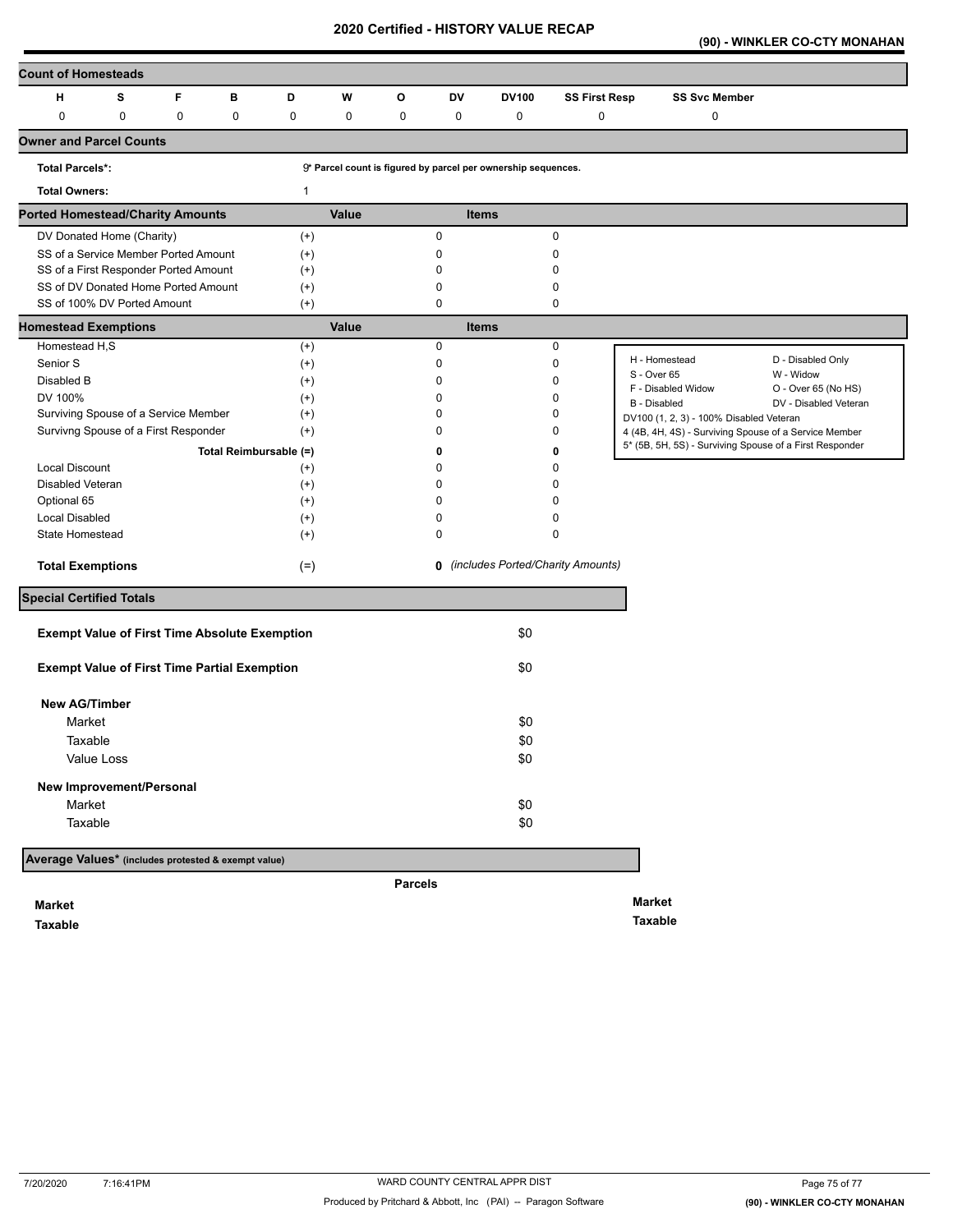# **P&A Recap for balancing TAXROLL Recap to Appraisal District Recap**

| <b>Minerals</b>                                  | Value      | <b>Items</b>     |                                    |         |
|--------------------------------------------------|------------|------------------|------------------------------------|---------|
| Mineral_Value                                    | 0          | $\mathsf 0$      |                                    |         |
| Mineral Value - Real<br>Mineral Value - Personal | 0<br>0     | $\mathbf 0$<br>0 | <b>Total Mineral Value:</b>        | 0       |
| <b>Mineral Loss</b>                              | Value      | <b>Items</b>     |                                    |         |
| Less Mineral Exempt Property                     | 0          | 0                | <b>Total Mineral Exempt Value:</b> | 0       |
| Less \$500 Inc. Mineral Owner                    | 0          | 0                |                                    |         |
| <b>Less Mineral Abatements</b>                   | 0          | $\Omega$         |                                    |         |
| Less Mineral Freeports/Interstate Commerce       | 0          | $\Omega$         |                                    |         |
| Less Mineral Unknown                             | 0          | $\Omega$         |                                    |         |
| Less TCEQ/Pollution Control                      | 0          | 0                |                                    |         |
| Less VLA                                         | 0          | 0                |                                    |         |
| Less Mineral Protested Value                     | 0          | $\mathbf 0$      | <b>Taxload Mineral Total:</b>      | 0       |
| Land                                             | Value      | <b>Items</b>     |                                    |         |
| Land - Homesite                                  | 0          | $\mathbf 0$      |                                    |         |
| Land - Non Homesite                              | 0          | $\mathbf 0$      |                                    |         |
| Land - Productivity Market                       | 205,330    | 9                |                                    |         |
| Land - Income                                    | 0          | 0                | <b>Total Land Value:</b>           | 205,330 |
| <b>Land Timber Gain</b>                          | 0          | $\pmb{0}$        |                                    |         |
| Improvements                                     | Value      | <b>Items</b>     |                                    |         |
| Improvements - Homesite                          | 0          | $\pmb{0}$        |                                    |         |
| New Improvements - Homesite                      | 0          | 0                |                                    |         |
| Improvements - Non Homesite                      | 0          | 0                |                                    |         |
| New Improvements - Non Homesite                  | 0          | 0                |                                    |         |
| Improvements - Income                            | 0          | 0                | <b>Total Improvement Value:</b>    | 0       |
| Ag Loss                                          | Value      | <b>Items</b>     |                                    |         |
| <b>Productivity Market</b>                       | 205,330    | 9                |                                    |         |
| Land Ag 1D                                       | 0          | $\mathbf 0$      |                                    |         |
| Land Ag 1D1                                      | 14,710     | 9                |                                    |         |
| Land Ag Tim                                      | 0          | 0                | <b>Productivity Loss:</b>          | 190,620 |
| <b>Real Loss</b>                                 | Value      |                  |                                    |         |
| Land Homesite Exempt                             | 0          |                  |                                    |         |
| Land Non-Homesite Exempt                         | 0          |                  |                                    |         |
| <b>Productivity Market Exempt</b>                | 0          |                  |                                    |         |
| Income Land Exempt                               | 0          |                  |                                    |         |
| Improvement Homesite Exempt                      | 0          |                  |                                    |         |
| New Improvement Homesite Exempt                  | 0          |                  |                                    |         |
| Improvement Non-Homesite Exempt                  | $\Omega$   |                  |                                    |         |
| New Improvement Non-Homesite Exempt              | 0          |                  |                                    |         |
| Income Improvement Exempt                        | 0          |                  | <b>Real Exempt Total:</b>          | 0       |
| Personal                                         | Value      | <b>Items</b>     | <b>Taxload Real Total:</b>         | 14,710  |
| Personal - Homesite                              | 0          | $\pmb{0}$        |                                    |         |
| New Personal - Homesite                          | 0          | 0                |                                    |         |
| Personal - Non Homesite                          | 0          | 0                |                                    |         |
| New Personal - Non Homesite                      | 0          | 0                | <b>Total Personal Value:</b>       | 0       |
| <b>Personal Loss</b><br>Personal Homesite Exempt | Value<br>0 |                  |                                    |         |
| New Personal Homesite Exempt                     | 0          |                  |                                    |         |
| Personal Non-Homesite Exempt                     | 0          |                  |                                    |         |
| New Personal Non-Homesite Exempt                 | 0          |                  |                                    |         |
| Personal Under 500                               | 0          |                  | <b>Personal Exempt Total:</b>      | 0       |
|                                                  |            |                  |                                    |         |
|                                                  |            |                  | <b>Taxload Personal Total:</b>     | 0       |
|                                                  |            |                  |                                    | 14,710  |
|                                                  |            |                  | <b>Total Appraised:</b>            |         |
|                                                  |            |                  | <b>Taxroll Load Total:</b>         | 14,710  |